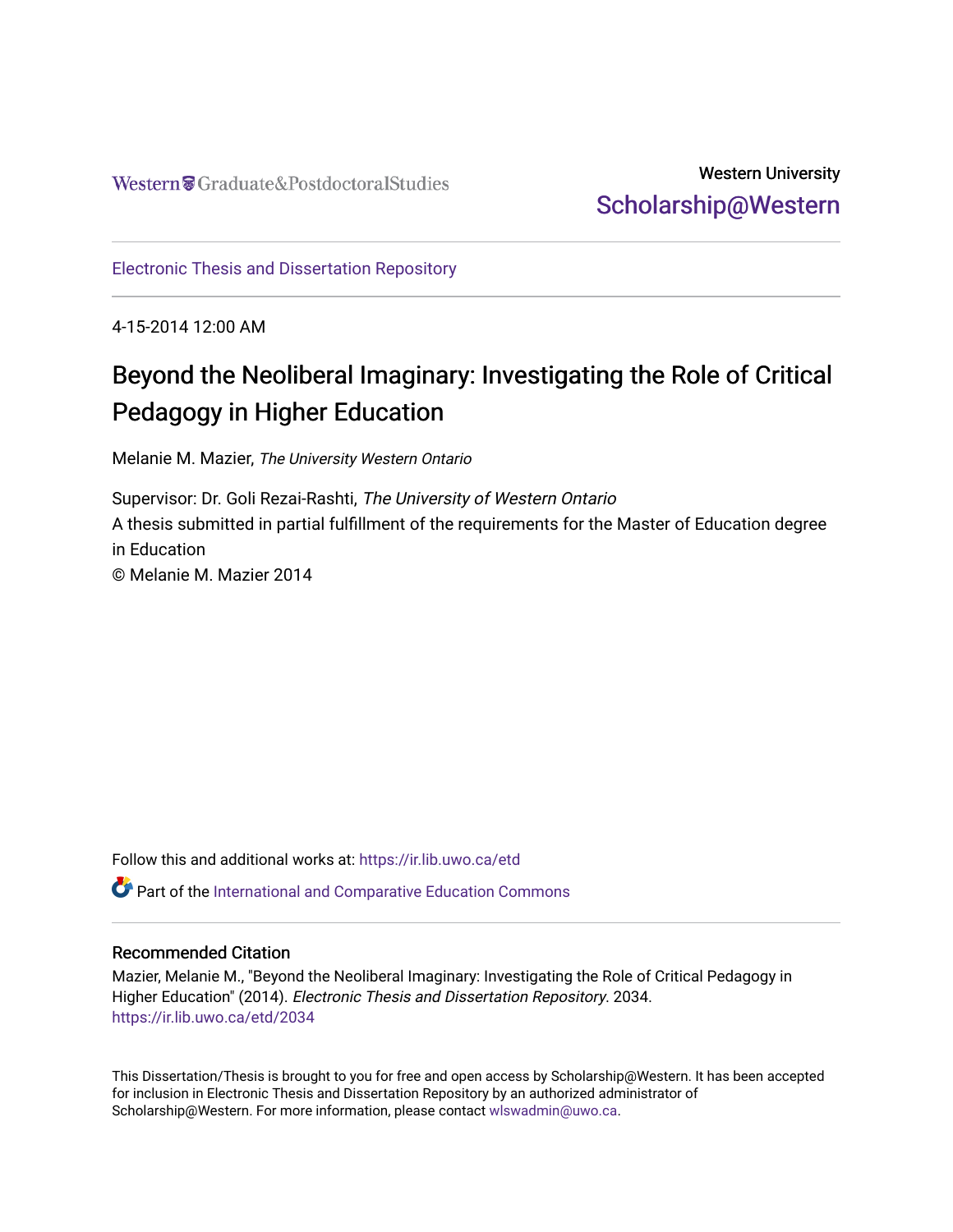# Beyond the Neoliberal Imaginary: Investigating the Role of Critical Pedagogy in Higher Education

(Thesis format: Monograph)

by

Melanie Lawrence-Mazier

Graduate Program in Education

A thesis submitted in partial fulfillment of the requirements for the degree of Master of Education

The School of Graduate and Postdoctoral Studies Western University of Canada London, Ontario, Canada

© Melanie Lawrence-Mazier 2014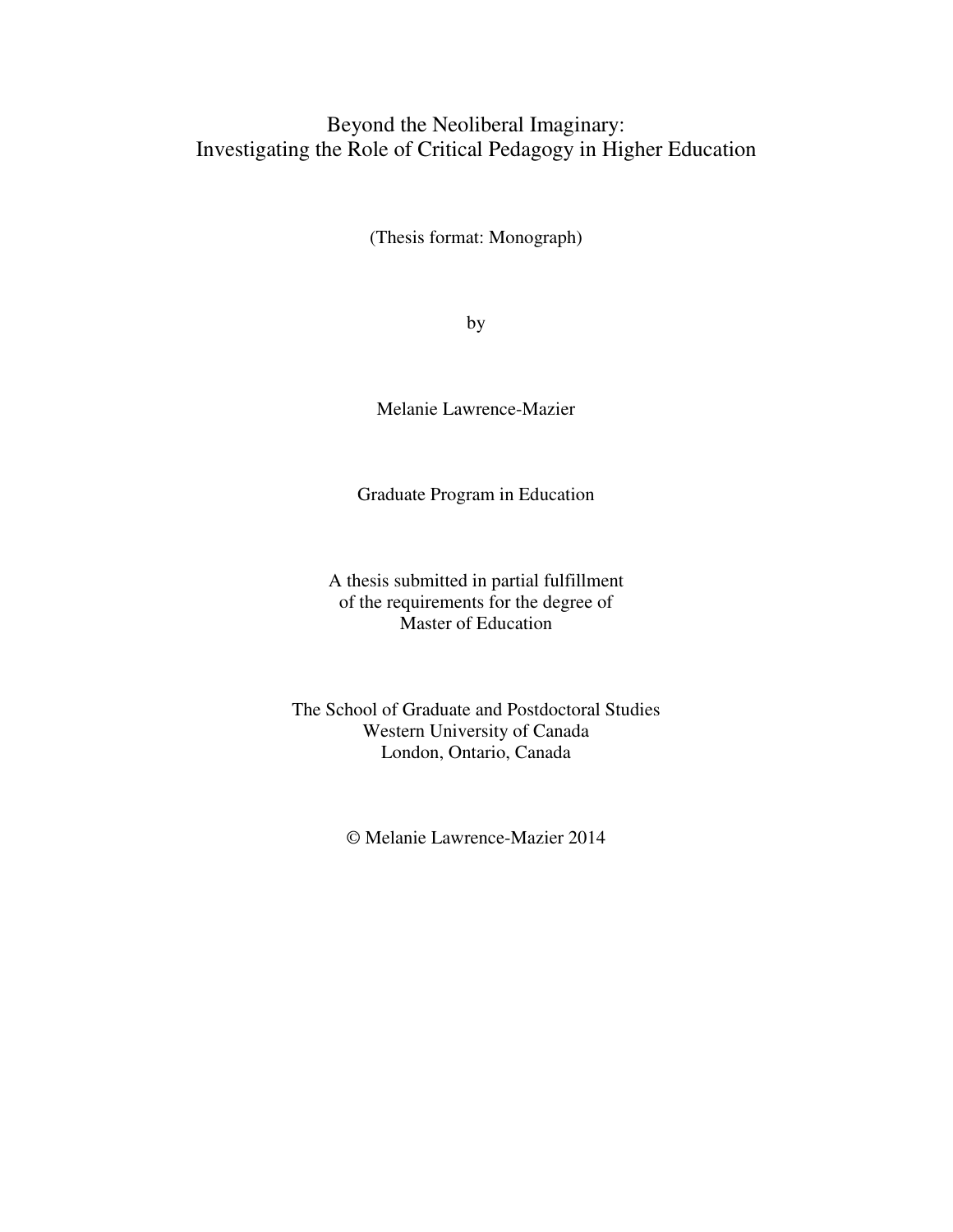# **Abstract**

This thesis uses the qualitative case study approach to investigate the lived experience of three faculty members in higher education who identify themselves as critical pedagogues during an era of neoliberal restructuring. This research explores what the possibilities are for enacting critical pedagogies within a neoliberal climate of educational restructuring in higher education. Existing literature struggles to define neoliberalism as a result of globalization; further, present neoliberalization is penetrating all levels of social life and informing what many now accept as everyday thinking. Each of the faculty members selected for this research speaks to these struggles, while providing rich accounts of how neoliberalism challenges and concerns them; both, philosophically and pedagogically. This research highlights how at the start of the  $21<sup>st</sup>$  Century a very compelling discourse on higher education is beginning to take place that seeks to inform how universities critically approach education and global education. This discourse reveals the concerns and potential for links in global higher education and future labour opportunities that are being created through the increasing mobility of people, markets, and knowledge. It also emphasizes the dire need for new ways in understanding how we envision higher education and global relations that are increasingly framed by neoliberal globalization. This discussion also brought to light how neoliberal trends have embedded themselves to such a degree in education it has created a mystique that might actually be a crisis of conscience; not politics, not economics.

Keywords: Higher education, neoliberalism, critical pedagogy, democracy, cosmopolitanism, global education, social justice and equity.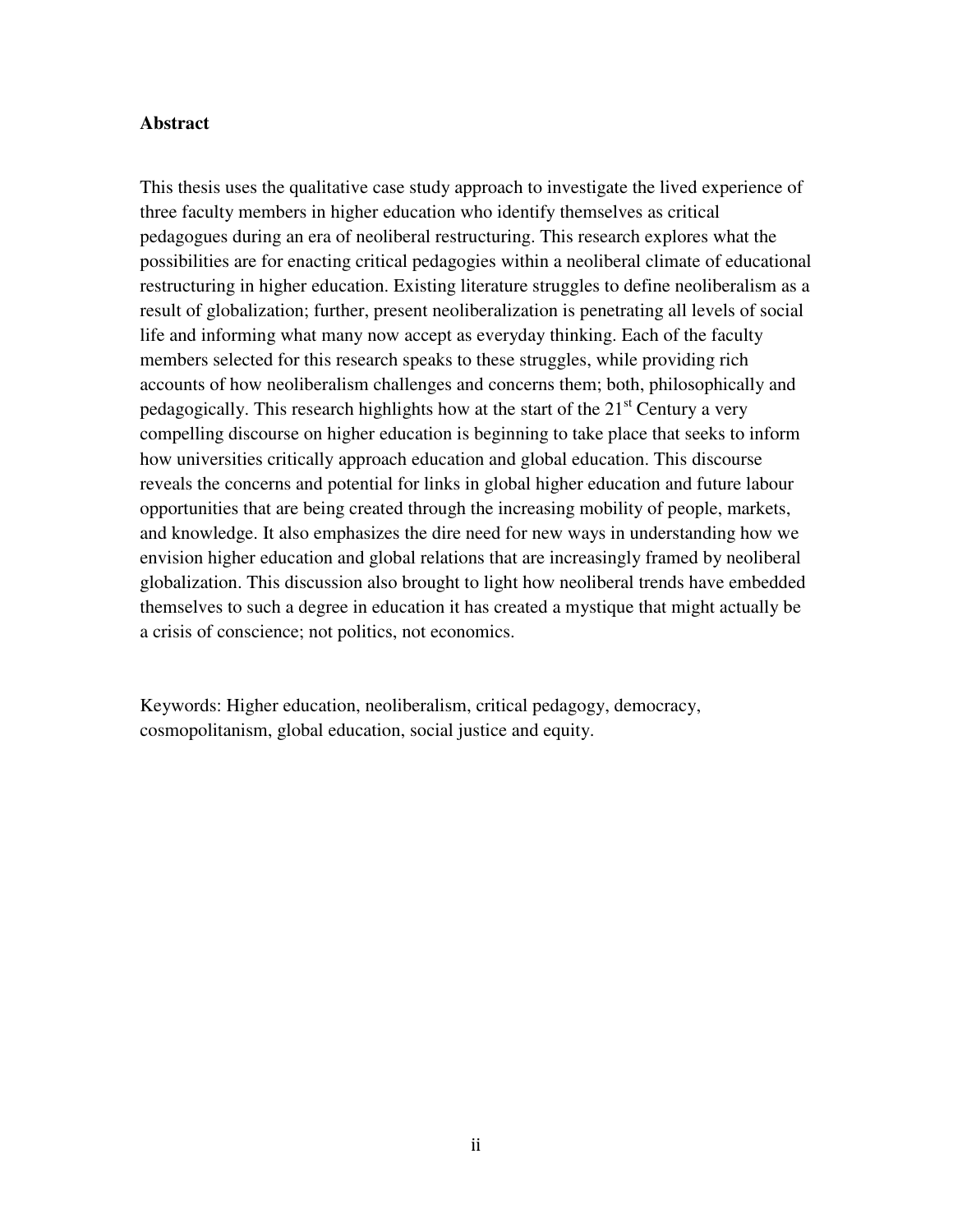# **Dedication**

I dedicate this thesis to my children Connor and Jack. From the moment you became a twinkle in God's eye, I realized there would be much to learn and much that you would teach me.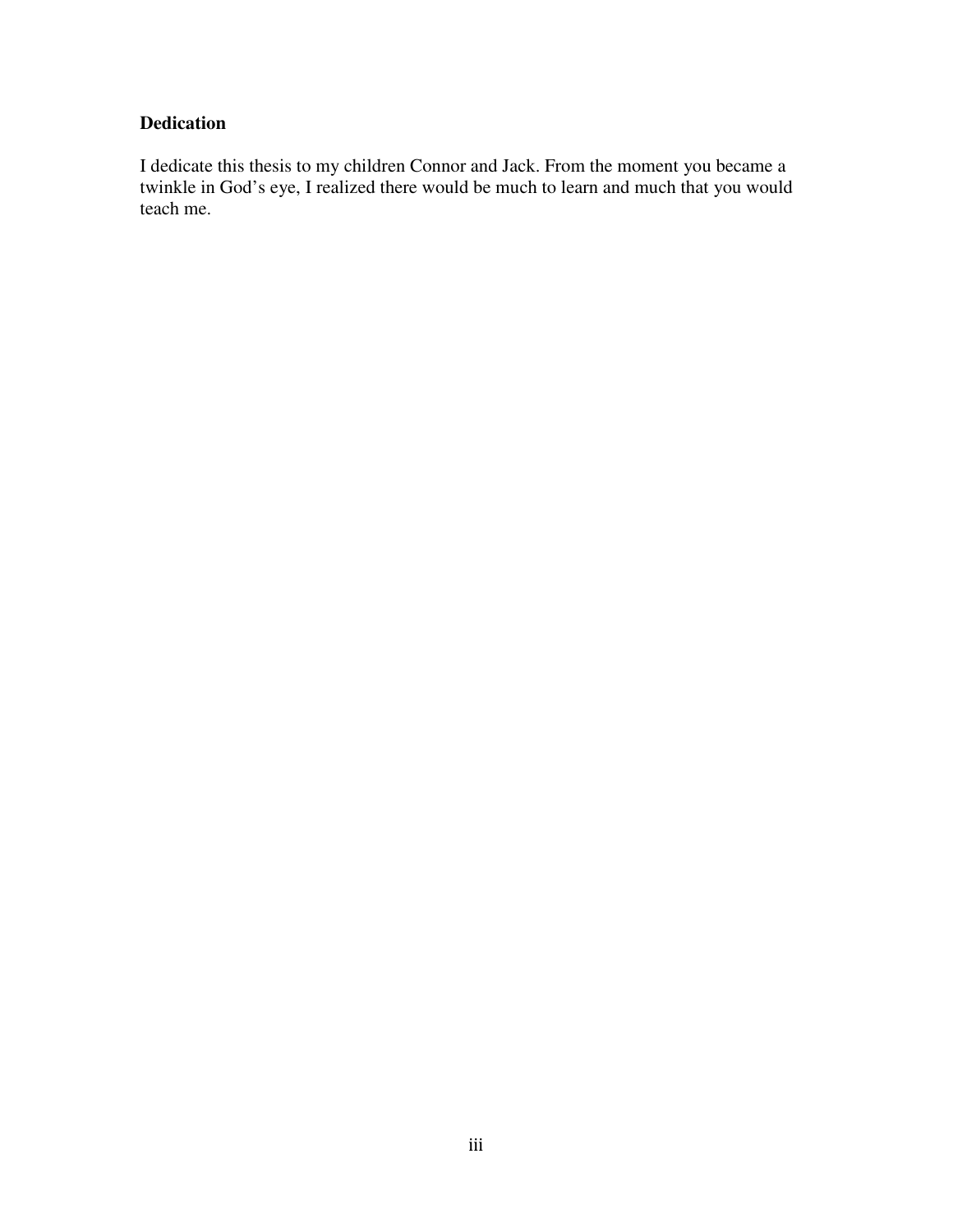# **Acknowledgements**

In many ways this thesis feels like it has been a lifetime in making, for it has been a lifetime of lived experiences that have provided the catalyst for this journey. I came to higher education later than most, and while I questioned this path when beginning it is a path I now fully embrace as home. Thus, I have many to thank. From my earliest days, I thank my family, all seven. I thank my Mother Louise Lawrence, a pioneer of modern day perseverance and deeply rooted love, she filled our home with books, music, and at times chaos. My Mother, borrowing from William Shakespeare, to this day reminds me to be *truthful to self* and always to dream. I thank each of my six siblings: Guy, Kathleen, Heather, Scott, Blair, and Shelley. Each of you has in untold ways contributed to who I am. I also would like to acknowledge those I have come to remember as my "Toronto Crew", for being the first to show me that family is a chosen term; and, the importance of Other. I learned much from you and the world literally shrunk and exploded all at once. Thank you for the travels we shared.

I want to acknowledge my steadfast friends, my anchors and my parachutes: Maureen and Dave Williams, I love you and I know in my heart that each milestone I have accomplished these past years I did so because of your insurmountable love and faith. Kate Cummins you will never acknowledge your part in my journey and for this reason and many more, I love you. Yvonne and Frank Vanderkuyl, Lisa and Kerby Waud, I love each of you and will never be quite capable of expressing to you what your friendship and love has come to mean in mine and my children's lives.

My mentor's: While I have been most fortunate to have several scholars who inspired my learning, while simultaneously challenging my understanding, there are a few I hope to have in my life always. I met my first mentor just as I began this journey more than six years ago, Dr. Kim Luton, thank you for being demanding as an educator and in taking a leap in faith. Dr. Goli Rezai-Rashti, my Thesis Supervisor, whom I met at the start of my graduate program, I am unbelievably honoured and humbled by your immense professional experience, guidance, and encouragement. You are both such inspiration. While I did not have the opportunity to study with my Committee Chair, Dr. Wayne Martino, you are exceptional and I am most fortunate to learn from you also.

Once again to my children, Connor and Jack, your love and support these past years have been my greatest gift and inspiration. Every sleepless hour I have given to this journey is in hope that one day you will fully understand that education *is* liberation. I love you.

Finally, I would like to thank my research participant's, each of whom truly provided such richness to my study; and, whose honesty, passion, and candor will be an inspiration to me always.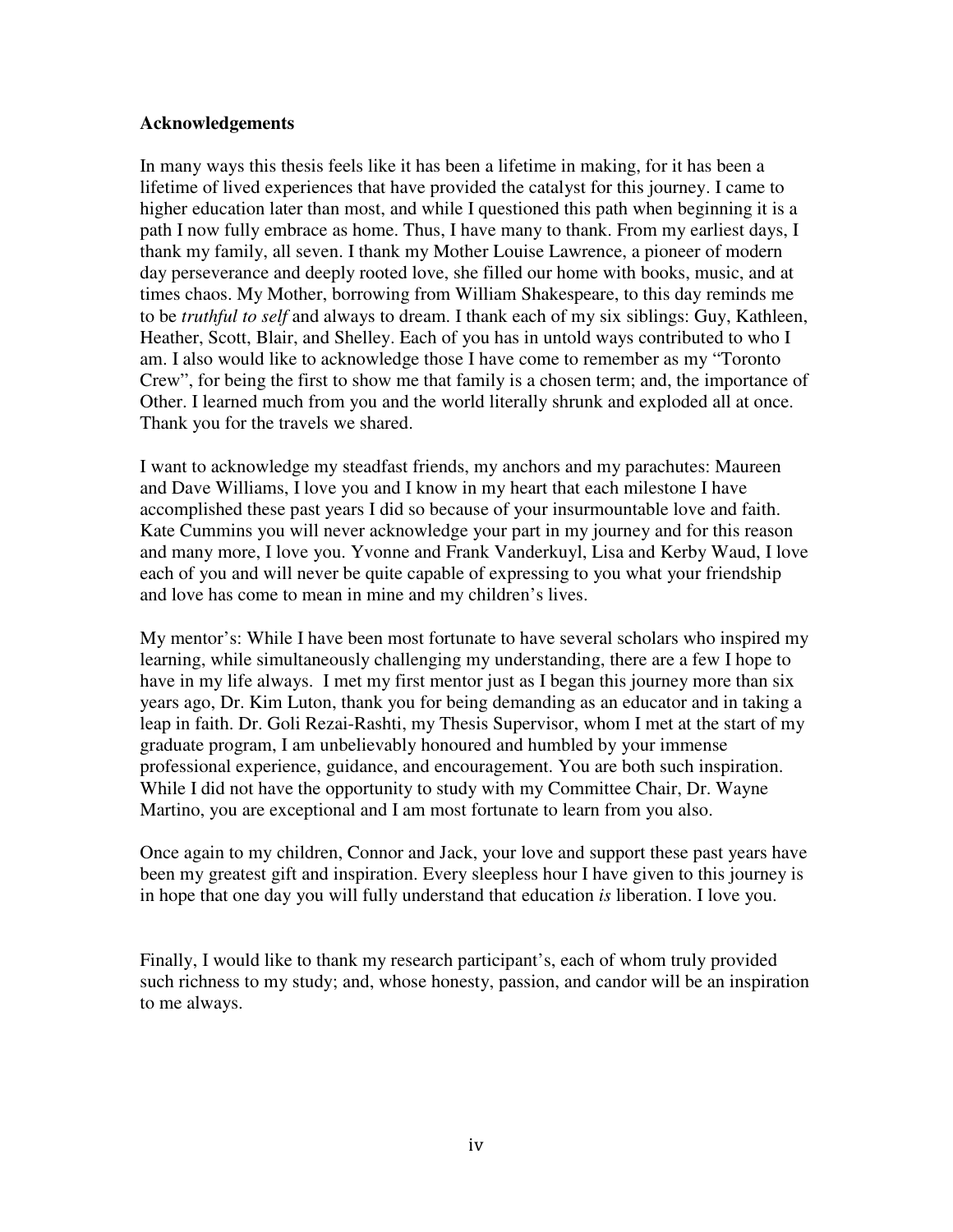# **Table of Contents**

|                   |                                                                                                | $\ddot{\rm n}$ |
|-------------------|------------------------------------------------------------------------------------------------|----------------|
| Abstract          |                                                                                                |                |
| Dedication        |                                                                                                | iii            |
| Acknowledgements  |                                                                                                | iv             |
| Table of Contents |                                                                                                | V              |
| <b>Chapter 1/</b> |                                                                                                |                |
|                   | Introduction                                                                                   | $\mathbf{1}$   |
|                   | <b>Structure of Thesis</b>                                                                     | 2              |
|                   | <b>Research Questions</b>                                                                      | $\overline{4}$ |
|                   | Context                                                                                        | 5              |
|                   | Rationale                                                                                      | 7              |
|                   | Purpose                                                                                        | 9              |
|                   | Conceptual Framework                                                                           | 10             |
|                   | Summary                                                                                        | 16             |
| <b>Chapter 2/</b> |                                                                                                |                |
|                   | The Literature Review- Introduction                                                            | 17             |
|                   | The Enterprise of Higher Education: Quality Assurance, Hybridity, and the<br>Neoliberal Agenda | 18             |
|                   | Language of Possibility: Beyond the Neoliberal Imaginary                                       | 23             |
|                   | Democracy & Education                                                                          | 24             |
|                   | Challenges & Transformations                                                                   | 27             |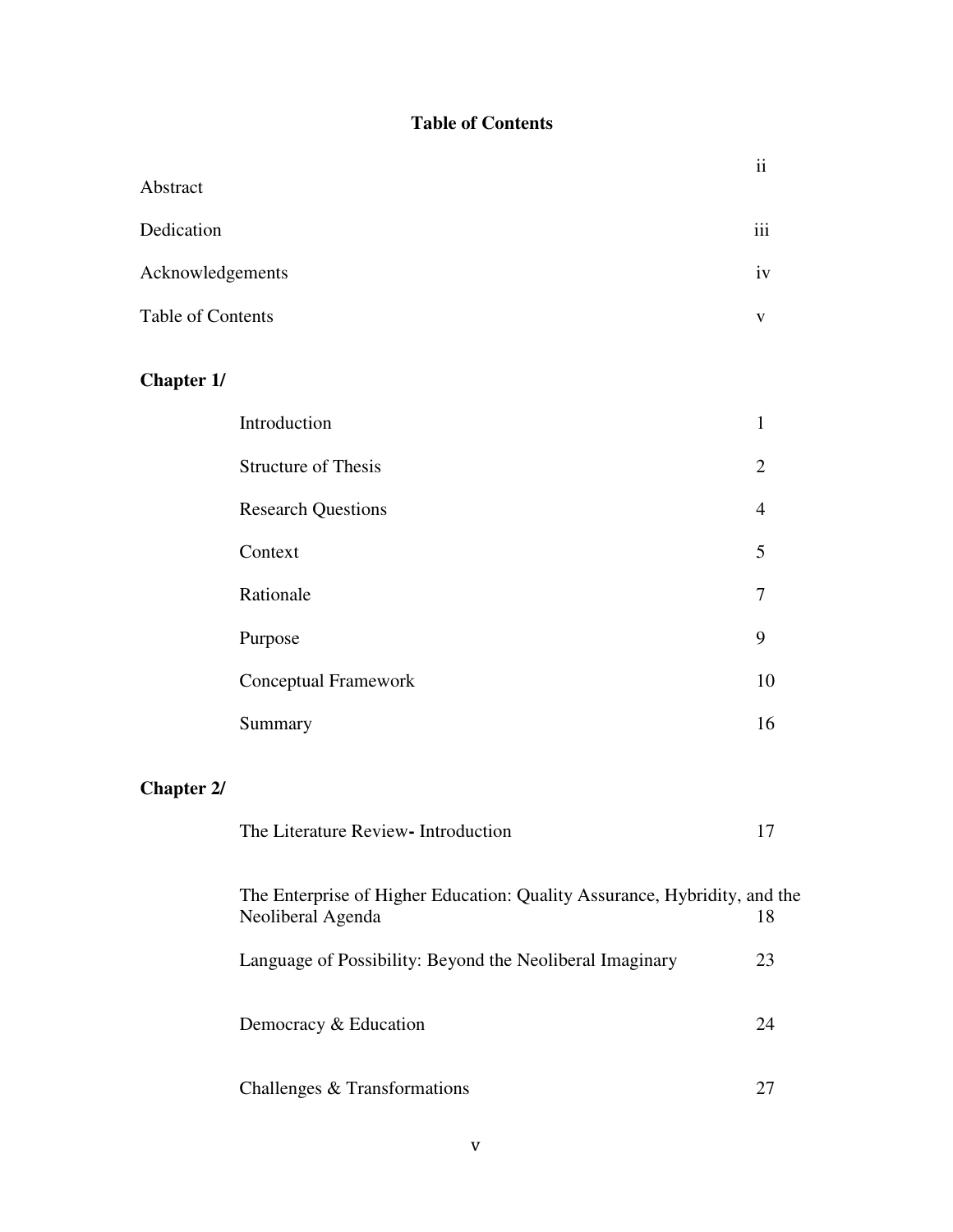# **Chapter 3/**

| Methodology: Background                        | 31 |
|------------------------------------------------|----|
| Data Collection                                | 32 |
| Data Analysis                                  | 33 |
| Strengths & Limitations of case study research | 34 |
| Summary                                        | 34 |

# **Chapter 4/**

|                   | Findings: Introduction                                                | 36 |
|-------------------|-----------------------------------------------------------------------|----|
|                   | Participants                                                          | 38 |
|                   | The Neoliberal Mystique                                               | 39 |
|                   | Quality Assurance & the Audit Culture                                 | 48 |
|                   | Transgressing: Global Education, Neoliberalism<br>& Critical Pedagogy | 58 |
|                   | Summary                                                               | 75 |
| <b>Chapter 5/</b> |                                                                       |    |
|                   | Conclusion                                                            | 77 |
|                   | Limitations                                                           | 81 |
|                   | Implications & Future Research                                        | 81 |

Summary 85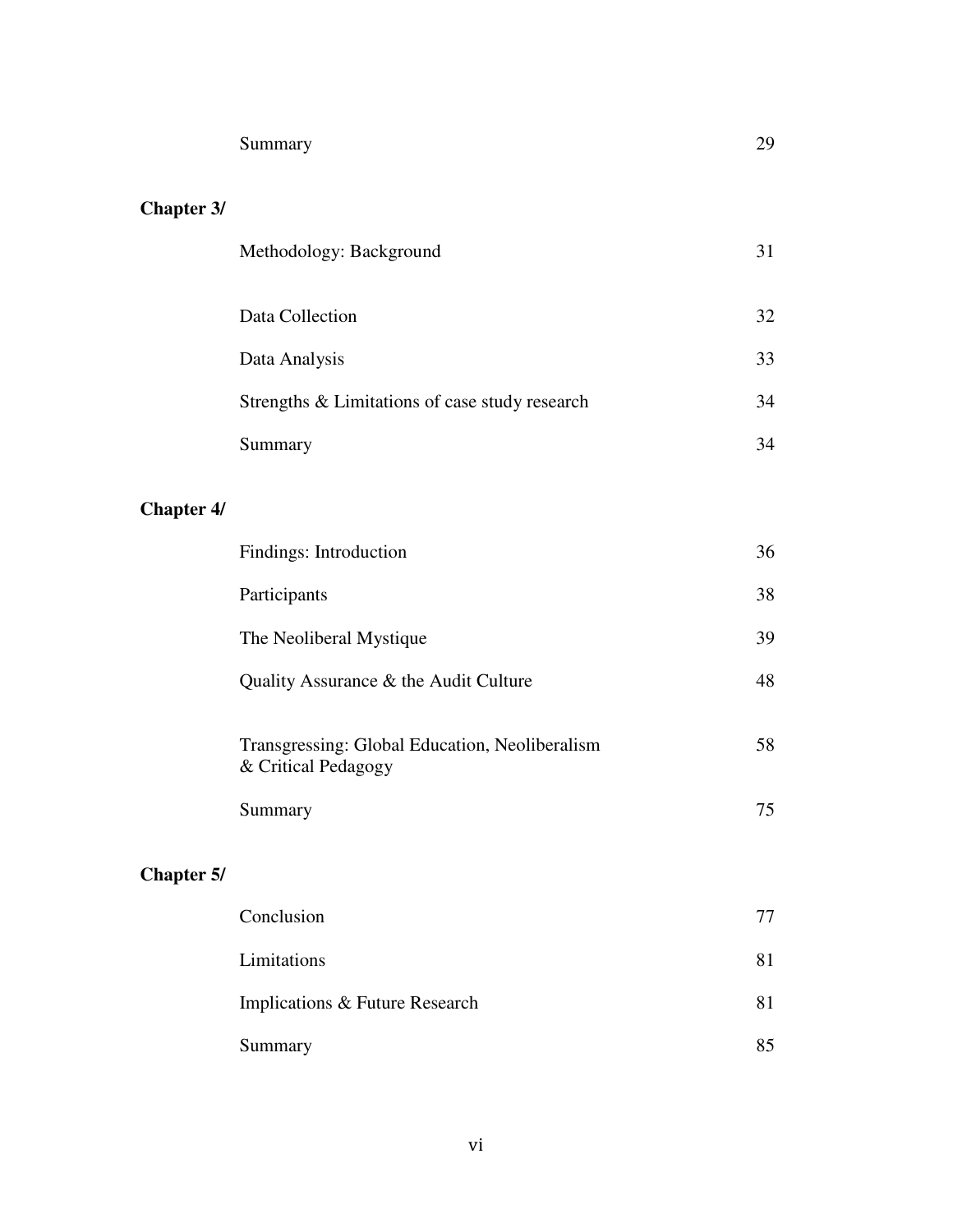| References                        | 87  |
|-----------------------------------|-----|
| Appendix A: Letter of Information | 96  |
| Appendix B: Consent Form          | 99  |
| Appendix C: Interview Protocol    | 100 |
| Appendix D: Ethics Approval       | 101 |
| Curriculum Vitae                  | 102 |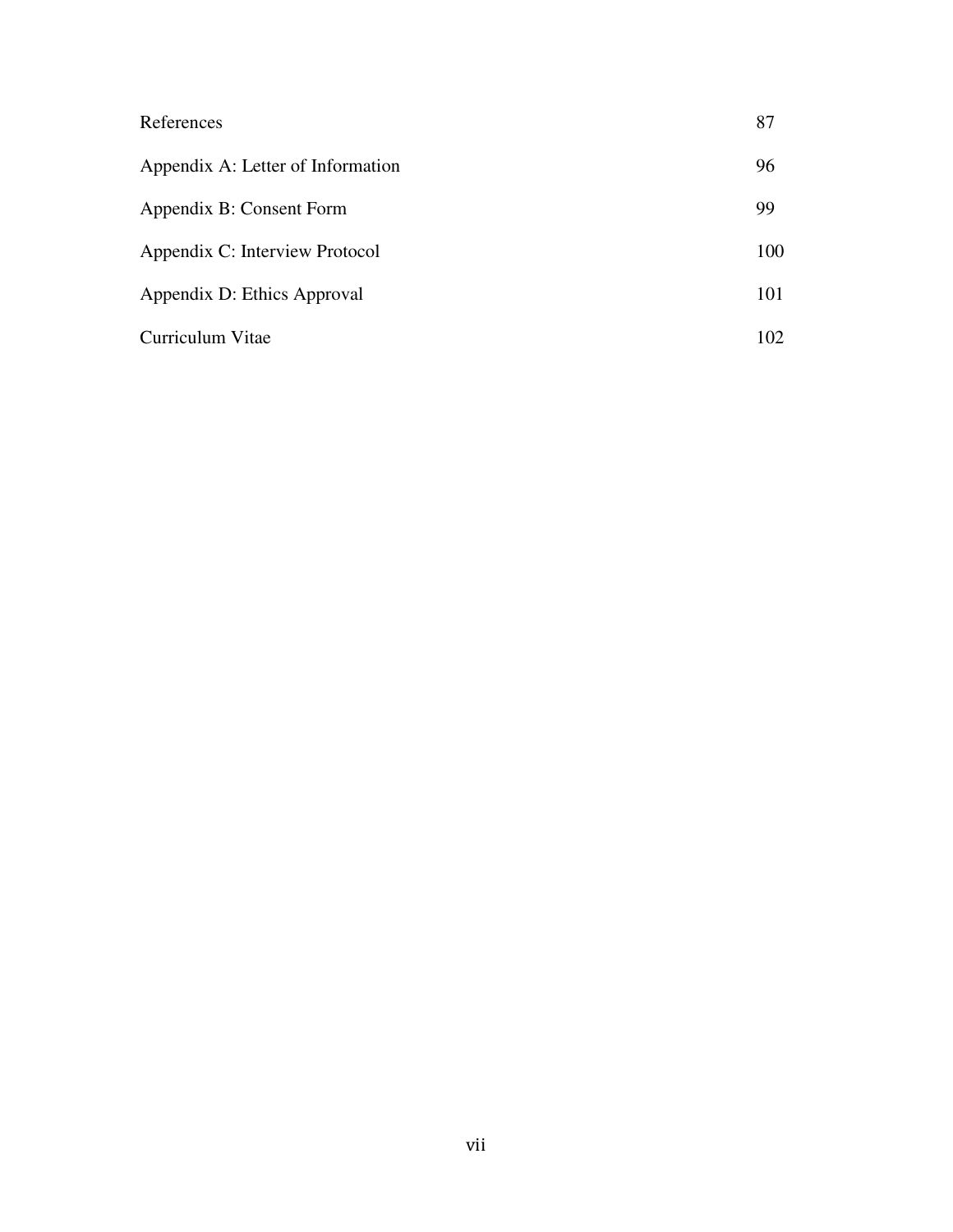# **Chapter 1/**

# **Introduction**

 Globalization and systems of neoliberal accountability are influencing every aspect of social life, including education. Higher education, traditionally an enterprise to foster deeper knowledge, creativity, and critical thinking, is increasingly challenged as the purpose of higher education has become connected to economic productivity and for creating citizens for a knowledge economy.

The need for becoming aware of the perpetuated ideology of neoliberalism has become paramount to the challenges of critical pedagogy, as it forces neoliberalism and globalization, each, to be wholly reflexive of position and context. Critical educators are advocating for change and the significance of challenging neoliberalism becomes our quest for the direction of an alternative logic; one that challenges the conservative neoliberal imaginary, treasures the narratives of *all* people as originally promised through democracy, and critically examines both how and for whom quality education is organized (Smith, Ryoo, and McLaren, 2009). Thus, critical pedagogy, as elaborated by critical theorists such as Freire, McLaren and Giroux, is relevant to all people and all nations seeking an alternative to the stranglehold neoliberal capitalism possesses over the organization and purpose of higher education.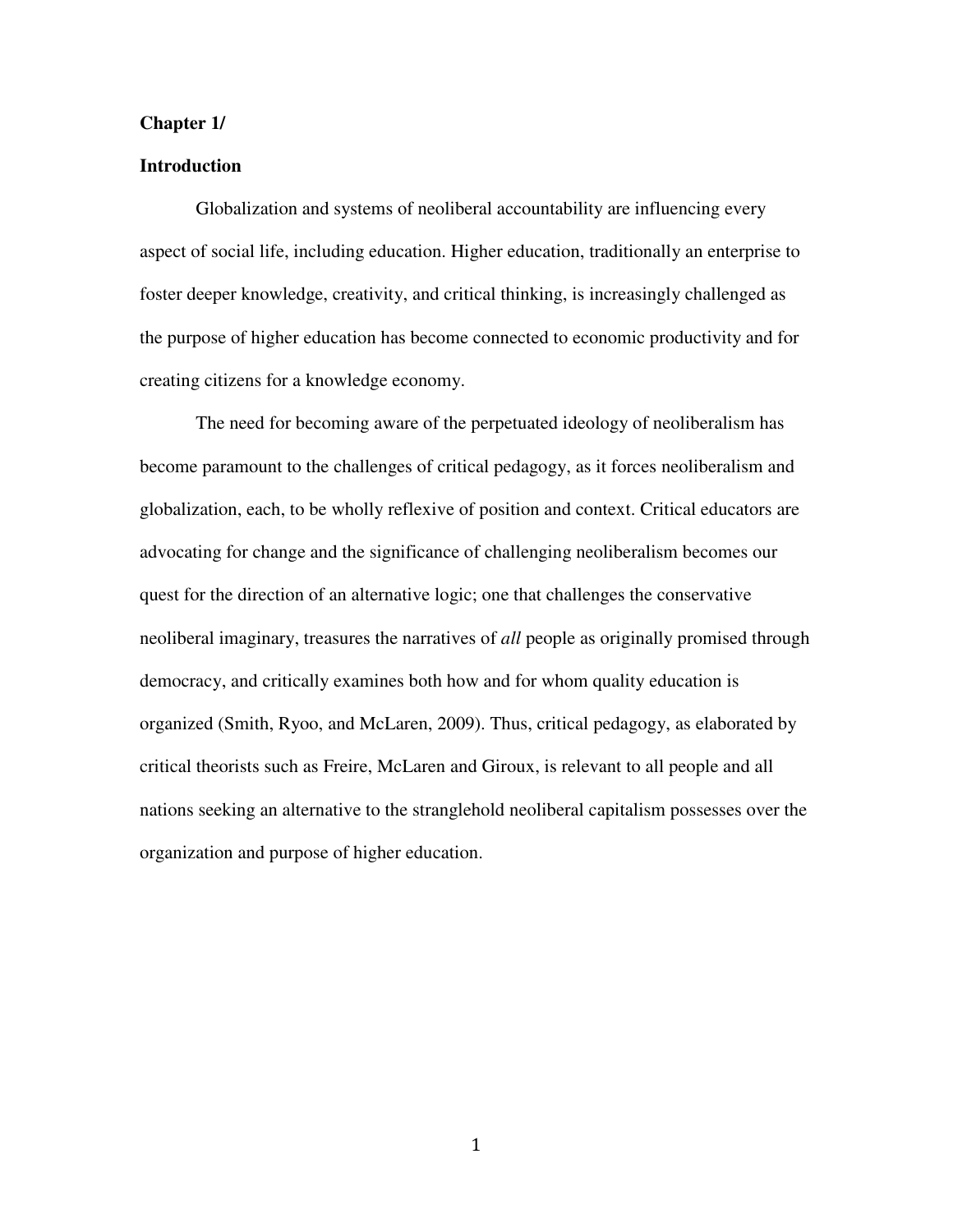# **Structure of Thesis**

The thesis will be divided into five chapters. Chapter one, beginning with this introduction, will provide the reader with my research questions, context of my research, rationale, purpose, and conceptual framework as advanced by critical pedagogues Paulo Freire, Henry Giroux, Peter McLaren and others, before concluding with a chapter summary. It becomes important at this point to distinguish and define two principle terms that will be threaded throughout this thesis: critical pedagogy and critical thinking.

Peter McLaren (1995) argues how critical pedagogy challenges the traditional perspective and hierarchical role of the teacher- student, creates an anesthetized society where the dynamics of power, economics, and history are represented in a Western, Eurocentric, and androcentric manner, a manner that maintains the ideologies of the status quo and no longer should be endorsed (McLaren, 1995). More specifically, when speaking to the challenges of critical pedagogy, McLaren (1989), suggests:

The challenge of critical pedagogy does not reside solely in the logical consistency or the empirical verification of its theories; rather, it resides in the moral choice put before us as teachers and citizens, a choice that American philosopher John Dewey suggested is the distinction between education as a function of society and society as a function of education. We need to examine that choice: do we want our schools to create a passive, risk-free citizenry, or a politicized citizenry capable of fighting for various forms of public life and informed by a concern for equality and social justice?"(McLaren, 1989, p.158).

Henry Giroux (2010), suggests, "Critical pedagogy, unlike dominant modes of teaching, insists that one of the fundamental tasks of educators is to make sure that the future points the way to a more socially just world, a world in which the discourses of critique and possibility in conjunction with the values of reason, freedom and equality function to alter, as part of a broader democratic project, the grounds upon which life is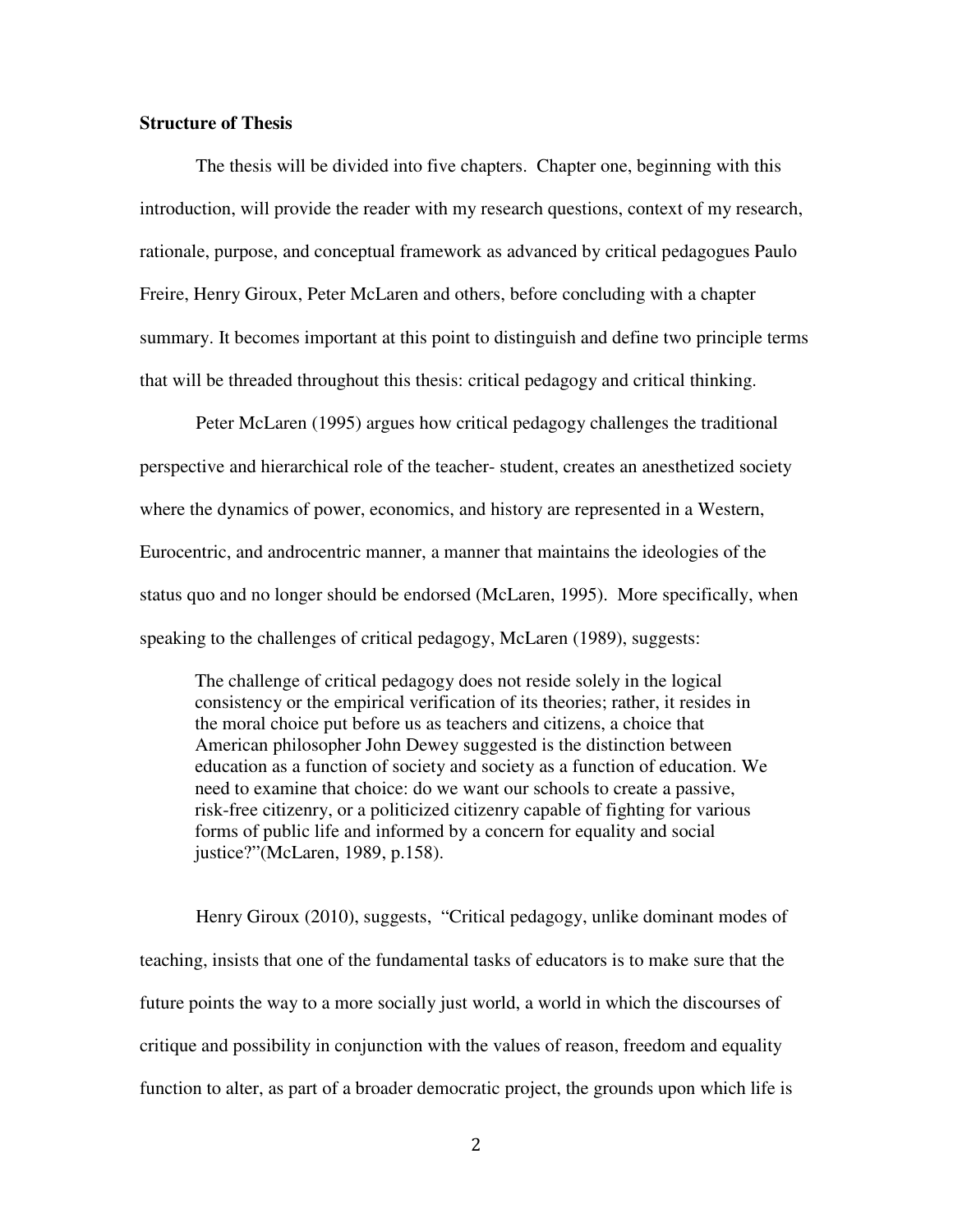lived" (2010, p.10). Paulo Freire (1970/2011), defines critical thinking as the "plentitude of praxis"(p.131), this is to mean, that critical thinking is experienced through action, action that is informed through critical reflection which establishes a manner of thinking that directs one from an innocent form of "knowledge reality" to a deeper level, a level that empowers one to begin to discern the "*causes* of reality" (p.131).

Chapter two is a synthesis of the literature reviewed regarding the discourses surrounding the massification of higher education, neoliberalism, and the gap in existing research. Massification of higher education, in the United Nations Educational, Scientific, and Cultural Organization (UNESCO) document, *World Conference on Higher Education 2009, Final Report* (2009), is understood as the accelerated growth of those engaging in higher education globally. This growth is said to coordinate with the intensification of globalization, the prolific spread of technology, and the increase of a diversified world society. More specifically this chapter focuses on the themes that emerged regarding the phenomenon of neoliberal measures of quality assurance and accountability in higher education, hybridity in higher education (higher education operating in different spaces), and the possibility for a critical-democratic education. Before concluding with a chapter summary, both the challenges and transformations for critical pedagogy and the possibility of a democratic neoliberalism in higher education are explored.

Chapter three provides my methodology and analysis. As a form of qualitative research I have chosen case study methodology as conceptualized by Robert Stake (1995) and Robert Yin (2003). I will discuss my data collection and data analysis as it is informed through my conceptual framework, before concluding with a brief discussion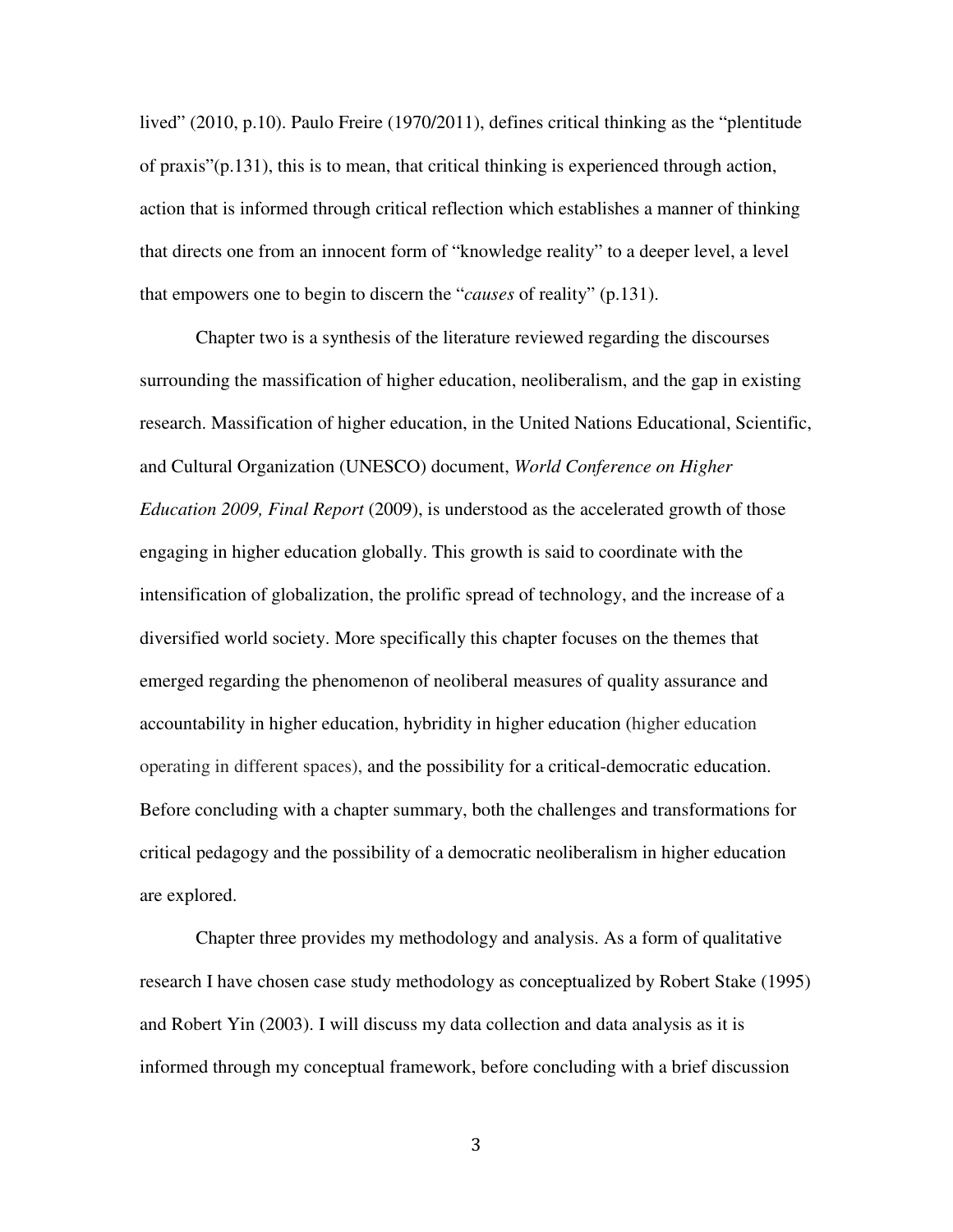regarding the strengths and limitations of case study research. Chapter four will contain the findings, where a discussion of the case will elaborate on the themes revealed through semi-structured interviews with three faculty members from a large university located in South-Western Ontario, Canada. Chapter five, the conclusion, will provide a summary of the thesis and outline the implications of the research.

### **Research Questions**

In this thesis, the main objective is to investigate the possibilities for enacting critical pedagogies within a neoliberal climate of educational restructuring in higher education. I will investigate this while seeking the experience of three faculty members in higher education, who are sympathetic to the principles of critical pedagogy and practice dialogical teaching and learning in higher education. The research will focus on how they reconcile neoliberal efficiencies and competencies with the importance of critical pedagogy and critical thinking. I will investigate these questions by exploring the writings of Paulo Freire and other contemporary critical pedagogues. Methodologically, I will use qualitative research in the form of the case study; as, the qualitative case study and a "small sample of open-ended interviews adds depth, detail, and meaning at a very personal level of experience" (Patton, 2002, p.17).

# **Research Questions:**

- 1) What are the possibilities for enacting critical pedagogies within a neoliberal climate of educational restructuring in higher education?
- 2) How has neoliberalism shaped the experience of three faculty members in higher education, who are sympathetic to the principles of critical pedagogy and practice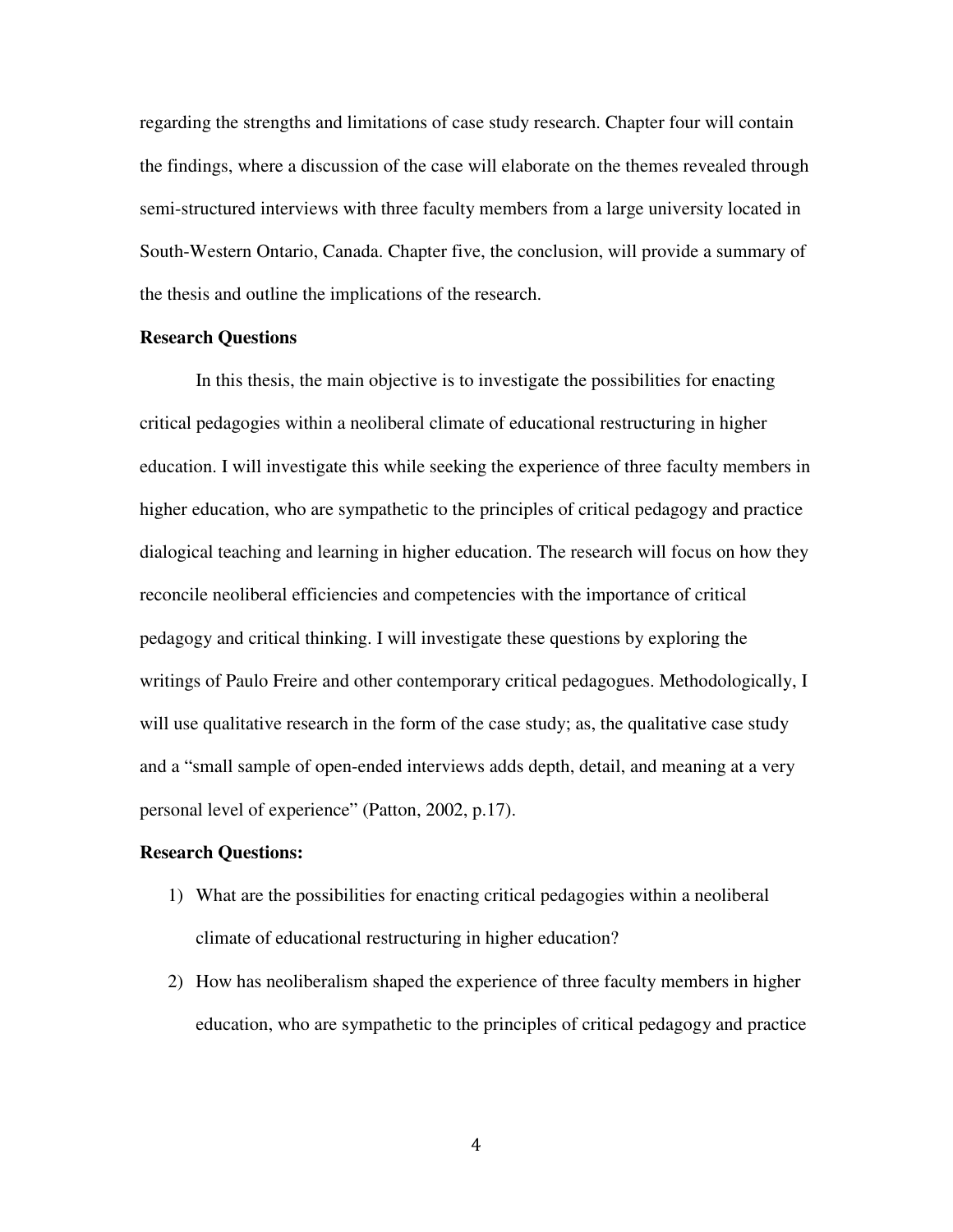dialogical teaching and learning in higher education, while reconciling neoliberal efficiencies and competencies with a commitment to such an approach?

3) What is the possibility of critical pedagogy in the context of neoliberal restructuring of higher education; and, how is critical pedagogy of increasing importance at the start of the Twenty-First Century?

### **Context**

As a result of the intensification of globalization, discourses recognizing the merits of diversity in and outside of education are increasing (Rizvi and Lingard, 2000). However, the debate with regard to a hierarchy in curriculum and standardization in education appears to simultaneously captivate and paralyze us within the neoliberal imaginary. Neoliberalism creates changes to methods of quality assurance and accountability in higher education, and in so doing leads to "the obsession with what Lyotard calls 'performativity'- everything to be translated into easily measured outcomes" (Mayo, 2009, p. 96). This creates a hierarchy in curriculum as measurable outcomes force institutions of higher education to place an economic premium on what is deemed optimum while eliminating that which is deemed un-necessary (Mayo, 2009).

Worldwide, institutions of higher education continue to advocate science and professional curriculums over the value of the humanities. In an economic climate where we have become inundated with media messages on the importance of quality education for the growth of knowledge based societies, where creative thinking is being espoused for its importance in research and development, and becoming an entrepreneur is not only esteemed but valued, many systems of education continue to debate the significance of a liberal-arts education over the usefulness of a vocational education (Postiglione, 2013).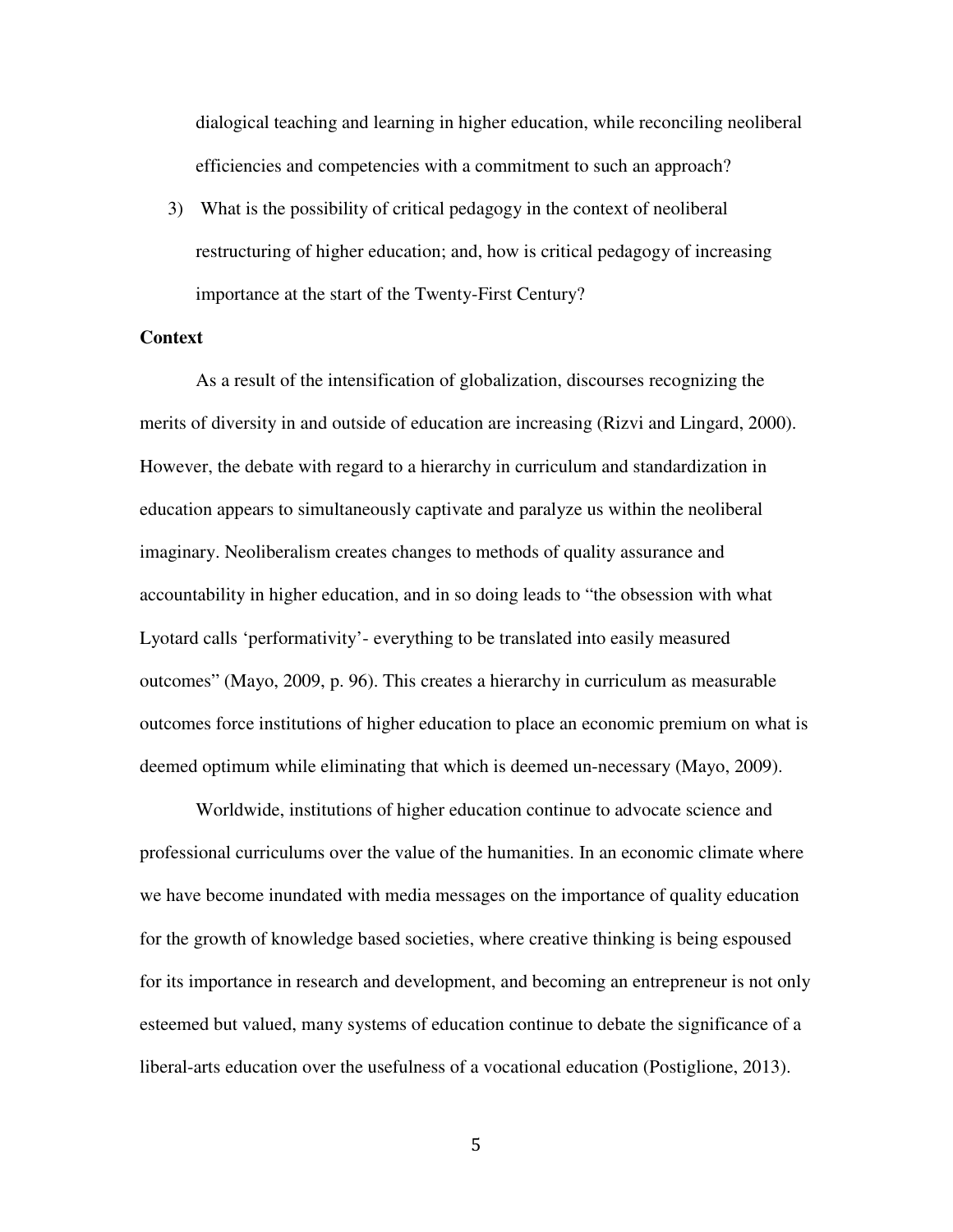Historically, it was during the period of prolific industrialization in the early 1900s that the power of the church would become eclipsed and many developed societies would observe the explosion of the bureaucratization of education. In the aftermath of World War II, mass education became the shared experience of many in the developed world. No longer would basic education be used to maintain the privilege of a few; nor, would the function of education be used solely for that which Emil Durkheim posited as an instrument to impart moral guidance. Thus, replacing both the tradition of privilege and the moral guidance of religion becomes economics (Davies and Guppy, 2010).

 Currently, the intensification of globalization is the driving force in contemporary times for the massification of higher education and the structural change of the university as experienced worldwide. Shifting from industrial economies to knowledge economies becomes the key to a nation's growth and sustainability; hence, access to higher education becomes significant to goals for both individual and state well being (UNESCO, IIEP Newsletter, 2007). Diversity as a result of globalization is experienced politically, economically, and culturally; thus, access to higher education in a globalized world creates challenges as access causes institutions of higher education to redefine traditional and often times hierarchically based notions of who the learner is, and necessitates transformation for who the learner is becoming.

The issues of access to higher education are many. Within a neoliberal climate of educational restructuring, the purpose of higher education as a system for democratization is questioned and replaced by economic productivity. This change has created significant debate and these debates highlight the tensions between the value, growth, and enrichment higher education imparts, while challenging concepts that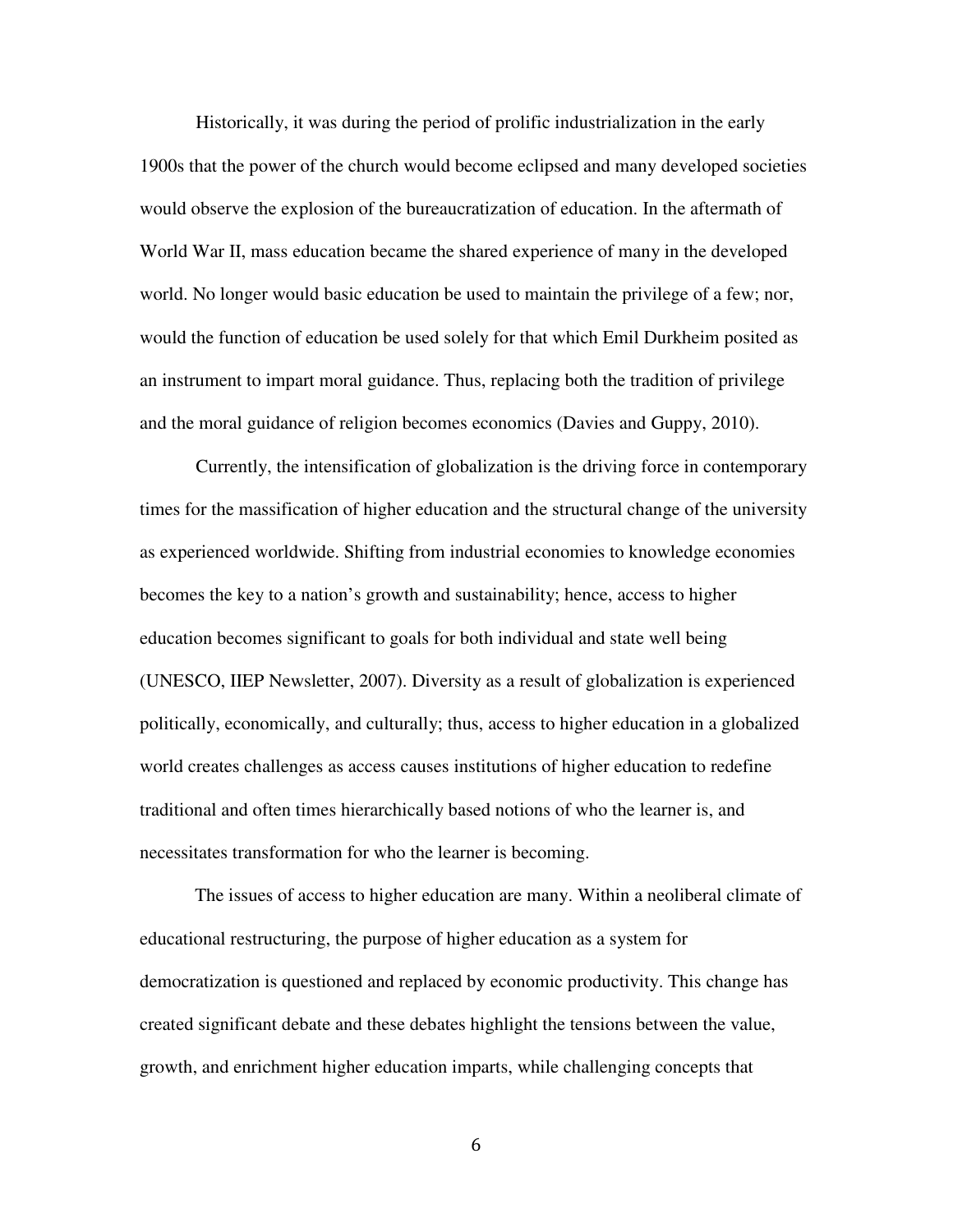knowledge skills alone lead to the creation of "active citizenship" (Borg and Mayo, 2006, p.23 in Mayo, 2009. p. 97). Jacques Delores (1996) when creating a collaborative report for UNESCO writes of these tensions and nearly two decades later they continue to provide insight, for it is during this period of significant expansion in higher education that the acknowledgement of the limits to neoliberalism requires us to rethink the pathways of inclusion for all future learners who do not envision higher education as a possibility:

The tension between...the need for competition, and ...the concern for equality of opportunity: this is a classic issue, which has been facing both economic and social policy-makers and educational policymakers since the beginning of the century...Today... the pressures of competition have caused many of those in positions of authority to lose sight of their mission, which is to give each human being the means to take full advantage of every opportunity (Delores et al, 1996, Pp. 17-18).

Thus, while policies on diversity and multiculturalism frame and provide important democratic foundations for access and equity in higher education, they are not enough. Institutions of higher education in Canada and throughout the world must not lose sight of the societal values revealed, explored, and challenged in higher education. Therefore, the form of education chosen by society becomes an indication of the character of that society (UNESCO, 2008).

#### **Rationale**

During a time when higher education functions as a system of almost exclusively preparing the student for the knowledge economy, the threat of neoliberalism becomes manifested in higher education. There are those in higher education who now more than ever before question its responsibility and ask, what form of education is required for a future world society (Connell, 2013; Giroux, 2012, 2013b; Apple, 2011)?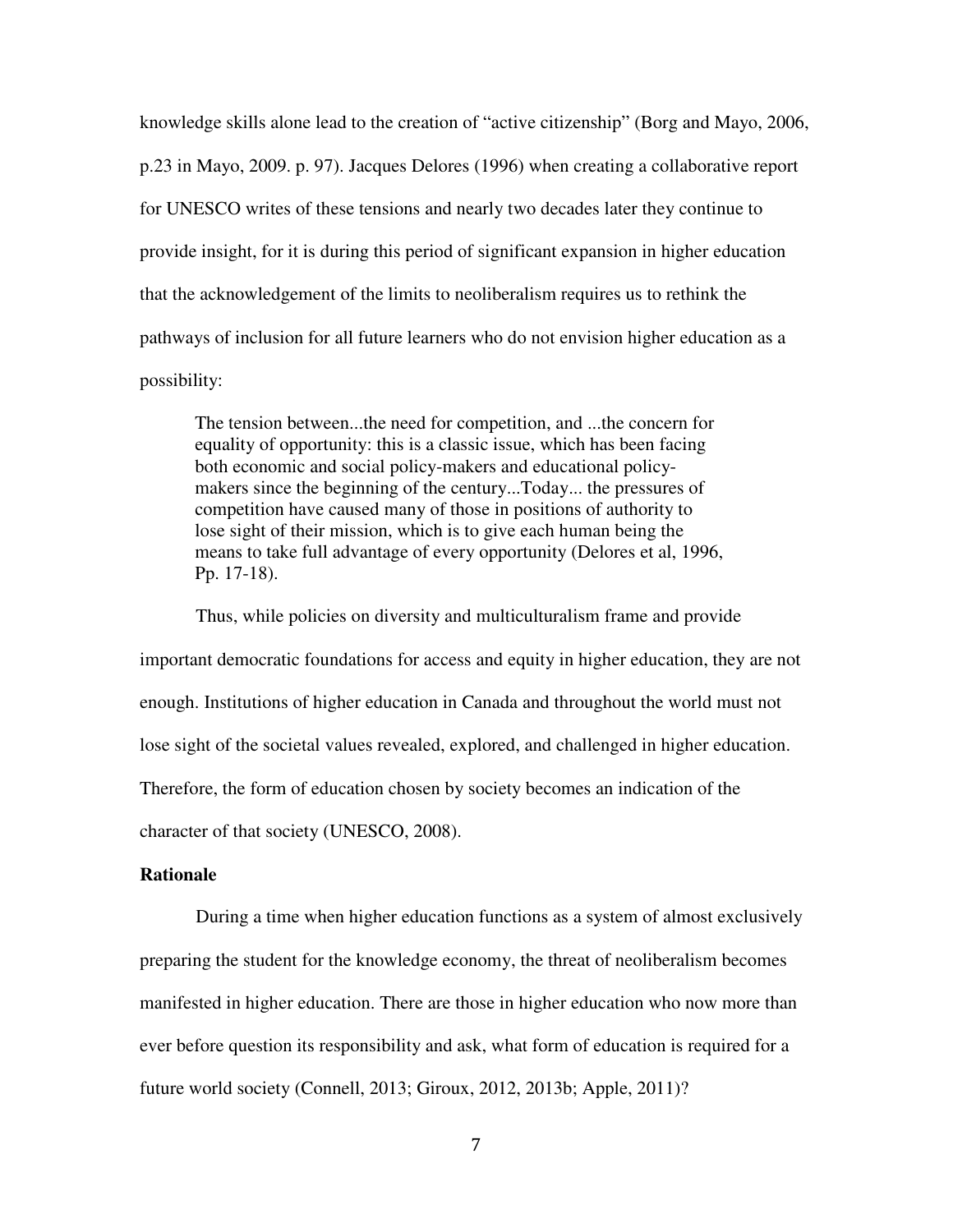Higher education, once believed to be the forum for engaging and defending citizenship has become criticized for its market driven paradigm reducing its primary role for creating citizens within a society to a commercial base ideology shaping all levels of education with no talk of mutual leadership or critical social responsibility. Far too many institutions of higher education have become driven by economic, military, and vocational interests that lack authentic effort in the humanities; thus, contradicting the traditional intention of university and higher education (Giroux, 2012).

In Australia, where the neoliberal imaginary has had a growing effect on higher education (OECD, 2007), Raewyn Connell of the University of Sydney posits three consequences of the neoliberal agenda- "First, is the reproduction of global dependency. We are positioned in global as well as local markets, and the global market leaders are Harvard, Columbia, Cambridge and their peers. Their curricula serve as the gold standard… Local intellectual cultures are undermined, and the potential wealth of global diversity in knowledge formation is shrunk to a single hierarchy of centrality and marginality… Second, is the entrenchment of social hierarchies in knowledge production and circulation … Third, and perhaps most serious, is the impact of market logic on our relation with truth" (Connell, 2013, Pp. 3-4).

Connell (2013) argues for a global dialogue where alternatives to neoliberal policies are explored through contemporary forms of "intellectual labour"(p.8) which, necessitates the need to incorporate different bodies of collaboration built upon mutual respect; including a crucial association with present knowledge so that the development is enlightening. Assisting institutions to nurture such activity will be challenging; however, it is a challenge "worth our intelligence"(p.8).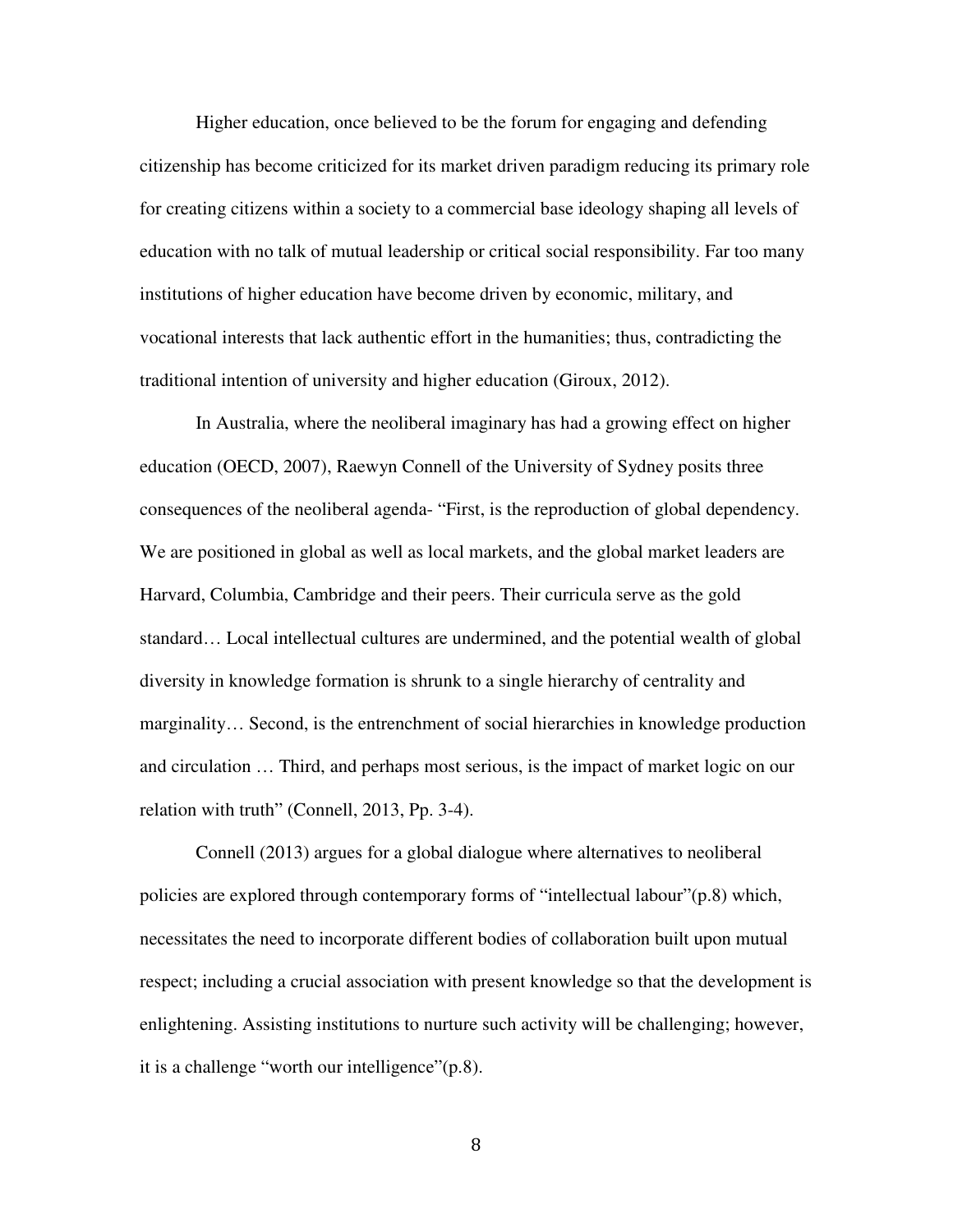# **Purpose**

The purpose of this thesis is to investigate the possibility of critical pedagogy in the context of neoliberal restructuring of higher education. This thesis argues for the pursuit of a pedagogy with cosmopolitan intent; one, that in "lifting complex ideas in to the human space" (Said, in Giroux 2012) critically engages the learner and educator so to create "border literacy" (Giroux, 2012); which, Giroux defines as learning to read and write from different perspectives. This is an extraordinary concept when applied to the challenges of social justice and equity; for, while there are those whose aim it is to internationalize higher education, there has been little focus paid to 'different ways of knowing … transforming them [institutions of higher education] from patriarchal bastions into more gender and ethnically inclusive institutions" (Mayo, 2009, p. 98).

As a result of the intensification of globalization, there becomes a dire need to create connections between critical pedagogy, education, and employment. University is a space that should create ideas; educators who function as political activist and argue for forms of pedagogy that close the gap between higher education and everyday life (Giroux, 2012) are needed to challenge the present neoliberal imaginary. Paulo Freire's (1970/2011) humanist perspectives argue how each individual possesses the power to transform their own oppression. Freire suggests that although education has been historically used as a political mechanism for control and domination, once transformed, education becomes the key for liberation. Thus, through the elimination of the banking system of education and the opportunity of *conscientização* this may be achieved.

Yet, for those who advocate the importance of critical pedagogy, the question becomes how does one reconcile neoliberal efficiencies and competencies with a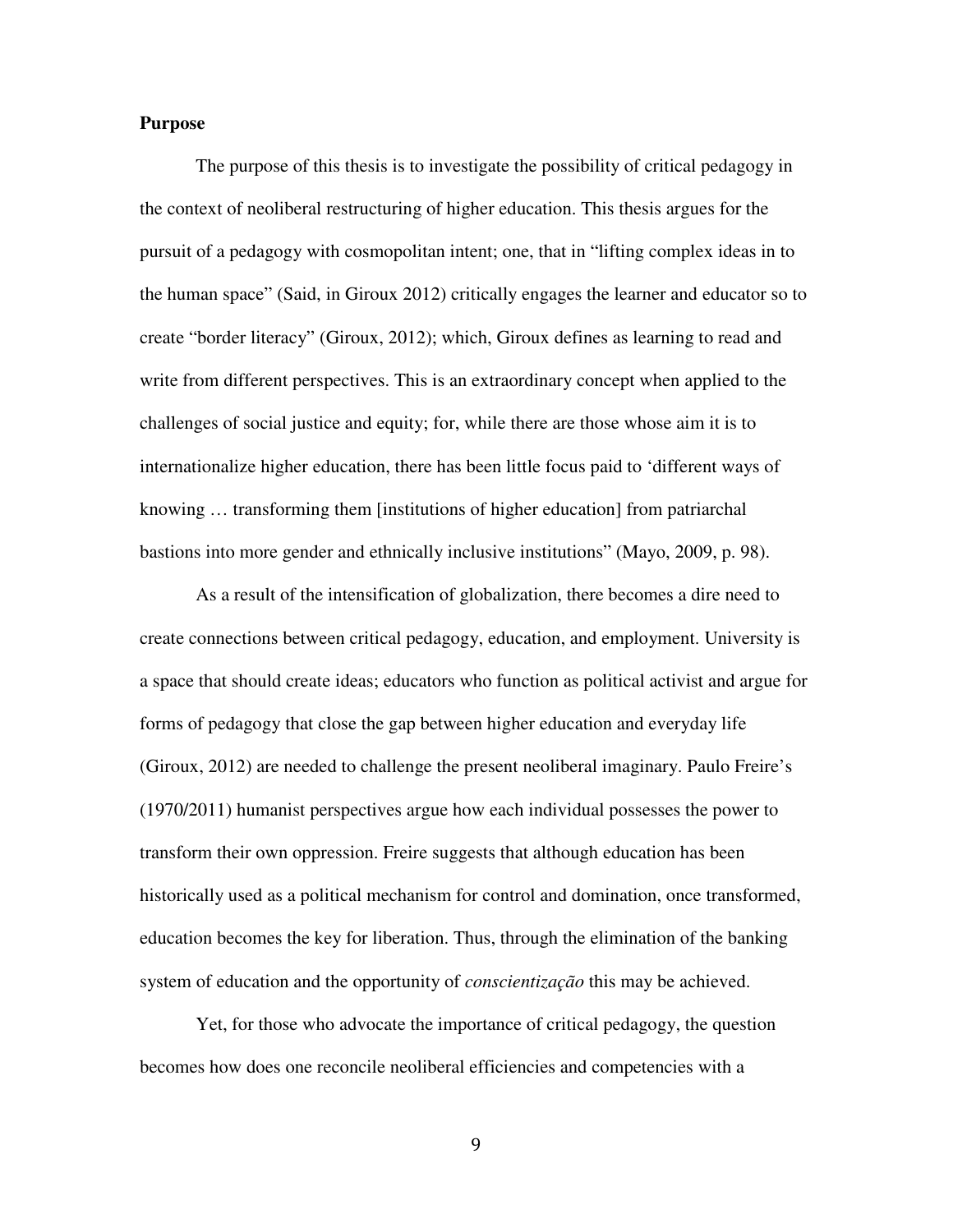commitment to such a pedagogical approach? Herein lies one of the many challenges for those in higher education; for, as Easthope  $\&$  Easthope (2000) posit, if neoliberalism is perceived successful in education, it is only as a result that it has been accepted as a natural extension to many of the professional beliefs that already exist.

This point then brings my thinking back to critical pedagogy, Paulo Freire's *Consciousization*, and the critical theories of Ulrich Beck regarding sociology and cosmopolitanization in the Twenty-First Century. What if the structural changes taking place in education are similar to the 'caterpillar becoming the butterfly' (Beck, 2007)? What if these neoliberal times are messy- complicated growing pains? What if, in practicing agency, educators continue to engage critically with their students and each other no matter how exhausting at times it may be; and, what *if* through our critical consciousness we struggle toward a form of critical democratic-corporate citizenship (Giroux, 2012), where along with business, government, and each other we share in the challenges, responsibilities, and successes of a transformative education?

### **Conceptual Framework**

 I draw on theories of critical pedagogy as advanced by Freire, Giroux, McLaren and others to investigate for the possibility of critical pedagogy in neoliberal times. Paulo Freire's (1970/2011) humanist perspectives argue how the individual in society, through the ability to engage in critical thinking, possesses the power to transform their own oppression. Peter McLaren (1995) argues how critical pedagogy challenges the traditional perspective and hierarchical role of the teacher- student, creates an anesthetized society where the dynamics of power, economics, and history are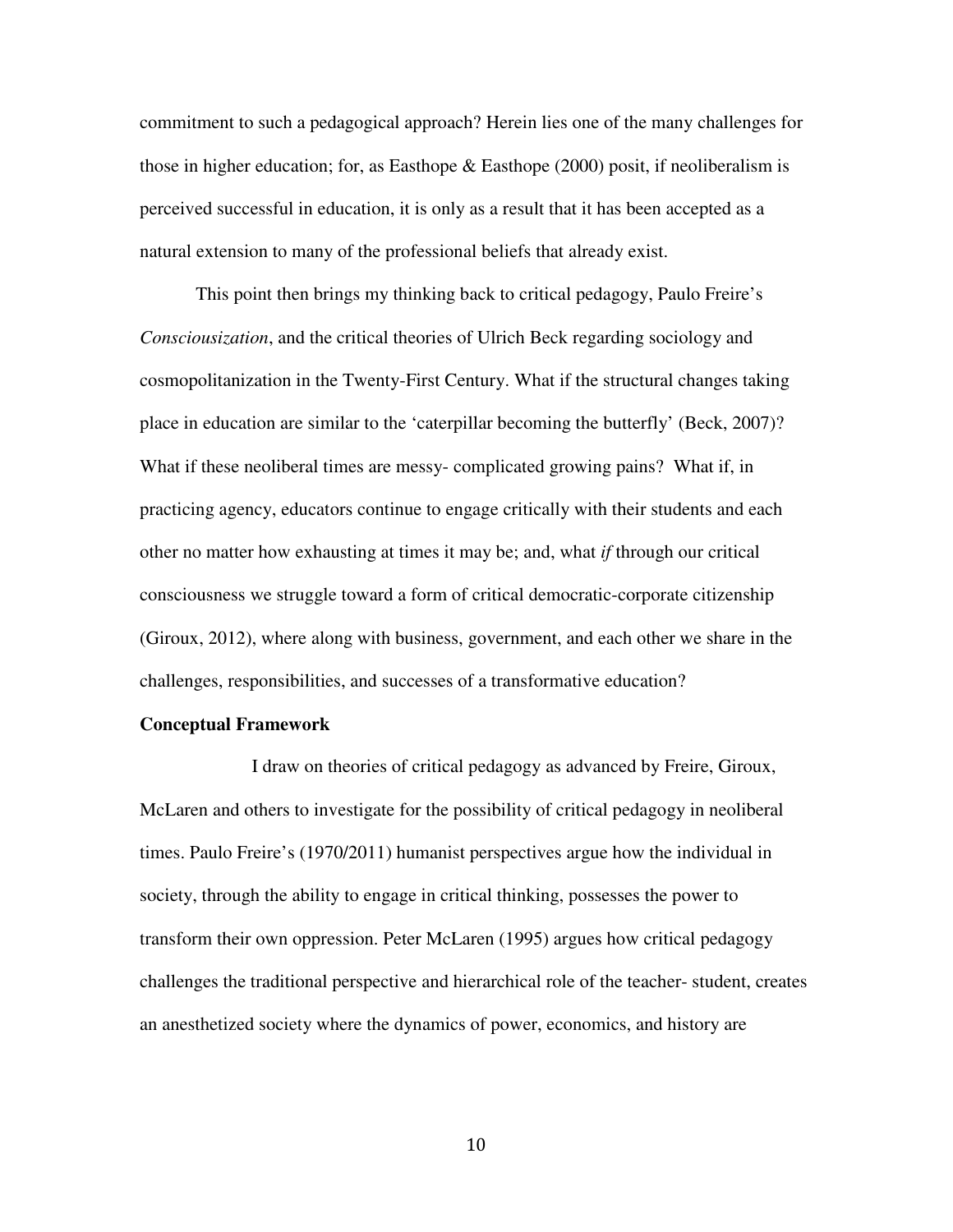represented in a Western, Eurocentric, and androcentric manner, a manner, which maintains the ideologies of the status quo and no longer should be endorsed.

Key to Freirean philosophy is knowledge; however, it is the contextual importance of knowledge born from praxis that proves paramount to Freire's arguments. Freire (1970/2011) offers what some consider his foremost contribution to deconstructing the complex relationship between that of student, teacher, and knowledge through the creation of his concepts of *banking education* and *conscientização*.

In his later writings, Paulo Freire's (1998) pedagogy addresses the challenges to education brought about by neoliberalism with regard to "ethics, aesthetics, politics, and research" (Roberts, 2003, p. 455). Freire discusses liberation, power, ideology, agency, injustice, … and the formation of knowledge (Roberts, 2003). The dominant discourse of neoliberalism prophesized as inevitable created through an ideology supported by those who argue economic and social inequity as a necessary function and outcome within societies based upon meritocracy and open-market logic can be challenged. A new critical-democratic neoliberal imaginary can be achieved by that which Freire posits as cardinal ethical understandings which, stress the human capacity to investigate, analyze, criticize, apply worth to, chose, rupture from, and hope, as the foundation for opposing the conservative neoliberal imaginary which has become commonplace (Roberts, 2003).

 Although Freire and others do not envision education as a cure for all inequities found in society Freire does stress how through critical reflexiveness, dialogue, and reciprocal teaching and learning, the transformative dimension of social development will occur (Roberts, 2003). Contesting the present neoliberal imaginary becomes important in a dynamic globalized world (Roberts, 2003); and, thus it is in higher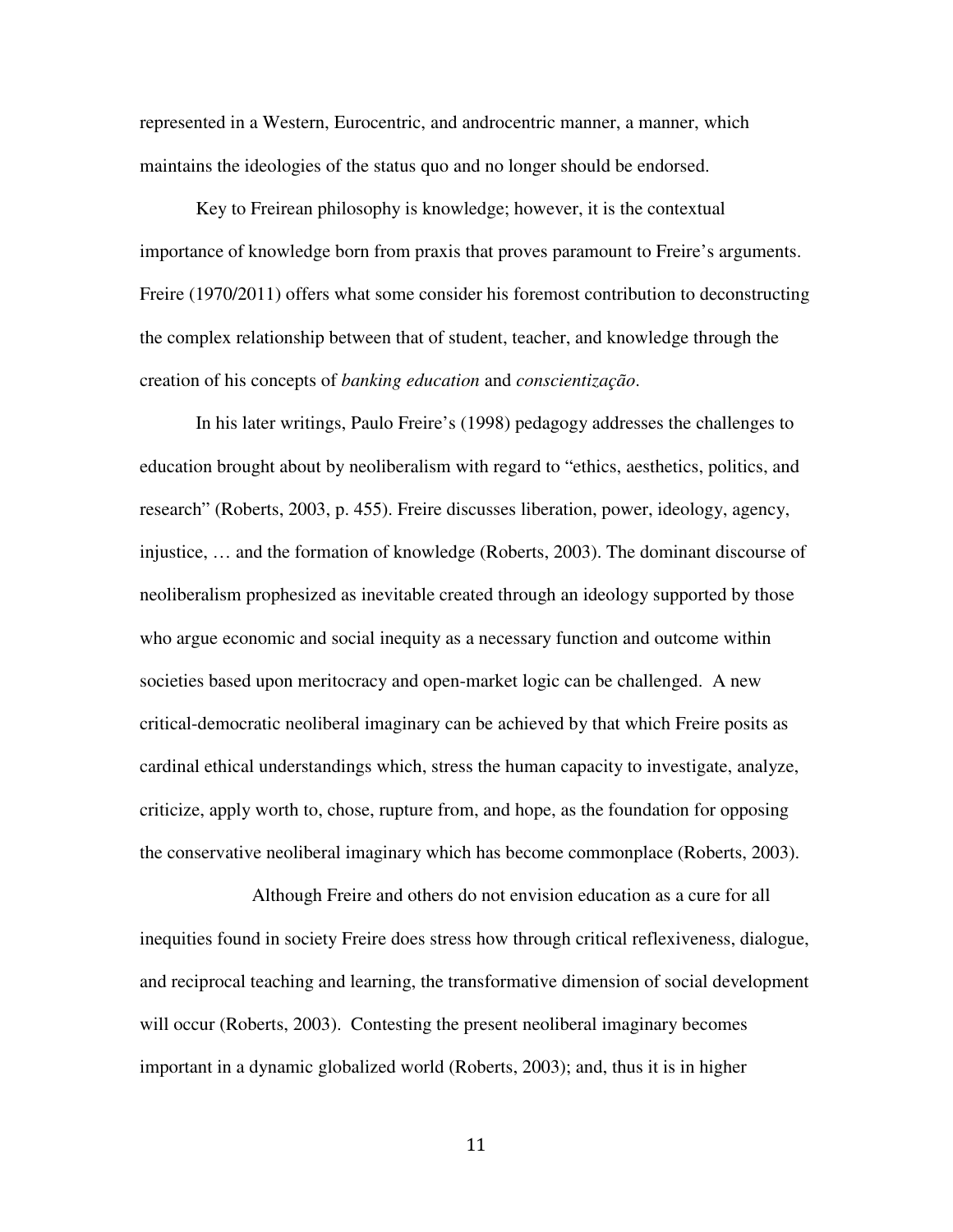education that critical pedagogy becomes explicitly associated with the pursuit of critical democracy and critical cosmopolitanization.

A core belief of Paulo Freire and for many who embrace the perspective of critical pedagogy is that human fullness will never be achieved, it is an ongoing fluid process influenced and shaped by history, class, culture, economics and most importantly knowledge. Freirean philosophy is not idealistic; however, it is hopeful and in being so creates one way in which Freire diverges from the philosophies of Marx and the critical theory of the Frankfurt School. While many of Freire's writings build upon the Hegelian philosophy of dialectics, Marx's theory of dialectic materialism, and Sartre's existentialism (Dale, 2003); he expands upon these philosophies in important ways that have made Freire such an important contributor within the philosophy of education. Unlike Marx, Freire does not believe that an individual's existence is determined by their history and suggests, "This distortion occurs within history; but it is not an historical vocation" (Freire, 1970/2011, p.44).

Freire, similar to Marx, argues it is the ability for self - awareness, creative thought and ultimately our species' ability to create change, which makes us as human beings truly distinct (Blackburn, 2000). The concept of human potential for transformation is essential to Freirean philosophy and is captured when Freire suggests, "no reality transforms itself" (1970/2011, p. 53). Similar to Marx and critical theory, Freire also borrows from the Hegelian philosophy of dialectics. Simply explained, dialectic is a contradiction. Hegel believed contradictions were necessary within society for they provide a method for defining and understanding our world, and chose this method for understanding historical transformation (Ritzer, 2008). Hegel posited that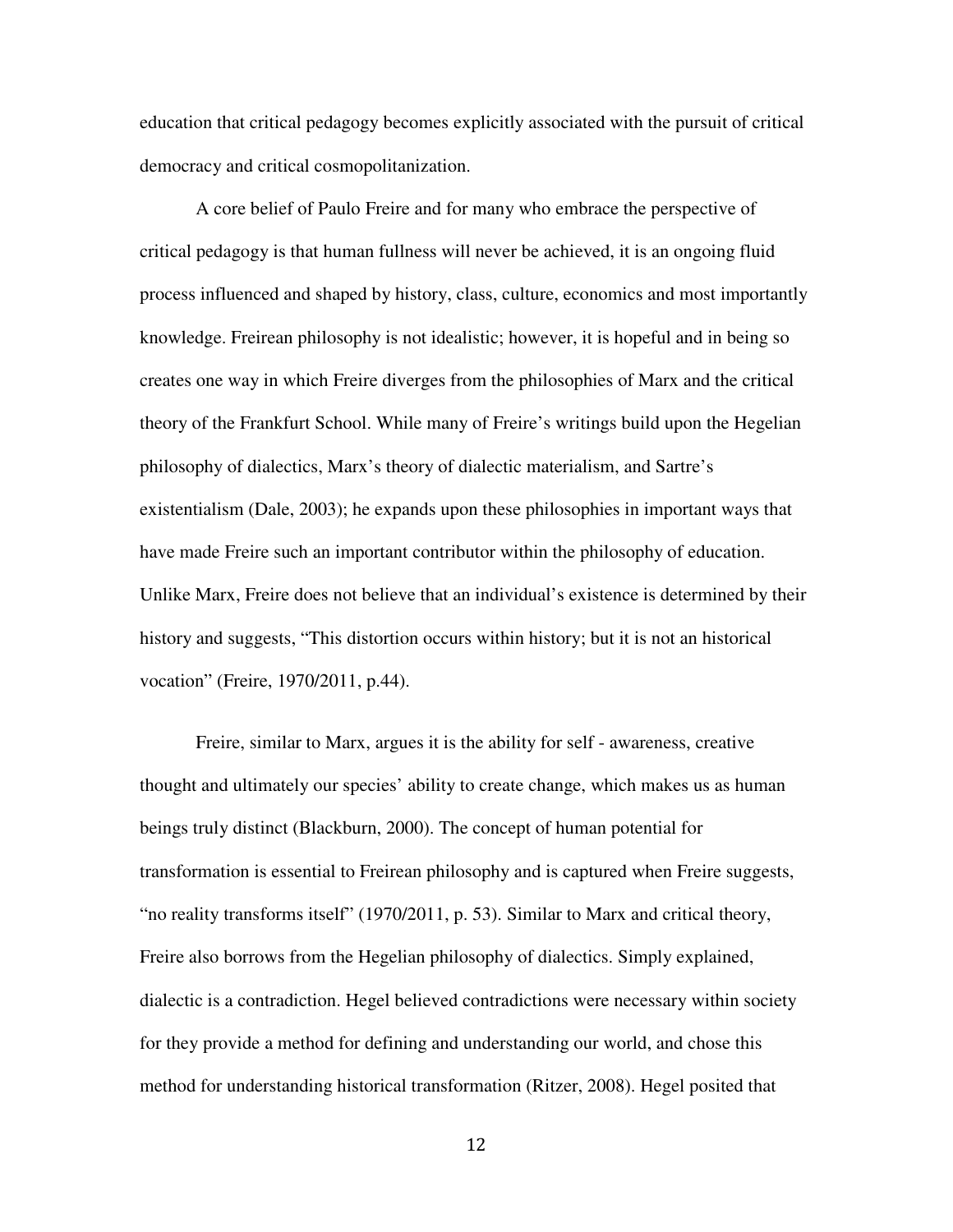these contradictions are creations of our mind and therefore could be resolved through the reasoning of our mind itself. Marx and Freire, however, did not subscribe to this belief and hence developed the important concept of praxis for understanding our world (Ritzer, 2008; Freire, 1970/2011). Freire advocated for the liberation of all people; thus, as mentioned previously, his humanist perspectives argue how the individual within society possesses the power to transform their own oppression. He suggests that although education has historically been used as a political mechanism for control and domination, once transformed, education becomes the key for liberation.

Critical Pedagogy is a culmination of many different theories and as a result has been criticized for its complexity and ability to be taught and understood. It has been criticized as a grand theory negating the local experience while focusing on the universal experience of oppression, and at times has been accused of being class focused (Macedo, 2011 in Freire, 1970/2011). Thus, significant challenges occupy the thoughts of those who subscribe to the ethos of critical pedagogy. Paulo Freire states that "these issues include, but are by no means limited to, the manner in which subjectivity is constituted in language; the relationship among discourse, social action, and historical memory; the connection between interpretation; and, how forms of authority may be addressed and justified in the context of a feminist pedagogy" (Freire, in McLaren and Leonard, 1993: X).

However, while there are those whose aim is to make critical pedagogy more accessible, there are also those who recognize that in so doing they risk simplifying the strength in its ability of remaining mindful to the global dynamics of difference (Freire, in McLaren and Leonard, 1993). Also of significance to the growth of critical pedagogy,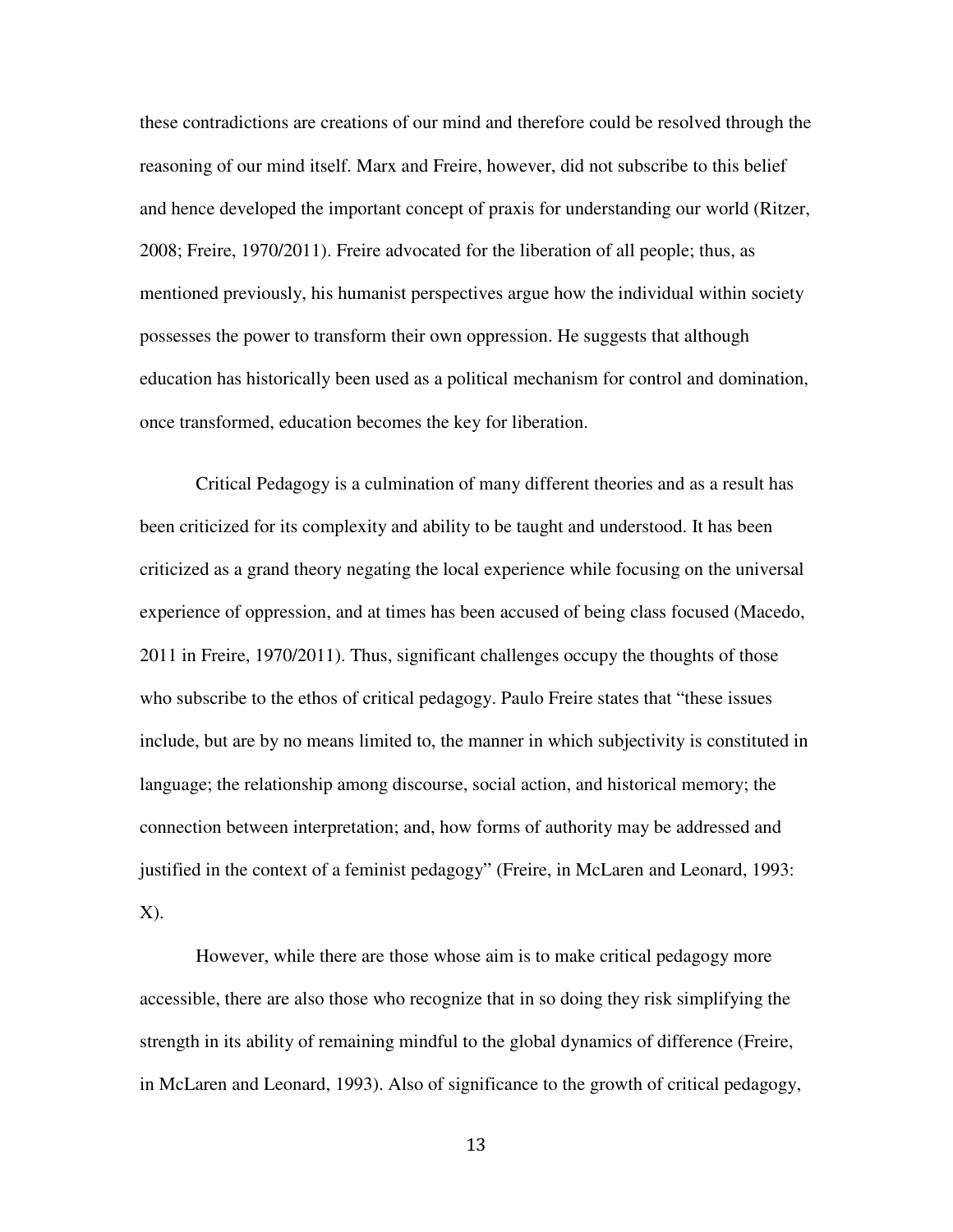and at the same time its challenge is the awareness of new voices and approaches to liberation and transformation that are not defined through a Western world understanding of stories of emancipation. Narratives of liberation must remain contextual and yet at the same time, similar to Diasporas, they must seize the opportunity to embrace and act globally (Freire, in McLaren and Leonard, 1993).

 Critical Pedagogy was inspired to empower, it beckons individuals to begin to question not only the type of knowledge presented to them but the meaning of this knowledge. Freire argues for the solidarity of men and women in their quest for humanness; it is within his discussions of the human consciousness that Freire's critical pedagogy begins to emerge as a philosophy of its own, one enshrined in hopefulness. Crucial to the understanding of critical pedagogy is its awareness of the practice of power; such awareness is not endorsed to maintain certain hegemonic experiences of privilege; rather this critical consciousness is designed to facilitate the development of new social constructions founded on diverse customs, communications, and characteristics (Freire, in McLaren and Leonard, 1993).

Important then is the recognition of multiple forms of power and authority within any given society where inequality proliferates and implicates the understanding of diverse lived experiences. Cornel West (1993) summarizes this best when he suggests, "Freire's project of democratic dialogue is attuned to the concrete operations of power (in and out of the classroom) and grounded in the painful yet empowering process of conscientization" (West, 1993, in McLaren and Leonard, 1993, p. XIII). Critical pedagogy is *liberatory pedagogy* (Freire, 1970/2011); it provides the form of praxis that enables transformation, transformation, which is brought about through human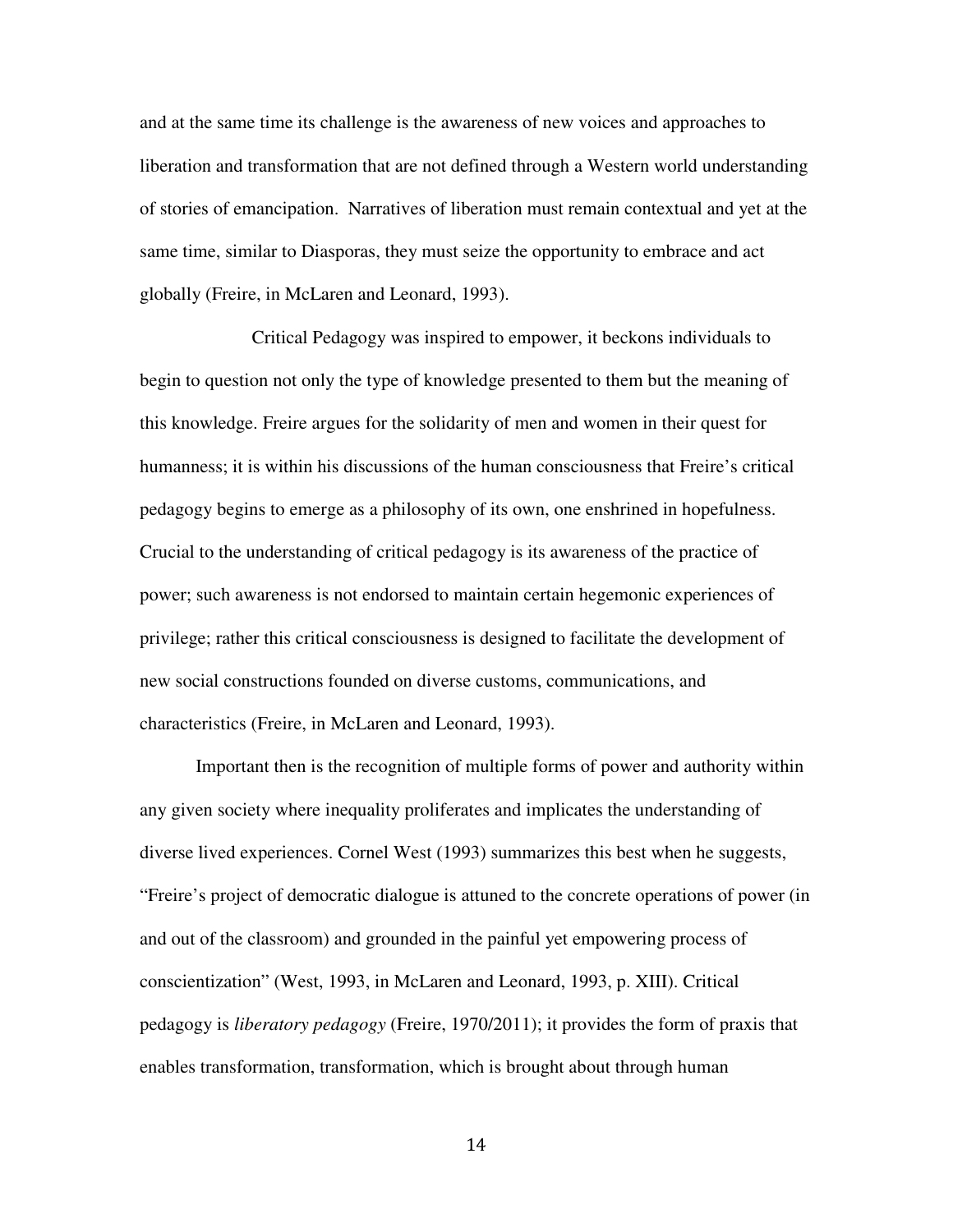consciousness with intent (Freire, 1970/2011). Through transformed education individuals will learn how to critically address the right to resist and unpack the many forms of oppression that directly or indirectly threaten their survival and human right.

Neoliberalism, for the purpose of this research, will be defined as economic policies that focus on, "macroeconomic stability; cutting back government budgets; privatization of government operations; ending of tariffs and other forms of protection; facilitating movement of foreign capital; emphasizing exports; charging user fees for many public services; and lowering worker protections through flexible labour markets" (Klees, 2008, p.312). Globalization, as defined by Ulrich Beck, is "a non-linear, dialectic process in which the global and the local do not exist as cultural polarities but as mutually implicating principles...the processes [of globalization] involve not only interconnections across boundaries, but transform the quality of the social and the political, inside nationstate societies"(Beck 2002, p.17).

Democracy for the purpose of this research shall be understood as posited

by C.B. Macpherson (1964) who writes,

there are three concepts of democracy actively at work in the world today, each one shaping and being shaped by a particular kind of society at a particular stage of development…The three kinds are indeed so different that one might ask whether one word should properly be used to describe them all… [yet]…when all three concepts of democracy are seen in perspective another reason appears why they should share a single name. They have one thing in common: their ultimate goal is the same- to provide the conditions for the full and free development of the essential human capacities of all the members of the society (1964, Pp. 35-6).

 Although democracy and a democratic education become complicated to define, Simon Marginson (2006) suggests that democratic conjecture and advocacy in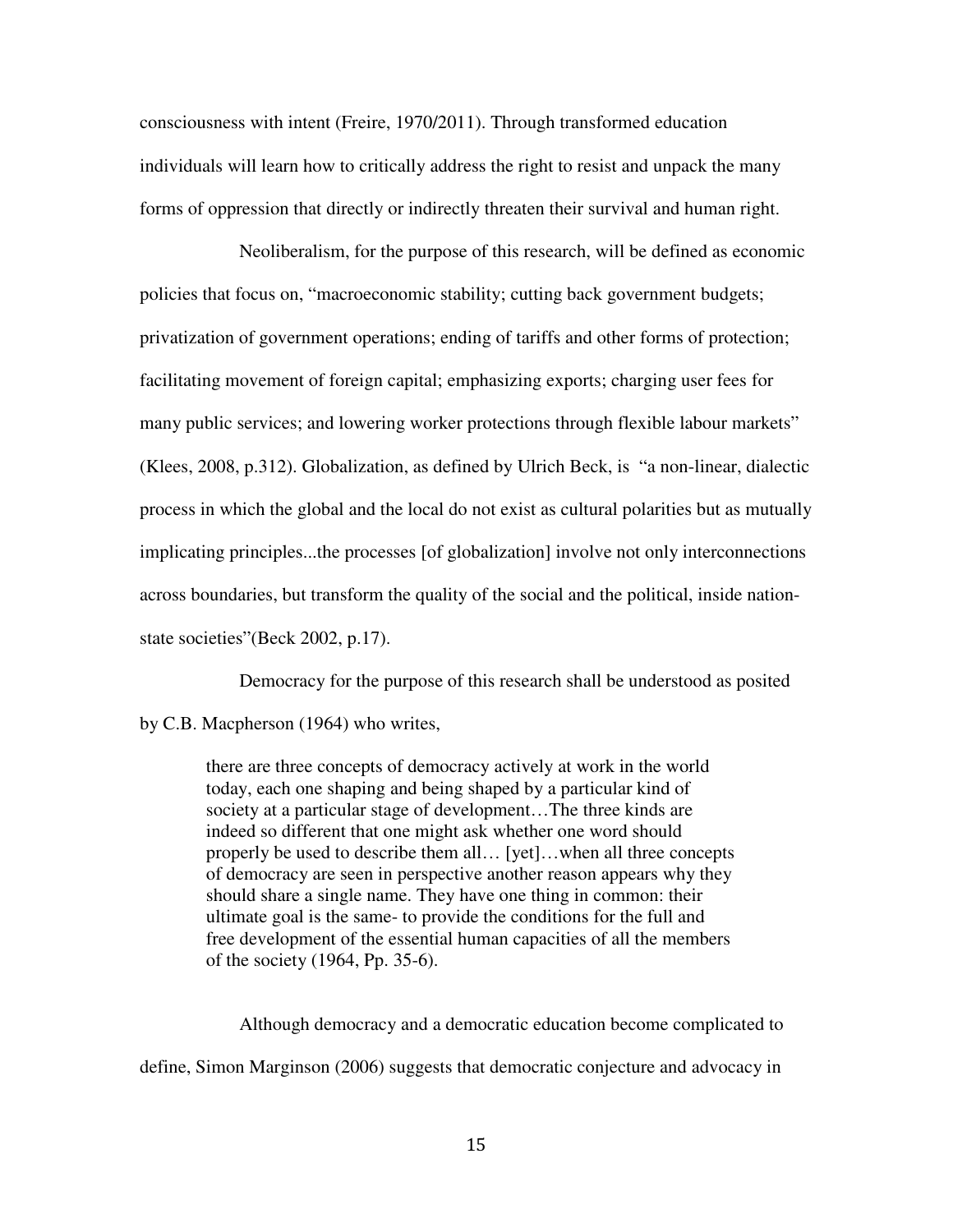education in the Western world can be linked to the writings of the  $18<sup>th</sup>$  Century philosopher Jean-Jacques Rousseau and is mainly indebted to John Dewey more than to any other scholar (2003, pp. 1-2). Democracy in education is strengthened through the freedom of those who are encouraged to contribute to the diverse fabric of our global political, economic, and cultural diversity. Thus, it becomes those who advocate for the importance of quality education while seeking to empower and transform both individual and their community who strengthen a critical democratic education.

#### **Summary**

This research will investigate the tensions between the purpose of higher education, neoliberalism, globalization, quality assurance, and the possibility for enacting critical pedagogy. In the first chapter of this thesis the reader has been provided the structure of the thesis, the research questions, context, rationale, purpose, and conceptual framework. There is a gap in the research at present with regard to these tensions and it is my intention to investigate and prick at the surface of this gap in hope that I may provide the beginning toward a dialogue that pushes beyond the present neoliberal imaginary. Although I have tried at best to present non-biased research, I will not profess that it is not. There is no pre-packaged solution, and we will continue to err; however, we must continue to strive, not toward a perfect practice, but toward a best practice for all.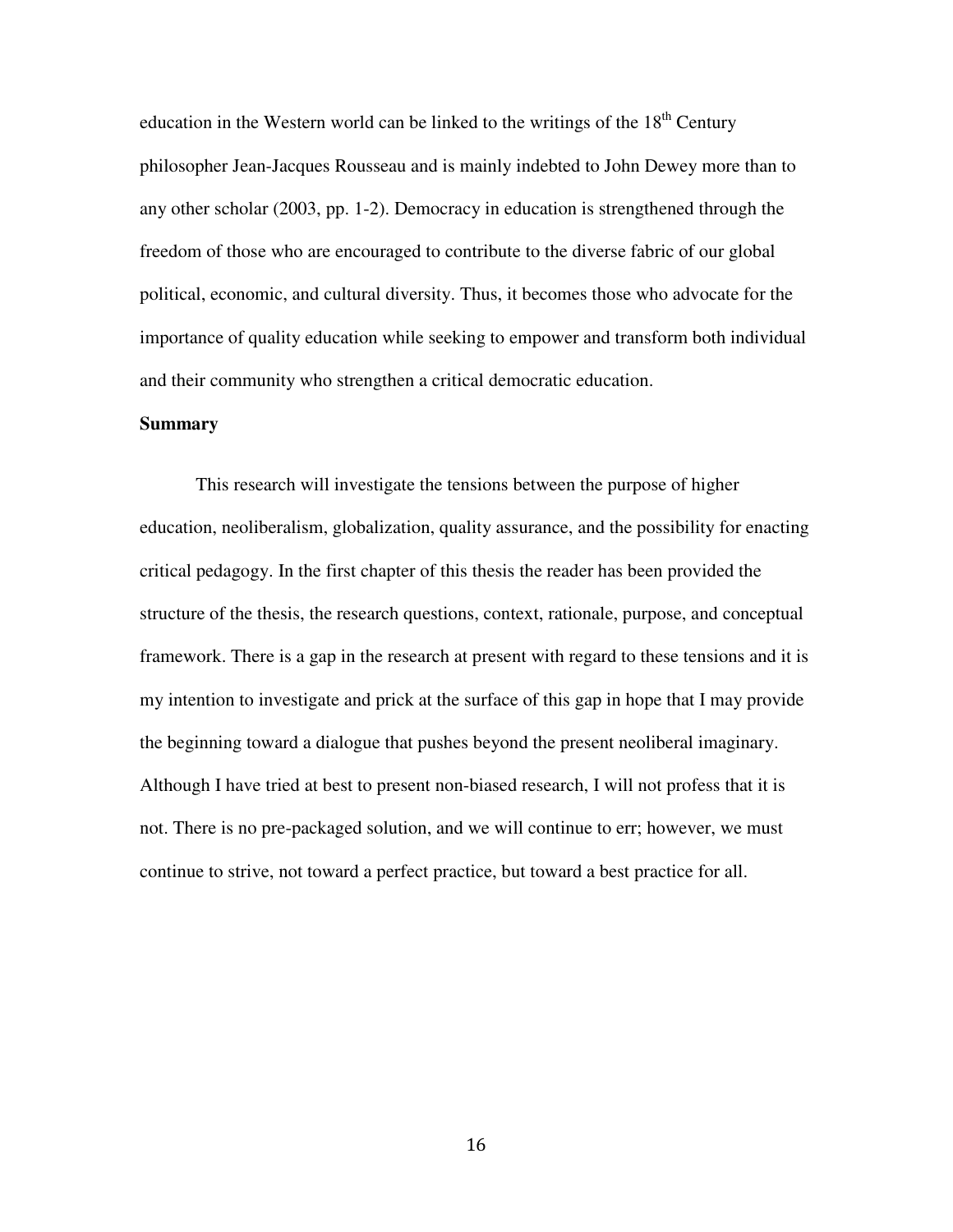#### **Chapter 2/ Literature Review**

### **Introduction**

 This chapter represents the literature reviewed regarding the discourses on the massification of higher education, neoliberalism, the possibility for enacting critical pedagogy, and the gap in existing research. More specifically, this chapter focuses on the themes that emerged regarding the recent phenomenon of neoliberal measures of quality assurance and accountability, hybridity in higher education, and the significance of a critical-democratic education. While quality assurance and accountability are not new to higher education, current neoliberal reforms have created compelling and urgent changes that have local and global consequences with regard to the transformation of higher education, governance, citizenship, and issues of social justice and equity.

 This chapter will also investigate the possibility of an alternative to the current neoliberal imaginary and the importance of a critical-democratic education. Giroux (2004) states, "the important recognition...in the twentieth century work of W.E.B. Du Bois, Bertrand Russell, Jane Addams and John Dewey, among others is...that a substantive democracy cannot exist without educated citizens"(p.6). However, there are those in higher education who caution that further complicating issues of quality education is the prolific spread of neoliberalism. Those in society who possess the most economic and political power value conservative neoliberal strategies, they use their status to influence public discourse while endorsing conservative neoliberalism as the natural expansion of capitalism (Hursh and Henderson, 2011), and it is here the gap in the literature reviewed is revealed. There are voices that are missing from this very important research, and it is the goal of this thesis to highlight the need for these voices to be heard.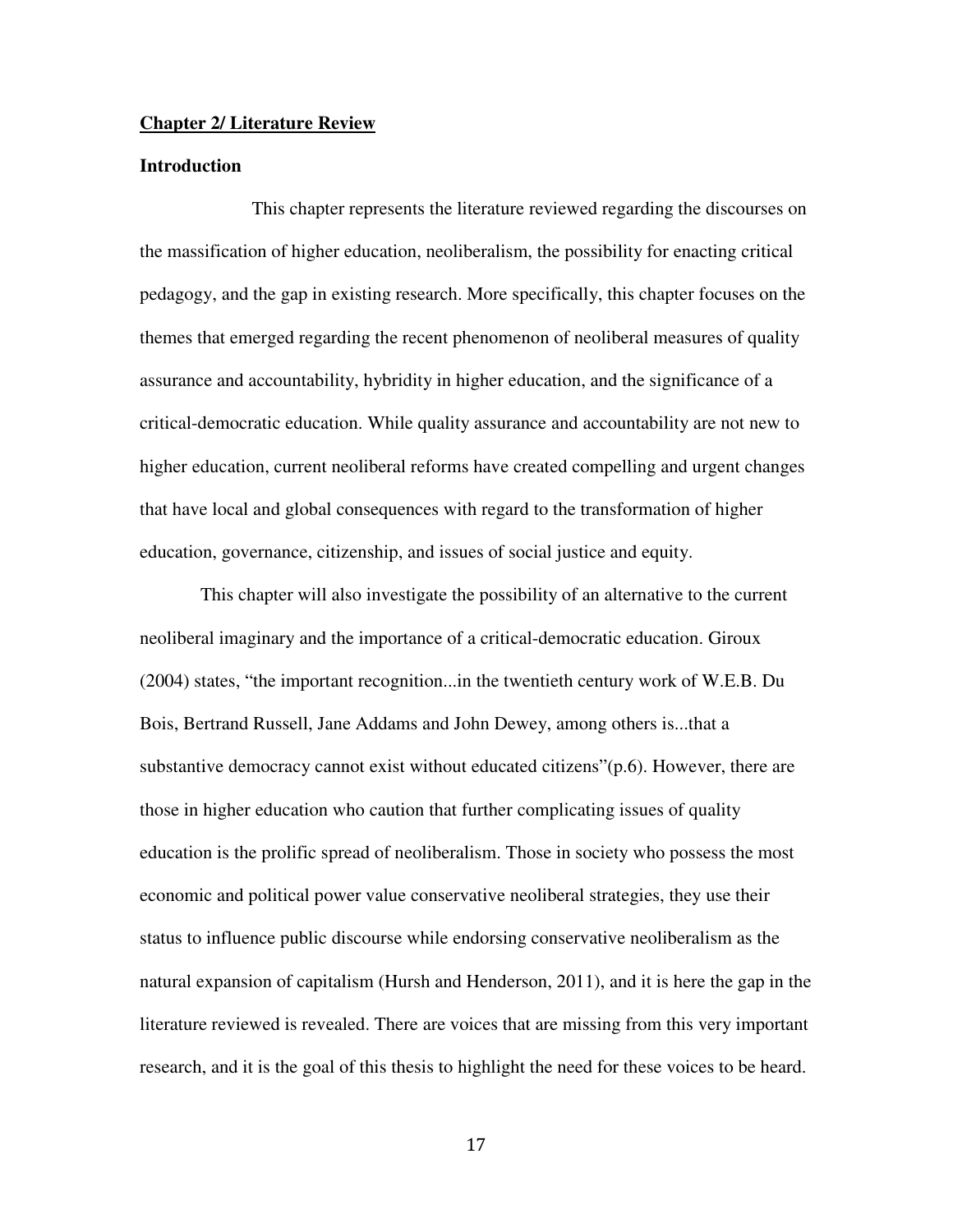# **The Enterprise of Higher Education: Quality Assurance, Hybridity, and the Neoliberal Agenda**

 Increasingly over the past two decades there has been a growing focus with regard to quality assurance in tertiary education. The intensification of globalization has brought about many changes, including many economic alliances and the proliferation of academic & skillful employment portability. Globally, as the political practices of many nations contemplate their agenda for higher education, questions of quality assurance and enrichment subsequently have become a major area of debate. Responding to neoliberal influences, institutions of higher education are increasingly encouraged to respond to the needs of the market. This is exemplified through the expansion of curriculum offered, the increasing size of certain disciplines, and the creation of bridges for the increasing diversity of the learner (El- Khawas et al, World Bank, 1998).

 Regardless of economic variance in some countries, many themes have begun to emerge adding to the interest in developing government policy that will establish quality and accountability in higher education; of specific interest is the growing trend in the massification of higher education. Witnessed globally, this is experienced in part with the growing curricula now offered, possibly in acknowledging of the diversity and mobility of who the learner is, in co-relation with the changing economy, and the documented positive life advantages that are associated with higher education (El-Khawas et al, World Bank, 1998). As a result many countries now offer a variety of institutions for higher education, universities are growing in size, while simultaneously becoming more diversified and specialized, often as a result of the emerging demands of business and the professional world both locally and globally (El-Khawas et al, World Bank, 1998).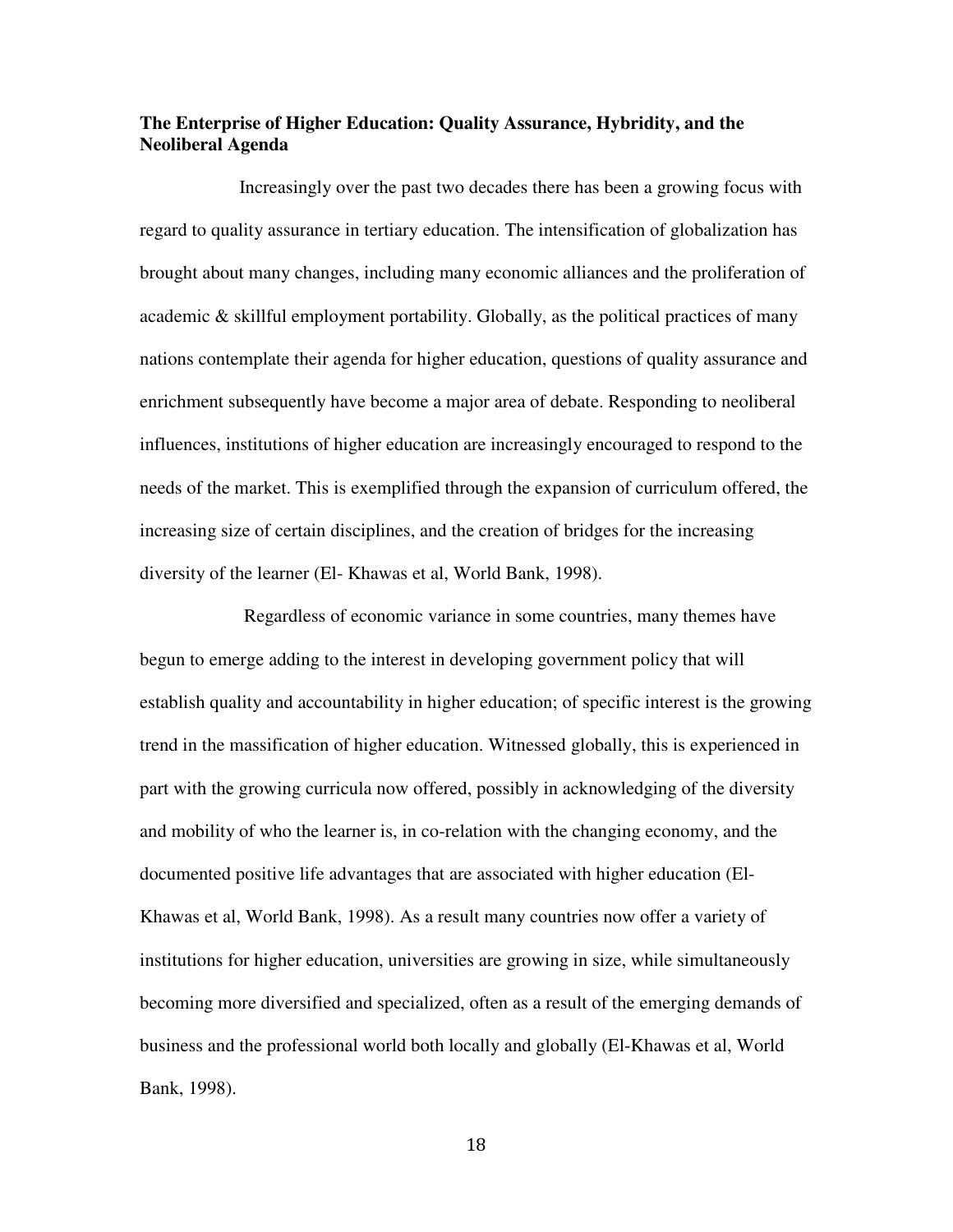El- Khawas et al (1998) claim, that globally, the transition to formal systems of quality assurance is one of the more prominent trends experienced within higher education at the start of the  $21<sup>st</sup>$  Century. However, they suggest that quality assurance has become a contested notion as the debate has evolved from what role does quality assurance hold to what form of quality assurance is deemed best and most effective. Many in higher education have objected the initial efforts of quality assurance, defending the customary methods of quality assurance that were developed and refined during the last Century, but were believed lacking in clear, quantified transparency. This is leading to what Altbach et al (2009) call an "Academic Revolution" (para. 1).

 Evidenced by shifts unparalleled in breadth and scope, Altbach et al (2009) in their research suggest that the recent transformations taking place in higher education are reminiscent only to those experienced at the start of the  $19<sup>th</sup>$  Century, when the first research university was established in Germany, forever, changing the landscape of higher education on a global scale. However, they share, the changes experienced within higher education at the end of the  $20<sup>th</sup>$  Century and beginning of the  $21<sup>st</sup>$  Century are more intense as a result of globalization and the institutions and populations it affects. Higher education, they claim, at the start of the new millennia is an enterprise defined by increasing competition as students vying for limited space to elite universities becomes more difficult.

 Altbach et al's (2009) work reveals that higher education once viewed as an institution that endorses public good, the development of community, citizenship, quality of life, while encouraging economic growth has more recently become viewed as a launch for private good, as universities themselves seek to create bridges to prosper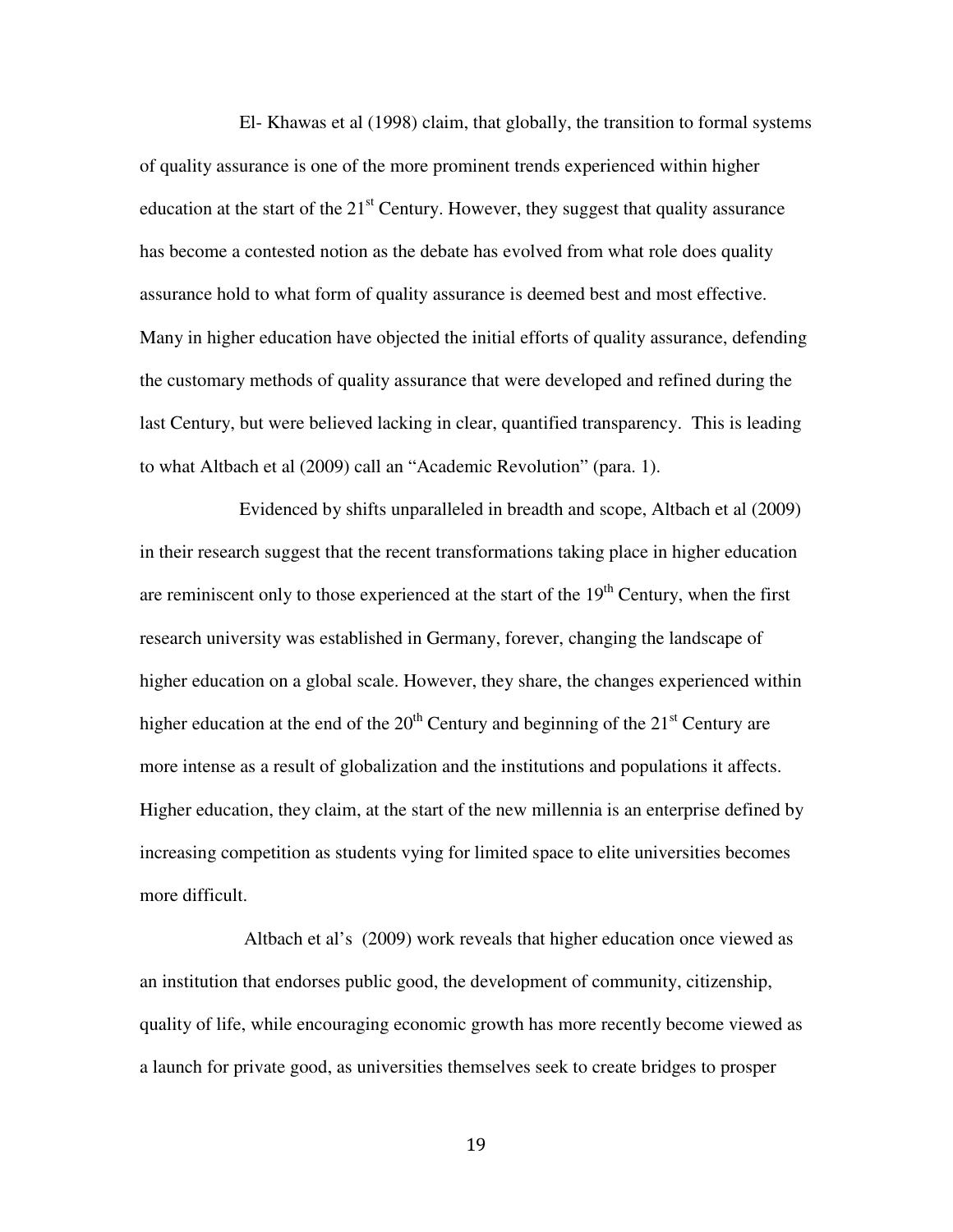from both globalization and the mobility of people. Thus, as globalization continues, the movement of people, the expansion of curriculums in higher education, and the growth in distance learning assisted through the proliferation of technology, it has become argued that newer methods for quality assurance are not only required but also significantly needed. However, research conducted by the Canadian Information Centre for International Credentials (2013) suggests that the current multitude of assessment methods, the absence of national accreditation systems, as experienced in Canada, the focus on quantitative versus qualitative measures of quality education as produced through the Programme for International Student Assessment (PISA), and the absence of how current assessments assist in the development of what is deemed quality higher education on a world scale make for hefty, but not hopeless challenges.

 While generalizing is not the aim of this research, it is posited that the goal for many intuitions in higher education today is to provide less of the essential disciplines in place of professional degrees. Altbach et al (2009) indicate that queries regarding the intent of higher education have become increasingly weighted, in particular, for developing nations where the requirement for those skilled in the sciences and technologies, as well as those who can provide guidance through their fortuitous knowledge in the humanities, and are creative, adaptable, and provide ethical wisdoms for social growth are sought. Thus, it is Atlbach et al's (2009) position that quality assurance has become a principle focus in higher education as many countries and their institutions of higher education compete to prepare their students for the knowledge economy, and the goal is subject of achieving a variety of capabilities to engage with a more complicated and interconnected world are required.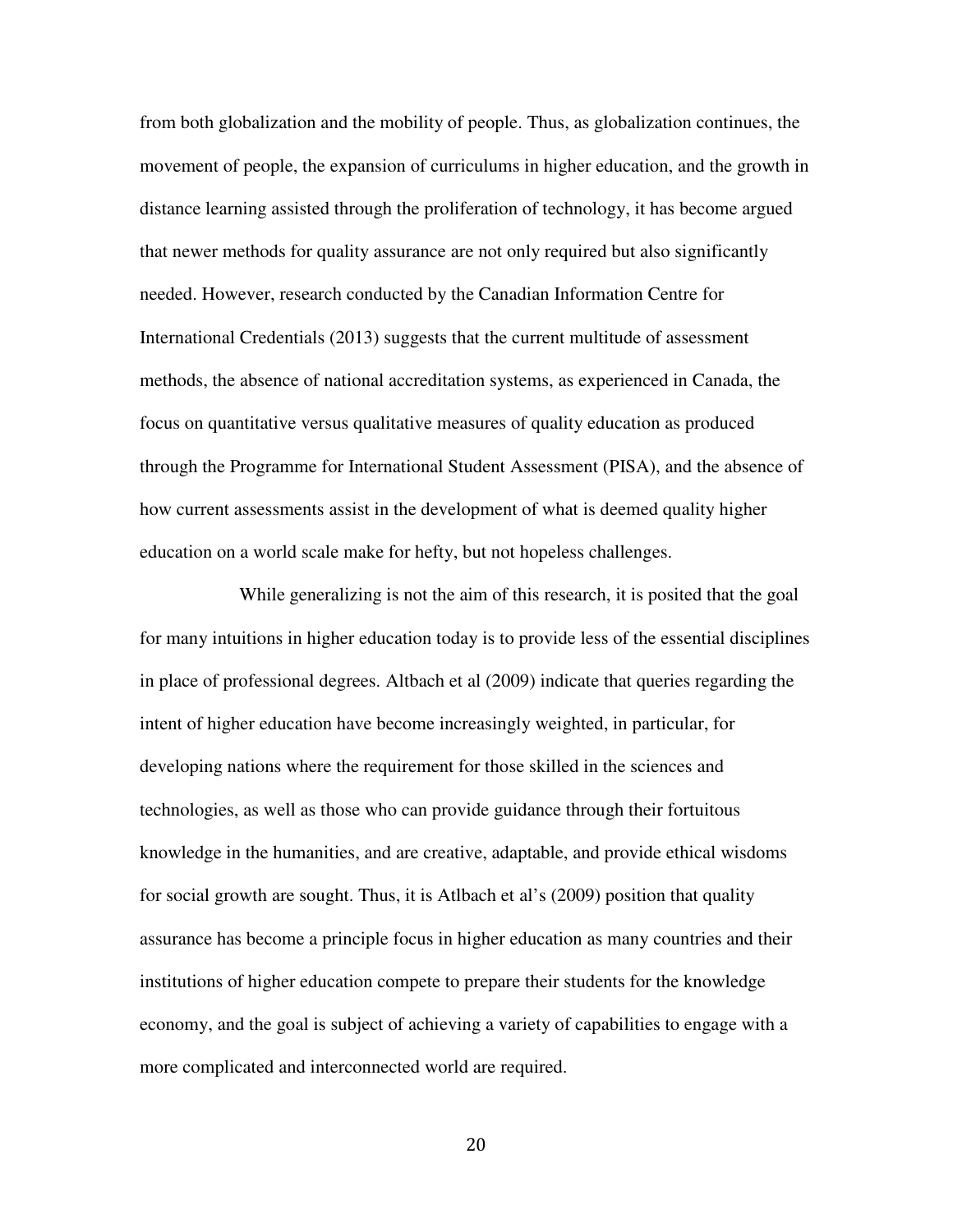El-Khawas et al (1998), in their report for the World Bank, suggest that many researchers have recorded that quality assurance protocols have resulted in institutions of higher education paying "greater attention to issues of effective teaching and learning… Quality assurance systems that focus on institutions… have found that institutional management has improved, that strategic planning has been strengthened and that programs have become more responsive to changing needs". However, they caution, limitations have also been noted, such as conformity and an insurmountable amount of administrative tasks. This has led to challenges of administration in higher education eclipsing at times the educational concerns that reinforce the pathways to quality assurance. Further, they argue that in consideration of these transformations, this present era of educational practice may become antiquated by the movement toward quantified frameworks and resolved procedures for a number of quality assurance systems.

 Writing just before the start of the new millennia, El-Khawas et al (1998) posit a new archetype for the purpose of higher education has evolved. Thus, it is assumed, they state, that while universities continue to protect their responsibility as the guardian for the principles of civilization, more efficient roles have been materializing with time, "universities no longer pursue knowledge for its own sake, rather they provide qualified manpower and produce knowledge. With this new economically oriented paradigm, comes accountability. Higher education will be judged in terms of outputs and the contributions it makes to national development" (El-Khawas et al, 1998).

In a report on higher education published by UNESCO (2009), it is suggested that the hybridization of higher education is expected to be principal for the massification of higher education; therefore, there can be an anticipated growth in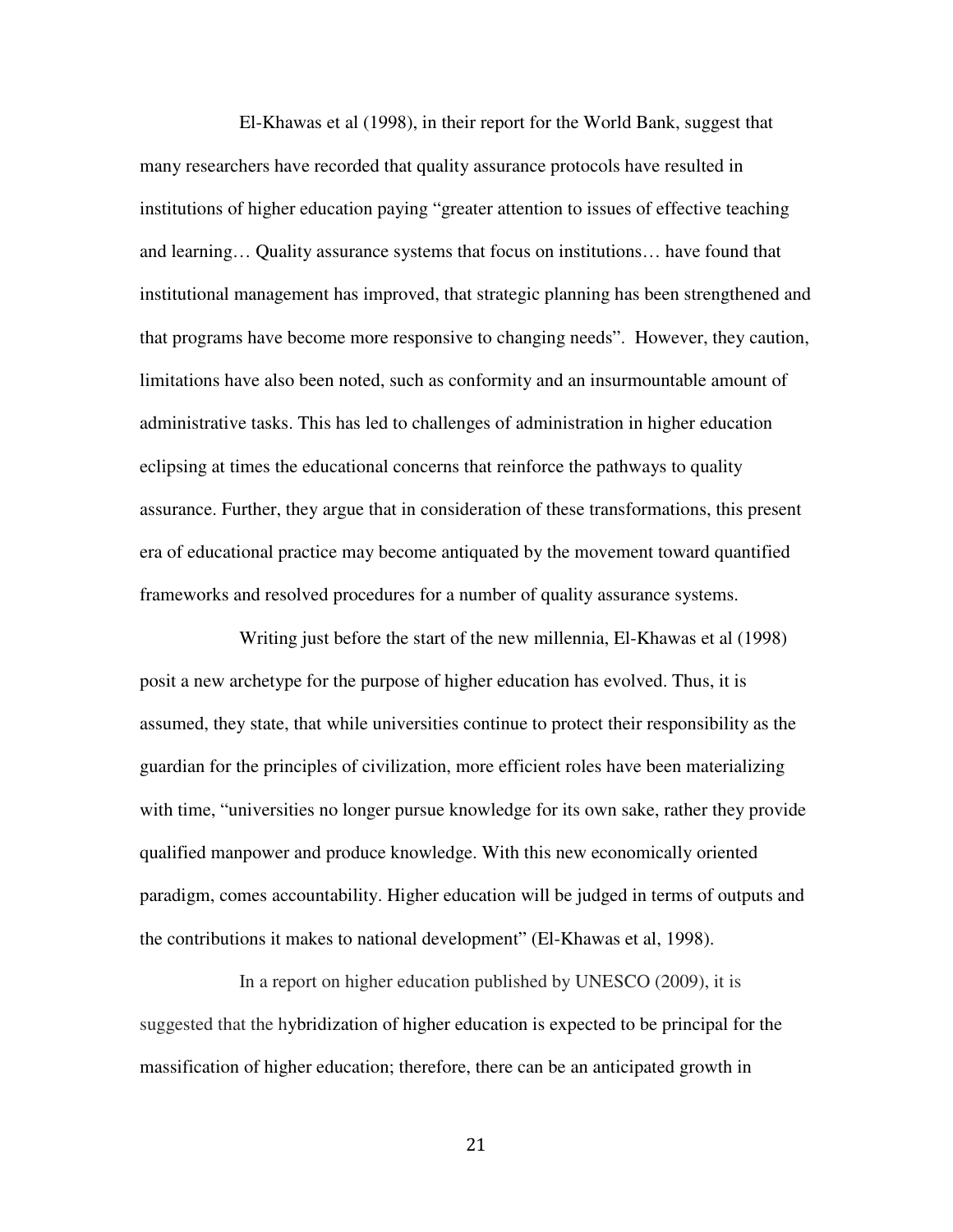teaching arrangements in forthcoming years. In fact, El-Khawas et al (1998), posit, that we can prepare for the implementation of "bench-marking" strategies and the creation of a variety of benchmarking research across higher education. They indicate that these markers assist in the ranking of universities geographically, conferring to instruction, research, and a variety of educational goals. Rorabaugh (2012), states that the common understanding of the term 'hybridity' in education is that we operate in different spaces: "digital space and empirical space …[a]s technologically engaged teachers we create some experiences designed for engagement via electronic media. Our teaching, and the learning it encourages, is hybrid in that it combines the classroom space and the digital space" (para. 3).

 With the growing number of international students, the emergence of elearning, and of the more recent phenomena of Massive Open Online Course's (MOOC's), issues with regard to quality assurance, while many, appear to have increased. Each of these phenomena also share in their ability to fascinate and captivate those in the education world with regard to the challenges of evaluation and auditing of learning, as it increasingly occurs within spaces foreign from traditional environments of higher learning. Therefore, one question El-Khawas et al (1998) present regarding quality assurance becomes, how can learning in the  $21<sup>st</sup>$  Century be audited and how can the continuity of a program be evaluated across diverse educational regions, taking into account the increasing heterogeneity of many nations and the changing architecture of many of the education programs within. In either situation, the critical responsibility for systems of quality assurance, they suggest, is to target what remains essential to higher education, which is learning.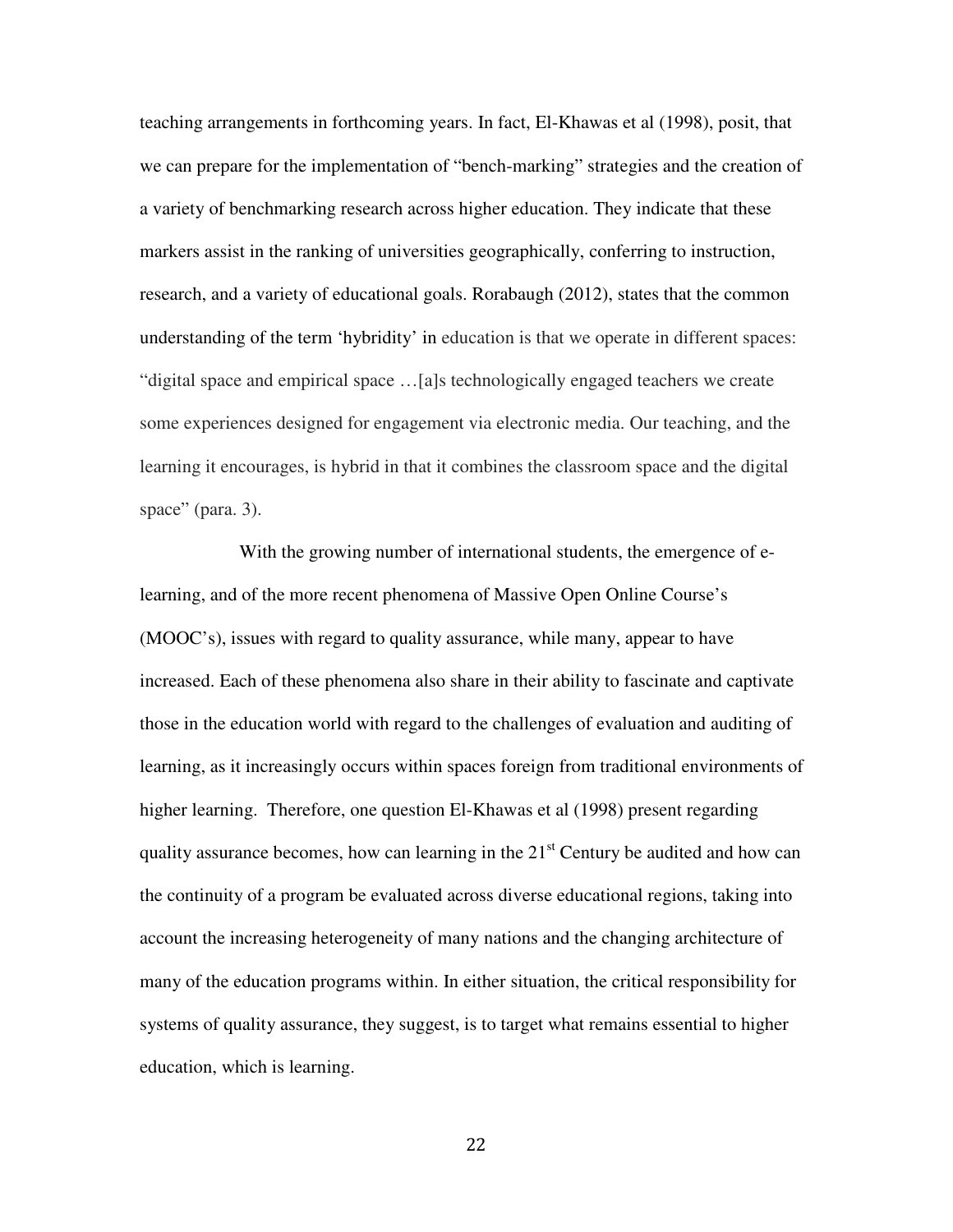### **A Language of Possibility: Beyond the Neoliberal Imaginary**

 The journal article *A Revolutionary Manifesto for the Twenty-First Century* (2009) provides a relevant and insightful critique of neoliberal capitalism and the profound consequential effects it has upon the environment, language loss, and English as a colonizing language (Smith, Ryoo, and McLaren, 2009). However, the article leaves somewhat open the role of democracy; if, education is to become *just* within the rush of neoliberal capitalism we must begin to, as Stuart Hall (2009) suggests, move away from a "politics of guarantee" towards a "politics of possibility". In order to achieve this, the question becomes what is a democratic education and what does democracy mean to education? Foremost, a democratic education involves a language of possibility, one in which a, "pedagogy of questioning gain[s] ground against a pedagogy of answers" (Freire, 1998, p.62). At the level of higher education a democratic education requires the participation of all disciplines, as this "development task is not restricted to schools of education" (Freire, 1998, p.61). Freire advocated for a democratic de-centralized system of education; for, de-centralizing education inspires democratic attitudes (Freire, 1998) as it encourages a reciprocal, dialogic environment for creating discussion (Freire, 1998).

 Canada, as a nation, is uniquely positioned as the world's foremost leader in providing the map for a democratic-decentralized system of education, as it is the only country in the world to operate without a National Ministry of Education. Yet, even in Canada, provincially, institutions of education at all levels struggle to resist the neoliberal imaginary as the lure for that which Giroux terms "Casino Capitalism"(2013a) appears to captivate and enthrall. Thus, democracy and neoliberalism have become debated notions,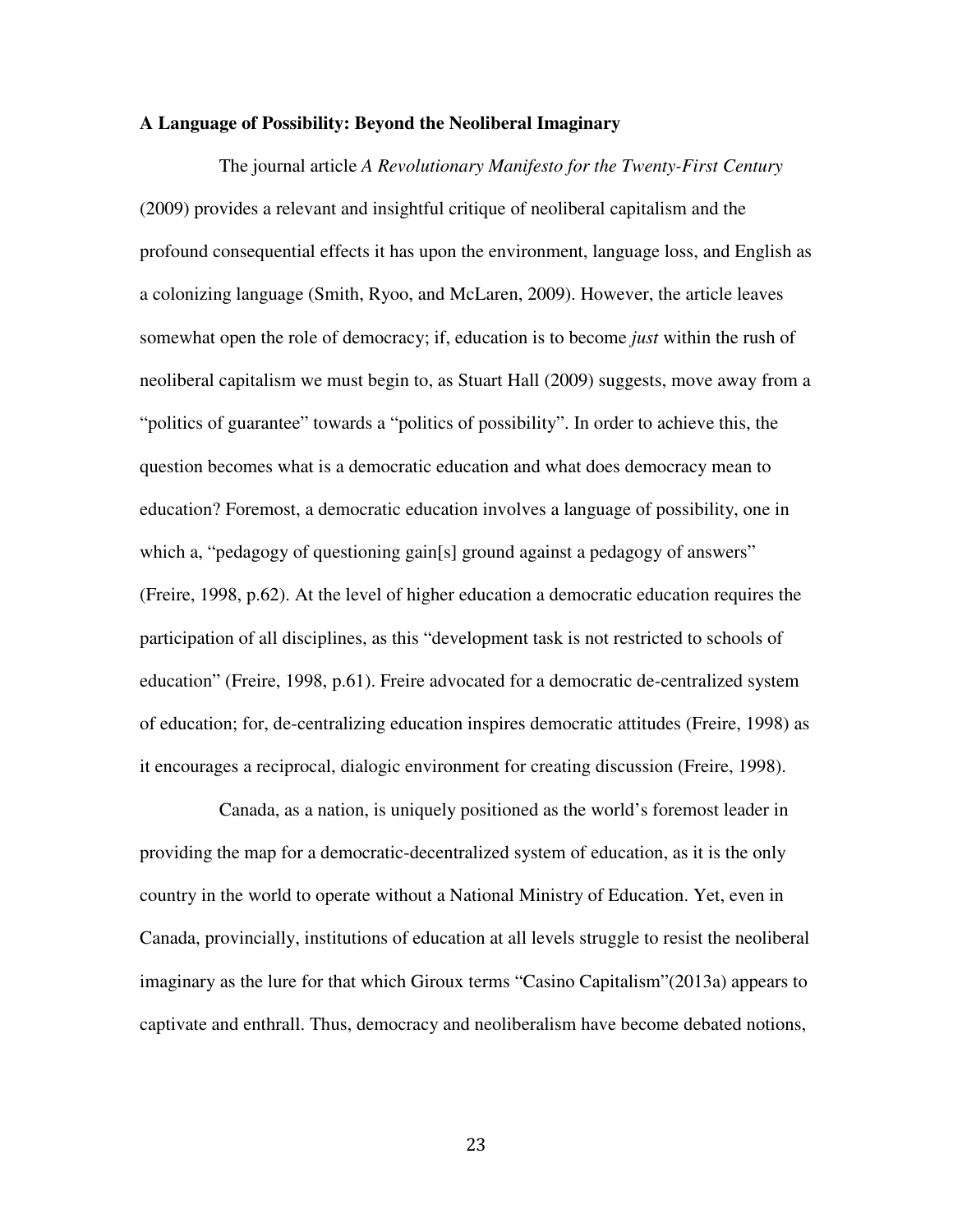and similar to globalization, their definitions have become dependent upon historical, geographical, and cultural contexts (Harvey, 2009).

 Although democracy maintains itself as the focus for what the meaning of education should be, how and for whom education should be organized, and how it should be administrated; the core essence of a democratic education challenges citizens to ask, "what kind of a society do we want and what kinds of politics will help us get there" (Apple, 2011, p.23). Thus, Giroux (2013) argues that there is an obligation within higher education, specifically, to create a pedagogy that is at the heart of the principal worth of politics, an obligation that leads to liberation.

# **Democracy & Education**

However, as Giroux (2004) and others argue, these are complex times we live in. At the start of our new millennium human kind arrives within a global space where all that was, is being challenged and begging (rightfully or wrongfully) to be redefined: family, democracy, citizenship, education, cosmopolitanism and more. Ours is a modern world, where former Western world leaders Ronald Regan and Margaret Thatcher declared in 1980 the "death of society" (Giroux, 2004, p.218). Peter Kemp (2011) shares that in the last century the world has experienced more war and lost more civilians due to war than at any other time in human history. The American government's reaction to the terrorist actions taken against the United States on September 11, 2001 and the retribution the world observed in a paralyzed trance has left many wondering what does it mean to be a citizen. Thus, human kind must critically ask, "Am I really the kind of [hu]man who has the right to act in such a way that humanity might guide itself by my actions"(Sartre, 1995, p. 39)? The painful, yet liberating, answer is *yes*!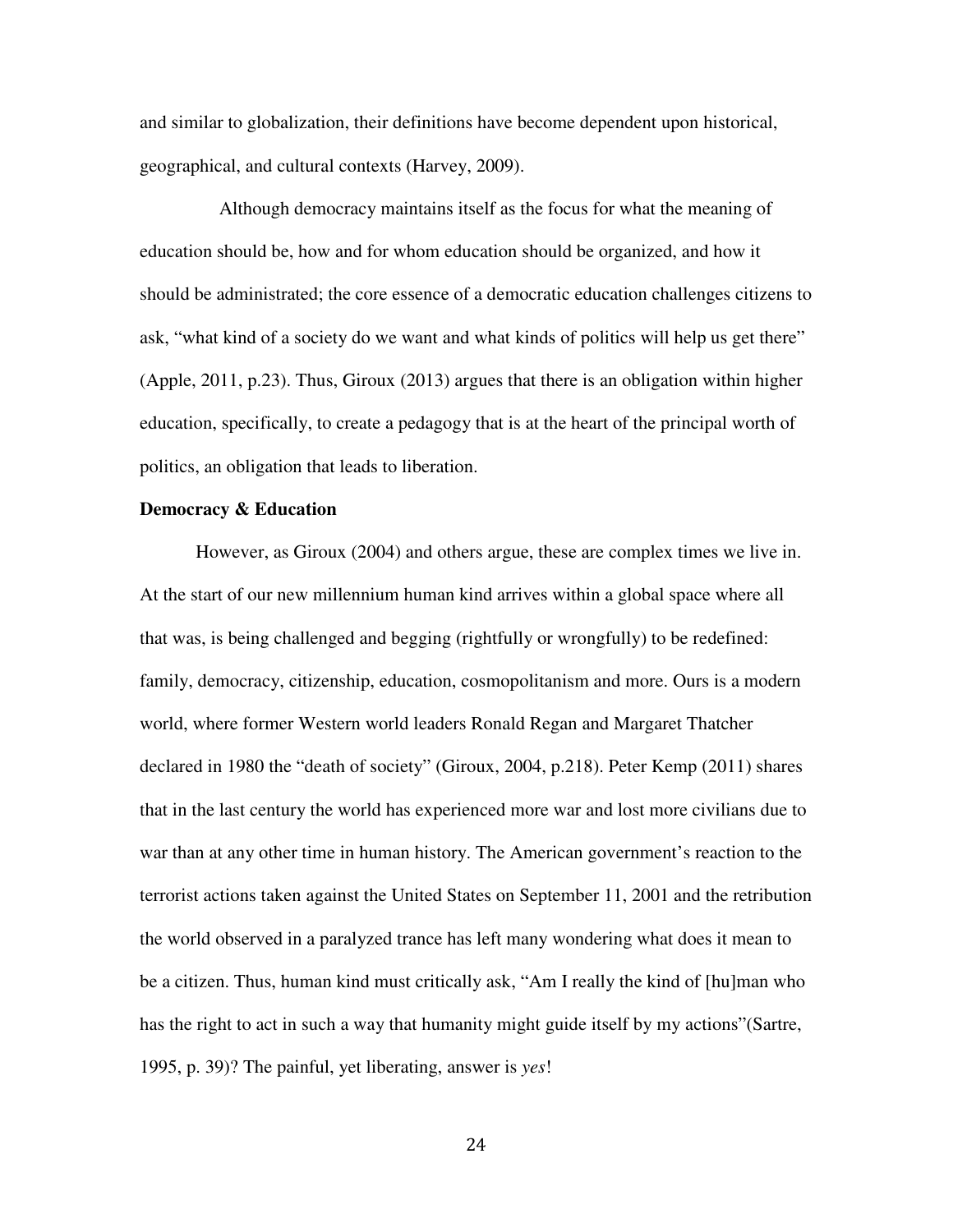Therefore, Gandin and Apple (2002), in their research suggest with regard to our present struggles in education, "rather than assuming that neo-liberal and neoconservative policies dictate exactly what occurs at the local level, we have to study the rearticulations that occur on this level to be able to map out the creation of alternatives" (p. 100). Although my research looks specifically to the challenges of higher education during a climate of neoliberal restructuring and the significance of critical pedagogy, I turn now to Porto Alegre, Brazil and the creation of its Citizen Schools. For, the Citizen Schools of Porto Alegre challenge directly that which Connell (2013) posits as the three consequences of the neoliberal agenda.

Historically, education in Brazil has consisted of a centralized system of governance; however, in 1979 the Partido dos Trabalhadores (PT), or the 'Workers Party' as it has come to be called in the North, was established and it was elected to govern the city of Porto Algere from 1989 to 2004. Gandin and Apple (2002; 2012) share in their research that within the party's first three consecutive re-elections the number of public schools more than doubled, qualitatively tremendous gains were made for its citizens, and most significantly the drop out rate of its youth reached less than one percent; no small feat. At the centre of this transformation, they state, was the creation of the Citizen School, their focus, "to initiate a 'thick' version of education for citizenship… through the creation of democratic institutional mechanisms" (Gandin & Apple, 2002, p. 101).

Gandin and Apple (2002) claim, that the Citizen schools were designed with a very precise vision, one that foresaw the potential for all people to acknowledge themselves as the agents of respect, opposing the commercialization of life. In the Citizen School, the traditionalist pedagogy that maintains the ideology of history as an exercise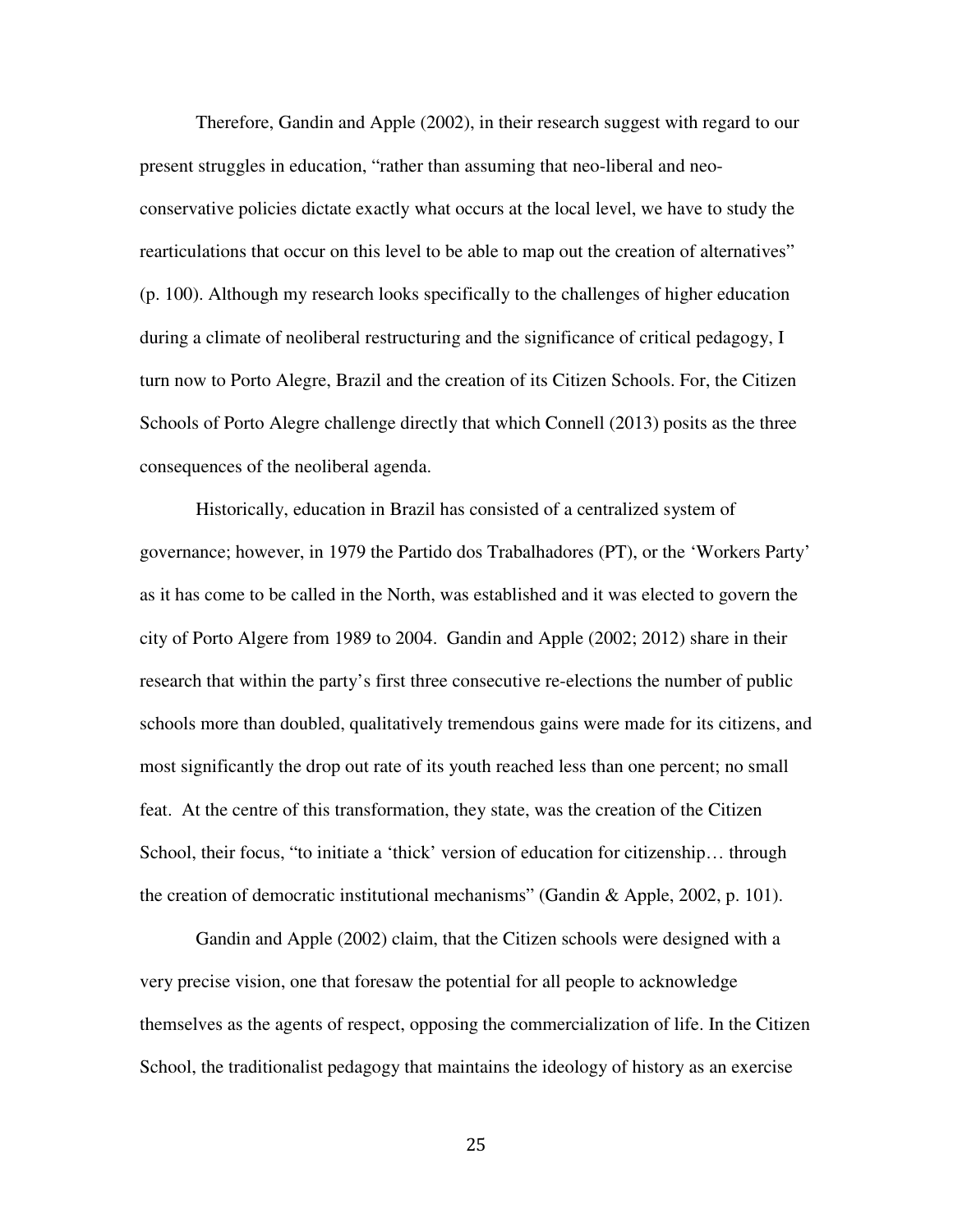pre-determined as an understanding of capitalist commitment is rejected (Silva, 1999 in Gandin & Apple, 2002, p. 104). Hence a politics of possibility was born, one that challenged the hegemonic worldwide neoliberal discourse occurring in education, and in doing so it created a new language based upon a lost ideal that reignited the dream of "democratic management, democratization of the access to school, and democratization of the access to knowledge" (Gandin & Apple, 2002, p. 104). Thus, I posit, important to a democratic education at each level is the critical pedagogical quest for what counts as knowledge, the significance of multiple voices speaking from different *life worlds*, one that recognizes the essentialness of a respected multi-disciplinary collaboration.

 Porto Alegre, Brazil and the Citizen Schools have taught and mapped for those who contest the present neoliberal imaginary that a politics of possibility can be achieved only when democracy, as it was intended, begins to flourish again. Neoliberalism and education can collaborate to create and enhance equity, so richly deserved by far too many that have been denied, once *democratically* and *critically* informed. The design of the Citizen School demonstrates to nations seeking a language of possibility, that when authentically committed to education, transformation that is critically and democratically informed, like that envisioned by Paulo Freire, enables social transformations that are not only achievable, they embody the pivotal roles in transforming the connection between state and society (Apple, 2010).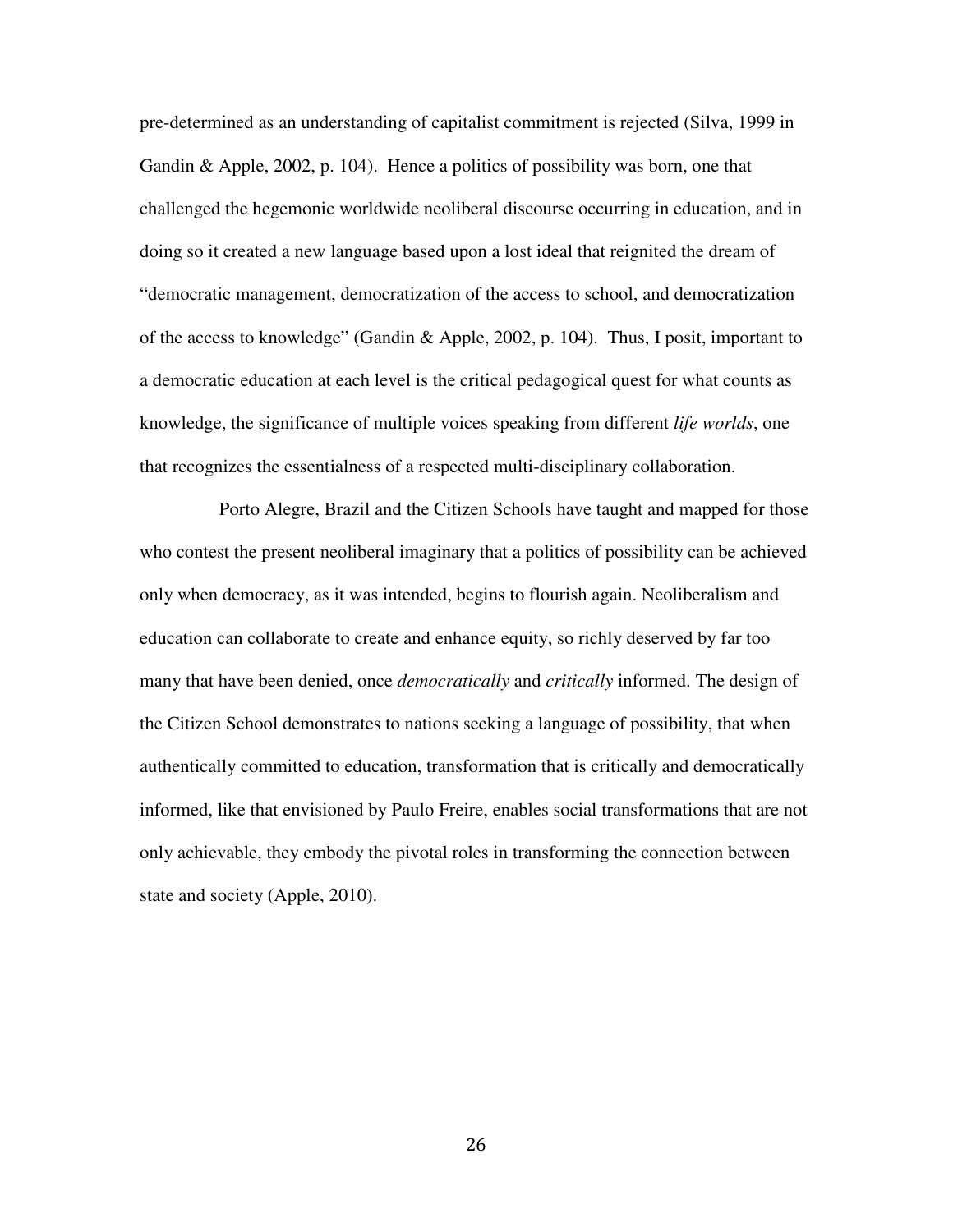## **Challenges & Transformations**

 The challenges highlighted in the literature reviewed are, in part, found often in the application of now dated policies and perspectives themselves. Stephen J. Ball (2012) suggests, "there is an enormous gap in the research field of education policy… most education policy analysis is still locked into a nation-state, policygovernment paradigm… We lack tools and perspectives suited to the task of a more cosmopolitan sociology"(2012, p. xii). Expanding upon Ball's (2012) suggestion that this gap in education research is a result of limited insights relevant to the Twenty-First Century, it can be suggested that there exists a gap within critical pedagogy that could be approached and expanded in a more cosmopolitan way.

 Further challenges of the literature explored relate to the effects of globalization with regard to the formation and transmission of knowledge. Simon Marginson (2006) suggests, that much of what is written may well have been written in 1975 "for all their acknowledgement of how instantaneous communications and more frequent cross-border movement of people and cultural transmission have affected the practices of democracy and blown open the potential for agency" (2006, p. 218). Neoliberalism, Marginson (2006) explains, "in education and elsewhere has always been intent on weakening democratic cultures, except to the extent that these cultures support the market order" (2006, p. 218); thus, Roberts (2003) states, contesting the present neoliberal imaginary becomes important in a dynamic globalized world. It is in this way, that higher education and critical pedagogy becomes explicitly associated to the pursuit of critical democracy and critical cosmopolitanization.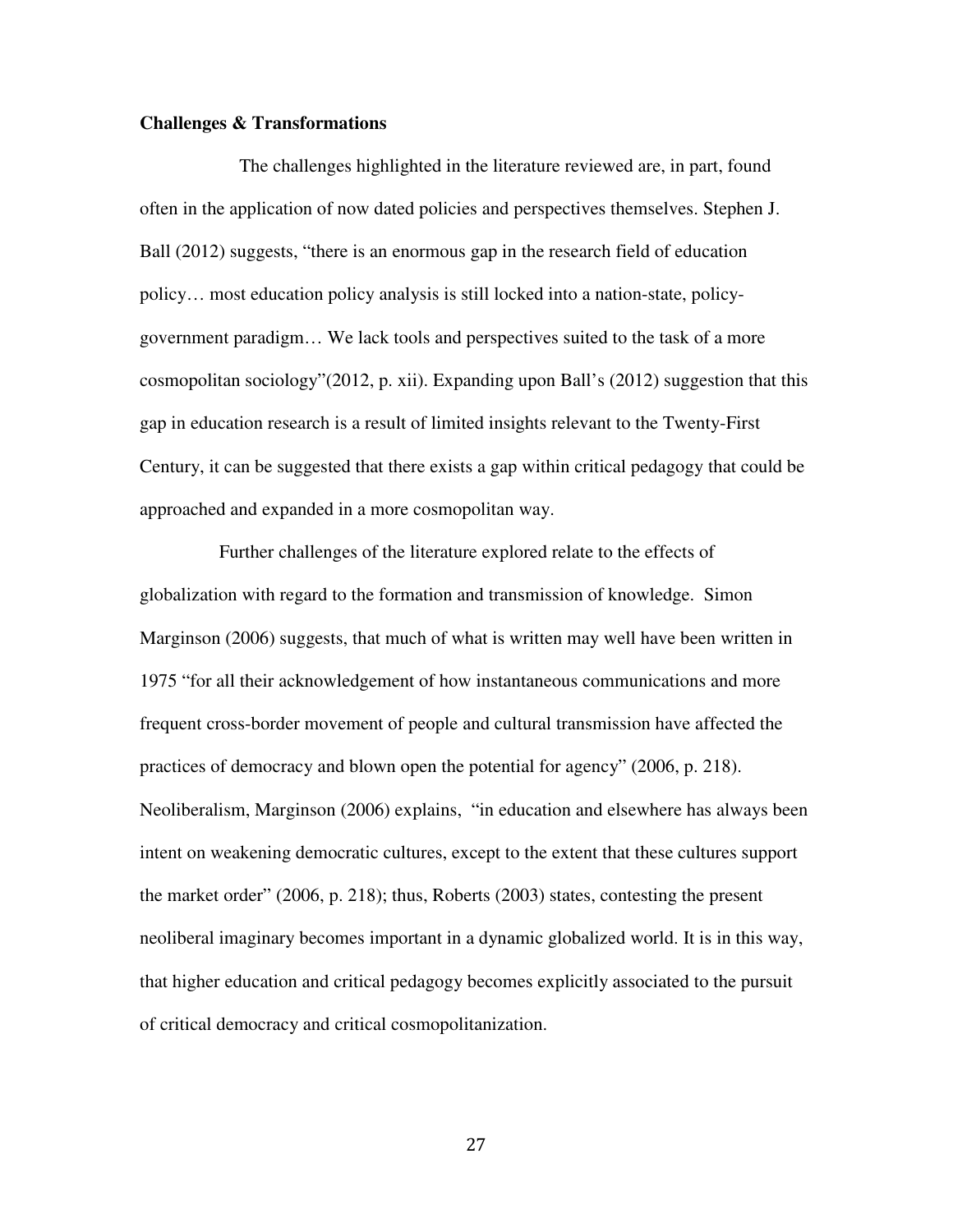As neoliberal globalization continues at a stealthily apace the discourse recognizing the essentialness for diversity in and outside of one's community is increasing; this often leads to debates surrounding neoliberal and critical democratic cosmopolitanism, two concepts which are often treated as binary opposites and overlooked as constituting a more contentious, symbiotic, and increasingly dynamic relationship. Neoliberal cosmopolitanism is market-oriented with a global focus. Its principles are efficiency, control, and standardization. Within the educational setting it values individual initiative. Alternatively, critical democratic cosmopolitanism, while also globally oriented, stresses community, equality, human dignity and rights. Within the educational setting students "communicate through what Habermas (1990/1996) terms communicative action and deliberate democracy" (Camicia and Franklin, 2011, p. 314). Thus, communicative action is understood as dedicated to many of the principles of critical democratic cosmopolitanism: global citizenship (community) and social justice. Neoliberal cosmopolitanism and critical democratic cosmopolitanism can then be understood to be reflexive of geography and as a result this difference in worldview is often expressed through curriculum and curriculum reform (Camicia and Franklin, 2011).

 However, there are voices missing from the literature reviewed and these voices belong to faculty members in higher education itself. Critical pedagogy was founded upon the principle of dialogic teaching, which creates a reciprocal relationship between the teacher and the learner so to enrich our understandings of our world. Could we not ask then, is there not the possibility for the roles to become reciprocal between faculty members, management, and the education developer (Lockey, 2013)? Could this blurring of boundaries, in an age of flattening out education as a method of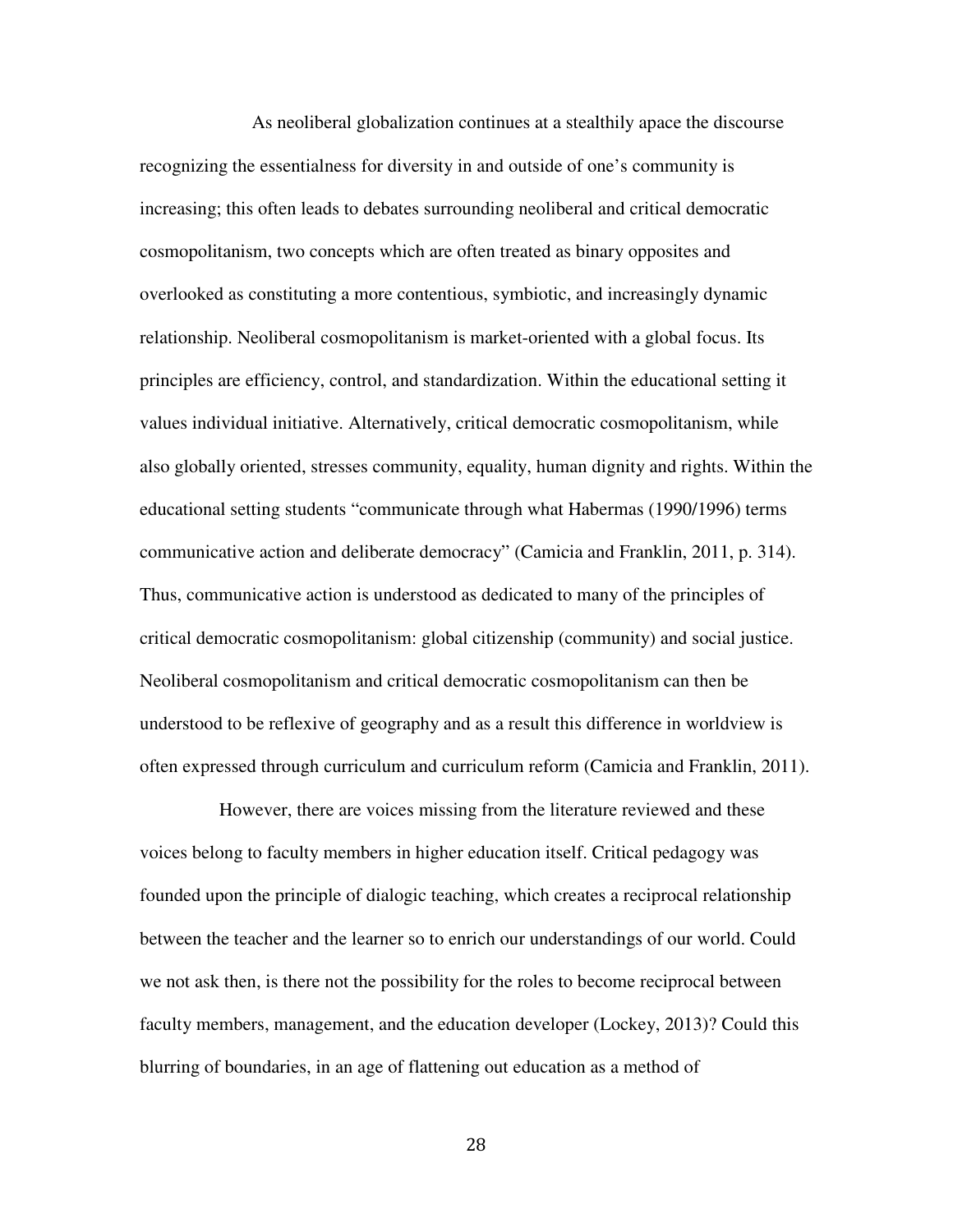internationalizing it, create instead a more situated, connected, and relevant educational experience that embraces all voices; or, what Giroux terms "border literacy, learning to read and write from different points" (Giroux, 2012)? The time to amplify the missing voice is now- critical pedagogues are needed for greater understanding of the challenges that will lead to greater educational transformation. To remain silent is to be complicit, and would be allowing a limited stewardship of critical pedagogy and higher education in the Twenty-First Century.

#### **Summary**

 This chapter highlighted the themes that emerged though an extensive literature review of higher education, neoliberalism, and globalisation. The chapter focused on the tensions and challenges of quality assurance and accountability in higher education and neoliberalism, while stressing the significance of a democratic responsibility for systems of quality assurance that ought to target what remains essential to higher education, which is learning. Also examined are the recent phenomena of Hybrid pedagogies and MOOCs that are creating significant debate regarding the corporatization of knowledge and research. Finally, this chapter explored the possibilities of moving beyond the present neoliberal imaginary through the example of the Citizen Schools in Porto Alegre, Brazil and the significance it provides for the transformative power of a critical-democratic education.

 Lastly, this chapter also presented that those in society who possess the most economic and political power value conservative neoliberal strategies; they use their status to influence public discourse while endorsing conservative neoliberalism as the natural expansion of capitalism (Hursh and Henderson, 2011), and it is here where the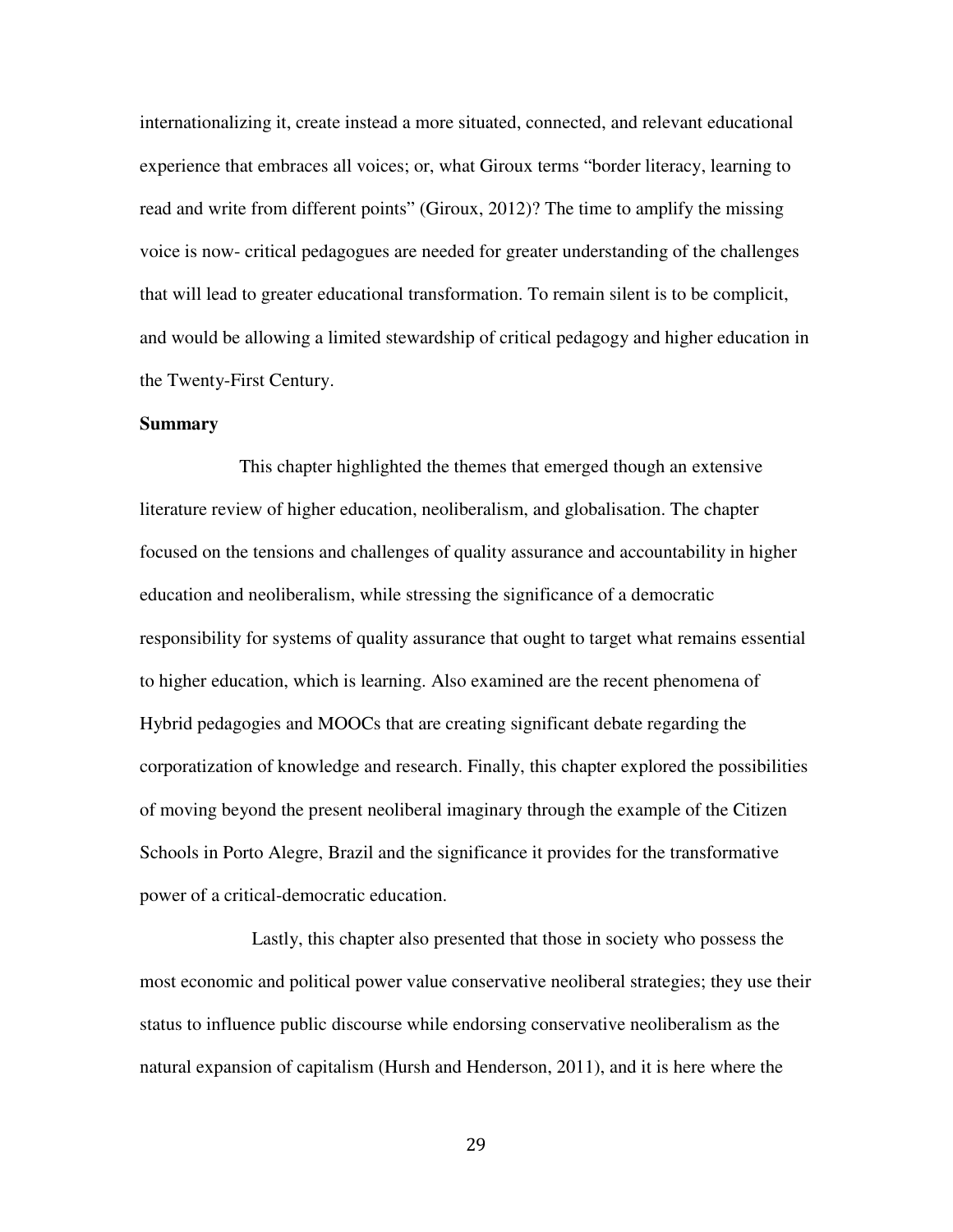gap in the literature reviewed is revealed. There are voices missing from this research, and these voices belong to faculty members in higher education itself. Thus, in chapter four I investigate the experience of three faculty members and how they reconcile neoliberal efficiencies with the significance of critical thinking.

 In our world where borders are no longer defined in terms of being national, where culture, class, gender, or race and the issues that arise within each intersect there must emerge an educational philosophy that questions, understands and brings meaning to the complex reality as experienced by our citizens of the world. Understanding that knowledge has become more accessible, combined with the tools of critical and digital pedagogy, transformations of global societies are in reach of *all* citizens. Interdisciplinary knowledge will be of necessity and will increase in this world where knowledge is so easy to gain.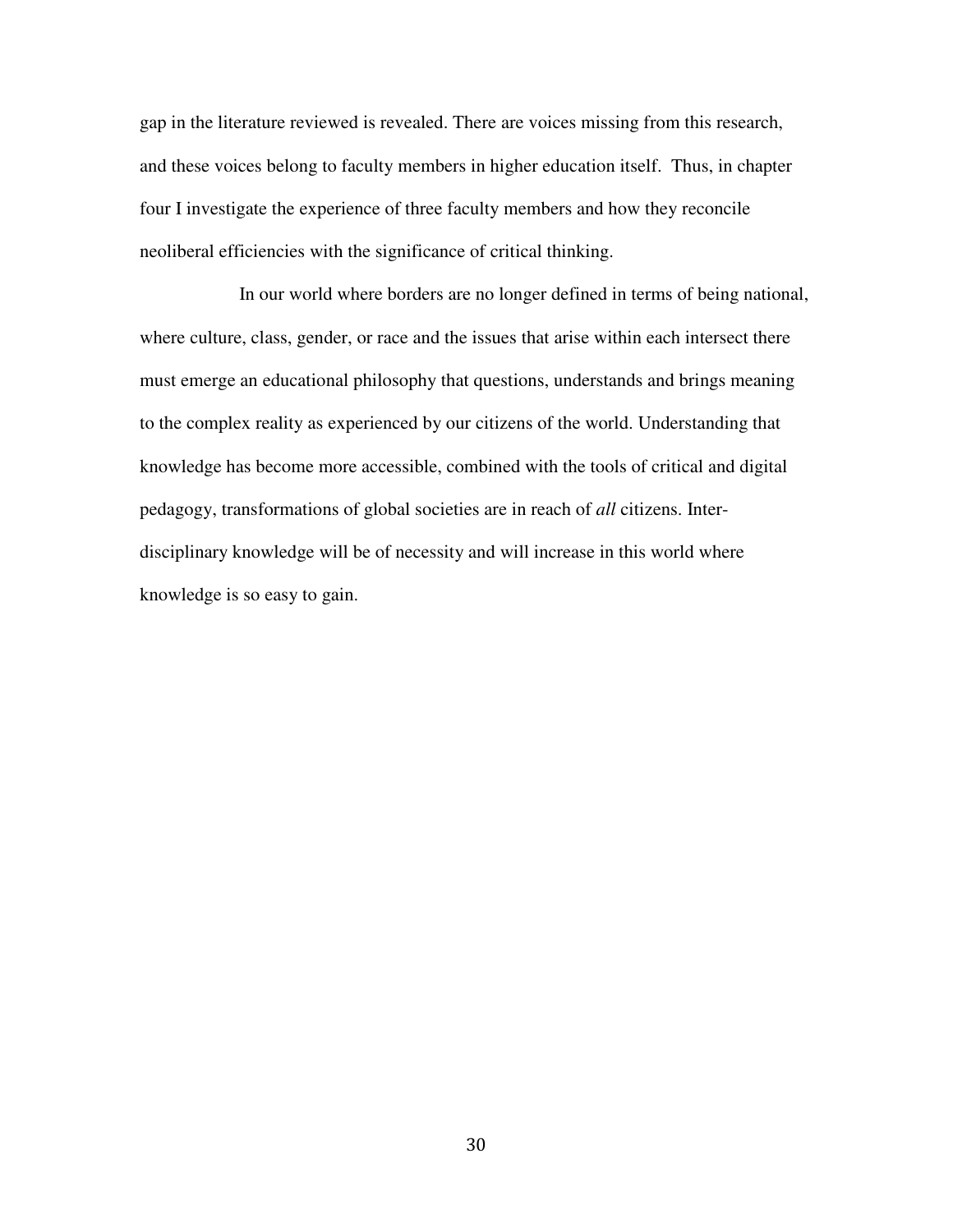#### **Chapter 3/ Methodology & Design**

# **Background**

Drawing on qualitative case study research I intend to investigate the impact of neoliberal accountability regimes on faculty members who identify as critical pedagogues. One of the principal goals of this research is to gain a deeper understanding of how neoliberalism has shaped the experience of those practicing as critical pedagogues within higher education and why critical pedagogy is of increasing importance at the start of the Twenty-First Century.

As a form of qualitative research I have chosen case study methodology as conceptualized and practiced by Robert Stake (1995) and Robert Yin (2003). Hesse-Bieber and Leavy (2006), state, qualitative research "differs in terms of [its] assumptions regarding the extent to which knowledge can be "objective", most qualitative paradigms agree on the importance of subjective meanings individuals bring to the research process and acknowledge the importance of the social construction of reality" (Hesse-Bieber  $\&$ Leavy, 2006, p. 75). Baxter and Jack (2008), claim that the qualitative case study is one path in education research that promotes the examination of an experience or event within its context utilizing multiple sources. It is this approach, which can safeguard that the case or cases being studied are studied not through one perspective but rather multiple perspectives which in turn affords a variety of issues to be exposed and understood (Baxter & Jack, 2008, p.544).

Robert Stake and Robert Yin's case study methodology are the two main approaches in case study research. It is the position of Baxter and Jack (2008) that Stake and Yin's methodology attempts to assure that the case in interest is well traveled, and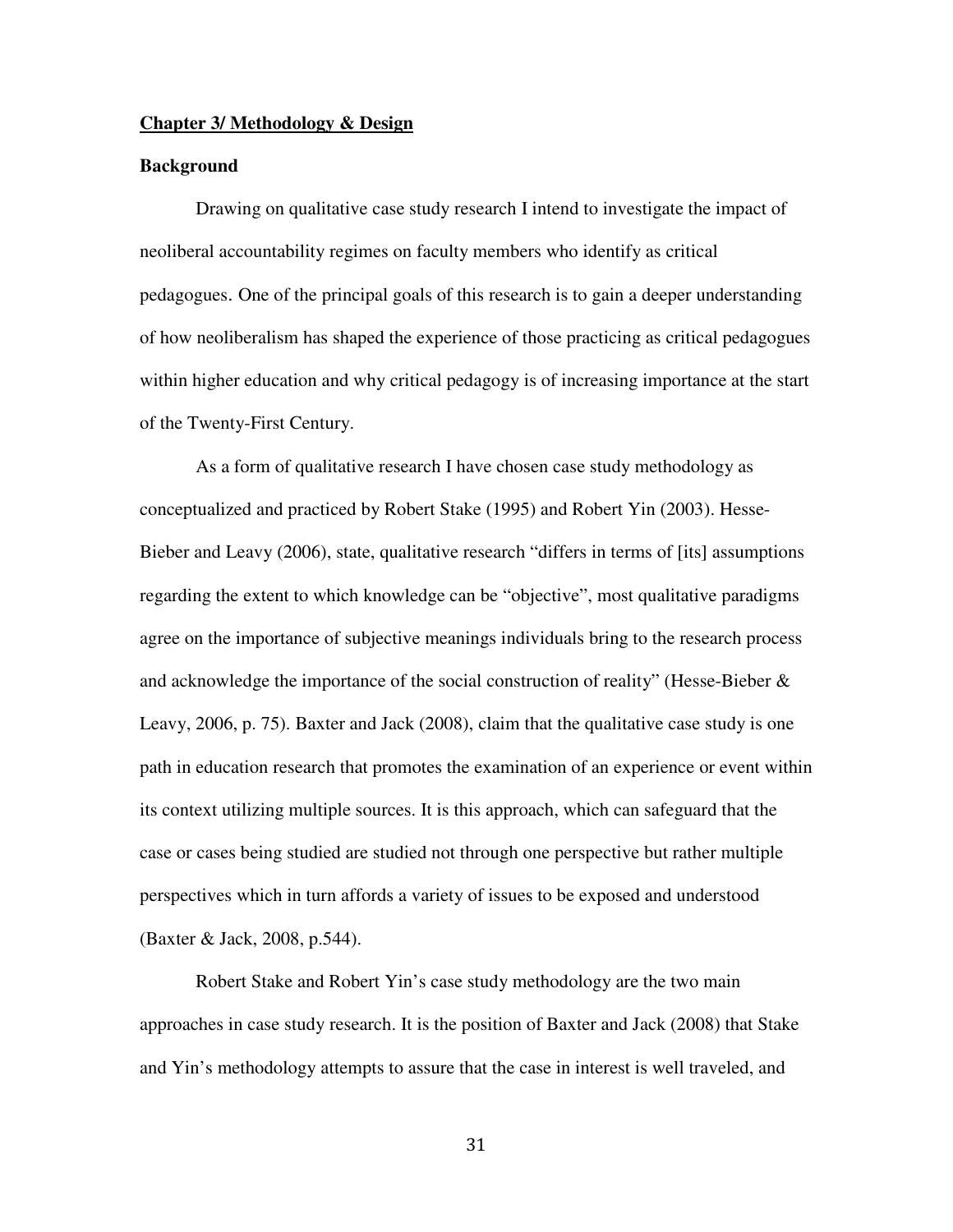that the substance of the situation is revealed. Based on the paradigm of the Constructivist, Stake (1995) and Yin (2003) endorse the ethos of the constructivist who posits that, "the truth is relative and that it is dependent on one's perspective" (Baxter and Jack, 2008, p. 545). Hence by choosing the case study method and the approach of the qualitative interview my goal is to create an analysis that is rich in breadth and depth, while providing an authentic and meaningful account of my participant's experience (Patton, 2002).

### **Data Collection**

Patton (2002) suggests that the significance of the qualitative interview lies in its ability to "to capture how those being interviewed view their world, to learn their terminology and judgments, and to capture the complexities of their individual perceptions and experiences" (p.348). Therefore, in order to develop a deeper understanding of neoliberalism in the context of higher education, an instrumental case study will be conducted using the standardized open-ended interview as conceptualized by Patton (2002). Patton (2002) suggests this interview approach as it affords the researcher the ability to conscientiously design each question prior to the interview, while respecting the importance of the participant's ability to answer using his or her own voice.

Choosing the method of purposeful sampling, participants will be required to be a faculty member of Education, Social Science or Humanities; and to identify themselves as a critical pedagogue. Patton (2002) indicates how purposeful sampling used in qualitative research creates a detailed account of the participants' experience, where the researcher is then able to study the issues that are paramount to the purpose of the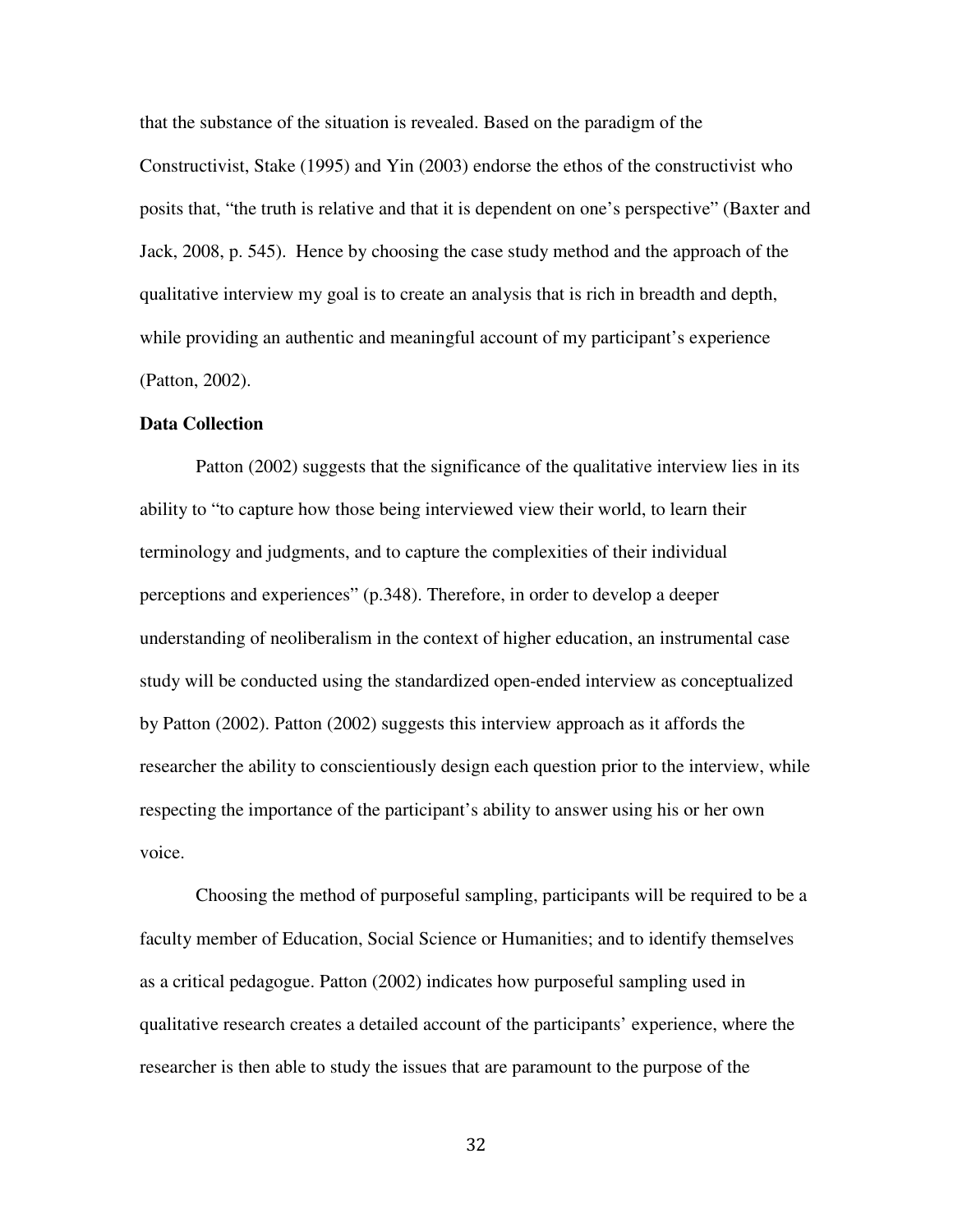investigation. As previously stated the type of interviews I will conduct will be semistructured, also known as the standardized open-ended interview (Patton, 2002). The standardized open-ended interview will best inform my research, for the principal features of it allow for interview consistency, it uses limited time wisely, and assists in the process of data analysis through its comparative ability.

### **Data Analysis**

Robert E. Stake (1995), when discussing data analysis for case study research states, "At no point in naturalistic case research are the qualitative and quantitative techniques less alike than during analysis. The qualitative researcher concentrates on the instance, trying to pull it apart and put it back together again more meaningfully- analysis and synthesis in direct interpretation" (Stake, 1995, p.75).

Once the interviews were completed for this research, a data analysis using an approach informed by critiques of neoliberalism and critical pedagogy theorists was enlisted. While Patton (2002) cautions that no formulaic recipe exists for qualitative analysis, each interview conducted for the purpose of this research will be transcribed, breaking down original text so as to separate rich experience from possible incidental. This will highlight important patterns and the substance of that which is being investigated within this research.

Following shortly after each interview transcribed, the coding process was then conducted leading to an analysis of the data. Coding of my interviews consisted of several readings of the transcribed work, with each reading providing me the opportunity to highlight, underline, circle key terms, and comment on the interviewee's responses while adding notes with regard to non-verbal body language. I also included within the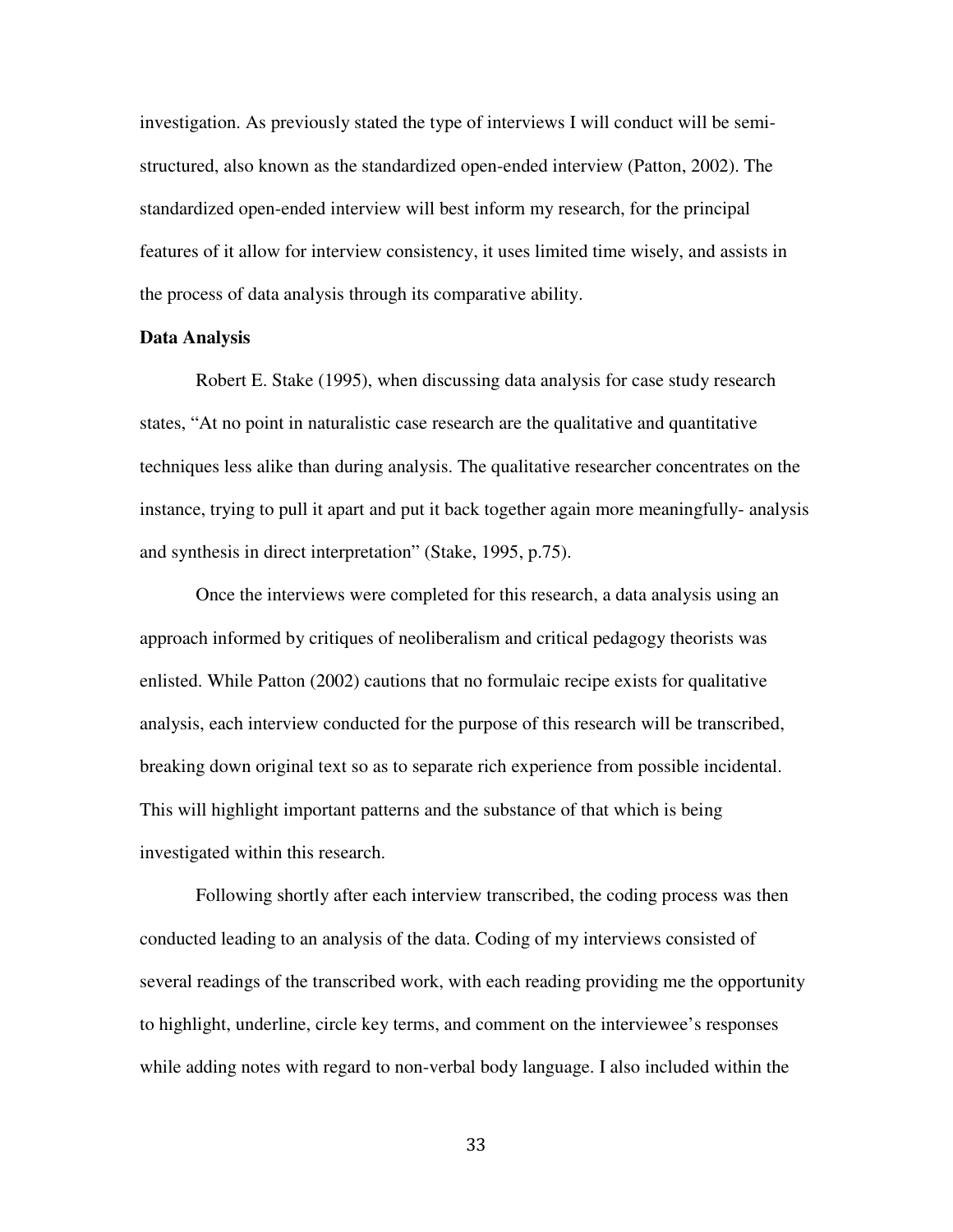transcripts notes thoughts and questions. No formula exists for qualitative data analysis, thus leading Patton (2002) to suggest, "no way exists of perfectly replicating the researcher's analytical thought process. No straight forward tests can be applied for reliability and validity" (p. 433). Each qualitative interview is as exclusive to the research as the analysis used for each qualitative investigation.

# **Strength's and Limitations**

The strength of the case study as a method in education research is that it is fortuitous in context; however, Cohen et al (2011) caution that it may be challenging to construct. While case studies have been criticized for their weakness with regard to generalizations, what motivates those in qualitative case study research is the focus on the depth and particularity of a case not the generalizabilty across populations.

Stake (1995) suggests, that when using the method of case study research, as researchers, we choose a specific case and come to understand it conscientiously, not for how it is similar or different from others; rather our goal is to provide a deeper understanding as to why it exists and it's fundamental purpose. The strength of the case study lies in its distinctiveness, and this depends on the perspective of others that the case is unique from; however, the primary focus is on considering the case itself.

### **Summary**

 This chapter provides the reader with the background and reasoning for the qualitative method of case study research. The qualitative case study promotes the investigation of a phenomenon within its situated context utilizing multiple sources. It is this approach which can safe guard that the case being investigated is studied through multiple perspectives which in turn allows a variety of issues to be exposed and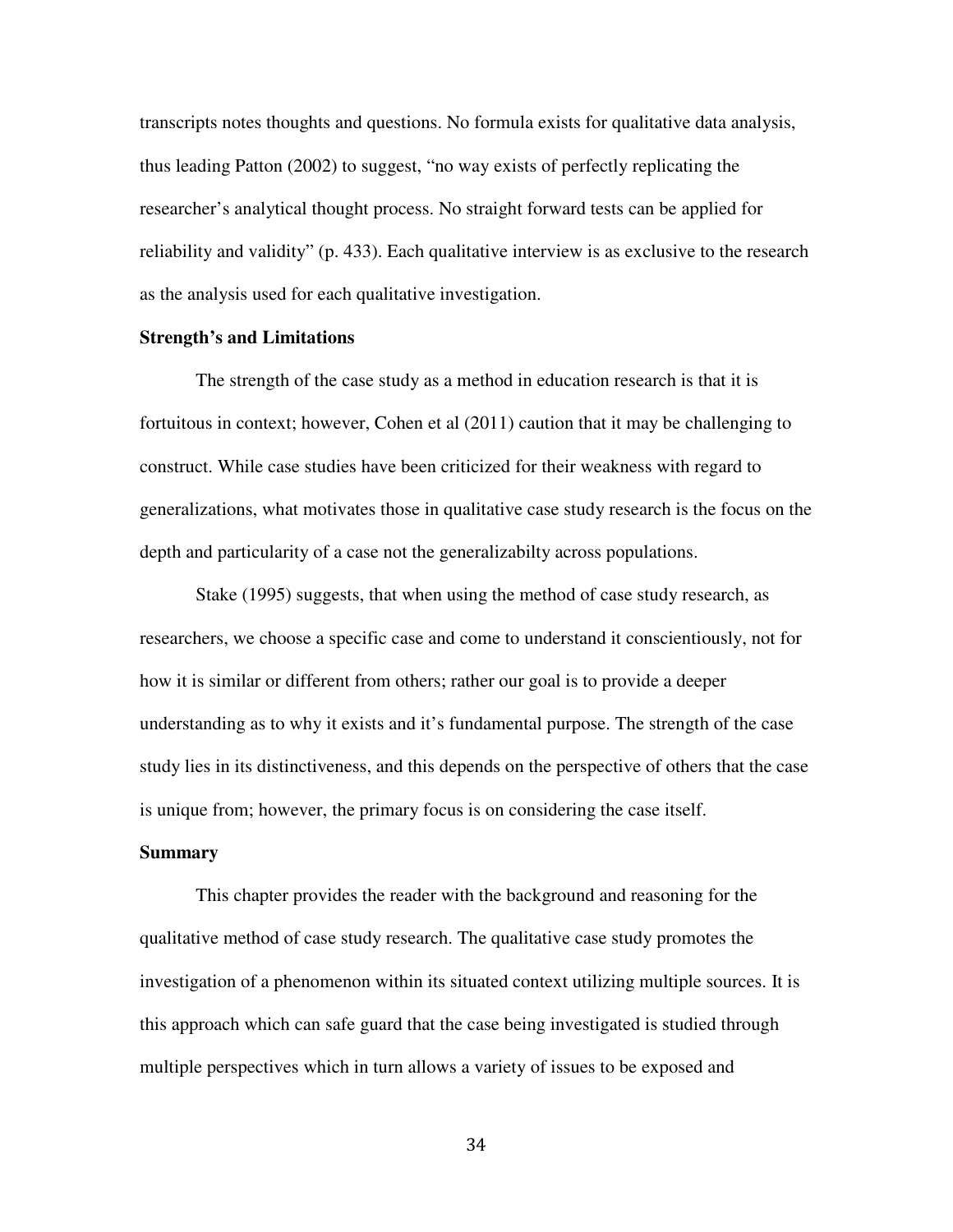understood (Baxter & Jack, 2008). A purposeful sampling technique was used, and three semi-structured interviews were conducted. The semi-structured interview allowed each participant greater freedom to respond spontaneously, which in turn created greater breadth and depth within my research.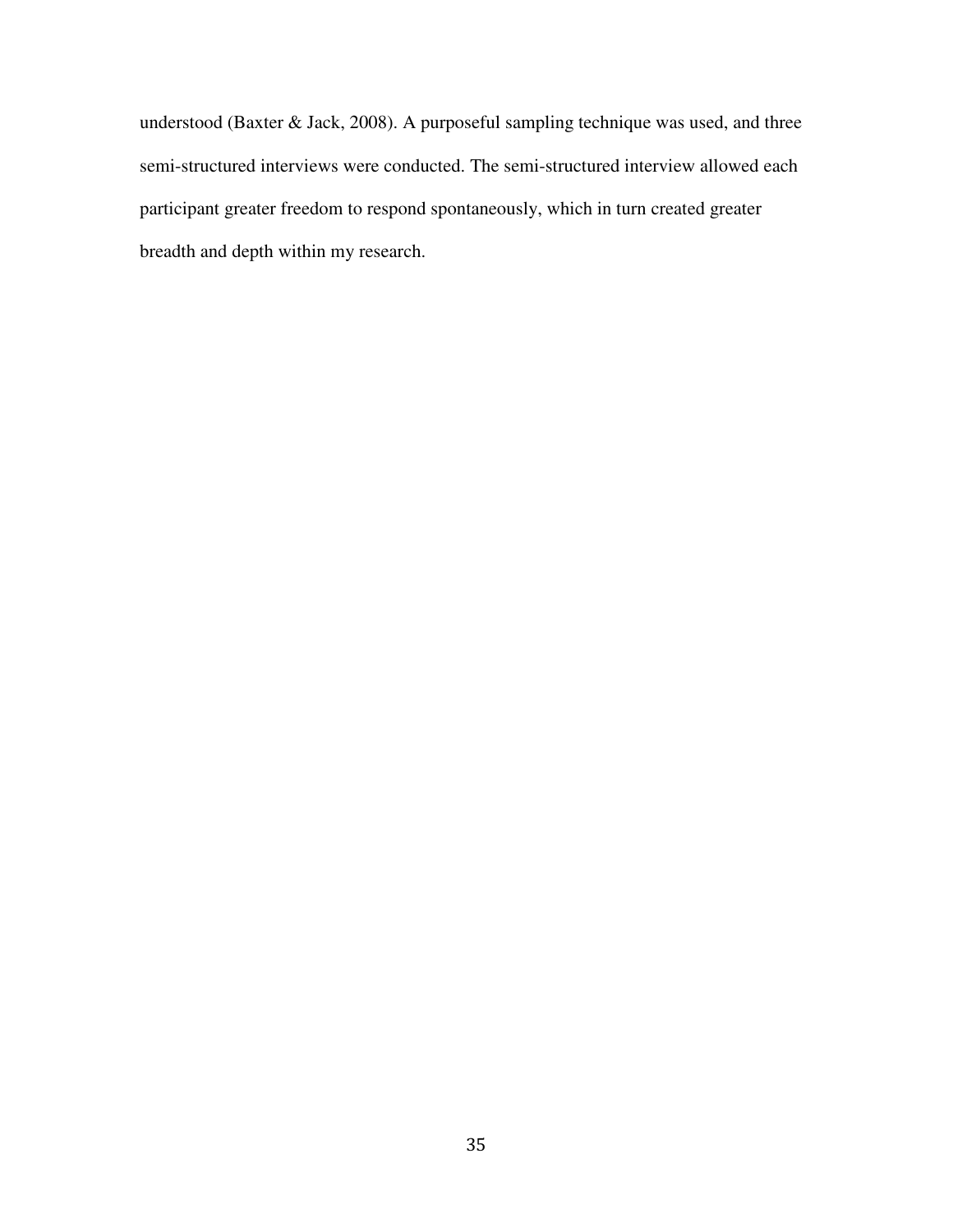## **Chapter 4/Findings**

# **Findings**

In this chapter I will present the findings from interviews conducted with three faculty members from a university located in South-Western Ontario, Canada. As previously stated in chapter three, choosing to use purposeful sampling, each participant was required to be a faculty member of Education, Social Science or Humanities; and, to identify as a critical pedagogue. Patton (2002) indicates how purposeful sampling used in qualitative research creates a detailed account of the participants' experience, where the researcher is then able to study the issues that are paramount to the purpose of the investigation. Each interview conducted provided me with the opportunity to investigate the impact of neoliberal accountability regimes on faculty members who identify themselves as critical pedagogues. One of the principal goals of this research is to gain a deeper understanding of how neoliberalism is shaping the experience of those practicing as critical pedagogues in higher education and why critical pedagogy is of increasing importance in an era of neoliberal restructuring. Thus, in this chapter I will investigate the academic lived experience of three faculty members and how they reconcile neoliberal efficiencies with the significance of critical pedagogy. For purposes of confidentiality the participant's names have not been used.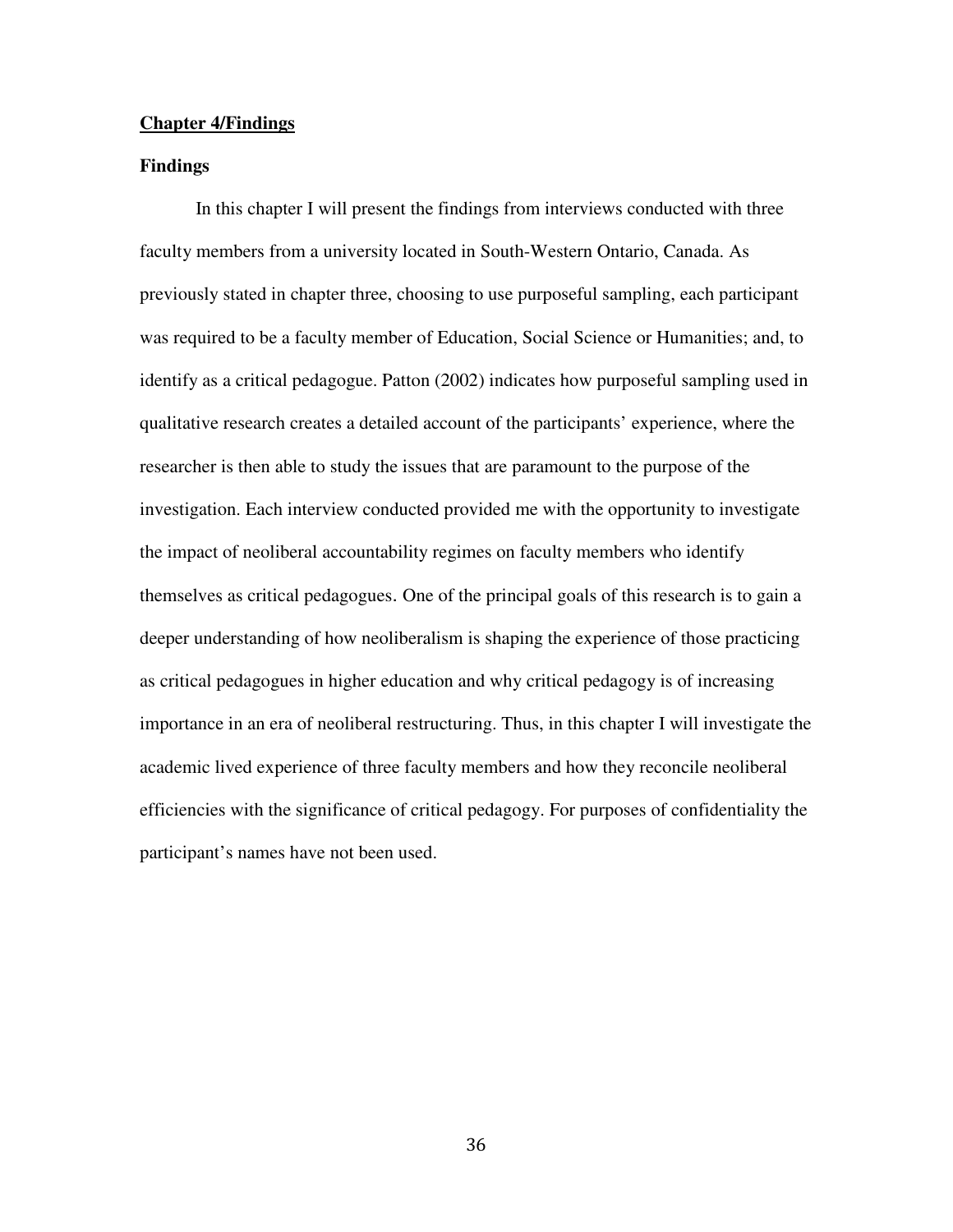# **Participants**

 Each of the participants interviewed for this research are critical pedagogues in an institution of higher education, with two of the participants instructing at a an affiliate to the larger University that one of the participants is a faculty member of. All three participants are in the field of Liberal Arts and Social Sciences; they each expressed the importance for ongoing research on neoliberalism, critical pedagogy and issues of equity and social justice. When asked of their teaching philosophy each believes in the importance of critical pedagogy. Two of the participants specifically mention the work of Paulo Freire and other critical pedagogues. One participant mentions the works of Gustavo Gutierrez and Jon Sobrino as being "so much more than Paulo Freire"; while another participant cites bell hooks as being "really my starting point". All three speak to the importance of creating a space where students feel comfortable engaging critically within the classroom.

When asked what informed their interest in their disciplines each without question mentions their varied lived experiences. Each participant mentions their family, the communities they grew up in, their educational experiences, and the scholars who inspired them. When asked about their pedagogic philosophy, again participants speak of the significance of lived experience. Two of the participants mention specifically the importance of being raised in "politically conscious" families, and all three mention having lived and spent time in colonized communities, with each having a substantial global experience outside of Canada. Each participant shares that their goal as an educator and scholar is to create a space where students can safely begin to critically engage with the world. One participant in sum stated: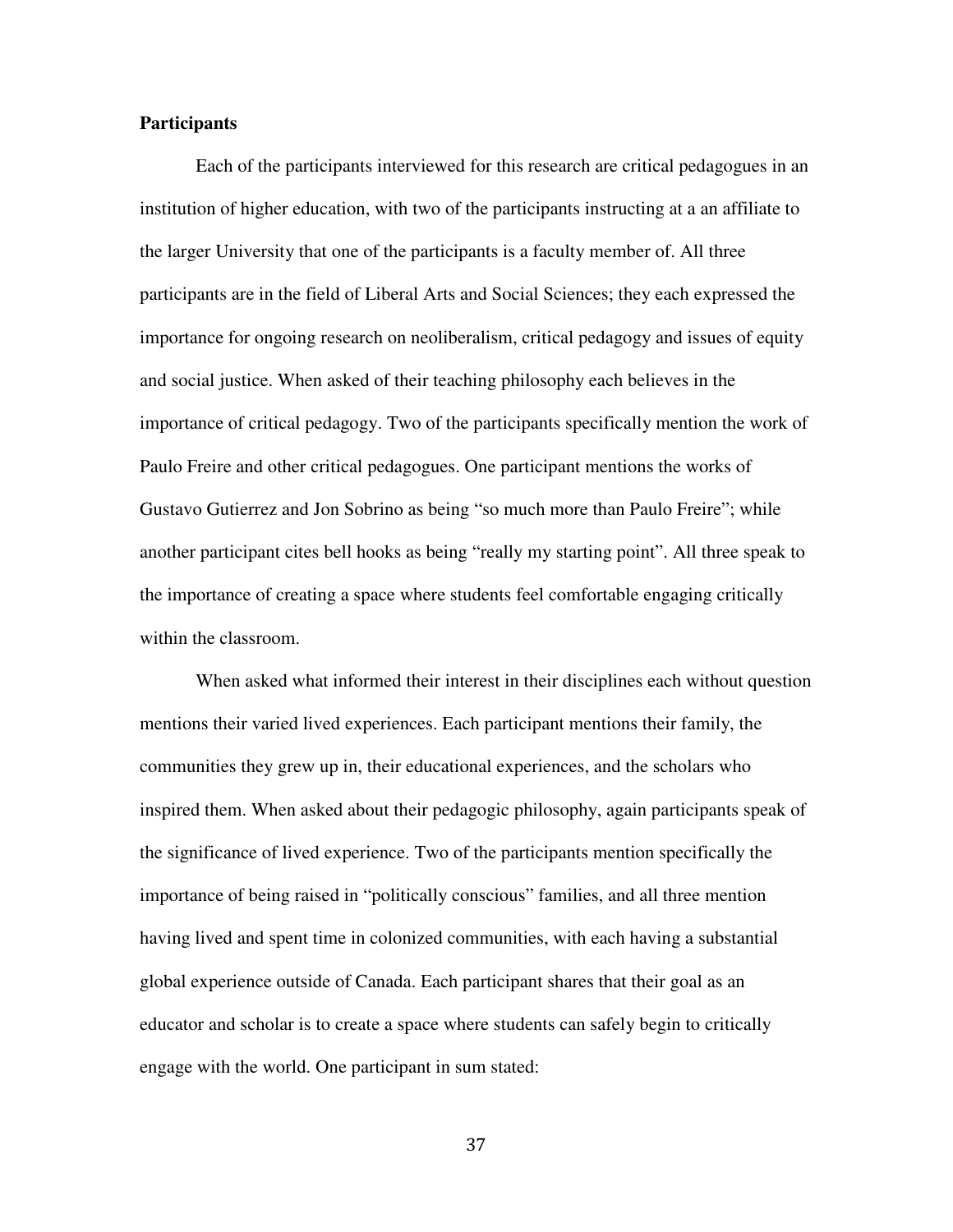I think that my philosophy is to create a space for my students to engage with critical theory and empirical research. To facilitate for them an understanding of their role and their place in the world, and the context within which social relationships are established and the processes that govern institutions both locally and globally.

I think that initially I was absolutely inspired by the work of Paulo Freire years ago, with his notions of critical consciousness and that that's the ultimate goal for me in my teaching; to help students to come to their own understanding of what critical consciousness means for them, whatever that may be, and to really make the classroom experience a space where they can be comfortable with being critical and exploring for themselves what that is going to mean about how they interpret the world and their experience and their place within it.

 An analysis was completed whereby each interview was transcribed and read and re-read again, so as to begin to develop themes and possible disconnects between the impact of neoliberal restructuring in higher education and the possible affects this holds for the future of critical pedagogy. The literature reviewed presented that those in society who possess the most economic and political power value conservative neoliberal strategies, they use their status to influence public discourse while endorsing conservative neoliberalism as the natural expansion of capitalism (Hursh and Henderson, 2011); and, it is here where the gap in the literature reviewed is revealed.

Existing literature struggles to define neoliberalism as a result of globalization; however, Stuart Hall, Doreen Massey, and Michael Rustin (2011) suggest, that while "the term 'neoliberal' is not a satisfactory one…that naming neoliberalism is *politically* necessary" (2011, p. 10). Ideology performs the function of messenger by circulating and authenticating projects of power and privilege, further propagating notions of the neoliberal imaginary (Hall & O'Shea, 2011). Neoliberalism is penetrating all levels of social life and informing what many now accept as everyday thinking. The faculty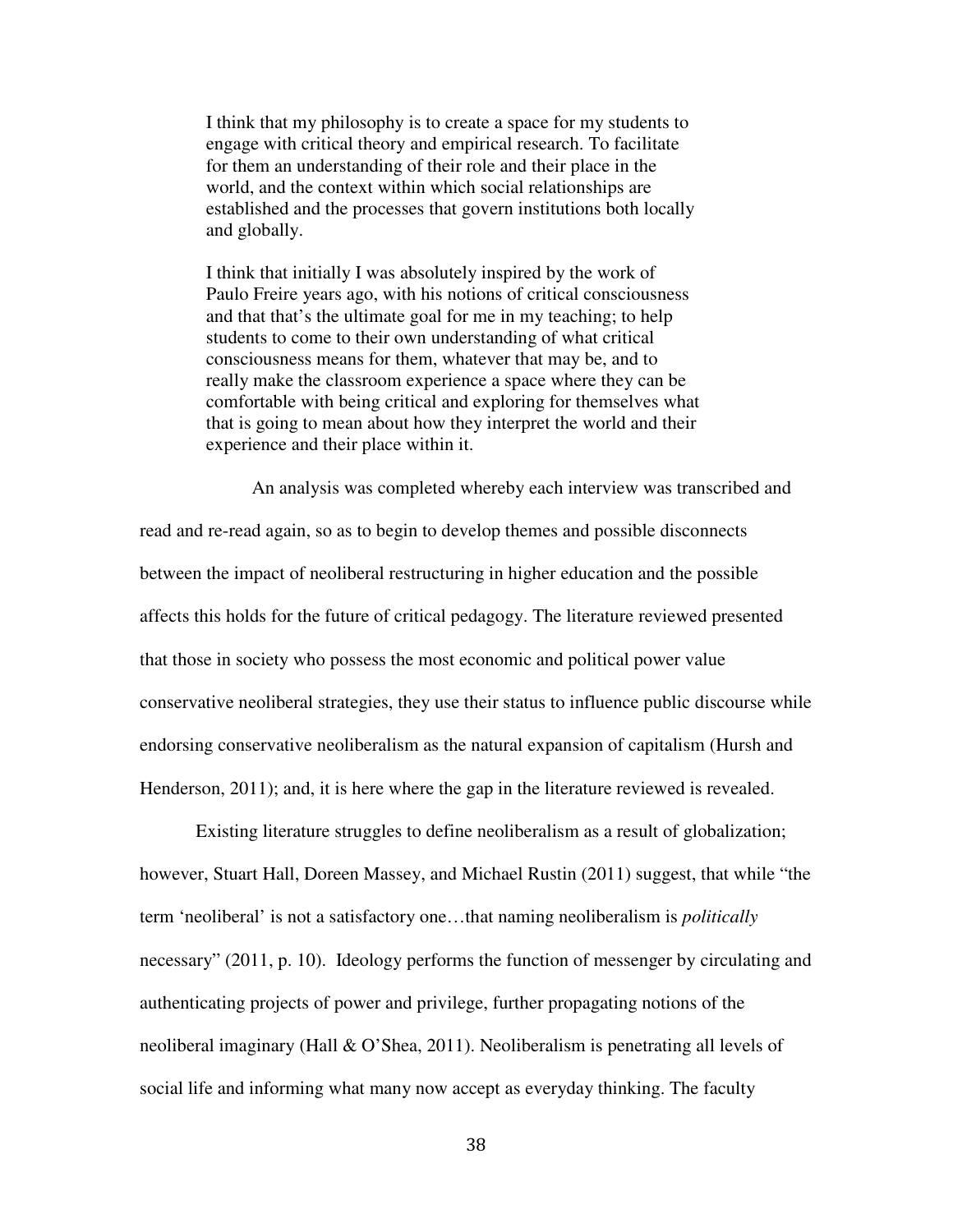members selected for this research speak to these struggles, while providing rich accounts of how neoliberalism challenges and concerns them, both, philosophically and pedagogically. Thus, it is in analyzing these interviews that, while many themes emerge, there are three that are most prevalent: 1) The Neoliberal Mystique; 2) Quality Assurance & the Audit Culture; and 3) Transgressing: Global education, Neoliberalism, and Critical Pedagogy.

# **The Neoliberal Mystique**

 When considering the research question of how neoliberalism has shaped the experience of faculty members in higher education who are sympathetic to the principles of critical pedagogy and practice dialogical teaching and learning in higher education, while reconciling neoliberal efficiencies and competencies with a commitment to such an approach, each participant is asked what *they* think of neoliberalism. The answer each participant provides begins to shed light onto the neoliberal mystique. The corporate presence in higher education cannot be denied and there is growing concern that the domination of neoliberal markets within and between nation-states is creating an ability to silence both citizen and state, while simultaneously re-creating a class power not experienced since the pre-Depression era (Harvey, 2007). Thus, further complicating how we have come to understand higher education, citizenship, and globalization is the prolific spread of neoliberalism.

Neoliberalism as an economic philosophy is not a recent phenomenon; it has existed since the  $18<sup>th</sup>$  Century and is believed to be inspired from the writings of Adam Smith, a prominent philosopher and political economist from that period who wrote *The Wealth of Nations*. Therefore, neoliberalism has had many incarnations. However, it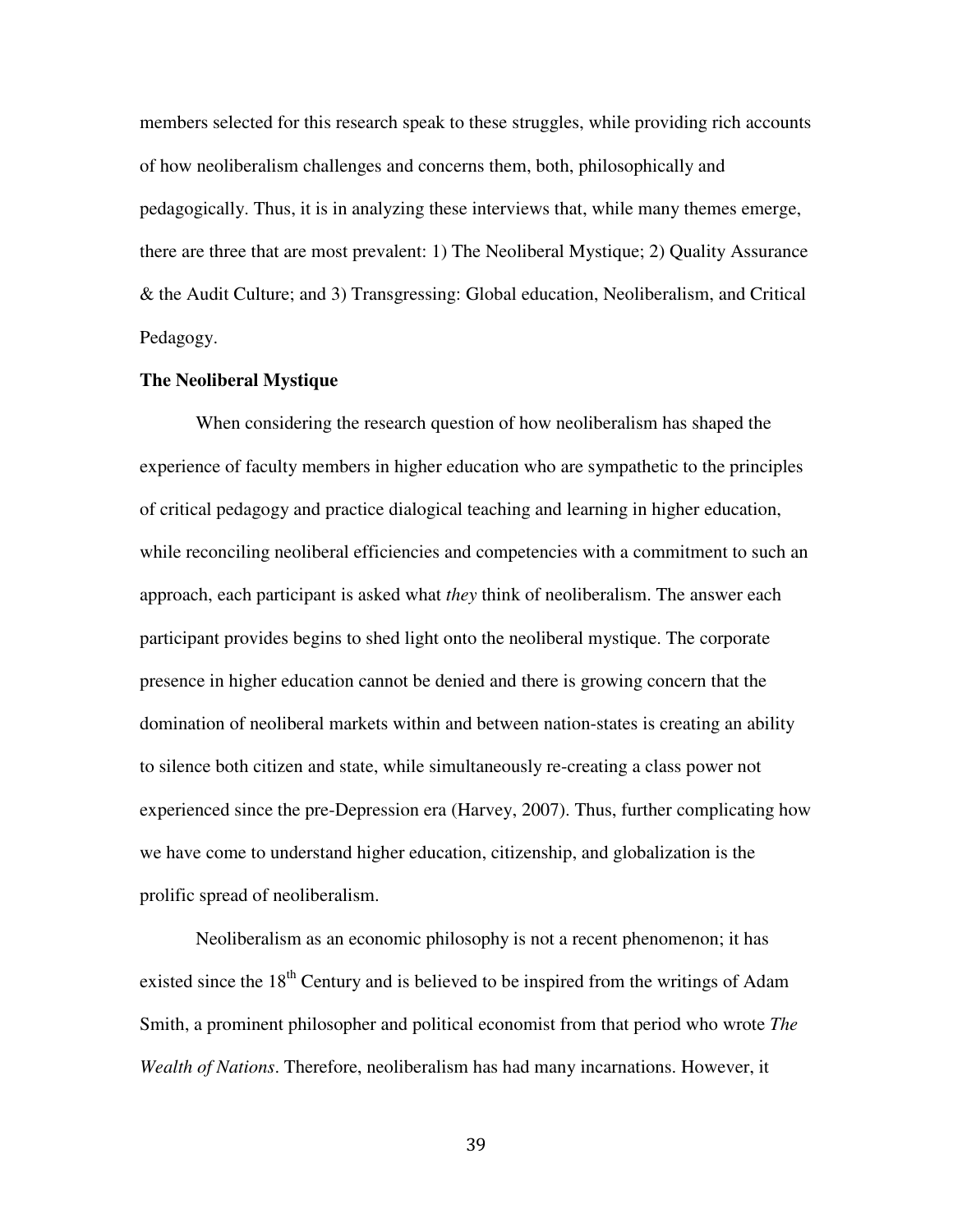would be the global economic and political crisis at the start of the 1970s that would come to re-shape neoliberalism in a manner where at the start of the  $21<sup>st</sup>$  Century it has become embedded in everyday life in such a way that it is difficult to understand exactly how we think of neoliberalism.

It quickly becomes clear, as each of the research participants begins to share their perspectives on what they think of neoliberalism, just how layered and complex neoliberalism is. It is this complexity that one participant speaks to when they state, "it's a question to struggle with…I mean to look at it, you have to work with it, to look at it from different perspectives. It would be *easy* for me to say it's [neoliberalism] a bad thing". Stephen Ball (2012) speaks to these complexities in the forward of his book *Global Education Inc*. (2012), when he states, "I do not take up a simple or obvious position in relation to neo-liberalism…what I am trying to do here is to provide tools and methods for thinking about neo-liberalism rather than telling you what I think you should think" (2012, p. xiii).

At its most simple level, the literature consulted all too often will cast neoliberalism as the privatization of once publically funded services and in that way it is not all too different from Liberalism and in fact one participant shares that, "one of the things I don't understand about neoliberalism is how it is all that different from Liberal-Political philosophy"? Yet, as each participant begins to share their perspectives of what they think of neoliberalism the layers of neoliberalism begin to emerge through the themes in language used. However, the language used does not include words such as "rights", "freedom", or "liberty"; the language used when each discusses neoliberalism uses words such as "power", "exclusion", "ideology", and even "potential".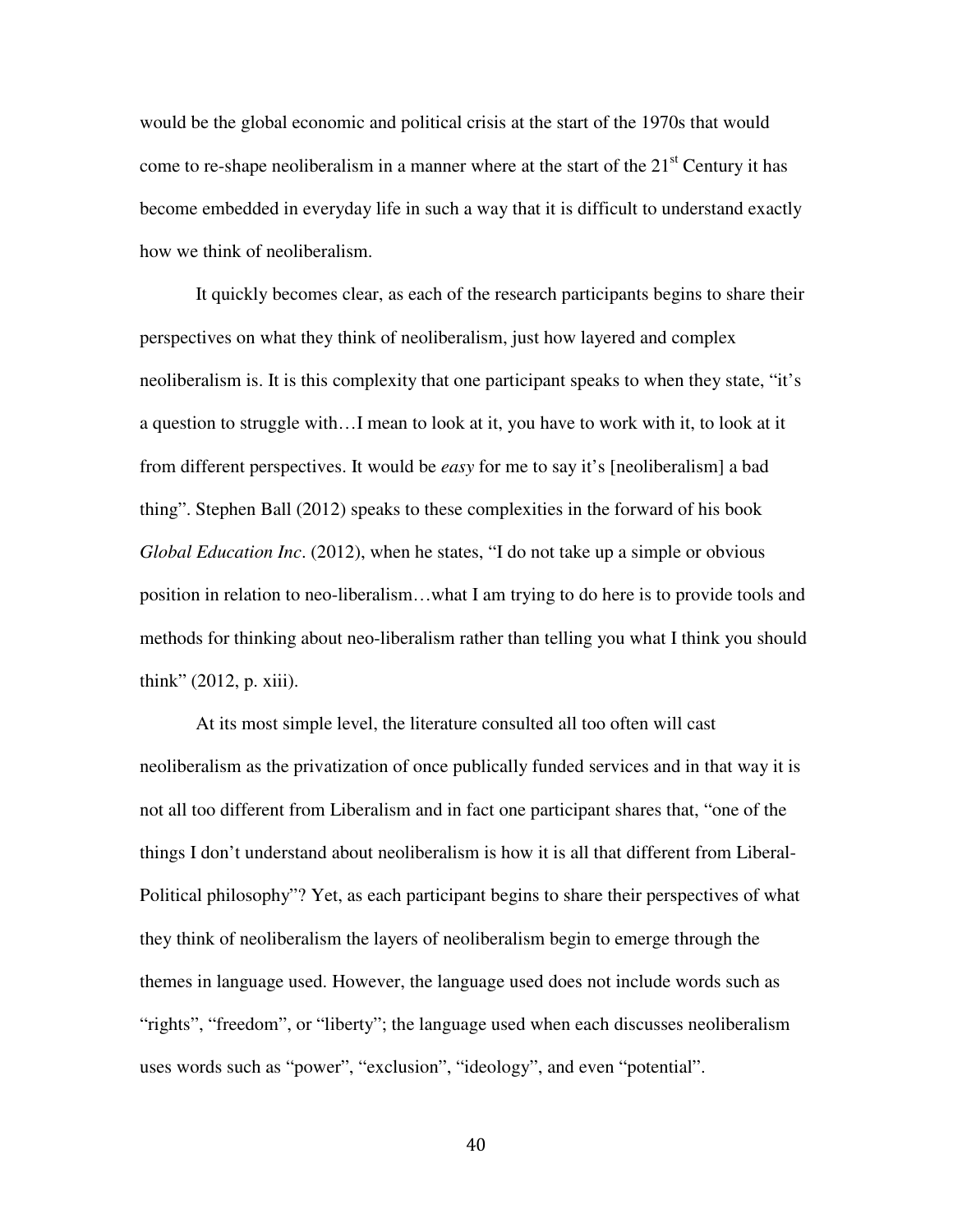When speaking to neoliberalization, David Harvey (2007) suggests that the accepted inquiry of the dynamics at play tends to focus on the mix between the strength of neoliberal beliefs, the urgency to acknowledge the financial pressures of different kinds, and more efficient paths to remake government so as to advance an ambitious environment within the world market. Although each have played a compelling part in neoliberalization, the absence of any probe of the class power endeavored are astonishing. However, Harvey (2007) argues that the one unrelenting experience within the contextual story of neoliberalism has been its global habit to escalate social inequality and to unmask the most disadvantaged aspects of society to the cold exactness and blunt consequence of pushing those with less to the outer edge. What is even more confounding for Harvey is the customary acceptance of this as a small or regrettable outcome of neoliberalism. That this could be the actual intent of the newly incarnated neoliberalism emerges as inconceivable (Harvey, 2007).

Thus, one participant when speaking to inequality and issues of power and exclusion shares, "I think that it [neoliberalism] is incredibly oppressive of difference and diversity, it is such an effective way to obscure power". While another states, "as it stands, it [neoliberalism] is really designed to maintain old systems of power that are exclusionary". And, as an ideology each participant shares neoliberalism as being dangerous, with one participant stating, "I think that it is *the* most dangerous, probably, current of thought that exists right now globally. I think that the danger in neoliberalism is its *over simplification* and its *a-historicism*. I think that for me those are the two pieces that trouble me the most, because I think that as an instructor, my students find those aspects the most difficult to refute".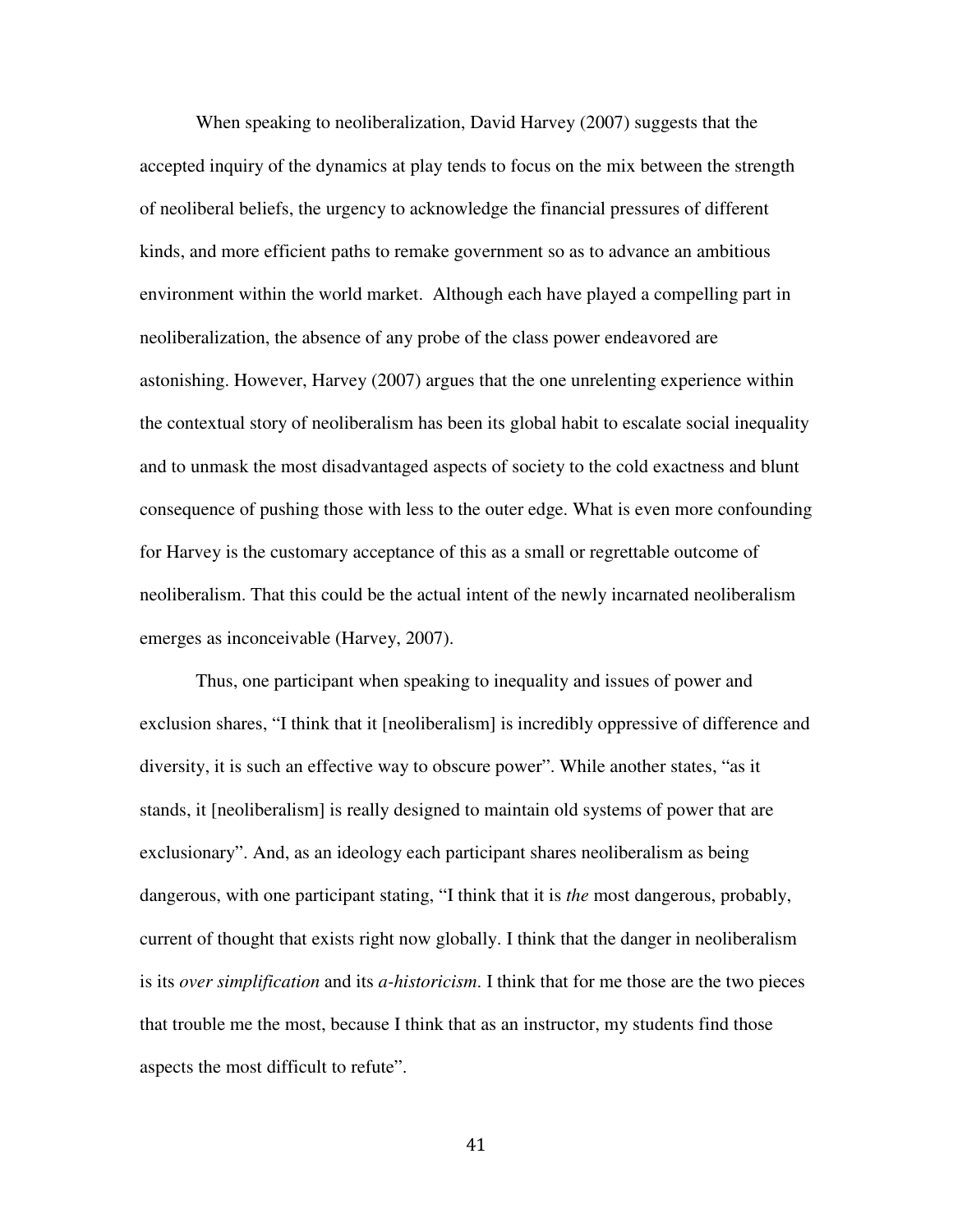However, when speaking to the complexity of neoliberalism it does become problematic for some to paint neoliberalism with one broad stroke, for some neoliberalism is a two sided mask and as the lines of education and other once state operated services become further blurred by corporate and philanthropic participation there are those who will argue that there are aspects of neoliberalism that have the potential to provide positive outcomes at the start of the new millennium. One participant when speaking to the potential of neoliberalism shares, "I'm also cognizant of the fact that there are a lot of people who would say, "But if I hadn't had these opportunities my family would be living in deep poverty". So, it's really a layered and complex thing. I mean, I think a lot of things about neoliberalism, but I always come back to the point of thinking about it in *context*, I don't want to generalize". Thus, signaling Nelly P. Stromquist's (2002) discussion on globalization, it can be suggested that neoliberalism "has geography…it engages in distinct economic and political practices and produces differential benefits across the world"(2002, p.9). However, are those benefits long lasting and at what cost do they come?

When providing a *context* for each participant to discuss neoliberalism, they are asked whether neoliberalism has had an impact on the university and if so could they explain. There are many critical theorists, such as Stuart Hall (2011) and Stephen Ball (2012), who argue that neoliberalism is not something that has already happened leaving society with no choice but to accept. On the contrary, Steven G. Hoffman (2011) suggests that in the university, neoliberalism has created a focus on the knowledge economy that may or may not necessarily eclipse the values higher education was once believed to endorse. However, what Hoffman does suggest, is that "academic capitalism" has created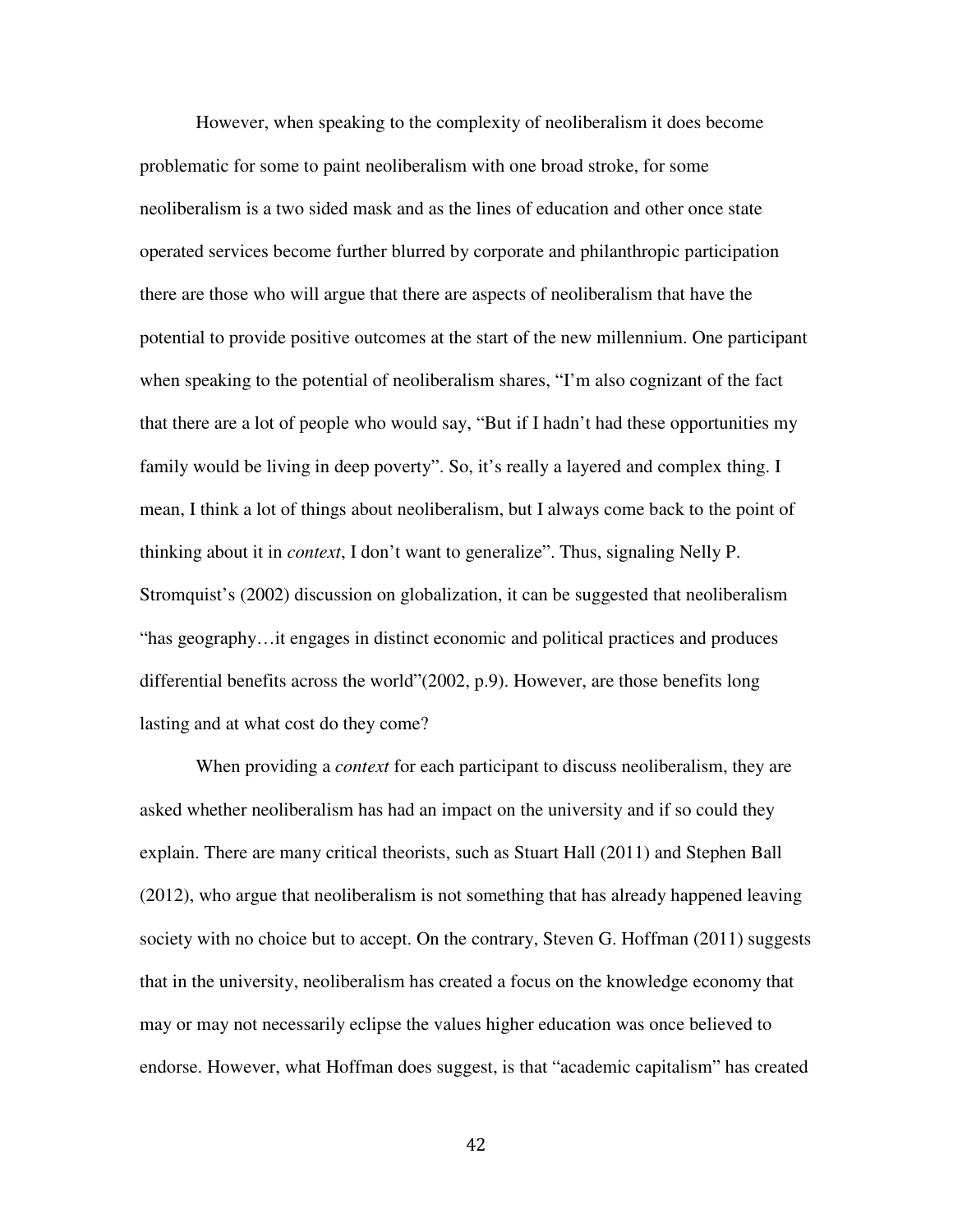a new market oriented language in higher education; and, it is this new market oriented language and thought that consciously and un-consciously begins to unfold with each research participant's discussion of how they perceive neoliberalism to have impacted the university. With words such as "competition", "niche-market", "austerity", and "knowledge profit", the neoliberal mystique appears to be maintained. One thing is evident, through the literature consulted and the research interviews conducted: there is now a world market for higher education and this is having a direct impact on program prioritization, curriculum, and research funding.

At present the activities of neoliberal globalization emphasize the contraction of the Keynesian welfare state while coinciding with a vision for greater private market driven activity that is protected, as a citizen would be, under Keynesian terms. These neoliberal globalized practices promote economic events that are creating a new global vision founded on a very different understanding about the responsibility of government and what it means to be a citizen. Neoliberal globalization increasingly places pressure on governments, which includes the increase of exports, reduced government controls, and reduced social programming while simultaneously encouraging resources to restructure nation-state economies in such a way that they become pieces within the larger transnational fiscal movement. This has had a direct effect on many governmental networks, including education (Rizvi & Lingard, 2000). One participant when speaking of the impact of neoliberalism on higher education shares, "Every move that the government makes that takes away something, forces a response here [in the university], that *rarely* serves the student, that *rarely* serves the community, and typically kills those departments and programs that don't have an explicit economic function".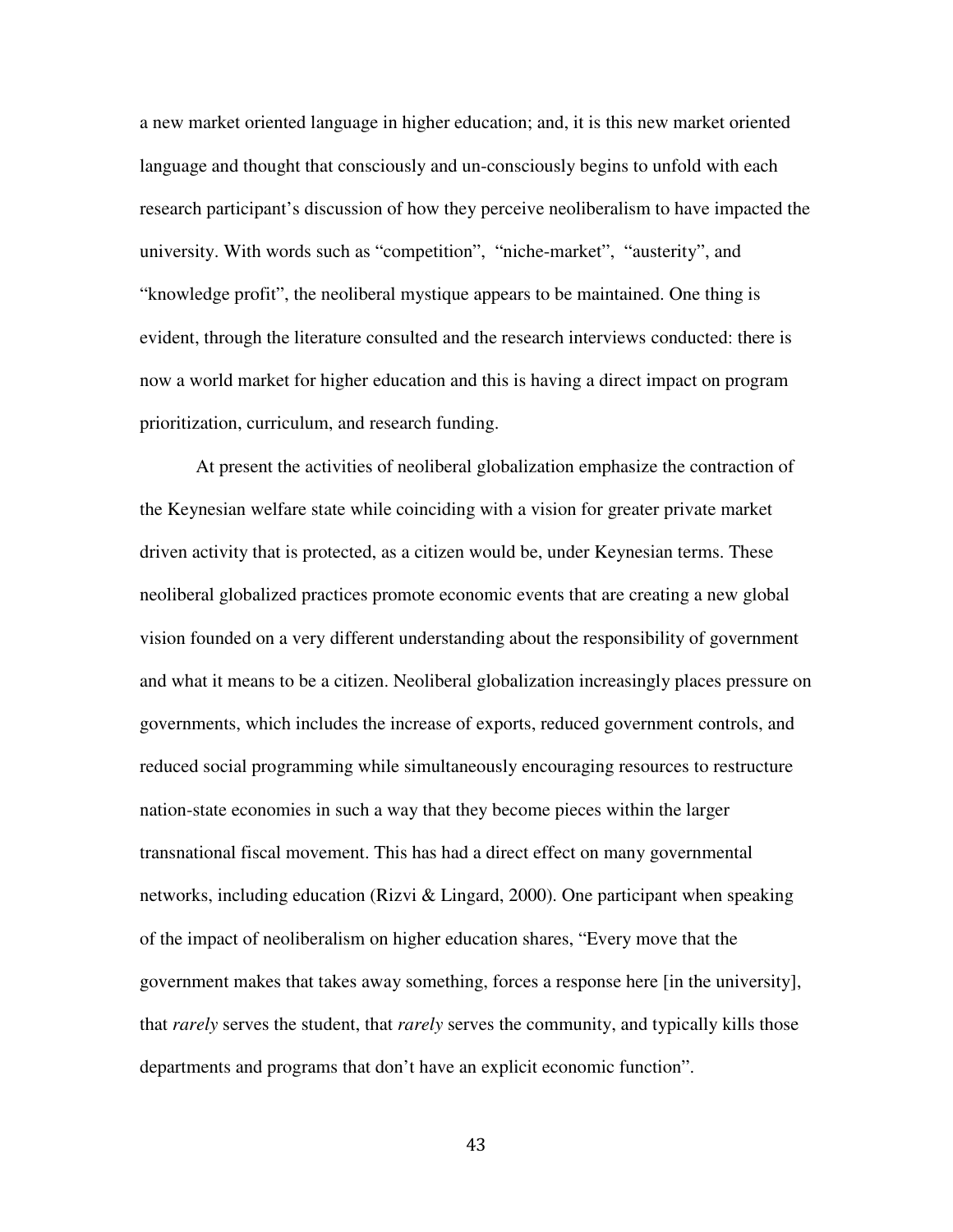When considering measures of austerity, how complex and layered neoliberalism

is in higher education, and the struggle to unpack it, another participant shares this:

At an institutional level the program prioritization that's coming out of the province of Ontario right now is having an institutional impact on how we organize ourselves. I know at [our university], because we are the junior institution to [the main campus] there's a lot of concern about how government cuts to institutions end up trickling down to us. [Because our university] doesn't get to negotiate with governments, [main campus] negotiates on our behalf and [they] have different interests than we do. So, that makes it a little bit tricky in an institutional setting. I mean certainly [when] looking at the responsibilization of students for their own tuition. And, in my Intro classes I use this again and again as a way to say, "look we are embedded in this, *you are* embedded in this, when we are talking about class inequality. Talking [of] the fact that you guys pay \$5000.00 dollars a year for tuition! So, we're not outside of this". I think that makes a huge difference. I think the fact that they pay so much for tuition…and the broader discourses make them [the student] feel that they're entitled to something. They are like a consumer, and they always joke about this [the university] being a customer service organization, and I find that *insanely* frustrating!

However, when considering program prioritization in Chile, a nation with a long

history of neoliberal re-structuring in higher education, Stromquist and Sanyal (2013)

either omit this sense of entitlement or it does not exist? For, in their discussion their

focus is on the implication neoliberalism holds for credentialism and the maintenance of

social inequality when they argue,

The result is a system consisting largely of private universities that favour students who can pay… A degree in the social sciences costs around \$150 per month, whereas a degree in engineering or medicine costs \$1200 per month (Zibechi, 2012 in Stromquist and Sanyal, 2013). This means the professions that are more highly paid and respected in society generally have a higher cost, conditioning at a more specific level [those] that can and cannot access higher-paying careers (2013, Pp. 157-58).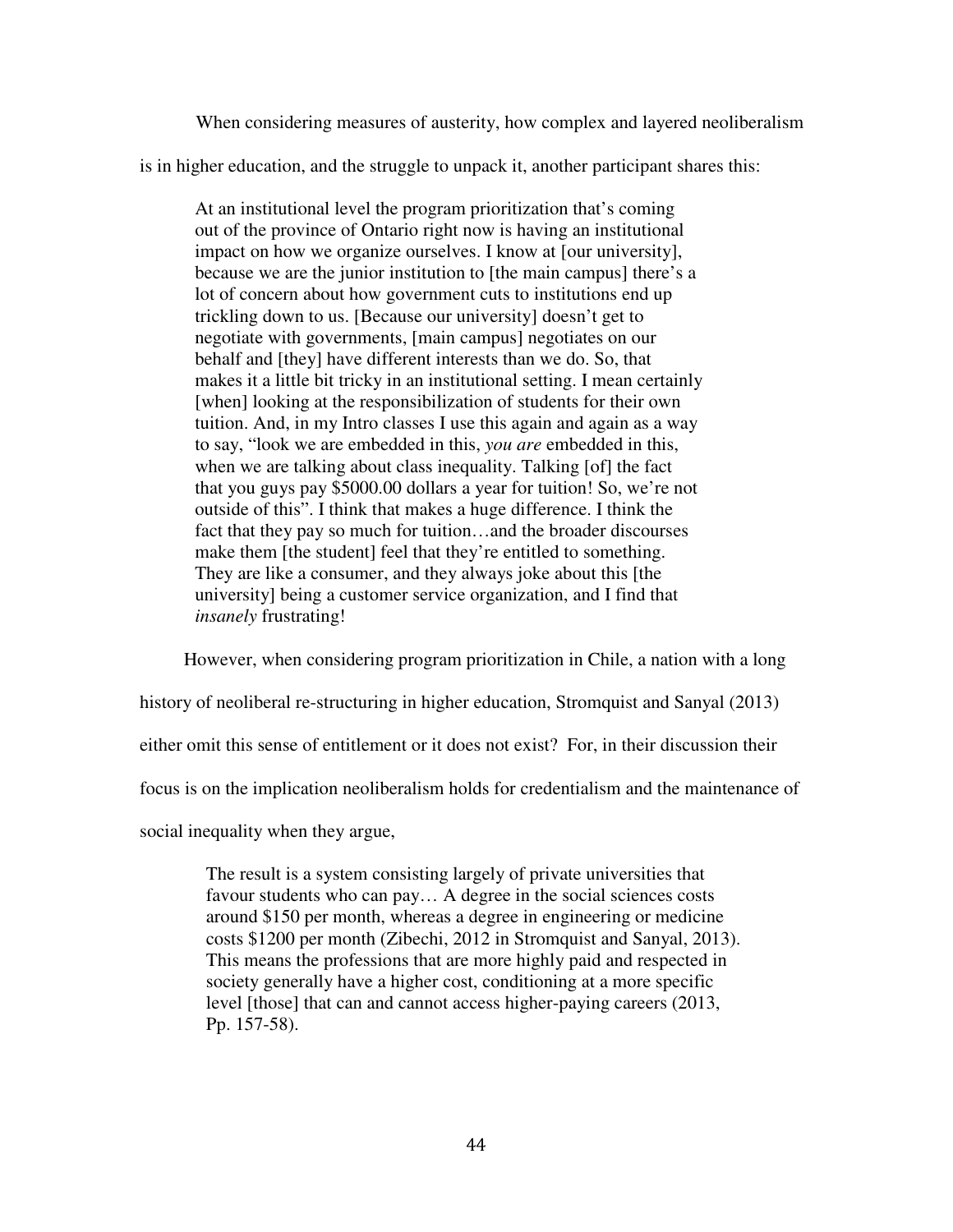It is to this form of classism that Harvey (2007) suggests, the brilliance of neoliberalism is found. Neoliberalism skillfully creates a generous image using the language of liberalism so as to camouflage the cruel realism of the re-creation of raw class power.

Regarding equity, Rizvi and Lingard (2010) offer a simple definition: "The idea of equity…relates to who gets what, when, and how" (p.76). Thus, in the context of higher education equity can be understood most simply to mean access without probing into the socio-economic background of what mechanisms have enabled increased access during current neoliberal times. One participant when speaking of the impact of neoliberalism states, "I think neoliberalism has had a huge impact on multiple levels. I think that the whole downloading of university expenses onto the student is probably one of the most egregious actions taking place. Not only are Ontario universities the least funded nation wide per student, they are also the most expensive on average".

When placing under the lens issues of program prioritization and competition another participant shares, "increasingly we are being told it's about the number of bums in seats. So, we have to think of ways to increase student numbers to justify our existence". When considering how embedded neoliberal practices and language has become another participant goes further to share,

The whole idea of program prioritization [is] having to carve out a niche market. Right now the department of Sociology at [my university] is one of the largest departments. It operates at just over a hundred percent capacity, which is really highly problematic and creates inter-departmental inequities in terms of workload. There was a semester where I had ten times as many students as a colleague in another department. But, it's the same right? I understand that not all departments can contribute in the same way, because part of it is tied to the student's choice, which is tied to neoliberalism. But, what that means is that we end up *servicing* [my emphasis] more students and doing a lot more work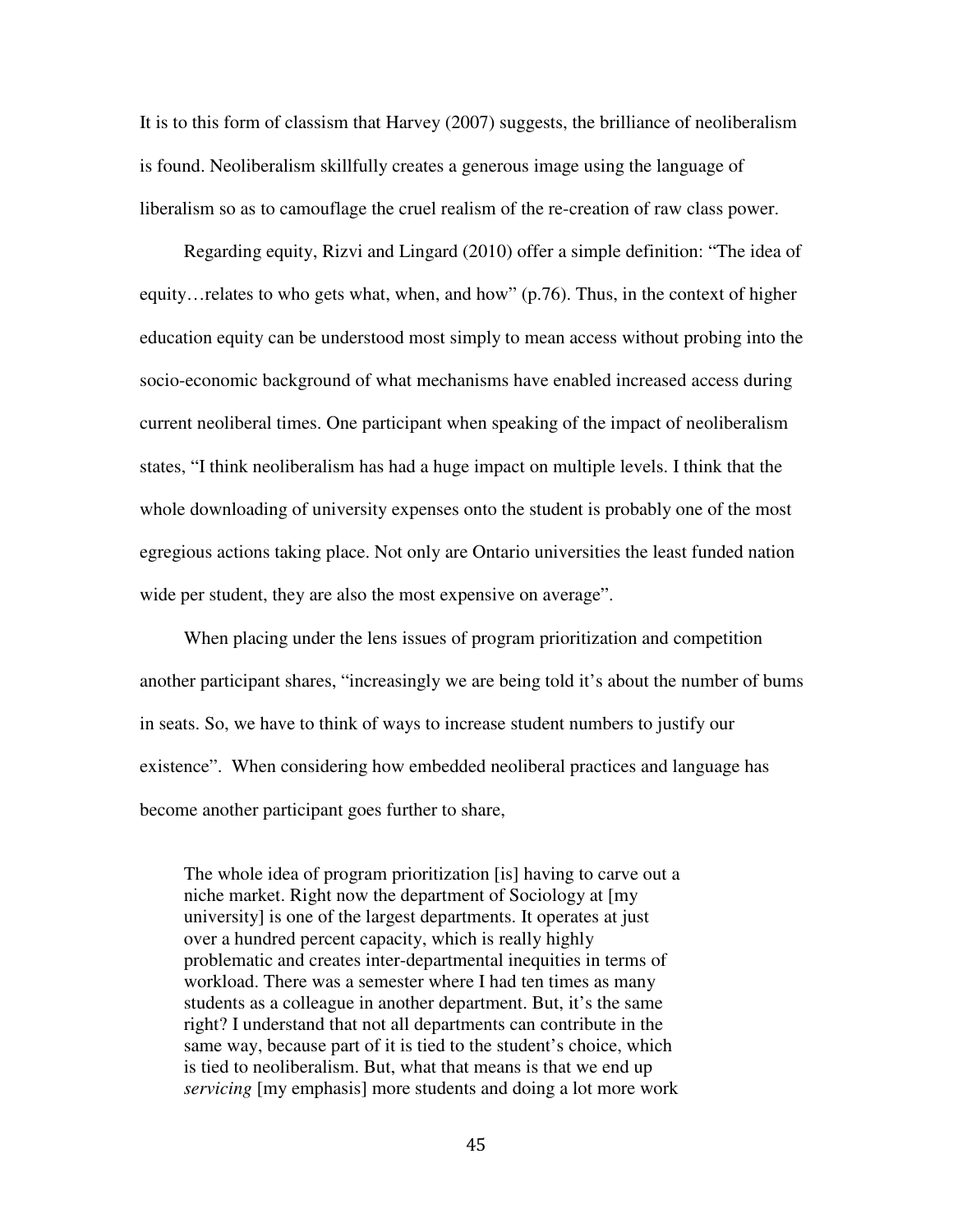in our department, and resources are not necessarily allocated to reflect that.

Thus, the university as an institution finds itself at the start of the  $21<sup>st</sup>$  Century as an organization increasingly having to re-shape itself in the image of and for big business. Higher education is now a product; higher education, once the forum for discussion and exploration is now viewed as a mean to an end for employment, and this is causing those who teach in higher education to consider this as highly problematic. One participant shares,

We are always being pushed toward thinking in austerity terms, [how] we think about education. It [neoliberalism] has framed education in a very problematic way; that education should *not* be connected to social justice, should *not* be connected to thinking about equality. That education *should be* about the accumulation of wealth or at least fulfilling middle class aspirations. That education should be about becoming a *citizen with money*, as opposed to or in addition to a citizen who thinks more broadly about the world.

Thus, Ball (2012) eloquently states, " Knowledge is no longer legitimized through 'grand narratives of speculation and emancipation' (Lyotard 1984, P. 38 in Ball, 2012, P. 33) but, rather, within the pragmatics of 'optimization'- the creation of skills or of profit rather than ideals" (Ball, 2012, P. 33). However, one participant still clearly struggling with the context of neoliberalism shares,

I don't know that I'm trying to suggest that there was ever a time that education wasn't connected to those sorts of things, but it seems to be deepening. I think students are being *pushed* to think that the only reason they should be here is to get that degree so that they can make some money and acquire things. And, I think that's problematic. I see that in our university in terms of programs being cut, in terms of people coming out with PhDs and being told there are no jobs so you have to settle for a contract position. Those are the examples I see in the university. We are being told to tighten our belts. But, I think there's a lot of money out there; there's wealth. I think that we could do this differently. I don't think there is a *will* to do it differently…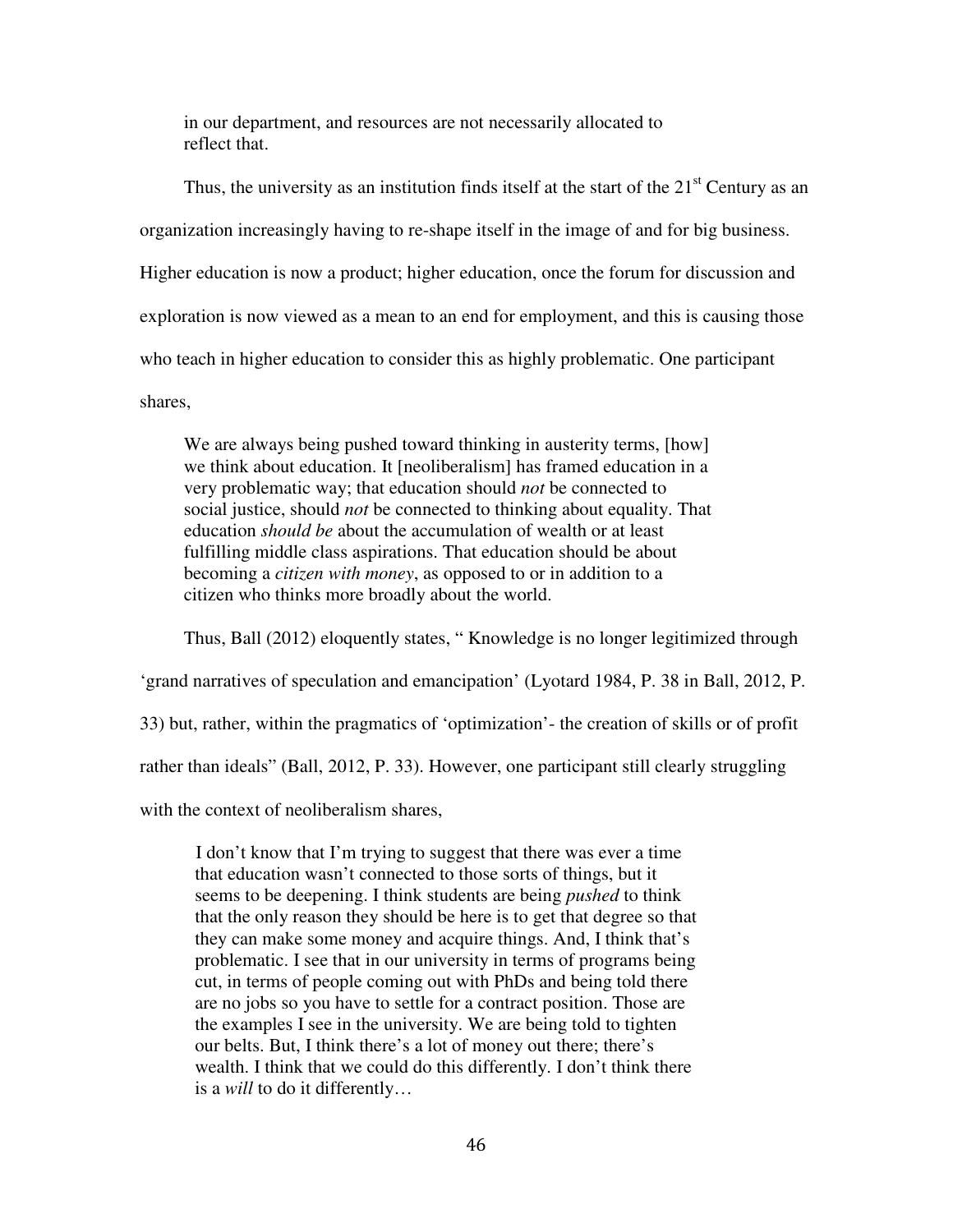When asking this same participant the question of how it [higher education] could be done [thought of] differently, she replies, "If we didn't have such a myopic view about what it means to live a fulfilling life, we could have the kind of education that people think would be good for *them*".

Yet, program prioritization in response to globalized neoliberalism appears to be the modus operando in higher education creating concern and challenges for faculty as presented by one participant who shares,

Its like our philosophy classes are dying now. We have an astounding philosophy faculty here; well, they are only getting nine or twelve people in a class! You can't fund that! Our business classes are bursting at the seams. You know you've got 150 in every Economic section! So what do you do? I mean these are the trade offs and the responses, and I just think we're going to have a bunch of widgets running around soon that won't even know how to respond. I guess this is probably the next thing, and (begins to laugh) I don't want to go into a whole neoliberal tailspin here, but you know I even have students that say, "well, you know I just want to go into Nursing because that is a for sure job!

The implications are quite clear and the day of the widgets has already dawned I fear. We simply need to look at the war in Syria, a situation that on a global scale is barely mentioned yet alone registers in our thought. Where are the human rights protests? Where are the civil rights movements that North American culture has popularized from the 1960s and 1970s when the Vietnam War and all of its atrocities outraged our youth? Where is our ability to think and act for humanity? Thus, program prioritization creates problems that are not only about fiscal bottom lines and balance sheets; it creates problems for preparing the learner with how to critically engage with their world and the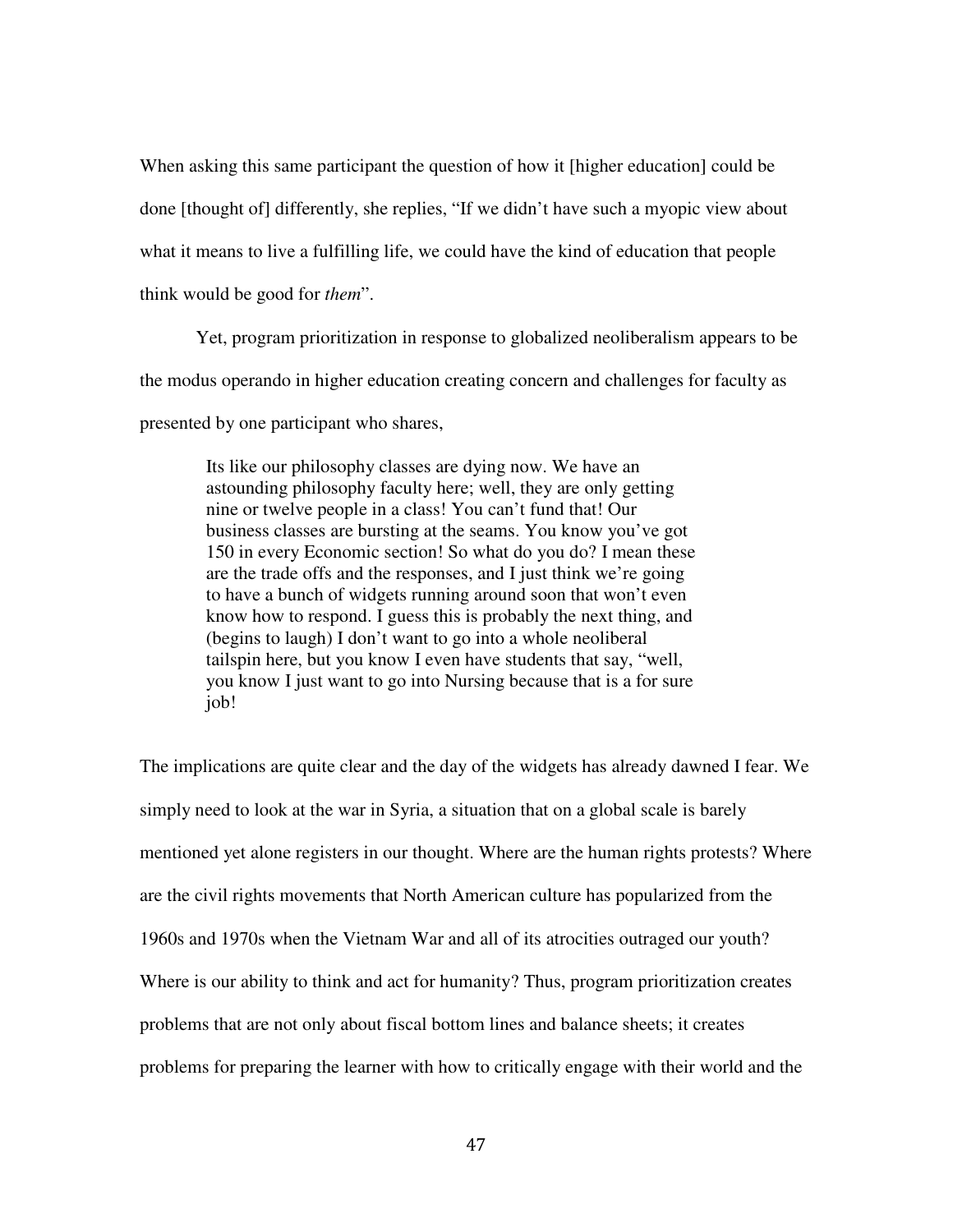events that shape it. How then is the value of a program measured? This next section looks at the impact of neoliberalism on teaching while further exploring program prioritization and the unexpected discussion on the interconnectedness of teacher evaluations and performativity in the era of the audit culture.

### **Quality Assessments & the Audit Culture**

The act of comparing can be painful; neoliberalism makes this act that much more when considering evaluations of teaching, quality assurance, and program prioritization in higher education. As Davies and Guppy (2010) point out there has never before been as much discussion on accountability and performance measures in education as there are at present. Global comparisons become provocative tools for heads of state as higher education increasingly becomes market-driven and curricula are valued for its economic usefulness. However, to suppose that the marketplace or marketplace indications can appropriately decide *all* is to suppose that *all* in theory can be treated as a product. The marketplace then, it is supposed, creates the proper model for all personal activity (Harvey, 2007). As educational performance measures in terms of teaching quality and student outcomes are increasingly adopted in higher education, Ball (2012) when discussing performativity signals Lyotard (1984) and suggests that it is the archetypical shape of neoliberal politics that embodies "subjectivity, institutional practices, economy and government. It is both individualizing and totalizing. It produces both an active docility and depthless productivity" (Lyotard 1984, P. 38 in Ball, 2012, P. 33).

 As mentioned previously, El-Khawas et al (1998) in their report for the World Bank suggest that many researchers have recorded that quality assurance protocols have resulted in institutions of higher education paying "greater attention to issues of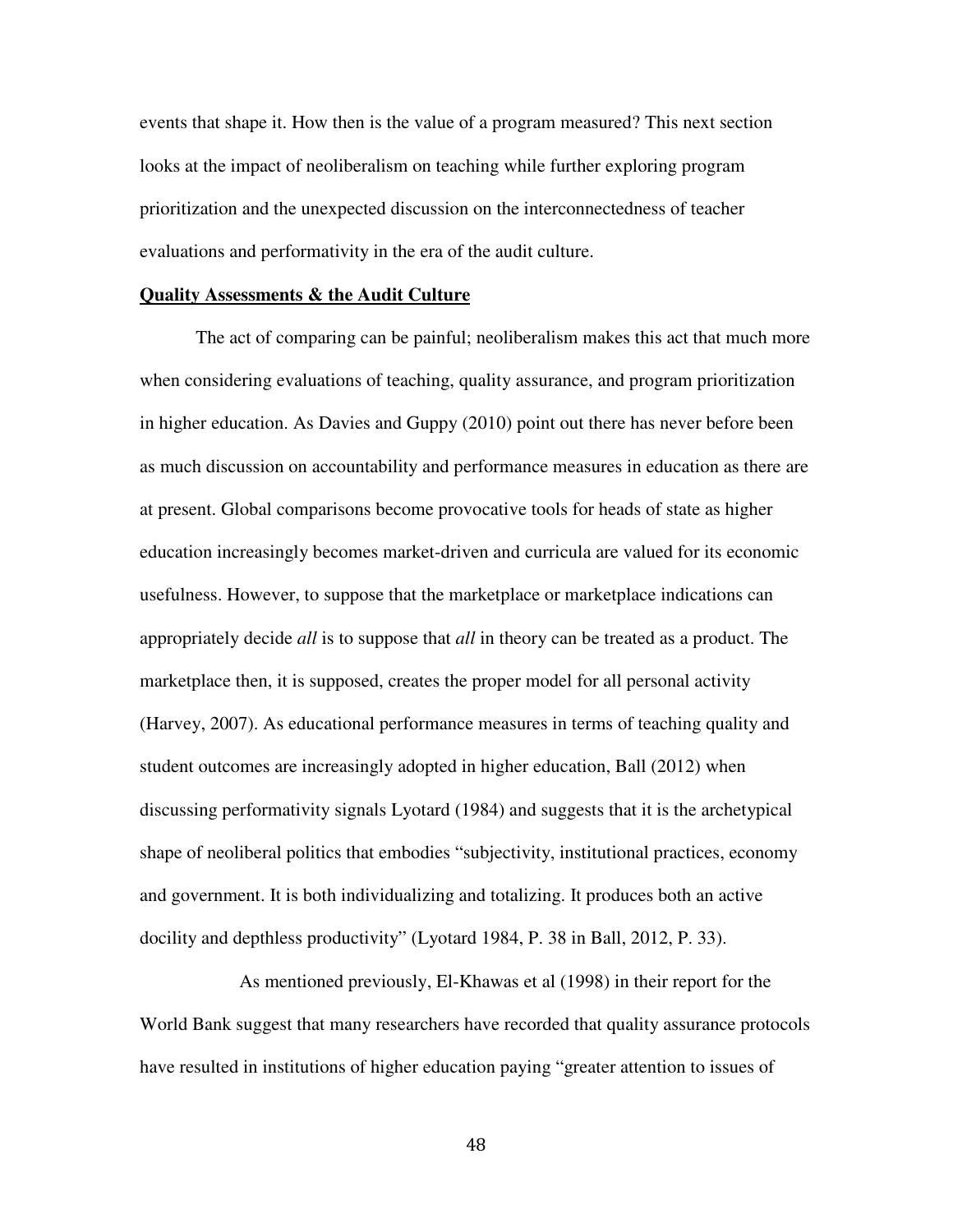effective teaching and learning… Quality assurance systems that focus on institutions… have found that institutional management has improved, that strategic planning has been strengthened and that programs have become more responsive to changing needs". However, they caution, limitations have also been noted, such as conformity and an insurmountable amount of administrative tasks. This has led to challenges of administration in higher education eclipsing at times the educational concerns that reinforce the pathways to quality assurance. Further, they argue that in consideration of these transformations, this present era of educational practice may become antiquated by the movement toward quantified frameworks and resolved procedures for a number of quality assurance systems. One participant when speaking to both the challenges that arise from measures of performativity and the consequence of teacher evaluations as an instructor in higher education states:

I have a colleague who acknowledges that if he taught the class the way he wanted to, he just recently got tenure, that his teaching evaluations would cascade, they would plummet, right! Because right now, he teaches… *he's funny*… he teaches what the *students* want to hear. He's got it all pieced together, very aesthetic… But, that's not really how *he*  wants to teach the course, right? So, there is a way in which these performance incentives, which at [our university] are not really performance incentives because we don't get merit pay, but because of the publication for instance of the 'Honour Roll of Teaching', or whatever... That makes it difficult to stand against that. What I think is really important is for students [to] understand that Canada *is* a Settler-Colonial society and that is deeply problematic. As opposed to, you know, Bourdieu's four Forms of Capital! Which is a lot less challenging to students'! So, I think that those kinds of mechanisms are troubling…

 As stated previously, while generalizing is not the aim of this research it is posited that the goal for many institutions in higher education today is to provide less of the essential disciplines in place of professional degrees. Altbach et al (2009) indicate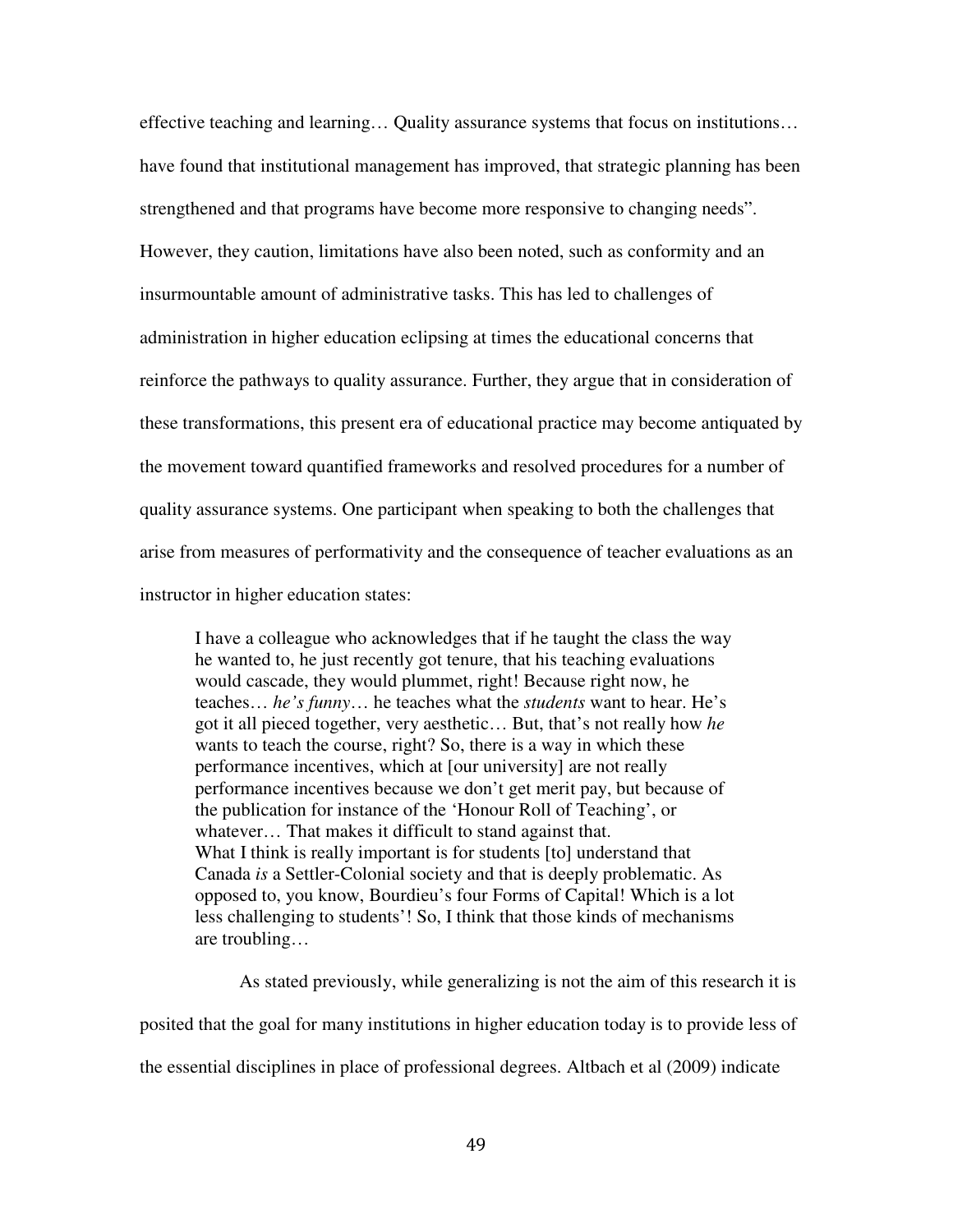that queries regarding the intent of higher education have become increasingly weighted, in particular, for developing nations where the requirement for those skilled in the sciences and technologies, as well as those who can provide guidance through their fortuitous knowledge in the humanities, and are creative, adaptable, and provide ethical wisdoms for social growth are sought. Thus, it is Atlbach et al's (2009) position that quality assurance has become a principal focus in higher education as many countries and their institutions of higher education compete to prepare their students for the knowledge economy and the goal of achieving a variety of capabilities to engage with a more complicated and interconnected world are required. However, if quality assurance has become a principle focus for many countries and their institutions of higher education to prepare their students for the knowledge economy and the goal of achieving a variety of capabilities to engage with a more complicated and interconnected world are required, what one participant shares in their discussion on the importance of critical pedagogy within the context of quality assessments/evaluations holds very serious implications not only for the integrity of teaching, but of equal significance, the integrity and hope of how the learner is to engage with the material being taught:

I think teaching critical pedagogy is *difficult because of* the neoliberal context… It's like student evaluations of teaching. I have colleagues who do extraordinarily well and they're excellent colleagues, I'm not disparaging them in any way at all. But, if you are telling students that Canada is racist, which they [the student] do not want to hear and that our assumptions are racist, *and* that they might have their own implication in this racism; or, I would argue, I would probably say it more gently. I would probably say "likely" or "there are questions"… When what I mean is that we are all engaged in racist practices and yes, I am a racist and you're a racist, whatever. Those kinds of things don't go over well on teaching evaluations. So, when institutions look at individuals who teach challenging topics and compare them to their peers, and compare them on something like a student evaluation of teaching, you're penalized for doing that kind of work…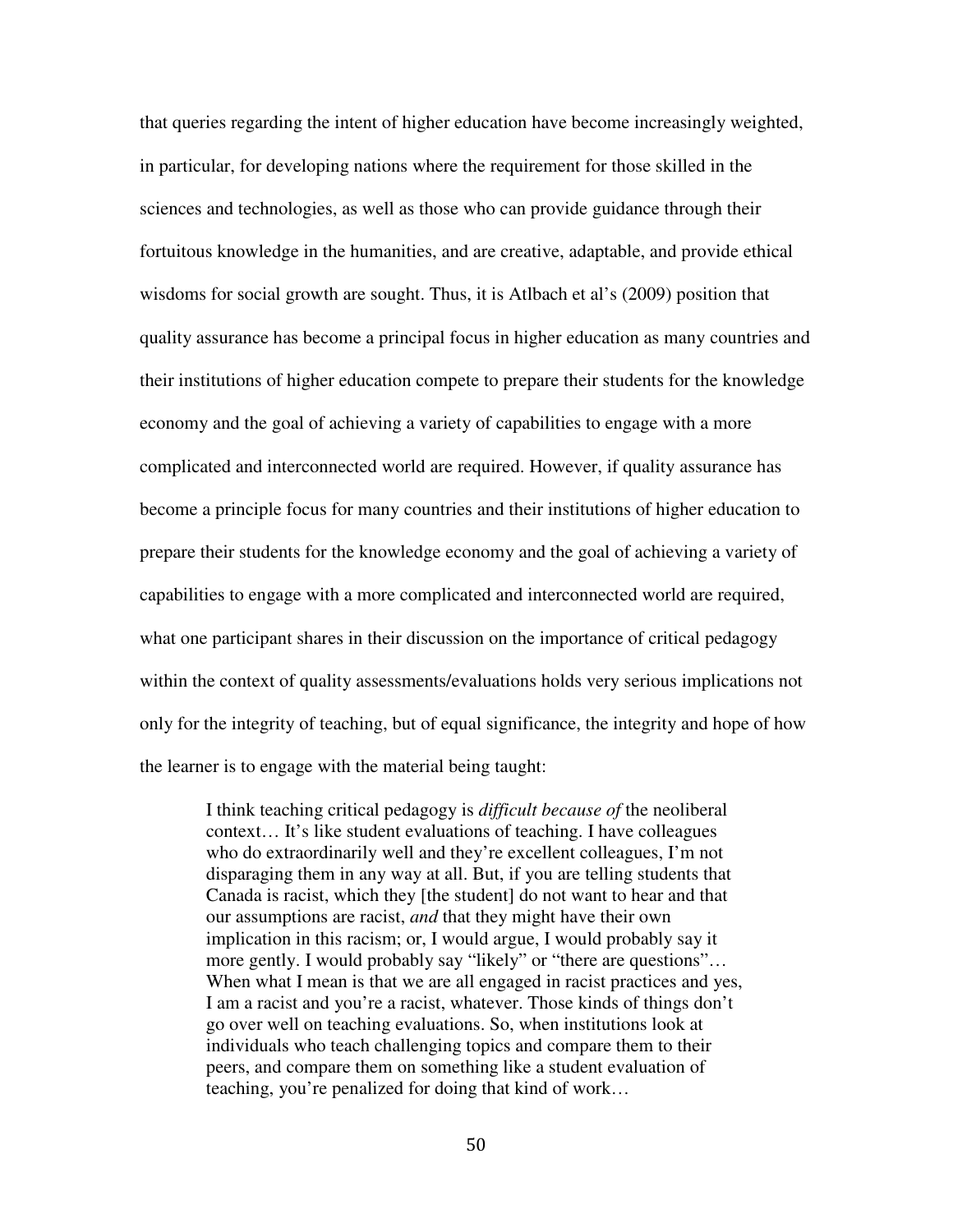A disconnect is created then between the literature consulted and the reality of this faculty member's lived experience or does it become a misunderstanding of how we define *knowledge* economy? How is it that the literature consulted exalts the importance of critically engaging with knowledge only for those who practice critical pedagogy to express a punitive environment in higher education when doing so? Why would it become beneficial to restrict those who practice critical pedagogy and want to engage the learner in a critical, reflexive, manner? Who benefits from this form of academic censorship? Davies and Guppy (2010), when discussing the future of higher education share that it will be the ability to critically and creatively engage with knowledge that will rescind the tides of an overly applied curriculum in higher education; and, while universities are experiencing growth in professional degrees while simultaneously experiencing a decline in the humanities, it is the later that in reality is sought by certain professional bodies as they provide the necessary *knowledge* to participate in a global economy. And it is to this that one participant shares,

I think that there has been such an explosion of business faculties and I really don't know what a business faculty in the end, what it is really teaching other than to prepare someone to get out into the world; and, so in the end it is now providing a service to the private sector where they used to train their employees! And, even most business leaders will say they would rather have a Philosophy or English grad, because at least they are literate, and they can think, and they kind of have a 'toolbag' of knowledge to draw on… that they become much more creative problem-solvers.

 Thus, this leads one to ponder what form of measurement do assessments use to evaluate the quality and value of a program and teaching? And what are the implications to this current method of assessment? When specifically asked the question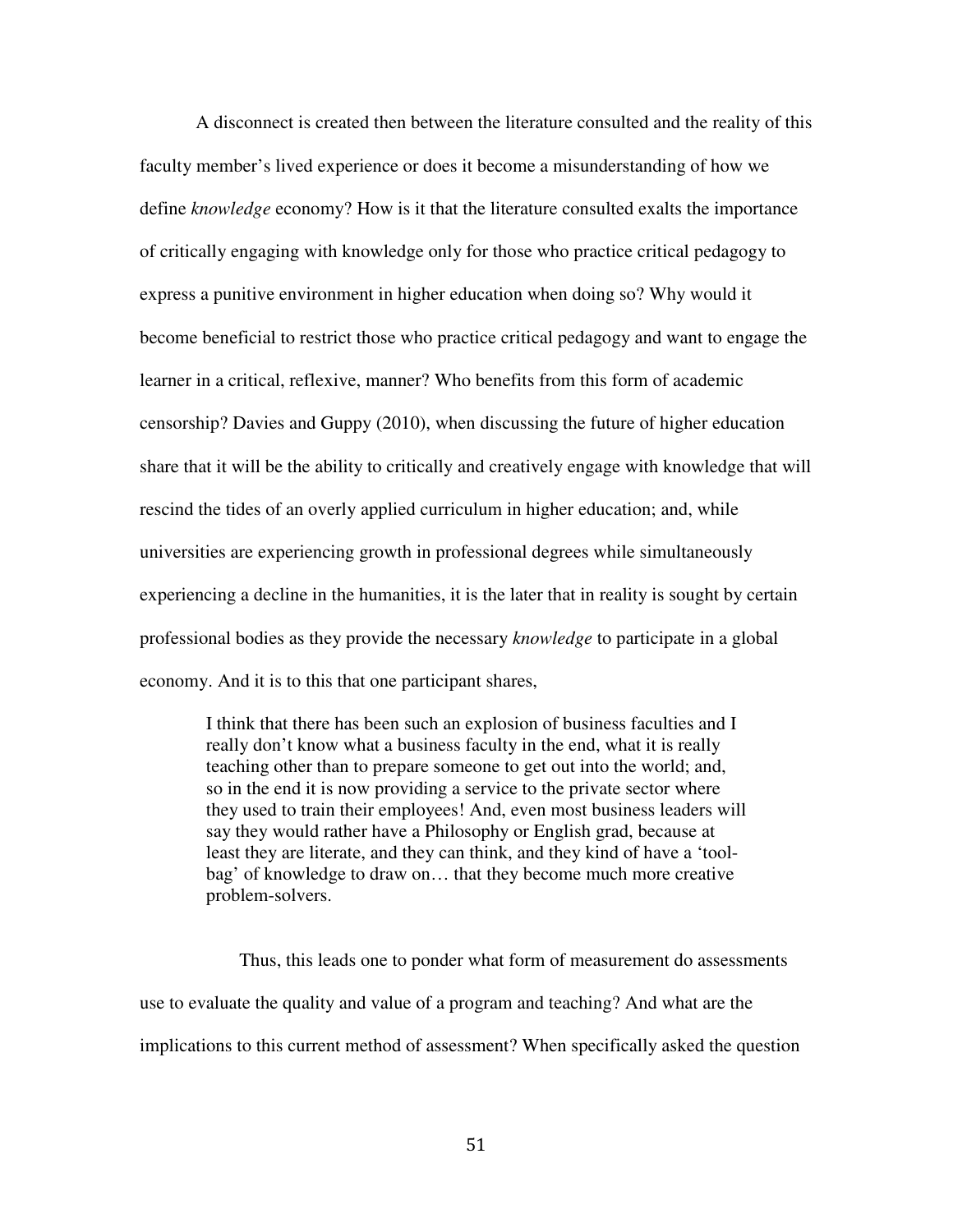whether neoliberal policies have had an impact on their teaching one participant's answer

encompasses all of the above,

Well, I would say that as we are going into a program review, they're definitely going to shape the types of courses that we are going to offer going forward; because, we are going to be funded now based on what kind of applicability that we can demonstrate in our courses…

And, when this same participant is asked how that is measured, they state,

Well, that's a matter of definition! I think that if you are the Minister of Higher Education right now you probably see that as having some kind of trade or skill attached to it, or a co-op. That is basically what they want now. I have a course that I teach where students are working in local Social Justice oriented agencies in the community… They are not at the United Way and that's because it's supposed to be a critical community based learning experience. So, I guess what I will try to do, to probably preserve that course, will be to redefine it as a co-op experience and I will have to demonstrate some kind of job path that's not explicitly social work, and that has a role to play in the community. I don't know what that's going to look like? I think that at this point, I really, really, resist linking their educational experience to their job. I'm old school in that. I say, "don't worry about that, that will come. Right now gather your experiences, develop your mind, and learn as much as you can, and you will be able to apply it in someway that will work for you"... I would like to believe that...

While another participant when answering the question on neoliberalism and its possible impact on teaching shares, "we've been seduced into justifying our existence through even tighter moves towards professionalization… and part of my job as a teacher, now, I am beginning to realize is to think about how I am going to support these students towards getting jobs". This concern was another emerging theme and something I would like to revisit later in the thesis, as each of the three participants spoke of this concern in the interview, of their student's increasing anxiety, sense of fear of failure, and their growing role as faculty to assist in alleviating this.

 When discussing who performs the evaluations of teaching and the potential implications of this one participant states that the evaluations used at the institution in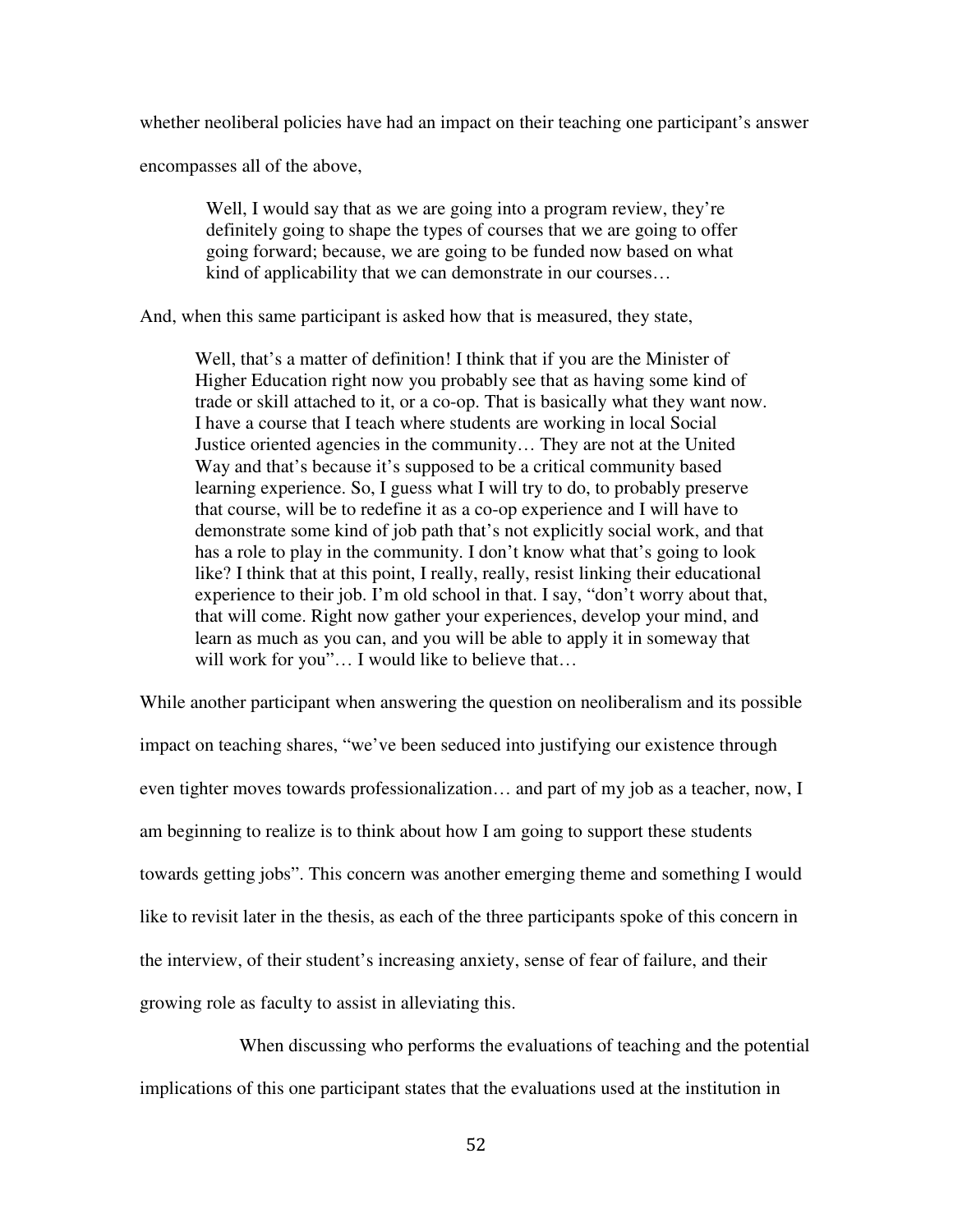which they are a faculty member are student-teacher evaluations, which while she agrees that the student should be involved in the assessment process, she also fears that this potentially places the student in the role of expert. However, peer evaluations simply could never be, as this was discussed as an option in her department and not received well at all. When discussing the implications of the current method of assessments this same participant shares how this has led to two very different and problematic issues of

institutional power,

[This university] is particularly focused, because we are not a research based institution, it's particularly focused on student evaluations of teaching. So, this year was the first year that we didn't get a list in our mail box of all the people who are on the 'Honour Roll of Teaching Excellence', because something like 60 or 70 percent of people are on the 'Honour Roll of Teaching Excellence' it's more like a list of exclusion! I think that, *that* is deeply problematic. That is a way, I think, of shaming people. That does not take into account who's teaching the class. I have a colleague, a good friend, who teaches at another institution right now, she is a woman of Colour and her teaching evaluations are not as high… they are very good, but they are not as high as they would like them to be. And, she has had to put together literature on how women of Colour have a difficult time in the classroom because of things like, White students can't read their body language, and because she complains about racialism she looks like she has a vested interest and she's whining. Whereas, I complain about racialism [as a White person] and I make my career off of it… quite easily.

Another participant when discussing evaluations in teaching shares how she

finds an environment in universities is created that encourages performance rather than an

instructor's education philosophy. This same participant, who is a member of another

faculty shares that while evaluations of teaching in her department administer both peer

and student-teacher evaluations, they prove no less problematic,

Our peers evaluate us all! It's a realization…I'm not quite sure I'm making a criticism, but that it's a broader realization, because I don't think that you *shouldn't* be held accountable for the things that you do, we all have jobs to do and we all should be committed and so forth. But, I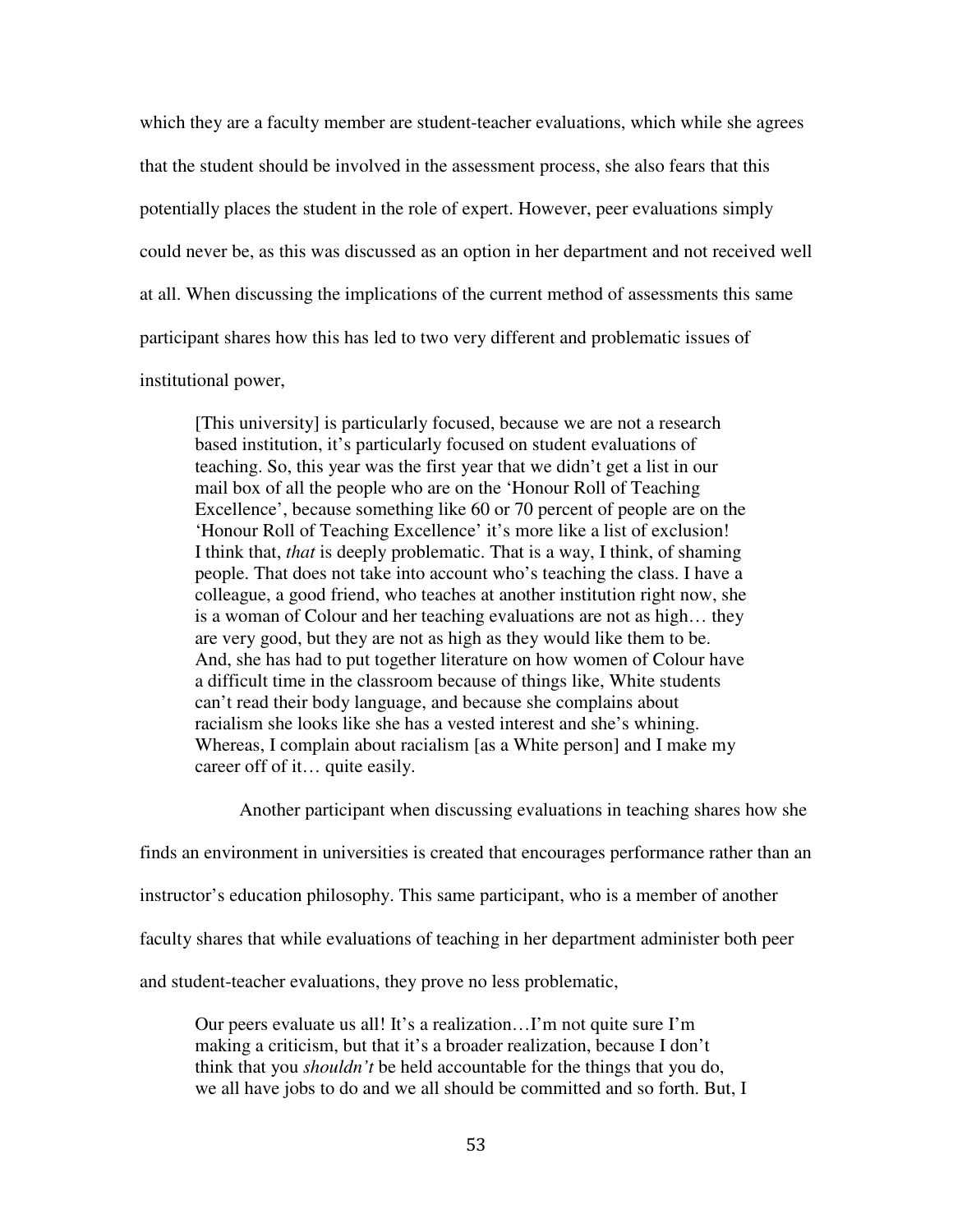think it's the kinds of things that get left out. It's the kinds of relationships that we have with students, it's the way we mentor students, it's the ways that our *philosophy* of teaching informs how you connect with students, how you teach them, how you feel about them. Those things cannot be scored!

… So, the student that was sitting out there when you came in…I mean this is somebody who I know…somebody who I want to say, "Okay let's talk about this, let me show you what other students have done". There's a *human* type of relationship that we are invested in with our students that a 2.5 on a paper, for me, cannot capture!

I don't know what the solution could or should be? But, I do know that when you measure people's worth that's assigned to what they are doing, the score is here but what they are actually doing is here (physically gesturing with hands a large gap]. And, I see that with all of my colleagues, the score is here, but what we actually do is here [again physically gesturing a large gap in space]. Because what we actually do out here is connected to our teaching philosophy. Scores cannot capture that. So, that's what I mean about disconnections, the way that we think about pedagogy individually in my department and collectively, scores cannot capture that. A neo-liberally structured environment that's tilted toward measuring you cannot speak to that, that's what I mean.

The relationships we have with our students reflect the philosophy that I started to talk about [at the start of our interview], but because the institution isn't invested in philosophy, really, that type of philosophy, you can't score me! You can never score me…

Returning to the unexpected theme of nurturing that each participant spoke to

when asked about the impact of neoliberalism on their teaching, I found this to be an

intriguing revelation as it runs contrary to all that neoliberalism as a philosophy has tried

to impart and impose: rugged individualism, personal responsibility, and essentially the

social Darwinism that too many appear to take shelter in. Thus one participant when

speaking of student anxiety shares,

They are so anxious, they are very anxious about being here and what does one get out of it and should I be doing this? Then, I'm called to say, "Well, let's talk about what you could do with a PhD when you're done, let's justify why it's important to do this". It doesn't necessarily affect the material I teach, but it certainly affects the interactions that I have with very anxious students. And, so it's not... it shrinks the space,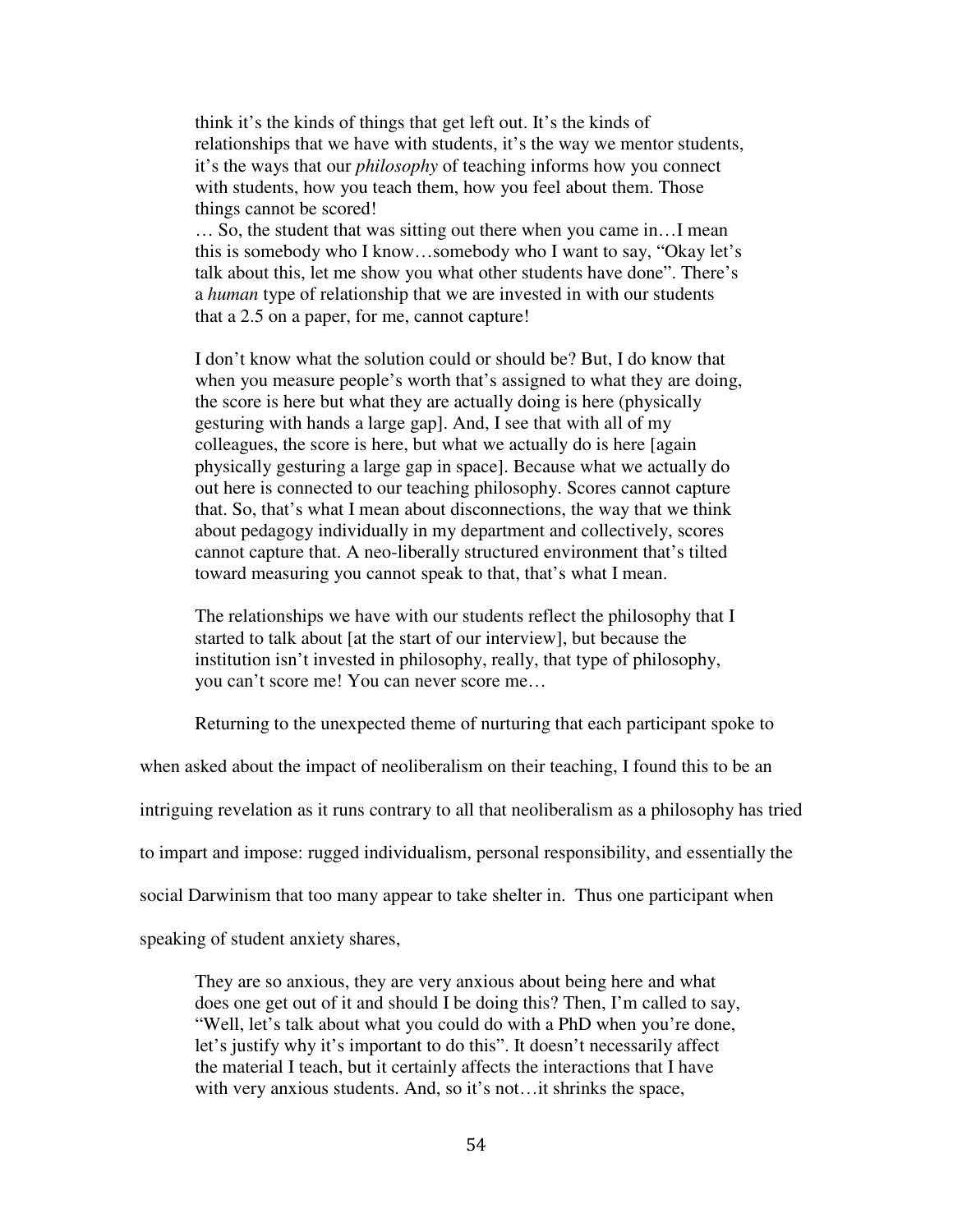because people think it's a myth that people can't come to university and do really well when they're finished. If they are targeted, and strategic, and so forth…you can do well and you can do a lot of things with a PhD. I would like to see more students coming in with that mindset as opposed to me being called to convince them. And, I think increasingly I am being called to convince them that it's okay to be here.

It doesn't necessarily affect the material I choose for my courses, they remain what I want them to be. But, it certainly affects the curriculum and I don't mean the curriculum on paper. I mean curriculum in terms of interactions and the things we do, and with our students and the kinds of conversations we might have with them. We kind of have to do a lot of allaying of fears and anxieties…

When discussing student's academic fears one participant shares, "Students are really afraid of failure. I find students are not really willing to take risks and they want me to approve their work before they do it. I don't know, I have thought a lot about this, how can you set up a safe space for failure"? When I asked this same participant where they perceive this fear of failure in students to come from, they respond by saying,

I think that there's a social norm that you don't fail, right? That if you fail, *you* have done [it]… it's *moralizing* [my emphasis]… it makes *you* a bad person! If you fail something you're a bad person! I also think, recognize, that I don't actually think it would be that different in a Graduate Institution, that their lives are hyper-competitive right now. But to fail something would be so, so… What does it mean to 'fail' something if you intend to go to Grad school? Will that one assignment that you failed, that one time in Intro… actually change Grad school, your opportunities for Grad school? I would argue probably not. By the time you average everything out is it going to make a big difference? But I think there is an overwhelming sense that *every* decision you make... *every* assignment that you do is so important...

It becomes important to highlight a word choice by the above participant when

they state how failure carries a *moralizing* consequence rather than a *de-moralizing* one, for while similar the distinction is significant. How is it then, on this level, the reverse of the neoliberal ethos appears to be occurring I ask myself? Or, could it be that each participant being female is in some way demonstrating the clichéd feminization of the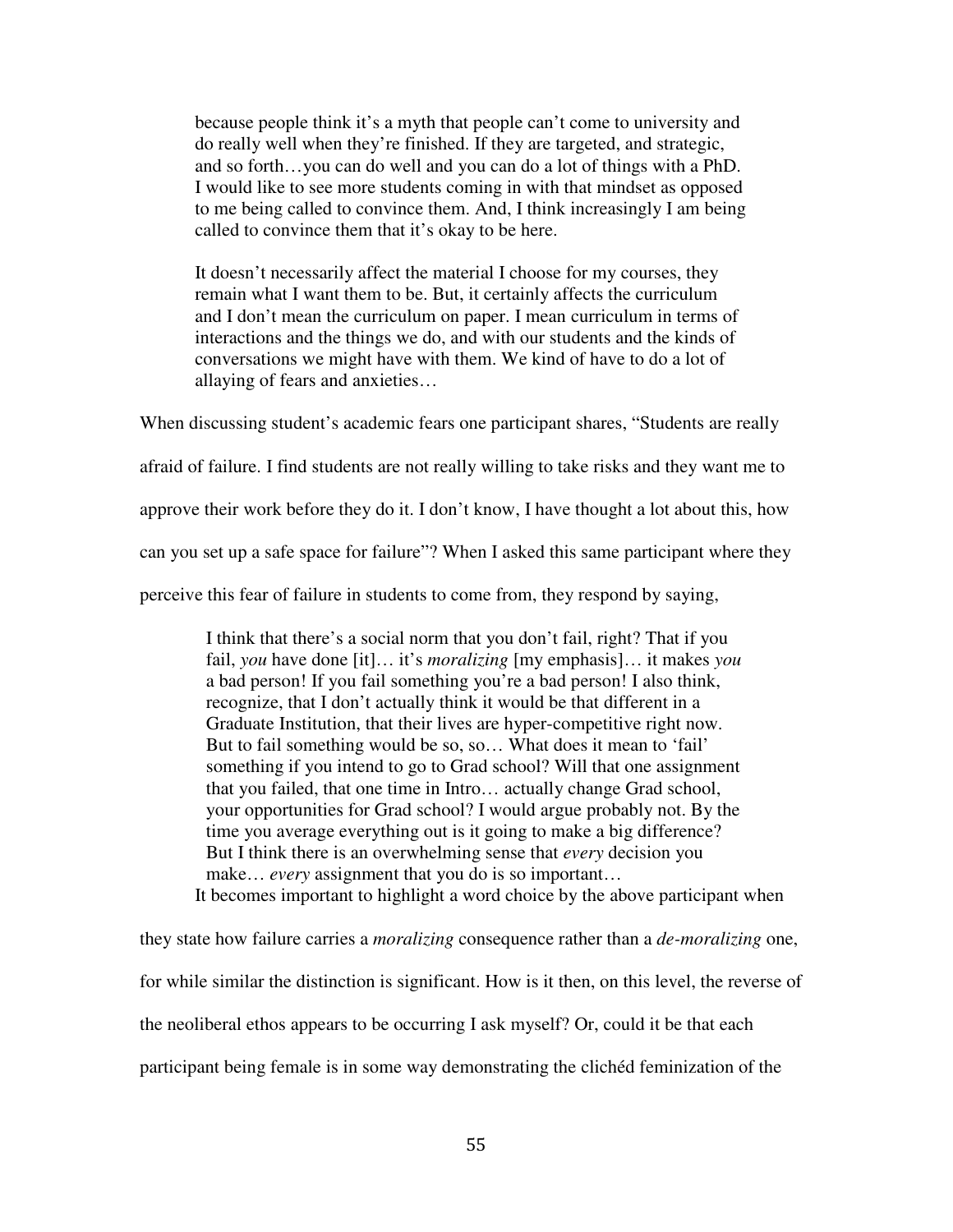workplace? Would a male faculty member be as concerned for their students? I reflect on my own experience as a female student and while I had mainly female Professors, of the Professors I did have as instructors, two female and two male stand out as demonstrating an uncanny ability for understanding the stresses, anxieties, concern, and subjective lived experience of a student; while simultaneously challenging and inspiring my learning. Thus, is this a question of gender? Informally I would have to answer no and if I were to consider what the common denominator were to be for each of the Professors (including those interviewed for this research) who expressed an understanding of their students' own lived experience it would be this- each is a critical pedagogue.

Thus, neoliberal globalization is changing how we perceive educational values. Globally, there is a push to link higher education to 'human capital' through program prioritization and an increasing focus on efficiency and effectiveness. However, accountability measures while needed to ensure quality in higher education often conflict with what is deemed equitable, just, and autonomous, thereby creating neoliberal moments. Although the following quote is lengthy, it is when discussing neoliberalism and its impact on teaching that one participant not only shares such a moment, but clearly demonstrates how everyday neoliberalization has become as she herself becomes entangled in a neoliberal moment,

Right now experiential learning is this kind of ad hoc, nobody knows whether or not there's funding. Or, nobody knows how some programs get picked. So, we suggested that we need to regularize it in some way; and, someone suggested that the money should come from my department and I said there's no conceivable way I can ask my department to let me teach a course with 15 students' in it!

We have a colleague right now, who has a  $4<sup>th</sup>$  year course and the title has "Advanced" in it and *we* [my emphasis] want him to change the name so that more students will enroll. Because, right now they see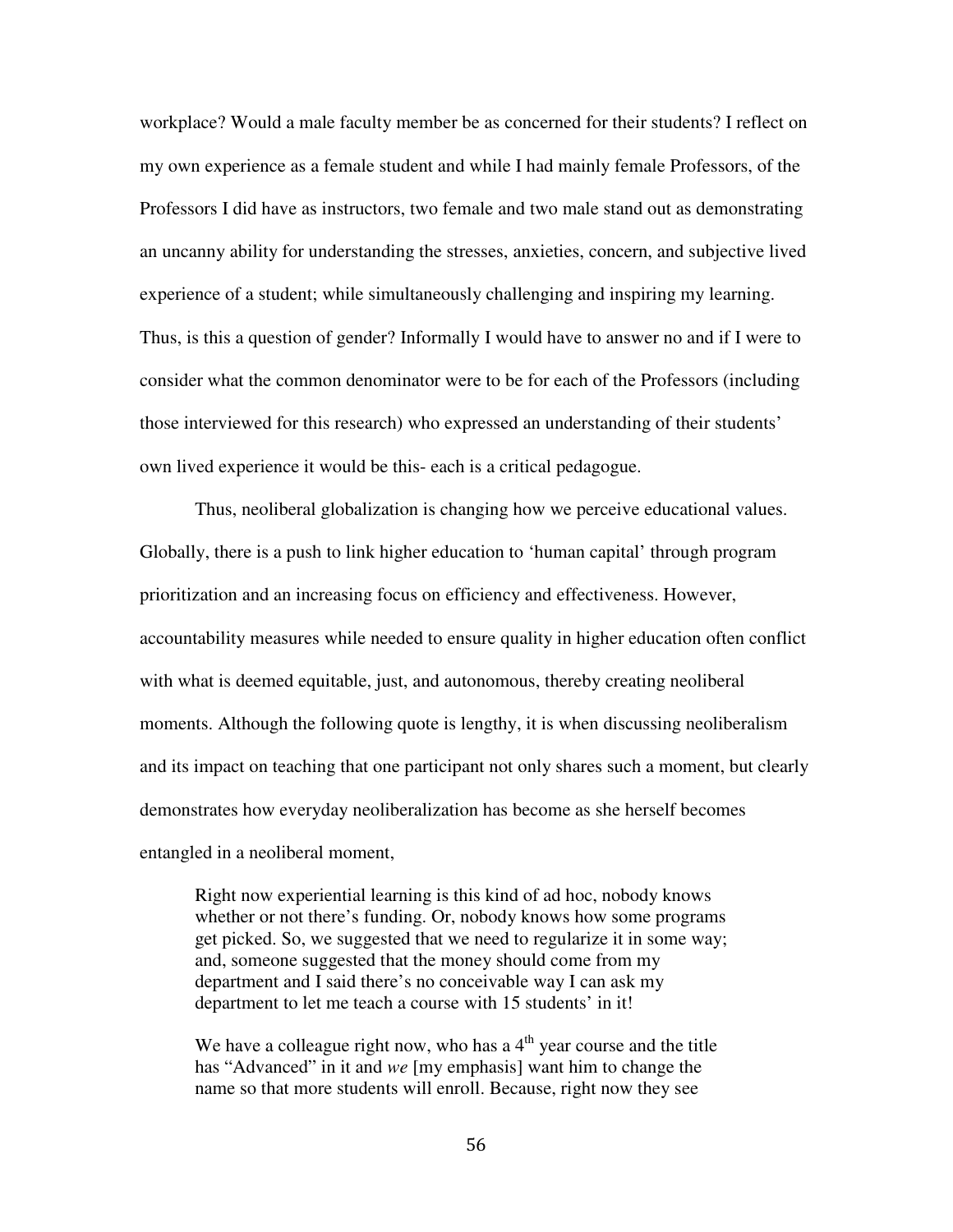"Advance" and they don't want to take it. We want him to change the title; in fact we had a meeting where we were furious at him because he wouldn't change the title. He feels entitled to have a class with a few students. At the same time there are lots of other courses that run with 12 students. So, we really shouldn't have to … if you look at it, *intra*departmentally it's frustrating. *Inter*-departmentally it shouldn't be problematic; but I find that's because my department gets caught in this neoliberal moment where there's cuts of funding. We're an extremely lucrative department because we teach large classes, our classes are full and the college can make lots of money off of us to support other organizations; but, at the same time that comes back to bite us. So, when we say we would like to offer something in experiential learning, they say well you can't do that because we can't offer a course with 15 students in it, because it ends up being the cost per student. Experiential learning ends up being, I think, about ten times what it is for a regular course. There's no way, there's no way I can ask my department for that.

Thus, signaling Friedan (1963/2001) has education become the prized object of this new neoliberal mystique? Ball (2012) states neoliberalism is not creed but capital, and at the end of the day higher education is now a product to be sold and it is increasingly being marketed as a brand that is subjected to the same market mechanisms of any other brand, the same marketing strategies, management theories, same value; where enterprise has become its bottom line. Increasingly there has developed a massification of higher education creating a global market, which utilizes the tag line 'the knowledge economy'. The commercial value becomes undeniable when observing the explosion of higher education in nations such as China and India. However, once again, there emerge the two faces of neoliberalism as the massification in higher education creates increased access for some and provides a method for which to improve future labour for the knowledge economy. However, there are also serious implications of this phenomenon further escalating inequality and acting as a method of neo-colonialism on a global scale as local knowledge becomes antiquated in the shadow of large, mainly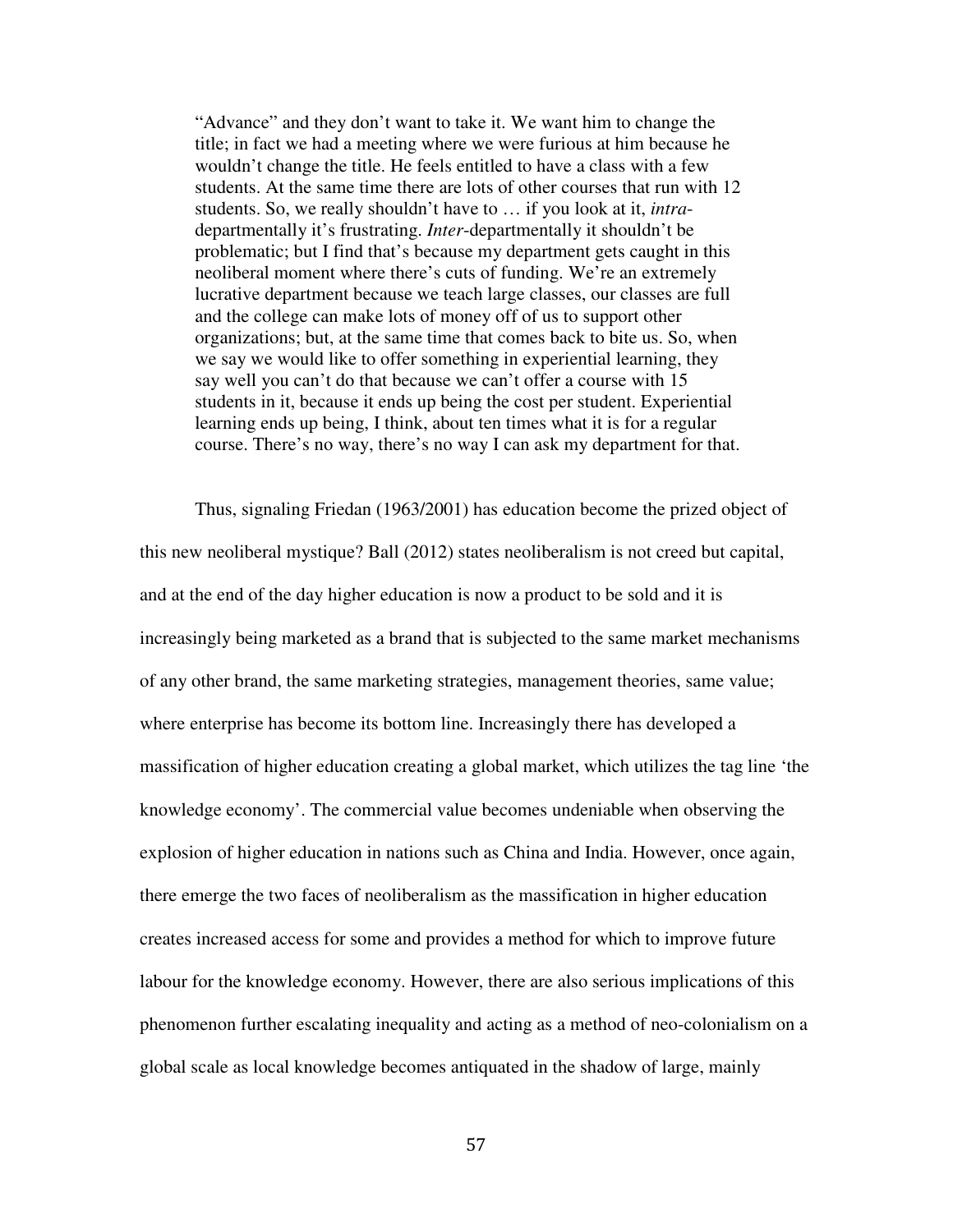American and British, universities imparting Western knowledge, theories, and practice, particularly in programs such as business and science.

Education Friedan (1963/2001) posited, "should and can make a person "broad in outlook and open to new experience, independent and disciplined in his [or her] thinking, deeply committed to some productive activity, possessed of convictions based on understanding of the world and on his [or her] own integration of personality" (Ibid, p.244). Thus, this next section will be devoted to the increasing focus on global education, what role neoliberalism is thought to hold within that, and why critical pedagogy could be of importance to global education in the  $21<sup>st</sup>$  Century.

# **Transgressing: Global Education, Neoliberalism, & Critical Pedagogy**

The findings in this section suggest very difficult issues, which for me as a researcher to report became problematic, as the issues that arose in each interview have incredible depth that I become fearful I have not done each the honour they deserve. Global education at the start of the  $21<sup>st</sup>$  Century is big business; global education is now a product marketed to attract foreign students, sold, and used to create alliances to set up foreign campuses as a method for the massification in higher education and a means to create a market ready supply of labour for foreign local business (Ball, 2012). This translates into directors and officers in higher education devoting greater energies to the promotion and marketing of their institution in foreign markets. Higher education, also, increasingly becomes framed within the neoliberal discourse as a hub for knowledge production through research that can assist in all levels of corporate development. However, Rizvi and Lingard (2010) suggest that unique to the university environment, more so than any other institution, has been its ability to profoundly engage in issues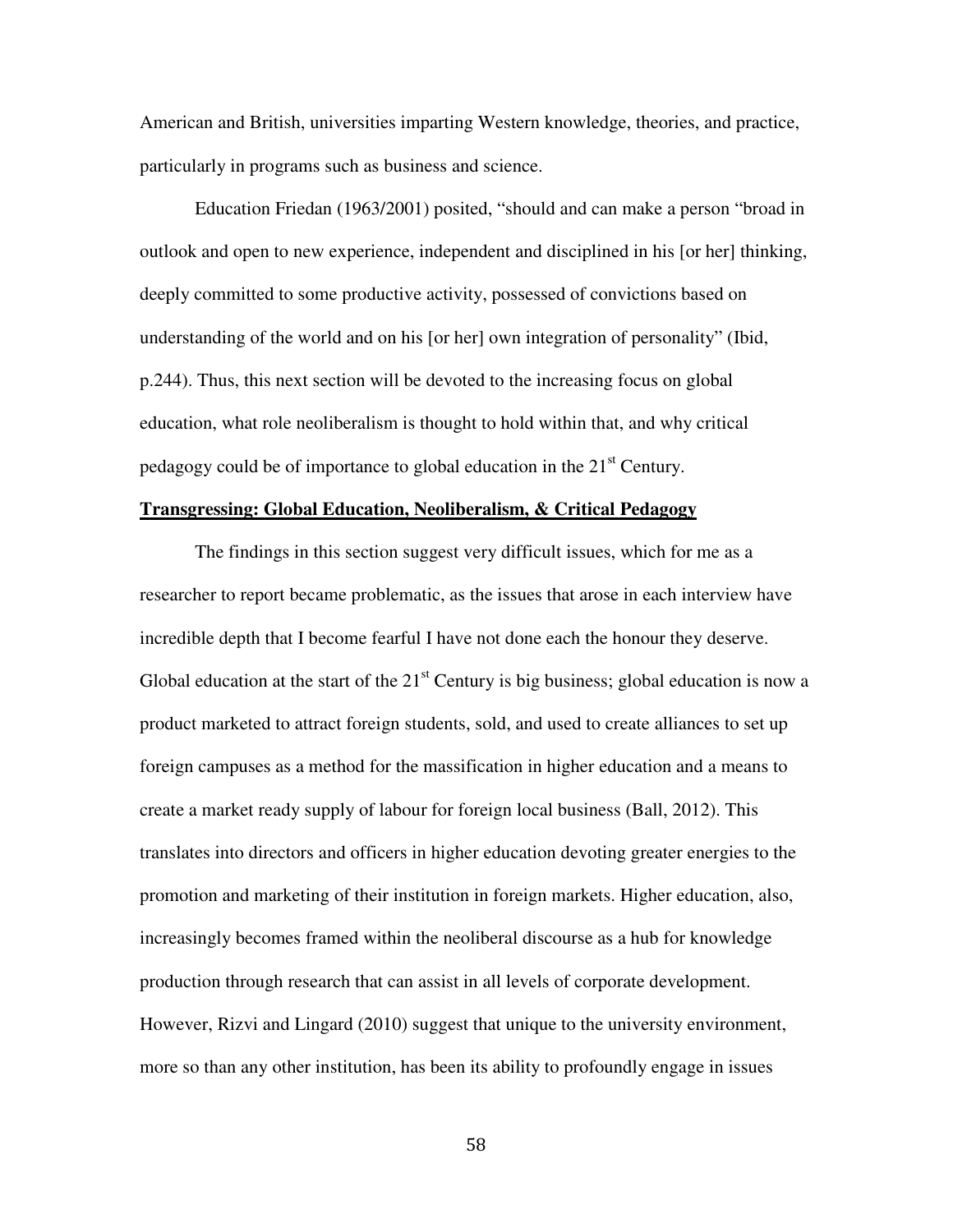regarding diversity. Thus, universities are at the heart of contested meanings of personal and learned existence, as they contend with the ever growing challenges and opportunities from a diverse population, while simultaneously grappling with transformations brought about through globalization, the knowledge economy, and as a result the economically fortuitous environment that now presents itself.

Although there has always existed mobility for the learner in higher education, of recent past it had been made accessible for those deemed most academically talented from developing nations as a result of scholarships. Then slowly toward the end of the last century a shift began that correlated with neoliberal globalization whereby mobility in higher education became synonymous with economic trade rather than global aid. Global higher education driven and framed by the neoliberal rationale in the  $21<sup>st</sup>$  Century has become perceived as a window into industry. Thus, there are those who perceive that a global education will improve opportunities for them to work within a global transnational market as a result of having strong English skills, global experience, and a broader understanding of cultural relations (Rizvi & Lingard, 2010). However, there are also those who are critical of this current direction and what is meant by global higher education. Therefore, it becomes important, as the shift in higher education moves from a liberal system to a neoliberal system to understand concepts and approaches of global higher education, the contradictions, and the implications (Spring, 2009).

Schugurensky (2006) suggests three historical periods that help to define the concept and purpose of higher education and these are: 1) The initial liberal custom of the university as guardian to virtuous and humanizing principles, 2) The university as a service organization for the production of human capital to fulfill professional/corporate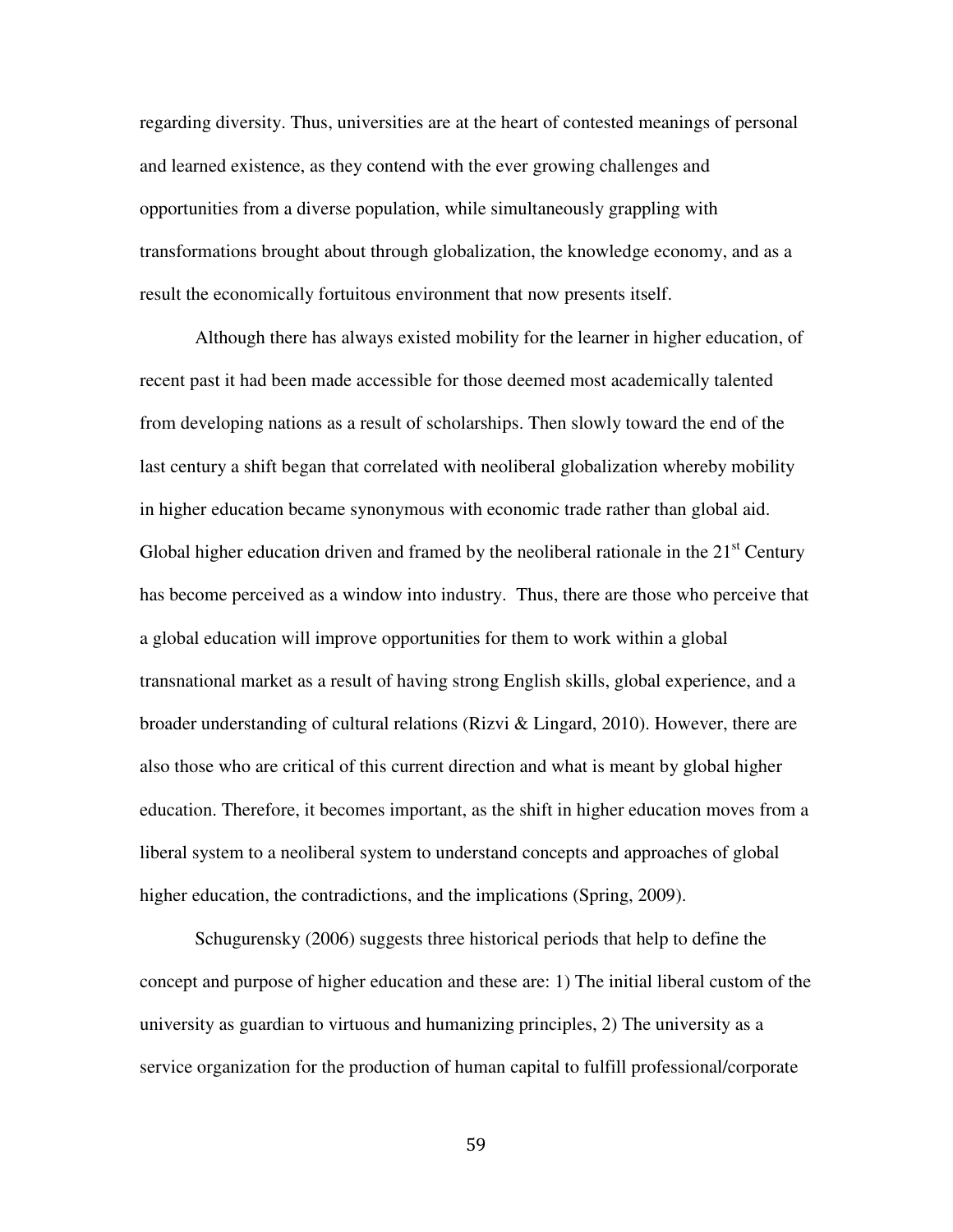requirements, and 3) The university as advocate for social justice and change. Increasingly what is observed at present are universities functioning explicitly as service organizations for the production of human capital, which is creating a greater focus in higher education on foreign student markets and faculty as research entrepreneurs, where ultimately knowledge is treated as a product (Schugurensky, 2006 in Spring, 2009). When asked to explain their approach in global higher education and the role of the Bologna Process in this, four Canadian universities were consulted by the Association of Universities and Colleges of Canada (AUCC) for the *Report of the 2009 AUCC Symposium*; each share that while their institution has an international strategy, their actions are loosely based on the mechanisms of the Bologna Process rather than a direct implementation. One university consulted for this report when discussing their approach to internationalization in higher education states that as a result of their university having a diverse population *all* [my emphasis] of their students receive an international education whether they spend their entire undergraduate time at the home campus or not. Where another university consulted directly links their international approach to training of researchers for industry-oriented tasks (Report of the 2009 AUCC Symposium*)*. Thus, it becomes these current concepts and approaches in global education that create tensions for the faculty members interviewed for this research with one participant sharing,

Well, here's where I start to get nasty. I think that the whole notion of global education, not to be completely cynical, but the dominant rationale within the discourse is definitely to facilitate, I think, a work force that is comfortable working for businesses that have locations internationally. So, in the same way that researchers are being (says quietly) *forced?* (Now speaking with excitement) *Urged?* You know *challenged* to do international research. I think that it's the same thing for students; and, do I think that is to solve the problems of the world? Only if you can make a buck from it; I think that the whole *global education* thing is more designed to attract international students here,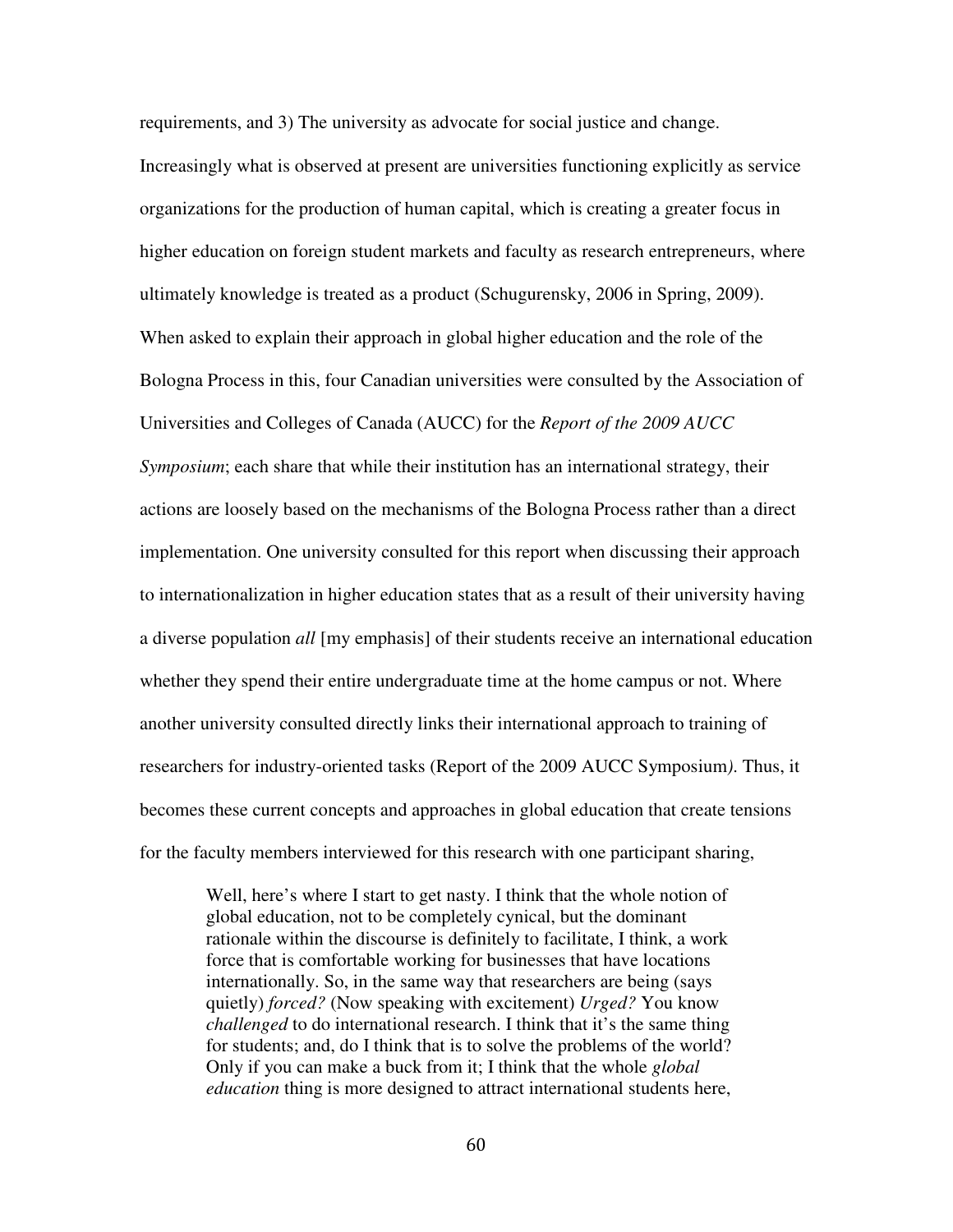to attract international researchers- the top one's- here, and to open up new interesting sites for research.

 Therefore, as mentioned previously in this thesis, El-Khawas et al (1998) posit a new archetype for the purpose of higher education has evolved. Thus, it is assumed, they state, that while universities continue to protect their responsibility as the guardian for the principles of civilization; more efficient roles have been materializing with time, "universities no longer pursue knowledge for its own sake, rather they provide qualified manpower and produce knowledge. With this new economically oriented paradigm, comes accountability. Higher education will be judged in terms of outputs and the contributions it makes to national development" (El-Khawas et al, 1998). Hence, as knowledge capitalism paves the road for the knowledge economy this too creates blurred boundaries and contradictions regarding the neoliberal mystique. Therefore, we are once again in a place where what is valued in higher education is deemed measurable. But, how does government or institutions of higher education measure the 'output' and 'contribution' of national development? How is national development defined? Are we speaking solely of economic development, or does community conscience as mentioned within the ten actions of the Bologna Process count as development, and if so how is this measured? Could global education as it is framed at present assist the learner in creating a community conscience or a deeper sense of global citizenship? How then is this tied to national development, or is this in the end about knowledge capitalism? To this one participant states,

An increased focus on global education, how is this tied to neoliberalism? Well, I would say that one of the frameworks for global education [is] a focus on global citizenship; although I'm not really sure what anybody means… and market based skills. Like, if you go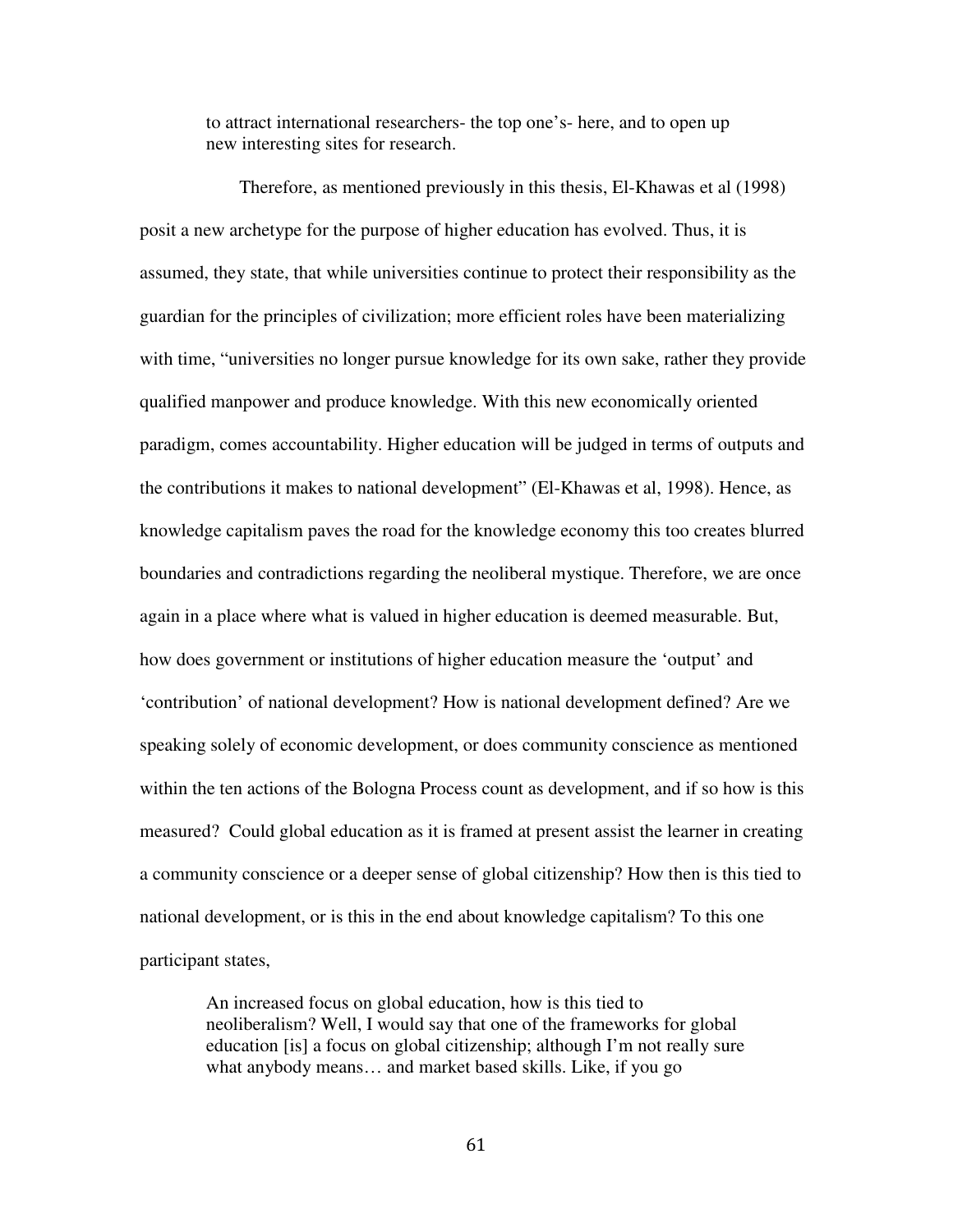somewhere else you'll have this inter-cultural competency that you can translate to global capitalism… I find that disturbing.

 What then are the possibilities and purpose of global education? In 1999 in an effort to define the understandings and purpose of higher education in a globalized world and its challenges going forward into the  $21<sup>st</sup>$  Century, Ministers of Education and university leaders of twenty-nine countries in Europe set forth a document titled *The Bologna Process*. Contrary to popular thought, the European University Association (EUA) declares that the intent of this document was not to 'harmonize' higher education between European states; rather this document was created to recognize the complexities of globalization, to improve mobility, quality, and access in higher education, to inspire, protect, and advocate for both the individual nation-state, the autonomy of the university and the global learner; and, to be an ever evolving document (EAU/AUCC). For close to a decade the AUCC observed the activities of the EUA, its challenges and successes, through the adaptation of the Bologna Process. However, it was not until 2009 that the AUCC met with the EUA to discuss the Bologna Process and its implications for Canada and the future of global higher education (Report of the 2009 AUCC Symposium).

 As a result of this meeting the AUCC created the *Report of the 2009 AUCC Symposium* whereby Mme. Quintin of the European Commission is reported as stating,

[T]he Bologna Process is Europe's response to the challenges of globalization, innovation, the need for excellence, cooperation, and competition – in the context of ensuring individual welfare and wellbeing. The higher education system must adapt, but to do so requires sustained investment in education and training, including support for lifelong learning. The Bologna reforms aim to ensure the quality of education and training that meet the needs of the labour market for highlevel competencies.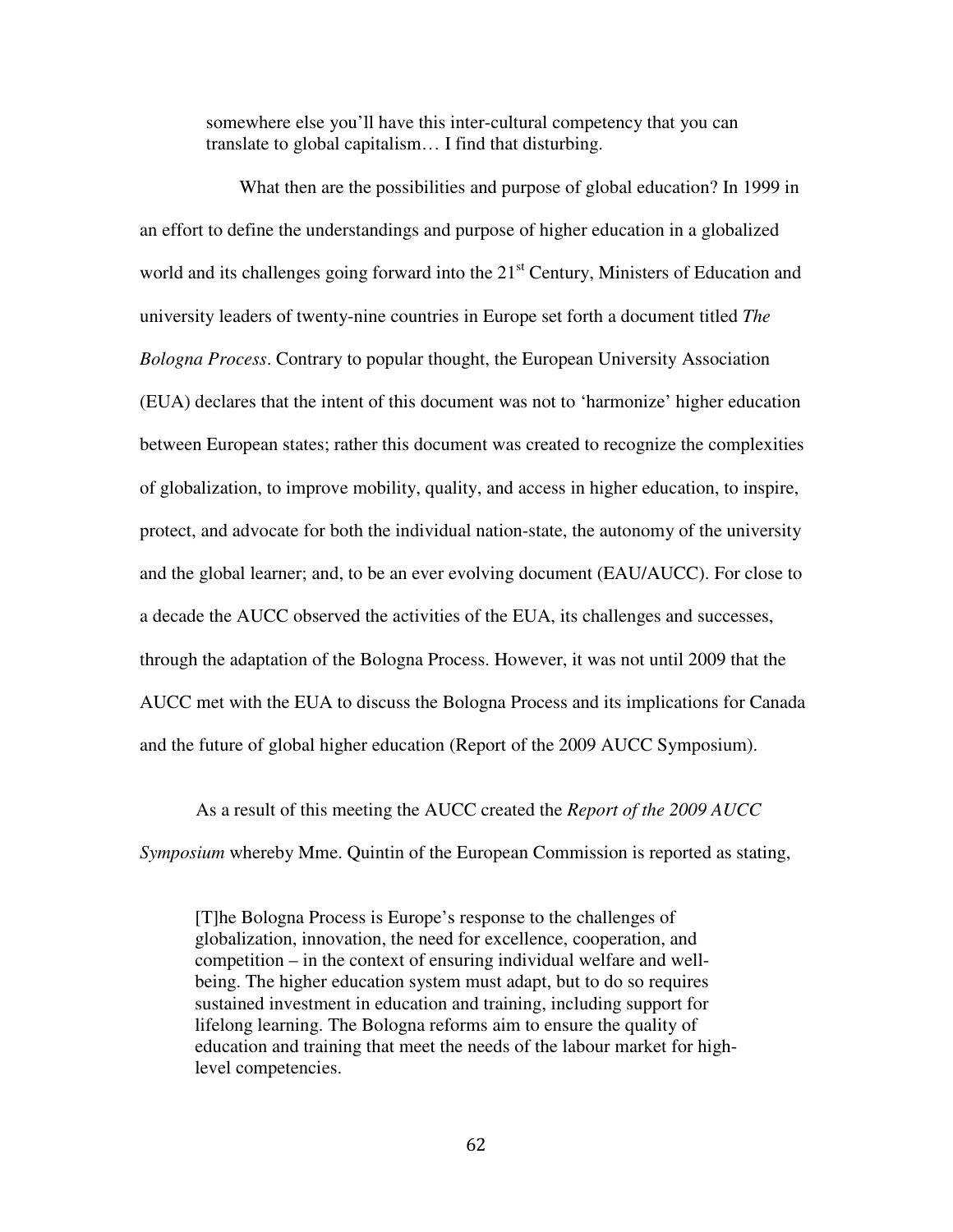While the research participants in this study do not directly speak to the implications of the Bologna Process in Europe or Canada; as faculty members in a Canadian university that has only of recent begun to aggressively pursue global education what each share with regard to the challenges and implications of neoliberal globalization and how this translates in higher education leave many questions for this researcher. Each participant when speaking to concerns of 'individual welfare', 'well-being', and the university's ability to 'adapt' shares a different yet no less significant experience regarding the foreign learner. One participant who remains open to the potential of neoliberalism and global education shares,

I think it [global education] has a lot of good possibilities for a vibrant, diversified community. I have not seen it here [in this institution]; I have not seen that translated here; at least not in this space. I think that in terms of exchange and collaboration, I think that the goal is a good one and it should be an ongoing one. But, I also think there is a wider cast and search for that one elusive student or students, who can bring more money into the institutions. We charge people from China or India lots and lots of money to come here. I cannot speak to what other people do on campus, but just from my own observations, sometimes we set people up for failure. Because, the goal isn't really…how do you *help*, *nurture*, and *prepare* this person to meet the goals they have? But to how much money can they bring into the institution. I think we set students up and we do them a great dis-service in that regard.

When this same participant is asked whether they would consider this a neoliberal aspect of global education they respond saying, "Yes, and everybody thinks 'Oh, if we could get students from China and India'! I think it's really telling where those bodies are coming from". When then asked, if in their perspective, their institution has enough mechanisms in place to assist those learners they reply:

From my perspective, and I say that cautiously because we are not a department that attracts a lot of international students, we're not. But, the ones… So, just on a very small scale, the ones I have seen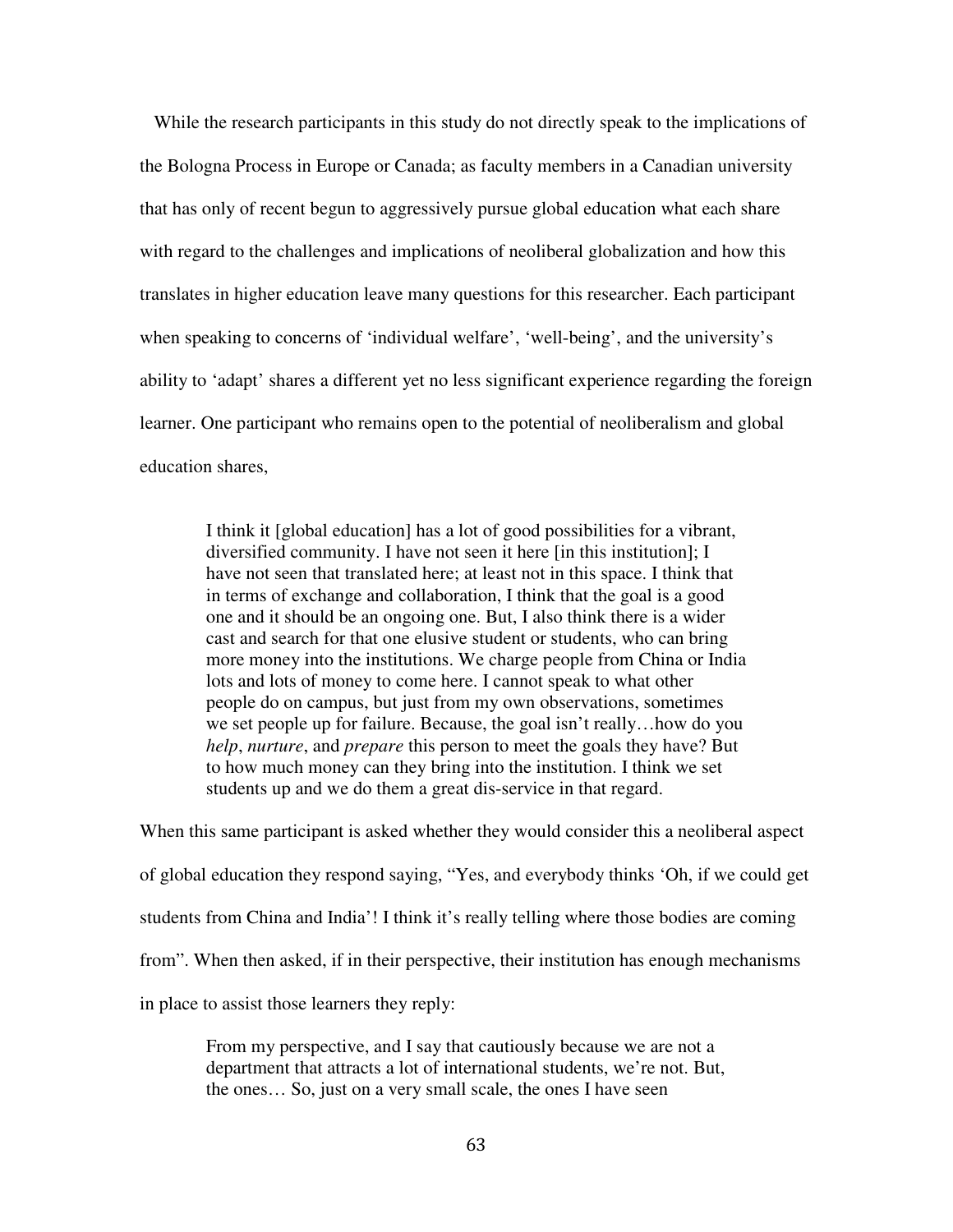[international students] were very smart, but cannot function in the environment. They do not have the language skills or… they just do not have the language skills. And, I think that we set them up for failure. I'm of two minds, because on one hand I don't want to say…like I said I think there is a range of ways, a lot of things people can bring to enrich a program. I do not want to discount those things; but I think that if you are going to recruit students, or if you are going to invite students to come there should be things in place to give them all of the support that they need to succeed. And, I don't from what I have seen, from my observations; I do not think that we do that very well.

Another participant, continues in this vein, when speaking to global education and

the challenges for the foreign student and their level of preparedness:

In my very first year teaching and in my second year, thirty percent of my class was international students, which it is what it is. I've taught ESL for a year, so I'm reasonably comfortable in that context. But, a lot of those students, I would say, were not prepared, did *not* have the English language skills, and did *not* have the cultural background to be in a sociology class. A lot of them for instance, a lot of them were really confused. We had a discussion about the health care system in Canada and how in neoliberal models of health people assume that a patient is misusing or abusing the system. They couldn't understand that! Because, they didn't understand that Canada has a public health system. So, within the first couple of months I went to go see the Dean and the Dean of Students. So, the Academic Dean, the Dean of Students, [and] the International Advisor, and [I] just said, "I don't know what to do here"? And the comment was, "Just treat them like any other student"! *If* I had taught, treated them like *any other student*, they would have failed because their language skills were just not there...

This then leaves questions as to who is accountable for foreign students and their level of preparedness? Is this the role of the university to determine after the student has paid for their tuition and arrived, or the role of TOEFL (Test of English as a Foreign Language) a standardized test that universities and colleges in North America use to determine the level of English proficiency before granting entrance of foreign students? Is a standardized test that is used to evaluate a student's level of technical writing enough? How is critical engagement assessed and who are these tests designed and evaluated by?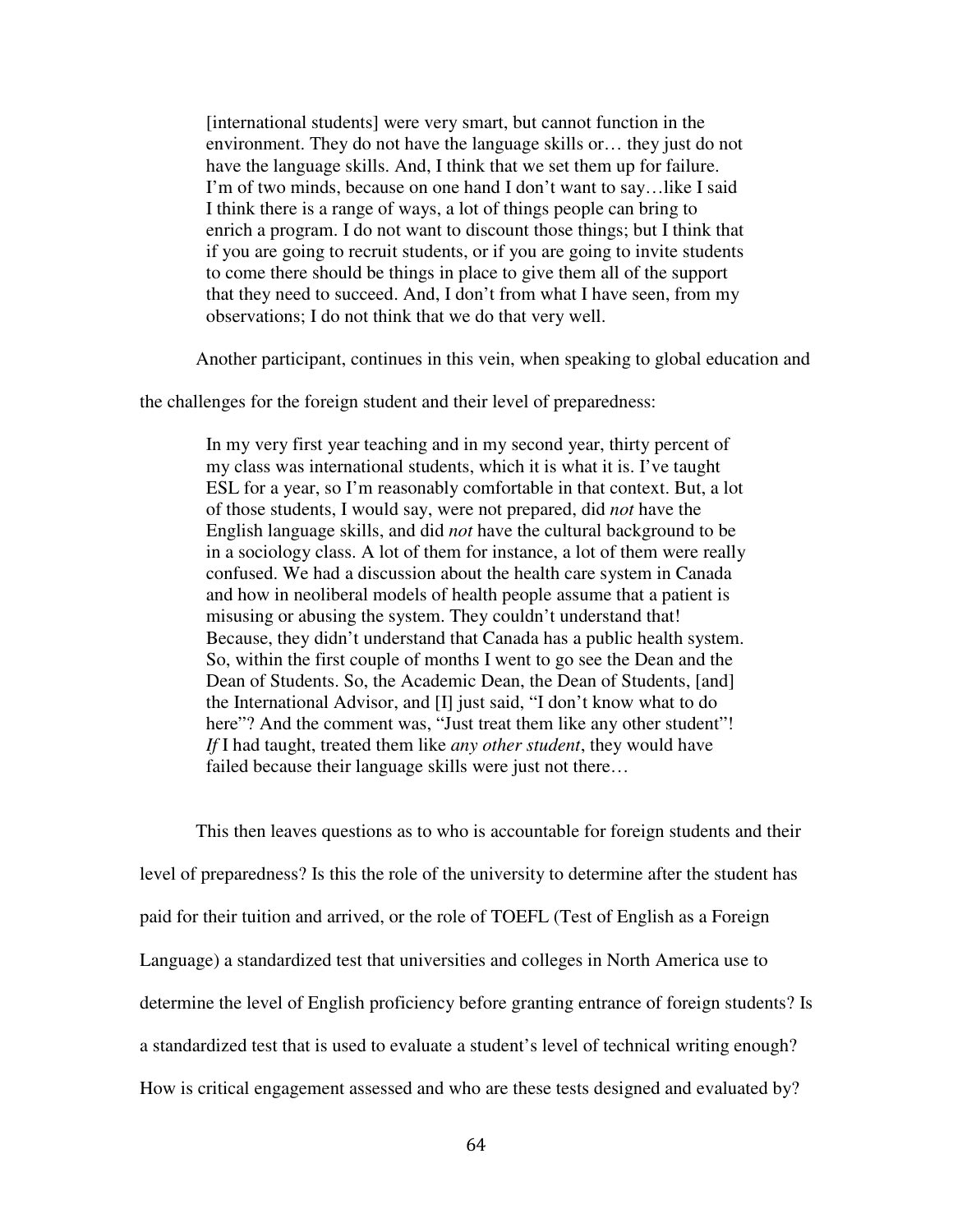Thus, despite at present the possibilities that may exist for global higher education, there appears to remain a complex web of issues that continue to mire the possible potential of global education (EUA/AUCC). Who becomes accountable? As nations, such as Canada, increasingly decentralize their systems of higher education, universities are placed in positions of having to seek funding elsewhere, and often this is through increasing their foreign student enrollment and through creating international partnerships in research.

When speaking of global education one aspect that is mentioned is international research and how this affects faculty. The discussion here is no less lively with one participant sharing,

 For me, my work is on international partnerships and so I just see how the university is creating opportunities for Professors to *participate* in neoliberal exploitative activities where I don't think that's the role of the university at all. Universities, now, are so closely *aligned* with the national-political or provincial-political agenda, that funding and granting and everything are so closely aligned to what your research is. And, the only way you can tap into that is, you know, if you get some sort of research agenda that's actually going to have some sort of knowledge profit in the end. And, so Professors who might not initially be drawn to these types of projects find themselves in positions where they are aligning their work with interests that are exploitative on a particular level. And, I think that is *incredibly* problematic.

This same participant continues,

Outside of education, I know that within the business faculty and science faculties, they really, they really operate as quasi corporatecapitalistic entities. You know, you may be a Professor with a research interest in your faculty and you may teach, but on the side you may also be running a corporation where your research findings are then patented and then there's a whole other opportunity for profit. So, we *don't*  really understand what all of the parameters are around this and there has not been a whole lot of research into this, the *ethics* of it. And, again this is another one of those kinds of ambiguities that exist now within the university; and, I would say that neoliberalism *loves* a nice big gray area…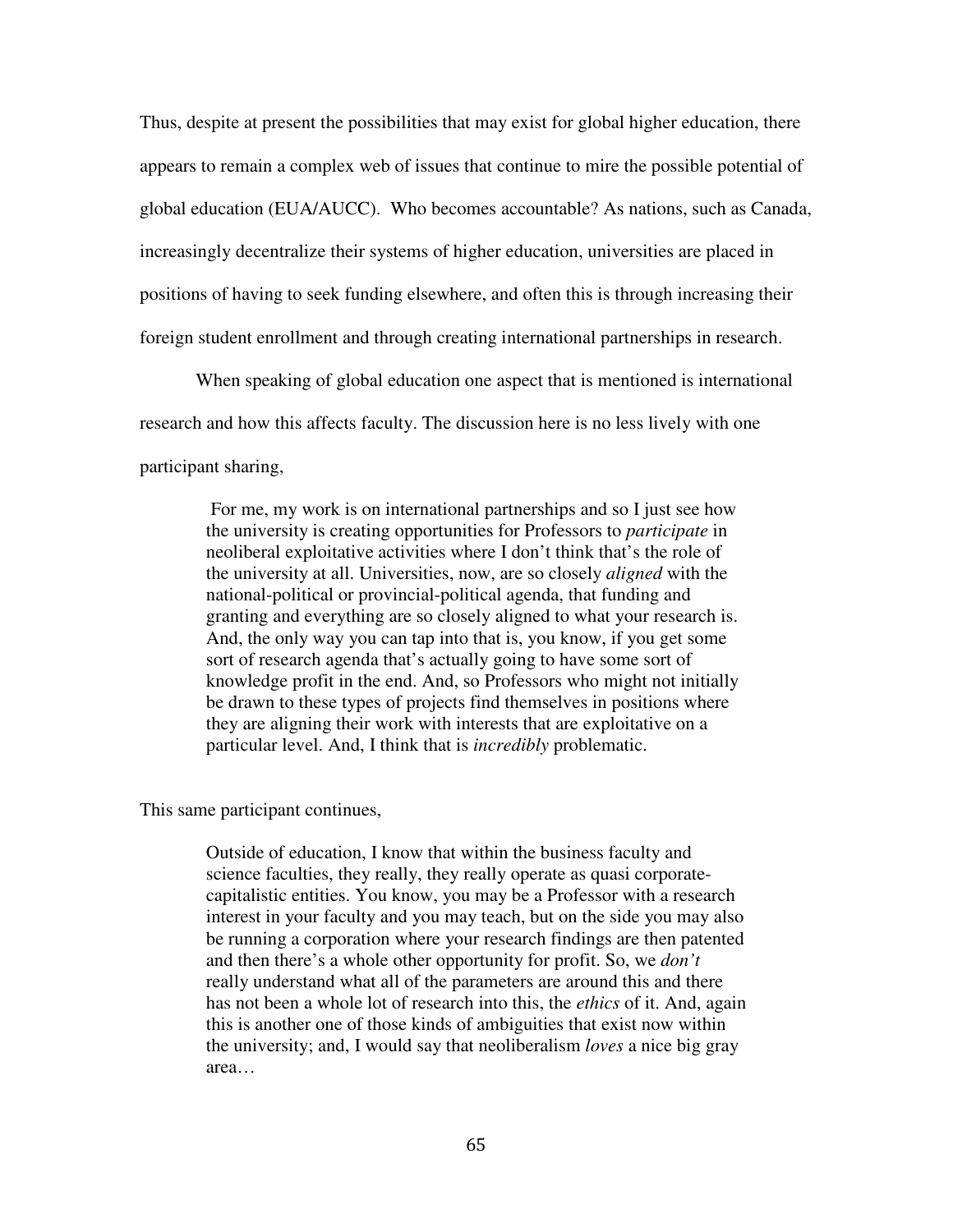I ask the participant how this might encroach on their sense of academic freedom as a

researcher? They respond by stating,

What I see right now is *pressure* at *all* levels in the university for everyone to have an international dimension to his or her research. For example, researchers who wouldn't necessarily be drawn to international work, or have any experience in it, are jumping on board... Often, if they demonstrate an international dimension to their research, they are more likely to receive funding, there's a certain glam factor to international work…I can speak to one example where I was in Africa doing research… to see researchers coming from Canadian universities…with *no* African experience, *no* cultural context, *no awareness*, initiating research agendas that I would find problematic within that specific cultural, political, economic... And, you know I think that really is part of the problem- the way knowledge is produced when it is about the Global South, *without* any consultation with those communities, *without* any kind of *interpretative* context. You know, what are you doing except practicing neo-colonialisms? So, what do I think? We are creating a context for it; *we*, are creating a generation of scholars that aren't necessarily critical about it, particularly if they don't come from a critical faculty…

Regarding the welfare and well-being of foreign students what one participant has to share is of such grave importance to the critics discourse surrounding global education and a topic that until our meeting I had not come upon in any literature reviewed thus far. This story speaks directly to neoliberalism, its blinding effect of class, and its gross perpetuation of social inequality,

The other thing, (begins to laugh softly in an embarrassed-apologetic manner) that can I just say, is they treat the [foreign] students typically poorly. I just had a discussion with a President from a local college here about a problem that he is having, because they have launched a huge recruiting effort to bring in international students to shore up enrollment for tuition. But, the students often come and they get no financial aid, and because they are a college recruiting, they're probably not drawing on the upper middle class, they're drawing on the lower middle class; and, he's finding that students are living 15 and 16 to a two bedroom apartment! And, nobody really knows how to access these stories and find out what's going on! He would not have even known either if there had not been an incident in one where students became quite sick. He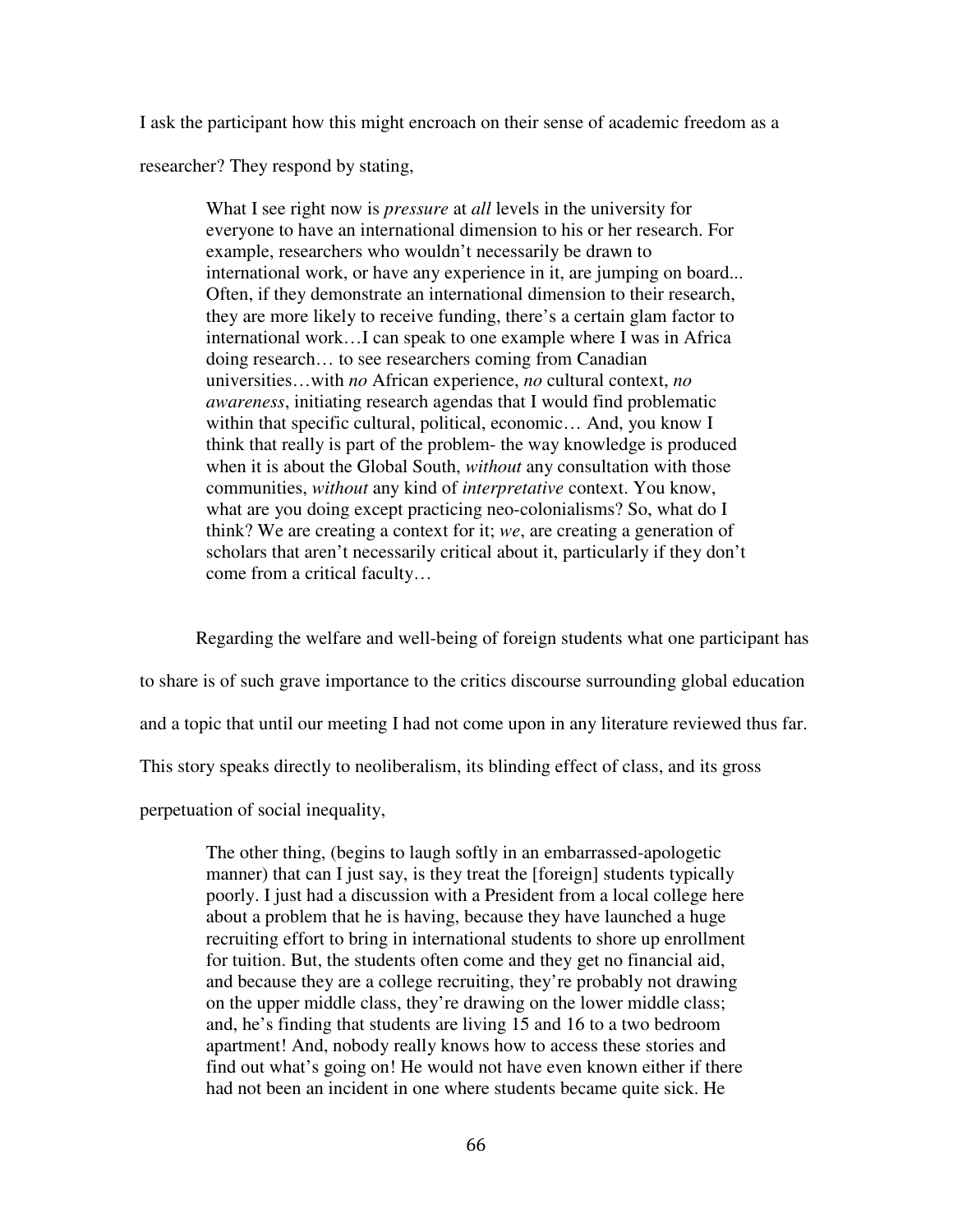said that his International Supervisors went and saw where the students were living… it was horrifying…

And, this is not unusual. This is what happened when we lived in Vancouver, [in] little studio apartments because the cost of living there is so exorbitant. They will put themselves through extraordinary situations. So, they're not all the rich students who are coming, who are going to live in lux buildings. There are multiple levels in this narrative. But, again it's the neoliberal institution. They're just bringing them in, hooking them, as fast as they can… (Long silence)…

Have these issues truly become so embedded within the pursuit of global higher education that they have become everyday? Or, at the dawning of this new century are these challenges (if I may call them so) raising a social conscience regarding issues of tuition fees, support for foreign learners, quality assurance, international research and humanism? These are no longer issue of access; they have become issues about how we define success in higher education and issues of its purpose.

Thus far this chapter highlights how at the start of the  $21<sup>st</sup>$  Century a very compelling discourse on higher education is beginning to take place that seeks to inform the methods of how universities critically approach education and global education. This discourse reveals the concerns and potential for links in global higher education and future labour opportunities that are being created through the increasing mobility of people, markets, and knowledge. It also emphasizes the dire need for new ways in understanding how we envision higher education and global relations that are increasingly framed by neoliberal globalization, which has been touted as being based on a knowledge economy that necessitates an intercultural understanding and comfort ability. This discussion also brought to light how neoliberal trends have embedded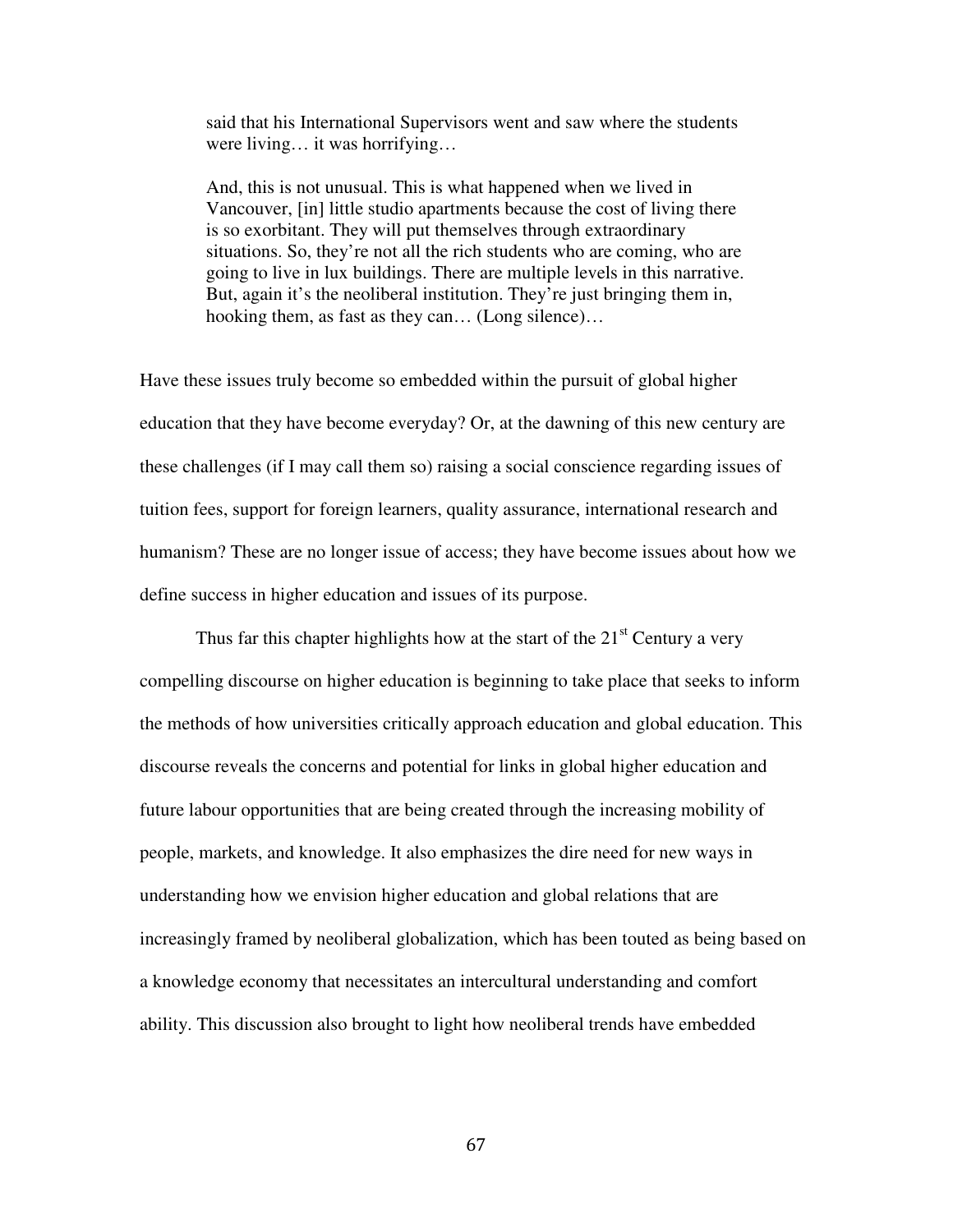themselves to such a degree in education that they have created a mystique that might actually be a crisis of conscience; not politics, not economics.

Rizvi and Lingard (2010) suggest that if knowledge for economy and understanding of Other are to be viewed as central to the goals of education then there is a requirement for economies and culture to be understood as historical and fluid in a manner that moves away from focusing on tradition to a manner that explores the subjectivity of these differential experiences. Critically important then are the questions we ask, 'for what purpose', 'for whose benefit', and 'whose knowledge'? This then leads us into our next discussion of why critical pedagogy would be of importance to global education and why a critical pedagogic philosophy is of importance in higher education.

 As previously mentioned, although democracy maintains itself as the focus for what the meaning of education should be, how and for whom education should be organized, and how it should be administrated; the core essence of a democratic education challenges citizens to ask, "what kind of a society do we want and what kinds of politics will help us get there" (Apple, 2011, p.23). Thus, Giroux (2013a) argues that there emerges an obligation within higher education, specifically, to create a pedagogy that is at the heart of the principal worth of politics, an obligation that leads to liberation. When asked why critical pedagogy would be of importance to global education and if they could explain, one participant shares,

I think to cut through the veneer that the world is changing just because of proximity; just because I can text you if you if you're sitting on a beach somewhere in Africa very quickly; or, because you can send me an email that can get to me in five minutes or less. I think that we have a very warped sense that, that is all that we need to do, right? Without thinking through the power and the politics of how other things get masked in those kinds of transactions. So, I think that especially because of this generation being so clued into technology and what not,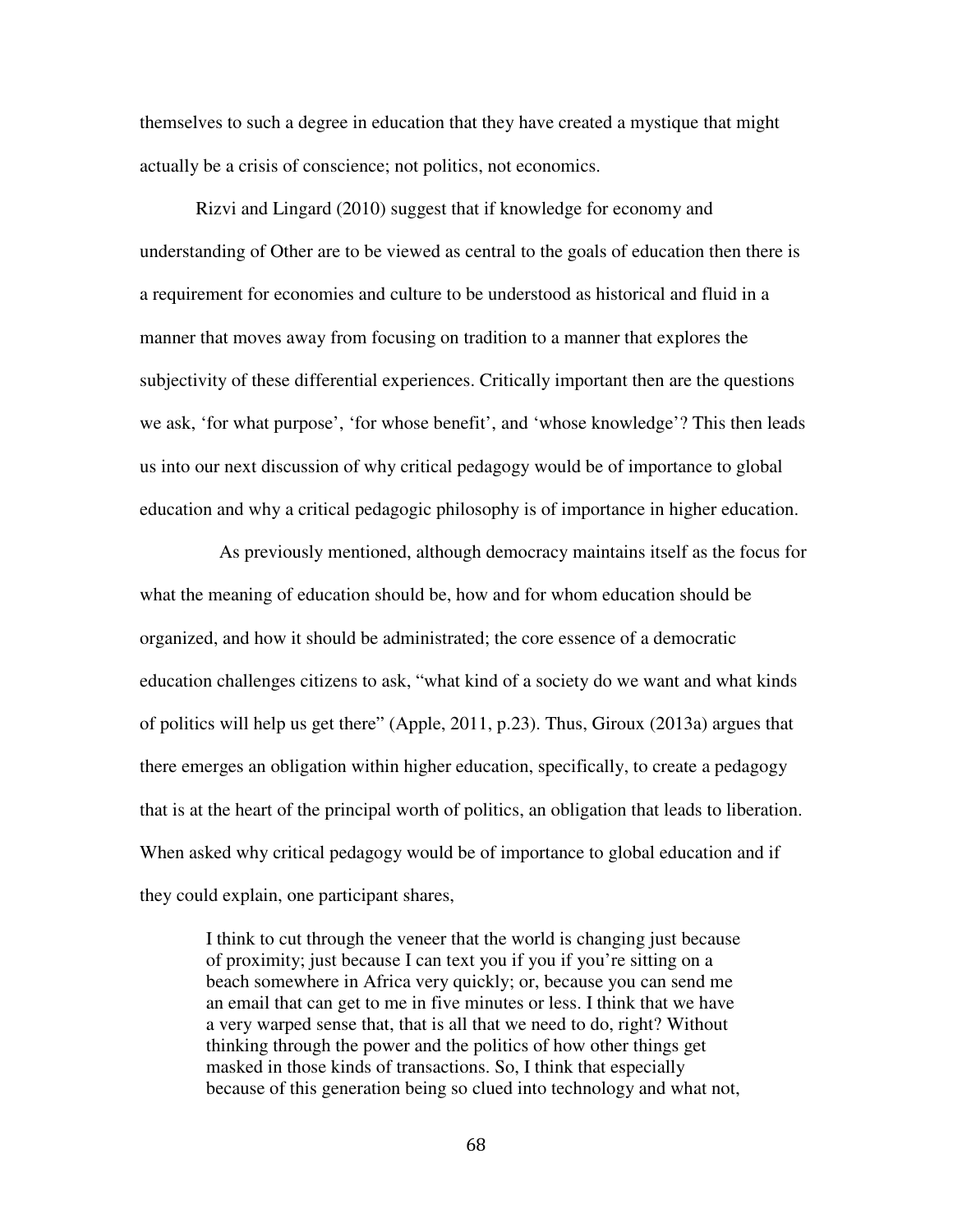and because we are so big at [this university] on … the "good student experience", which increasingly means you send students overseas or you bring people here. And, that's great and the whole idea is to expose people to different languages, communities, and so on and so forth. I don't think that is a bad thing. But, I think that it can be done really well, or it can be done really poorly.

This same participant goes on to describe why critical pedagogy in global education is

important, and while it is a lengthy passage it responds to questions of power, knowledge,

purpose, and what can happen to global education when void of critical pedagogy:

I remember going to a talk a few years ago on campus where some students had gone on an exchange and they were invited to come and talk about their experiences. I remember sitting in a presentation where a young woman, very smart, talked about two experiences she had had so far in her career as an undergrad. I think she had been to France and she had been to an African country. It was really interesting how she talked about going to France to *learn*, but going to Africa to *help*. And, I thought "OH! Okay?". *This* is why we *need* critical pedagogy! How do you unpack that! I don't necessarily blame the student for that because I thinks it's… part of my responsibility as a teacher is to say there are different ways to look at it; that's my job. But, what informs this idea that you're going to France to learn, but going to Africa to help? It really struck me. I thought that was such a powerful moment! It was a moment that reminded me of the importance of doing the kind of work that we do, to *disrupt* these kinds of ways of looking at the world. To shift our thinking to *yes*, you can actually go to an African country and *learn* something! You can go to India and l*earn* something! You don't always have to be in the heart of the Western civilization to learn.

So, I think it's even more important to have a critical pedagogical perspective, because there's so much that tells us increasingly that, oh well, look technologically we can do so much with each other, to and for each other, that we don't have to think about these things. That technology is the big equalizer! We are told that we are emerging as advanced people and so forth… I think it's very seductive. We get into discussions about why it's important to *not* talk about race, or to *not* talk about violence against women, or to *not* talk about homophobia or disability and so forth. We are seduced into thinking we're making progress…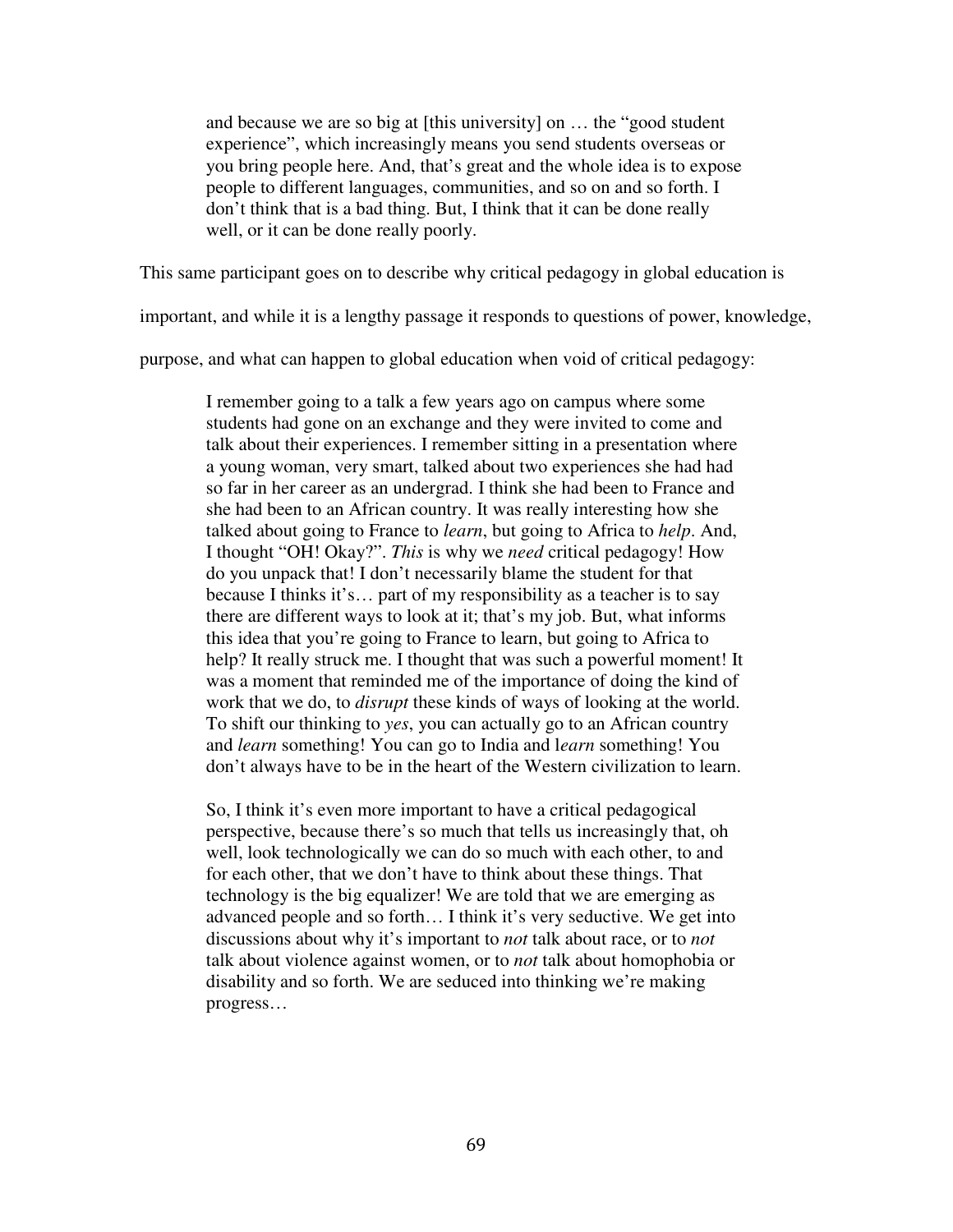I become somewhat confused by what this participant has shared, how could it be

considered progress *not* to talk about issues of social justice and equity? So I ask the

question, **'**By *not* talking about it'? And the participant states,

Exactly, or this thinking that everything will work itself out. We don't need to have these conversations; we don't need to have social justice any more. I think that's a really… the spaces for those types of conversations are shrinking at a time when I really feel that this is when they *need* to be happening.

Do they [the participant] see neoliberalism playing in to that? They respond saying,

Yes, of course I do for all of the things I talked about. How people see themselves, how we are seduced into thinking of ourselves, how increasingly we don't need to be connected to communities, we don't need to think about choices and responsibilities. We only need to think about what rights *do I* have, I see it all the time.

Rights with no responsibility, I ask? The participant shares,

Exactly! I don't know how it is in other departments but by in large the people who continue on in [my department] do have a different worldview. They do see the world differently, or at least they are open to seeing the world differently. But, [my department] is not valued as a discipline on campus, and that in itself says something…

This directly relates to a statement shared earlier in this thesis by Peter Mayo

(2009), for it would appear that while there are those whose aim it is to internationalize

higher education, there has been little focus paid to 'different ways of knowing ...

transforming them [institutions of higher education] from patriarchal bastions into more

gender and ethnically inclusive institutions" (p. 98). It is to this that in *Teaching to* 

*Transgress* (1994), bell hooks suggests that if we were to investigate critically the time-

honoured role of the university in its quest for that which is principled and collaborative

regarding what is deemed as knowledge, it will become achingly apparent that

preferences which, endorse Eurocentrism, androcentrism, and I would add capitalism,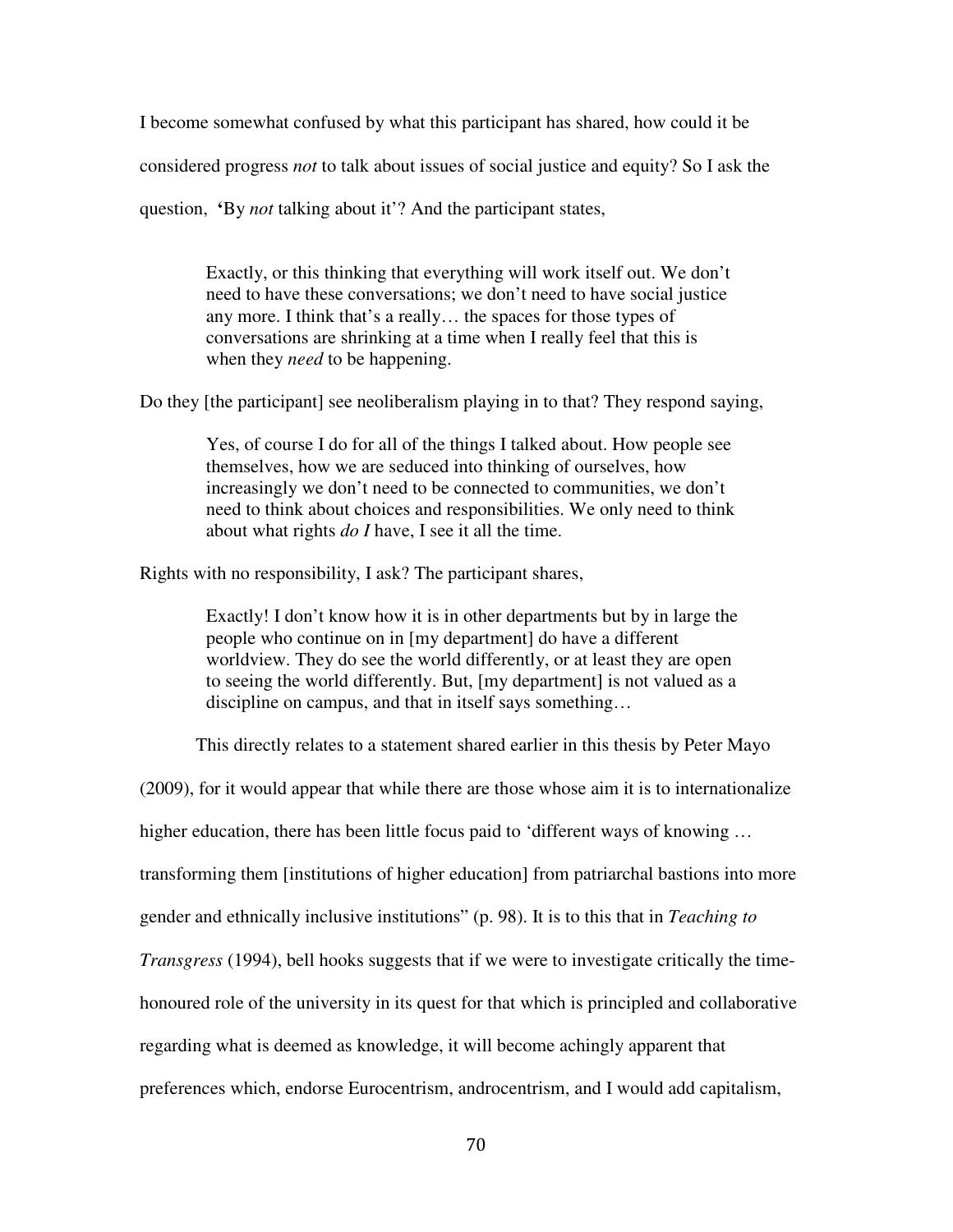have perverted education so that it is in no shape or form about the pursuit of liberation. Thus, hooks (1994) beckons for the acknowledgement of Other, an acceptance of diverse knowledge, an unpacking of traditional ways of knowing, and an insistence that we revolutionize the learning environment, in curriculum and curricula, in a manner that explores ways to resuscitate a soul into a nefarious and doomed institution.

The potential for critical pedagogy to unpack social and political experiences becomes one of its most daunting tasks, even more so at present as a result of the neoliberalization. Joe Kincheloe (2004) speaks to this challenge when discussing what he terms the *Great Denial* in education, whereby conservative educators have for far too long existed in denial of the political aspect of education. In the *Great Denial*, curricula and curriculum that disregard the threat of the status quo are perceived as empirical and politically correct (Kincheloe, 2004). Kincheloe (2004) suggests that critical pedagogy argues how such judgments are not founded on a comprehension of *power* and are dismissing how social participation is constructed through unequal patterns of power. Thus, when asking each participant why is a critical pedagogical philosophy of importance in higher education, one participant shares,

One aspect that's easy to identify, is that this is kind of the place where if you are going to identify the circuits of power and privilege that kind of are governed by neoliberalism, this is a really good place to begin to map those and to think about their implications; and to analyze their impact. It's very hard to do that in the real world. You know when students are out there in their daily lives, they're… they forget about it.

Giroux (2013c, in Lake & Kess, eds. 2013) suggests that there is more at jeopardy here than the crisis of government and the suppression of *critical thought*. Too many spaces for learning have become *dead zones*. Giroux continues by stating that too often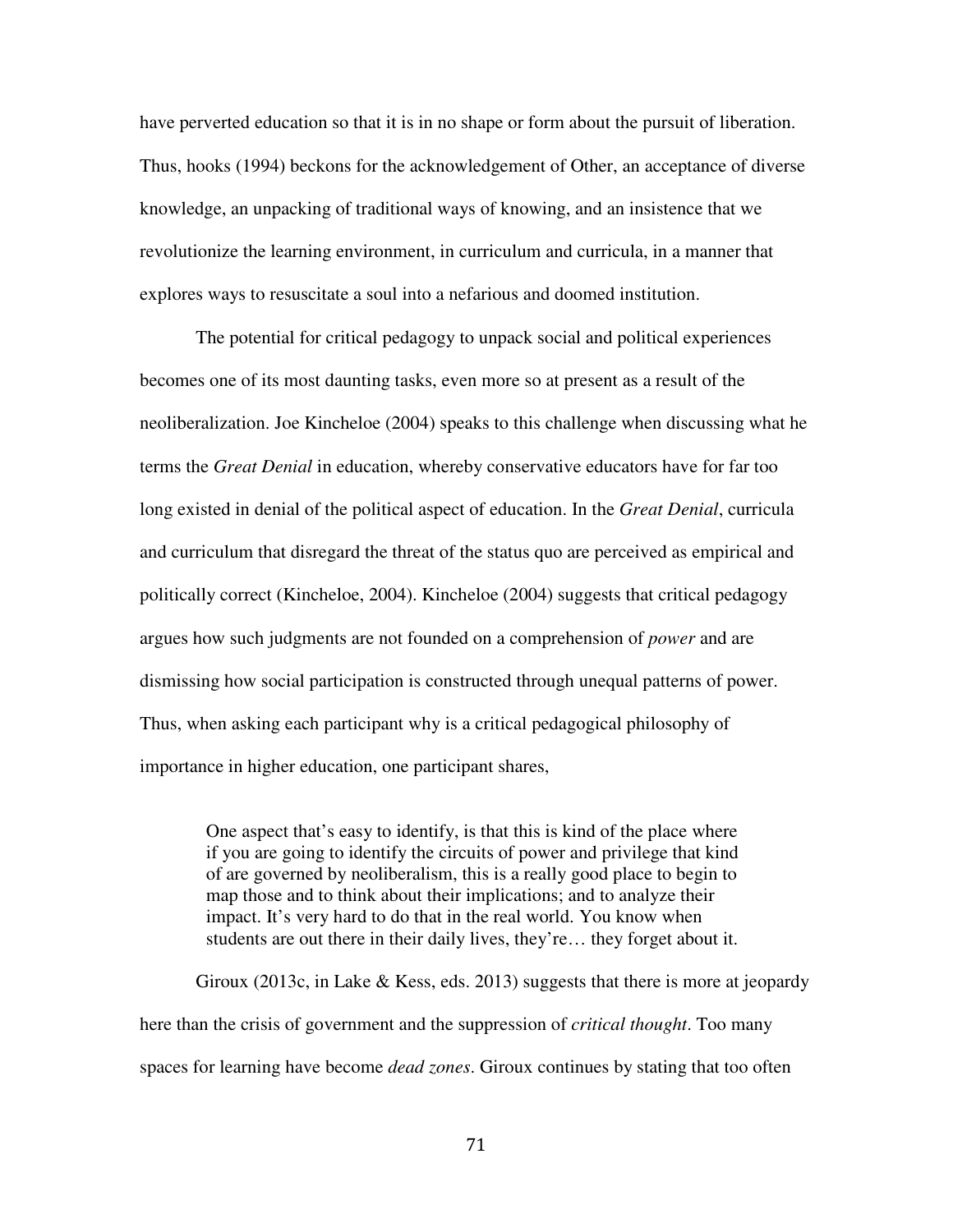now the learning environment has become a space void of creativity, critical thinking, or reflexivity. Higher education, he argues, has diminished its civic view for corporate interests by re-shaping itself as an accreditation industry for the learner and a laboratory for the reduction in faculty members. Thus, another participant when asked the question regarding the importance of a critical pedagogical philosophy in higher education, answers,

I don't know that it's *just* of importance in higher education... [However], at a university level I've been really frustrated by hearing that industry wants, or, that the government wants post-secondary institutions to train people so that they have industry ready skills. I feel like that really absolves industry of their need to train people, to do the specific tasks that they require. I don't understand that? Because, if universities are to take up that challenge then as soon as the skills change then the worker's are now unskilled, right? Instead of providing a background or a basis upon which people can scaffold… use scaffolding, or whatever specific skills they, people, might need within the industry.

This same participant then later continues,

I think that critical pedagogy is important because, for me, it involves self-reflexivity. Globally, that's important to me. I think also, in the micro-context, it's important to have that kind of reflexivity about what's going on in the meetings that you're in. I think that if we want people to be *meaningful* contributors in their communities and in their work places, and in whatever other circles they're in, that they need to be able to identify problems and think through those problems; and, [to] become willing to *address* those problems. Be willing to take on difficult tasks and difficult issues. I think that if that training or those issues… that if you start confronting those issues in your courses, that you are better able to address them…

Another participant when speaking to the lack of critical thought shares,

But, at this point there's not a prick of criticality anywhere. Freire talks about that, that there's got to be something, there's got to be some catalyst that creates awareness within the person. And, I would just [like to] say one more thing, that I don't even like to say, [it] is that I am very critical. But, I also don't want to lose what I have, and so I often don't push that far either (becomes very quiet and reflective). I don't have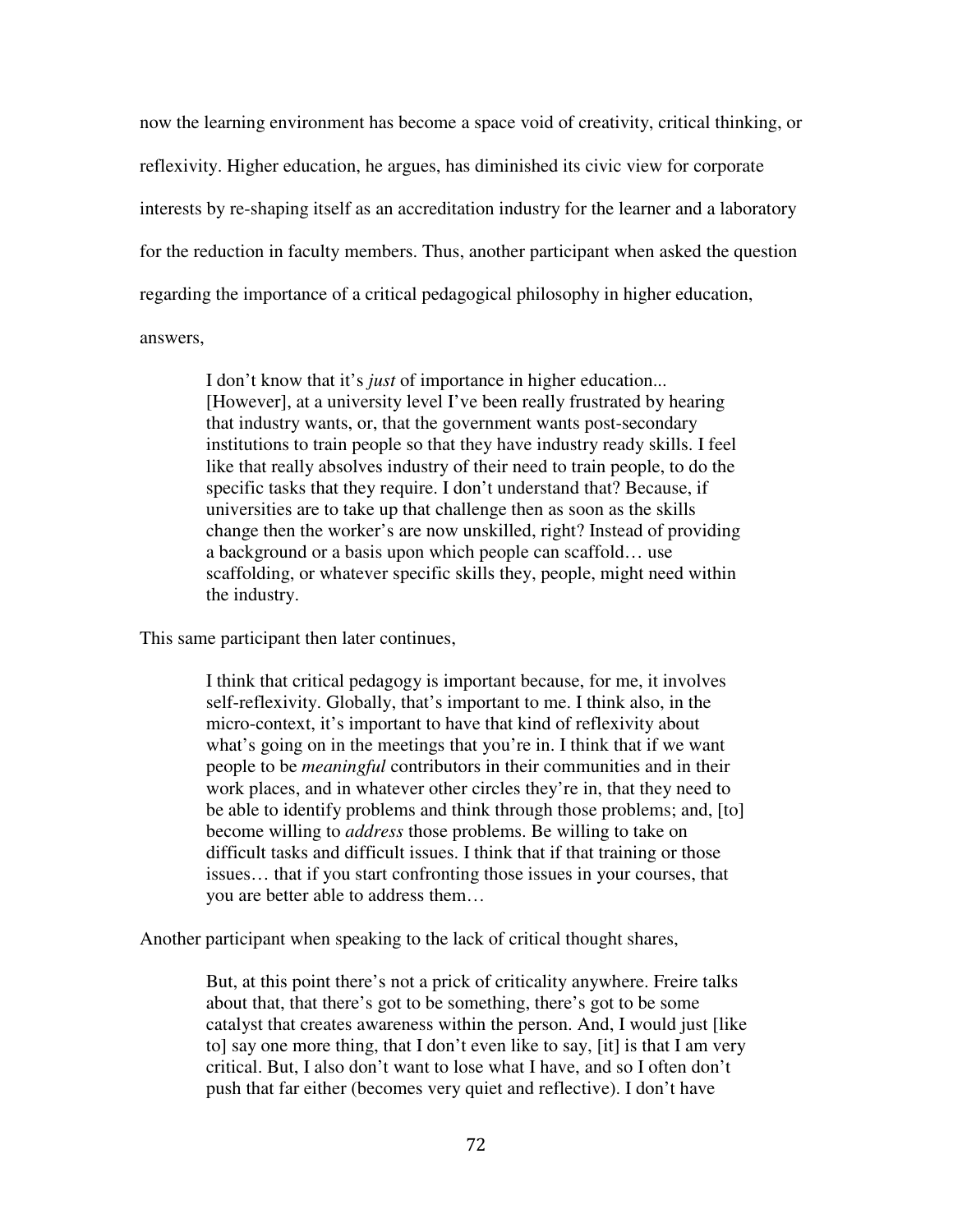tenure yet, I'm female, I have children to put through university…(begins to speak showing great trepidation) I've felt the very frightening sting when I've gotten too close in my research to a particular interest. So, even in my dissertation you kind of have to read between the lines because I was so afraid, right up until the end, until the day, that I wasn't going to be allowed to defend. I was so anxious because it just… ya, there were some real ramifications with my research. In particular after I defended, that made me realize that this is tricky stuff in the university and you really need to be sure that your protected before you say too much…(Deep silence)…Very tricky…

Thus, while faculty voices have a place within their own research, how censured are they becoming? What has happened to their 'Academic Freedom' and what are the implications of this on future knowledge and human development? What then becomes important are to remind those in the Academy who continue to believe in the importance of a liberatory education that they are not alone. That while the challenges are daunting and exhausting, they are challenges worth their mettle and they are challenges that they truly are more than equipped to take on. If we continue to live with the concerns of evaluations, miscalculation, accomplishing things badly, failing, or disrupting, we will never create in higher education an authentic space for, and of, the Other. Where education, faculty, and learner, explore every aspect of diversity (hooks, 1994).

As measures of austerity increase, as employment becomes less predictable, many of the minor dynamic mediations that were created to transform higher education, to create a more liberal space for difference are at risk of being de-valued or deleted. These risks ought not to be overlooked. Neither must the shared responsibility of Other shift due to a belief that we have yet to create or apply the ideal action (hooks, 1994). However, to create a space in higher education that embraces every element of diversity we must have the *will*. Or, as one participant shares,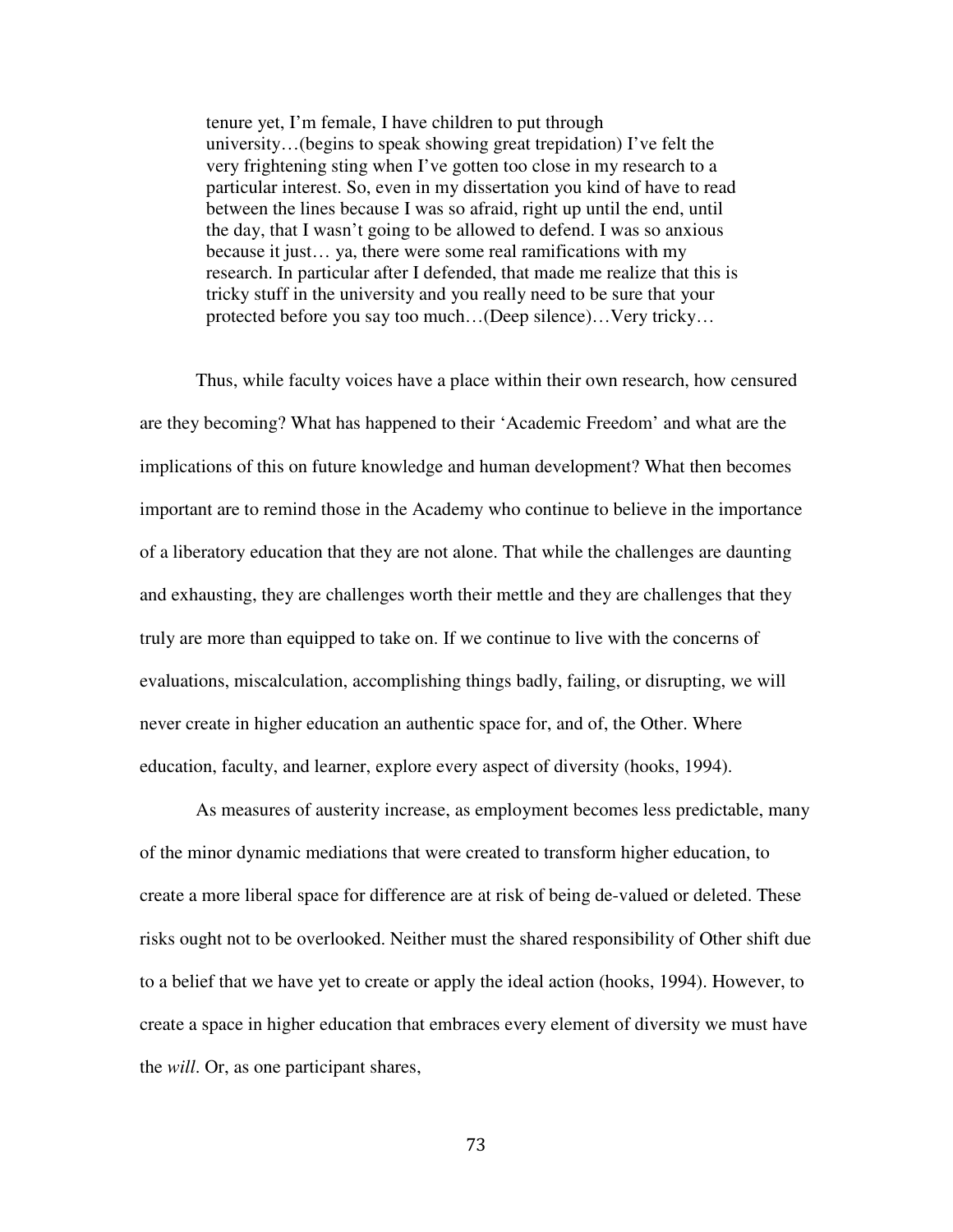It is really important to me, and the more I see a shift away from critical pedagogy the more invested…I think it's important for me to become more invested in it. So, I don't want to hear conversations about why we're living or how we're living in a post-racial society, or a postfeminist society, because we're not yet. I don't want to have conversations about why we don't need to address homophobia any more, because after all Gays and Lesbians can get married in Canada. So, I never want to be seduced into that kind of conversation. And, it's so easy, *so easy*. So, I think for all of those kinds of reasons, some of the reasons, it's much broader than that. But, those are the things that I teach and the things that I'm interested in. For me, I see a good deal of *value* in that.

Thus, before closing this chapter I will share one last discussion regarding how critical

pedagogy has come to be perceived in the Academy and its pedagogic importance in

higher education from the perspective of another participant who speaks to it's

significance being in the *reflexivity of privilege* when she states,

I think we do tend to think that critical pedagogy is old fashioned. I think there are a lot of people who think it's old fashioned in the Academy and there's a shinier discourse out there- its social entrepreneurism and it's public partnerships. They sound so great, like you can have your cake and eat it too. Like all right! I can have a social conscience, but can have a really great job too, my really big house, and be a Prof, and be off for sixteen weeks a year! All those great things, and have my sabbaticals and stuff. We forget how privileged we are in Higher Ed., and that's probably a frightening thought. The *privilege*, probably, and the *reflexivity* of our *privilege* has to start here! There you go, that'll end it!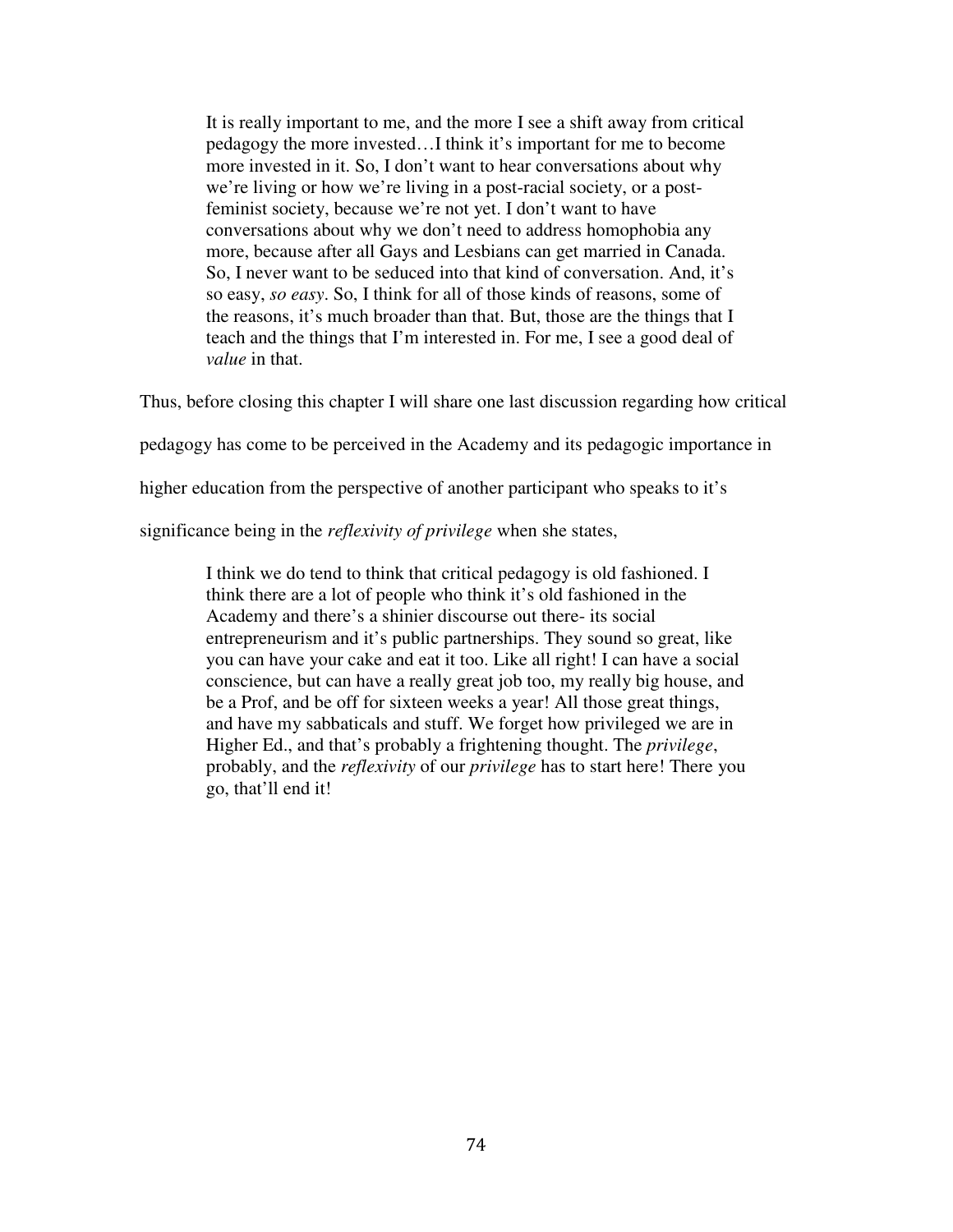#### **Summary**

 This chapter presented the findings from interviews conducted with three faculty members from a university located in South-Western Ontario, Canada. Choosing the qualitative purposeful sampling technique, each participant was required to be a faculty member of Education, Social Science or Humanities. Each interview conducted provided the opportunity to investigate the impact of neoliberal accountability regimes on faculty members who identify themselves as critical pedagogues; for one of the principal goals of this research is to gain a deeper understanding of how neoliberalism is shaping the experience of those practicing as critical pedagogues in higher education and why critical pedagogy is of increasing importance in an era of neoliberal restructuring.

 Existing literature struggles to define neoliberalism as a result of globalization; further, present neoliberalization is penetrating all levels of social life and informing what many now accept as everyday thinking. Each of the faculty members selected for this research speaks to these struggles, while providing rich accounts of how neoliberalism challenges and concerns them, both, philosophically and pedagogically. Thus, it is in analyzing these interviews that, while many themes emerge, there were three that became most prevalent: the neoliberal mystique, quality assurance and the audit culture; and the need to transgress global education, neoliberalism, and critical pedagogy as it is understood and enacted at present.

This chapter highlights how at the start of the  $21<sup>st</sup>$  Century a very compelling discourse on higher education is beginning to take place that seeks to inform how universities critically approach education and global education. This discourse reveals the concerns and potential for links in global higher education and future labour opportunities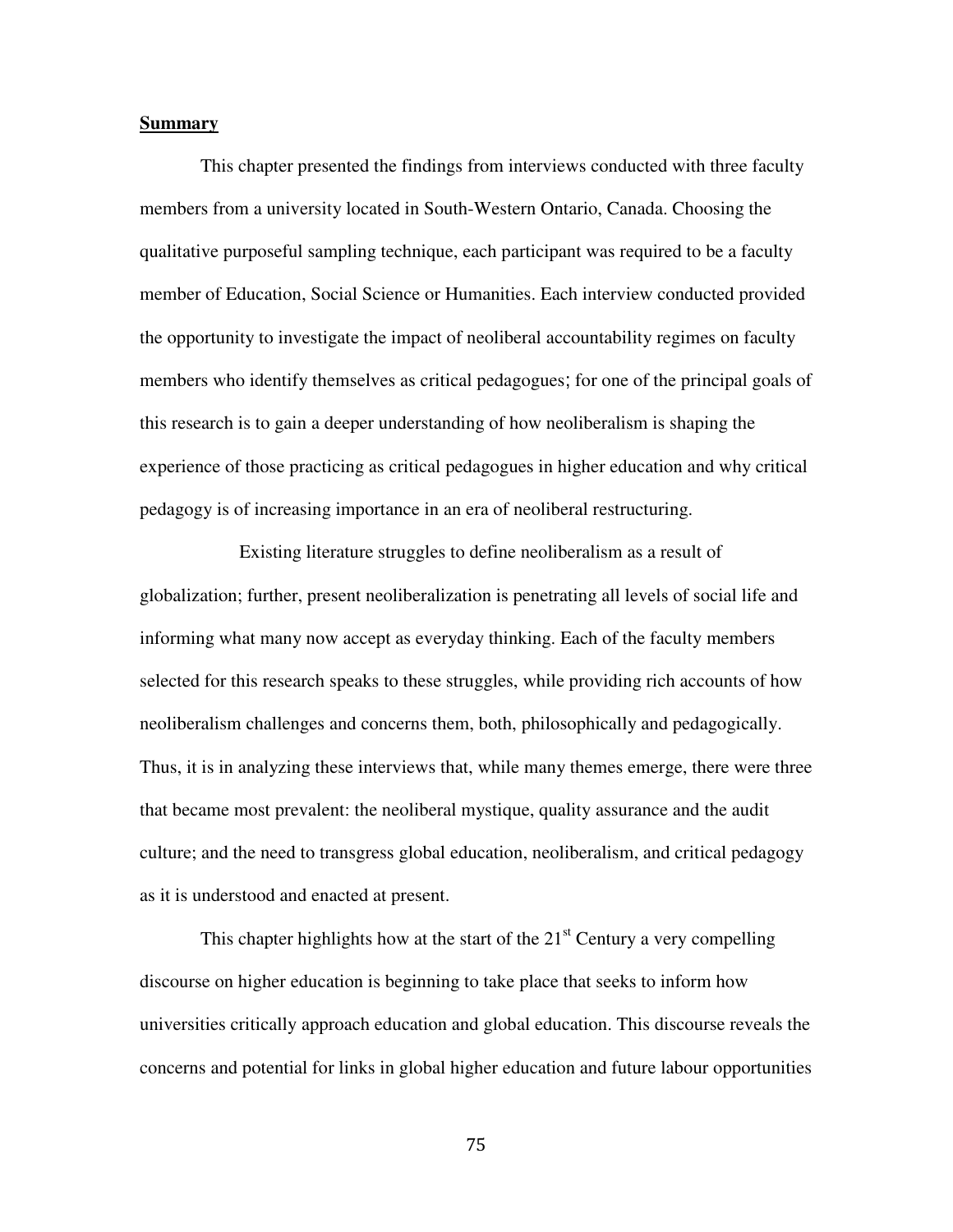that are being created through the increasing mobility of people, markets, and knowledge. It also emphasizes the dire need for new ways in understanding how we envision higher education and global relations that are increasingly framed by neoliberal globalization.

 Foremost what became clear from the discussions conducted for this research is this: While instructing is a *performative act* it is not to be confused with performance (hooks, 1994). Teaching critically is to inspire, engage, peel back, and disrupt not only knowledge for the learner, but the teacher also, as learning is meant to be a dialogic experience. Secondly, if the Academy is to earnestly move forward into the 21st Century as a bastion of global diversity it must be *willing* to create a space where *all*  disciplines are honoured and begin to engage with each other, the learner, and research in a manner that is critical, reflexive, unsettling, *ethical* and *just*.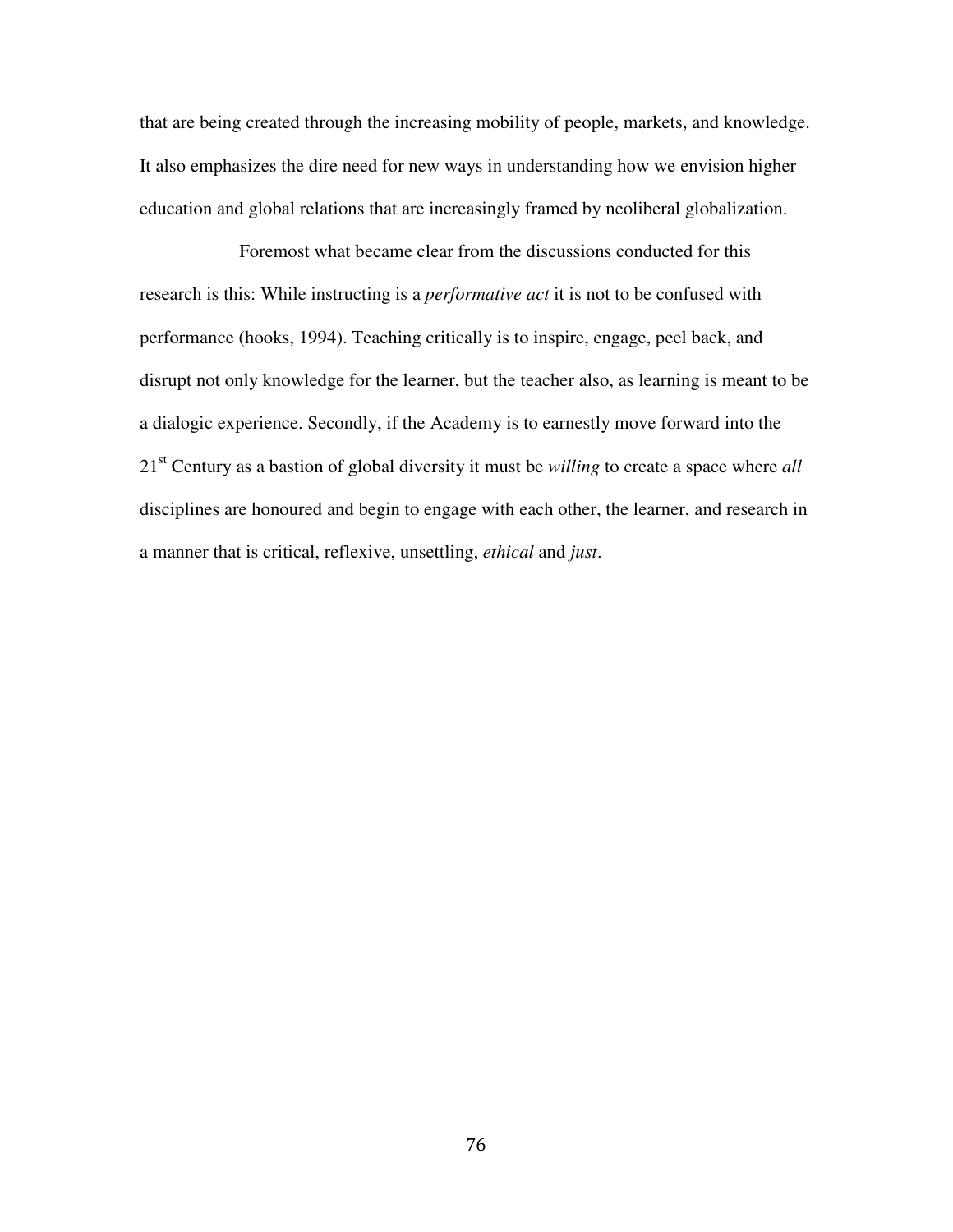#### **Chapter 5/ Conclusion**

This is an inauspicious road, for he who takes it- passive, lost, ruinedbecomes henceforth the creature of another's will, frustrated in his transcendence and deprived of every value. But, it is an easy road; on it one avoids the strain involved in undertaking an authentic existence (de Beauvoir, 1949 in Kolmar/Bartkowski, 2010, p. 152).

Neoliberalism has carved out for each a challenge, a challenge to transform higher education and our understanding of Other. This will not be an *easy road*. One of the principal goals of this research was to gain a deeper understanding of how neoliberalism is shaping the experience of those practicing as critical pedagogues in higher education and why critical pedagogy is of increasing importance at the start of the Twenty-First Century. Specifically, this thesis attempted to answer the following questions: What are the possibilities for enacting critical pedagogies within a neoliberal climate of educational restructuring? How has neoliberalism shaped the experience of three faculty members in higher education, who are sympathetic to the principles of critical pedagogy and practice dialogical teaching and learning in higher education, while reconciling neoliberal efficiencies and competencies with a commitment to such an approach? And, what is the possibility of critical pedagogy in the context of neoliberal restructuring in higher education; and, how is critical pedagogy of increasing importance at the start of the Twenty-First Century?

 I have presented the findings from semi-structured interviews conducted with three faculty members from a university located in South-Western Ontario, Canada. Each interview conducted provided me with the opportunity to investigate the impact of neoliberal accountability regimes on faculty members who identify themselves as critical pedagogues. I chose the qualitative case study method as it promotes the investigation of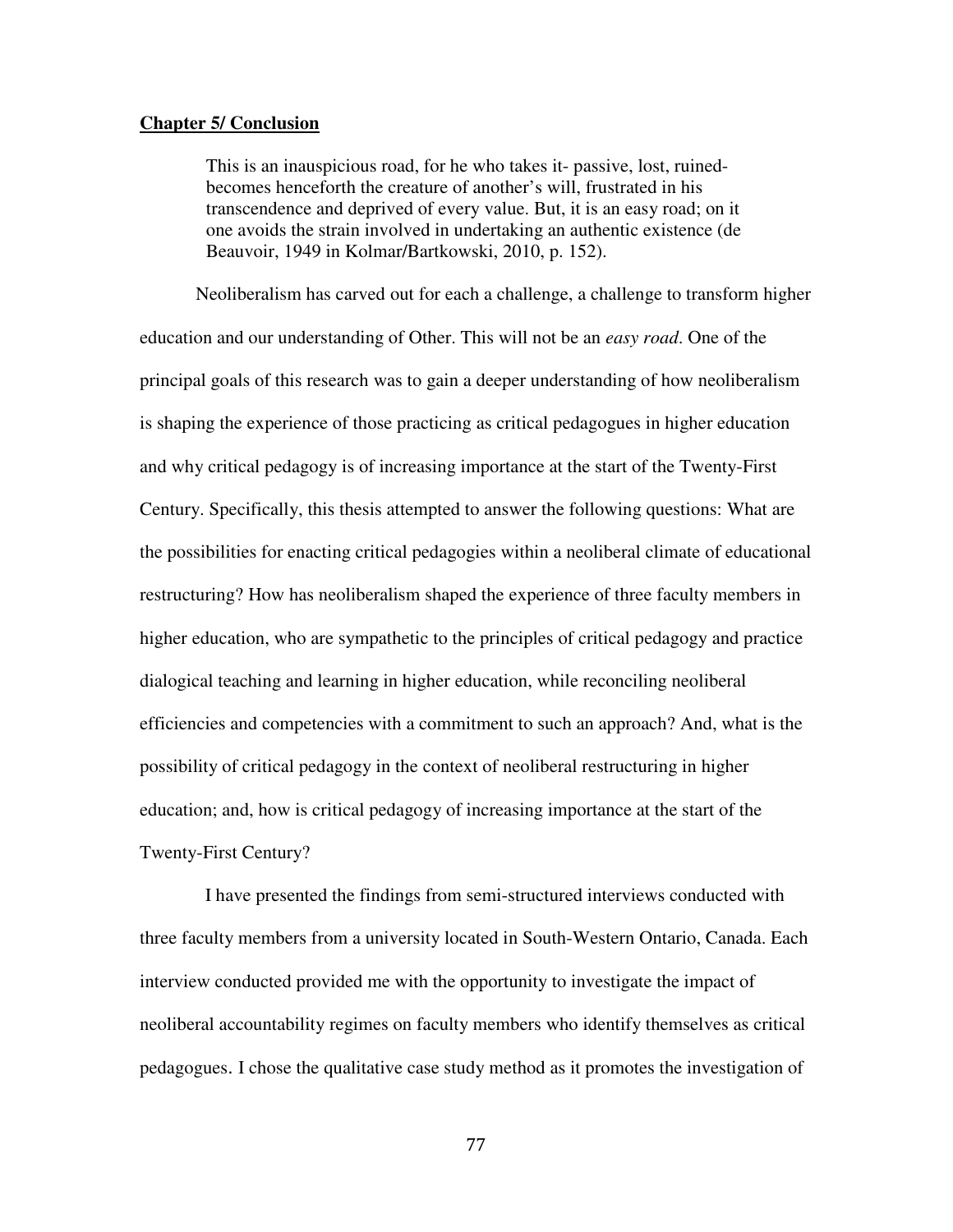a phenomenon within its situated context utilizing multiple sources. It is this approach which can safe guard that the case being investigated is studied through multiple perspectives which in turn allows a variety of issues to be exposed and understood (Baxter & Jack, 2008).

This research reveals how neoliberalism at the start of the  $21<sup>st</sup>$  Century has evolved in a manner that defies definition thereby creating what I have termed the *neoliberal mystique*. Thus, signaling Ball (2012), another purpose of this thesis was not to define neoliberalism, but to challenge how we have come to think of it so that we may begin to engage and unpack it. The interviews conducted highlight how a very compelling discourse in higher education is beginning to take place in the Academy that seeks to inform the methods of how universities critically approach education and global education. This discourse reveals the concerns and potential for links in global higher education and future labour opportunities that are being created through the increasing mobility of people, markets, and knowledge. It also emphasizes the dire need for new ways in understanding how we envision higher education and global relations that are increasingly framed by neoliberal globalization, which has been touted as being based on a knowledge economy that necessitates an intercultural understanding and comfort ability.

The faculty members selected for this research each spoke to these struggles, while providing deep and rich accounts of how neoliberalism challenges and concerns them, both, philosophically and pedagogically. Thus, it was in analyzing these interviews that three themes became most prevalent: 1) The Neoliberal Mystique; 2) Quality Assurance & the Audit Culture; and 3) Transgressing: Global education, Neoliberalism,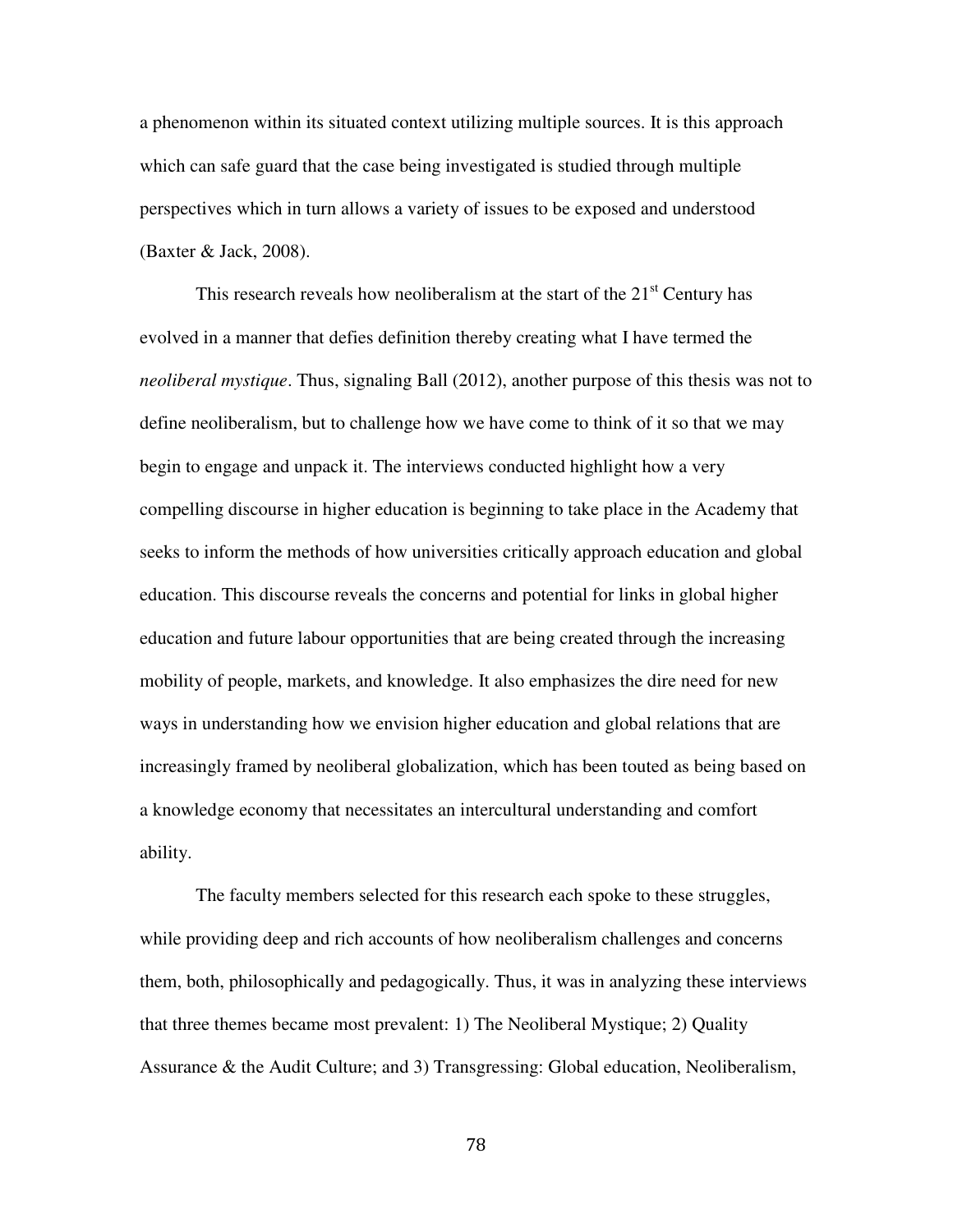and Critical Pedagogy. Although the findings from the interviews conducted at times revealed differences, what did become evident is that there is now a world market for higher education and this is having a direct impact on program prioritization, curriculum, and research funding. Neoliberal globalization is re-shaping the purpose of the university, learning, and global learning and it is to this that each faculty member as a critical pedagogue provides a very rich account.

Foremost this thesis presents through the literature consulted and the interviews conducted a cautionary tale whereby neoliberal globalization has become the provocative tool for both heads of state and higher education to increase a market-driven agenda that endorses curriculum that is valued for its economic usefulness as opposed to civic mindedness. However, Harvey (2007) similar to those interviewed for this research, posits that to suppose that the marketplace or marketplace indications can appropriately decide *all* is to suppose that *all* in theory can be treated as a product. It is to this problem of marketization and commodification of higher education, which each faculty member interviewed for this research found most problematic and dangerous. The interviews conducted for this research also brought to the fore issues of quality assessments/evaluations that rely on quantitative measures for performativity. That while instructing is a performative act; it is not to be confused with performance (hooks, 1994). Teaching critically, each interviewee shares, is to inspire, engage, peel back, and disrupt not only knowledge for the learner, but the teacher also, as learning is meant to be a dialogic experience. The most significant aspect of higher education in an era of neoliberalization that this research amplifies is its complicity and assistance in the perpetuation of gross acts of social inequality. Thus, if the Academy is to earnestly move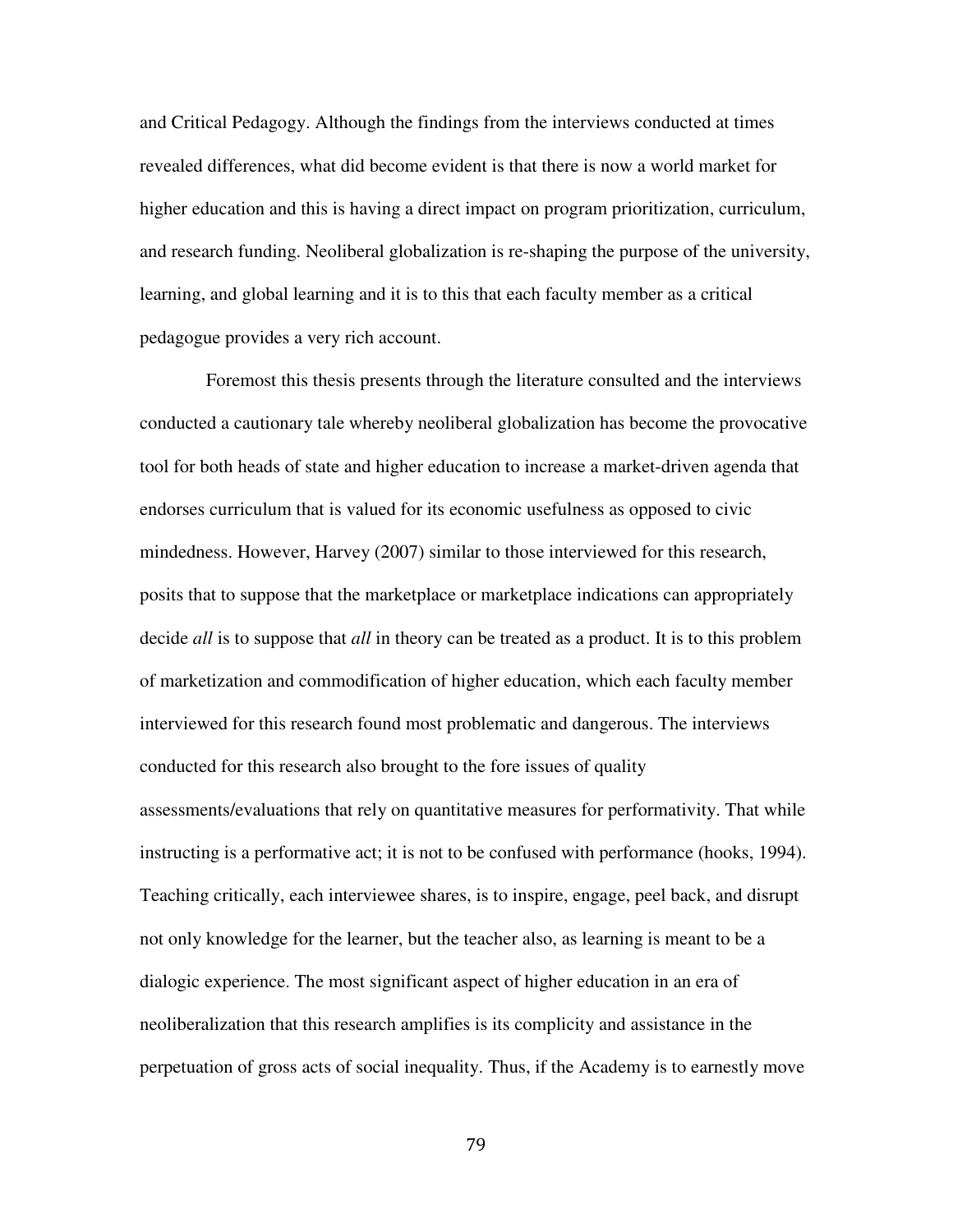forward into the 21<sup>st</sup> Century as a bastion of global diversity it must be *willing* to create a space where *all* disciplines are honoured and begin to engage with each other, the learner, and research in a manner that is critical, reflexive, unsettling, *ethical* and *just*.

Critical pedagogy advocates for the empowerment of each individual through the ability of critical thought and 'problem-posing' education; it rejects the banking system and in its place offers "posing of the problems" of all people in the context of their experiences within the world (Freire, 2011, p. 79). While at present there are various critiques of critical pedagogy, Elizabeth Ellsworth (1989) continues to be among the most cited in academia. Ellsworth, an educator in higher education in the United States, argues that critical pedagogy "has developed along a highly abstract and utopian line which does not necessarily sustain the daily workings of the education its supporters advocate" (1989, p. 297). Ellsworth goes further to state that the principal aims of critical pedagogy such as "empowerment", "student voice", "dialogue", and even the term, "critical arerepressive myths that perpetuate relations of domination" (1989, p. 298); suggesting, for those who adhere to the educational philosophies of critical pedagogy to "come to grips with the fundamental issues this work has raised-especially the question, What diversity do we silence in the name of "liberatory" pedagogy"? (1989, p. 299). Those who seek to critique Freire or the philosophy of critical pedagogy are encouraged, for as bell hooks (1994) posits it is exactly this form of critical engagement that critical pedagogy is founded on, and I might offer will provide insights into how critical pedagogy can continue to evolve in a manner that proves relevant to our educational and political challenges of the  $21<sup>st</sup>$  Century.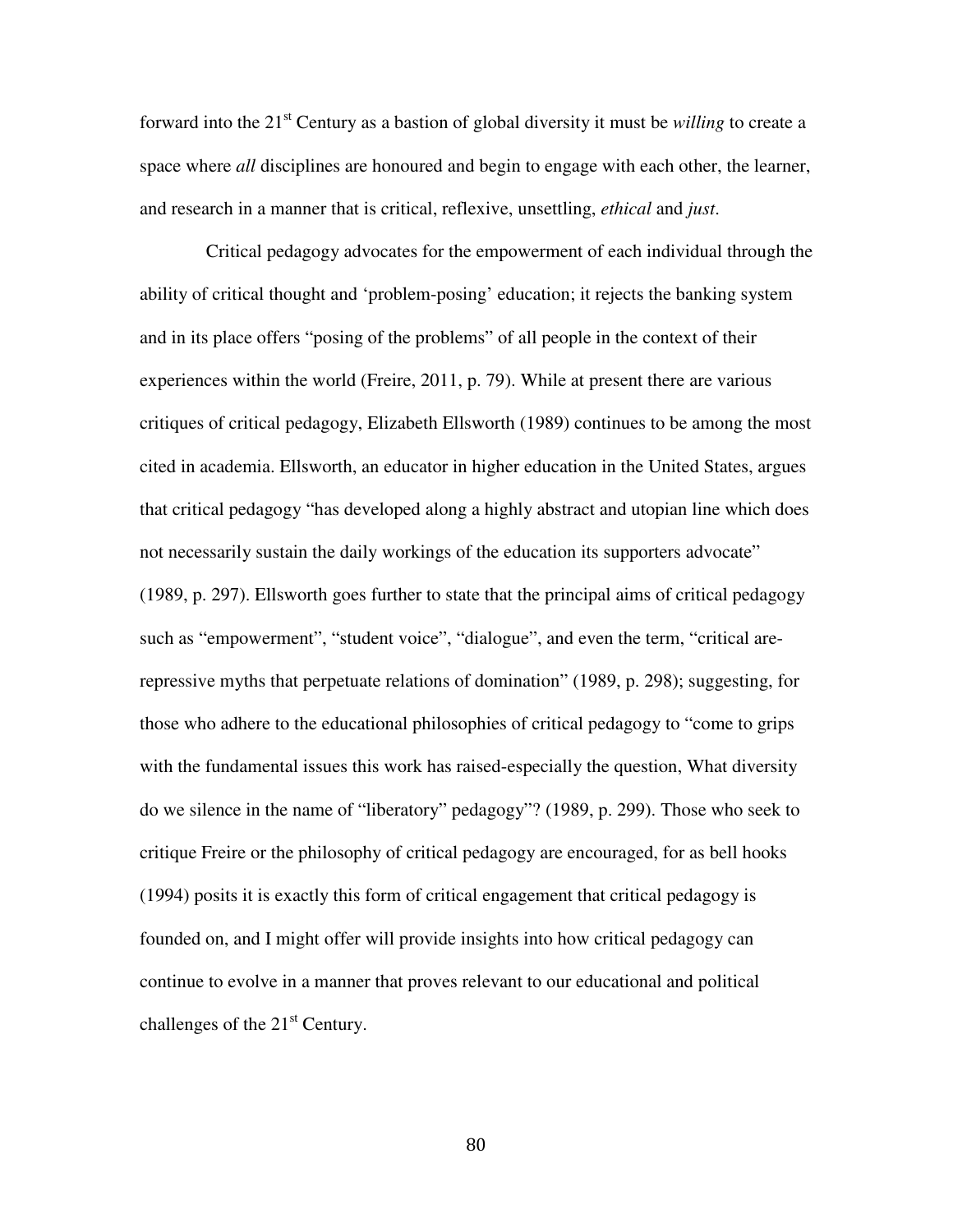#### **Limitations**

Methodologically, Cohen et al (2011) caution how the qualitative case study may be challenging to construct. Qualitative case studies have been criticized for their weakness with regard to generalizations and thus may be considered a limitation to this research; however, what motivates those in qualitative case study is the focus on the depth and particularity of a case not the generalizabilty across populations. Another limitation to this study may be that each of the participants comes from a similar discipline, and thus my findings may be deemed as biased. While, I do concede that it could have proven of great interest to add to this research faculty voices from other disciplines who consider themselves critical pedagogues, the purpose of this research was to focus on those in Education, Sociology, or the Humanities, as it has become these disciplines that are perceived as having the greatest restructuring as a result of neoliberalism. Finally, the most significant limitation of this research occurs, I fear, in the insurmountable task to capture the importance of this discussion on neoliberalism, critical pedagogy, and higher education. Although I have endeavored to be succinct with my analysis, this research proved to be incredibly rich and complex; thus, I fear that by omitting certain conversations I have failed to honour the participants who so graciously gave of their time and the importance of what this research means to critical pedagogy and higher education in the  $21<sup>st</sup>$  Century.

#### **Implications for Future Research**

 If there could be one resonating implication from this research it is thisneoliberalism at the start of the  $21<sup>st</sup>$  Century has evolved in such a manner as a result of globalization that is defies definition. It is complex, situated, sophisticated, and for some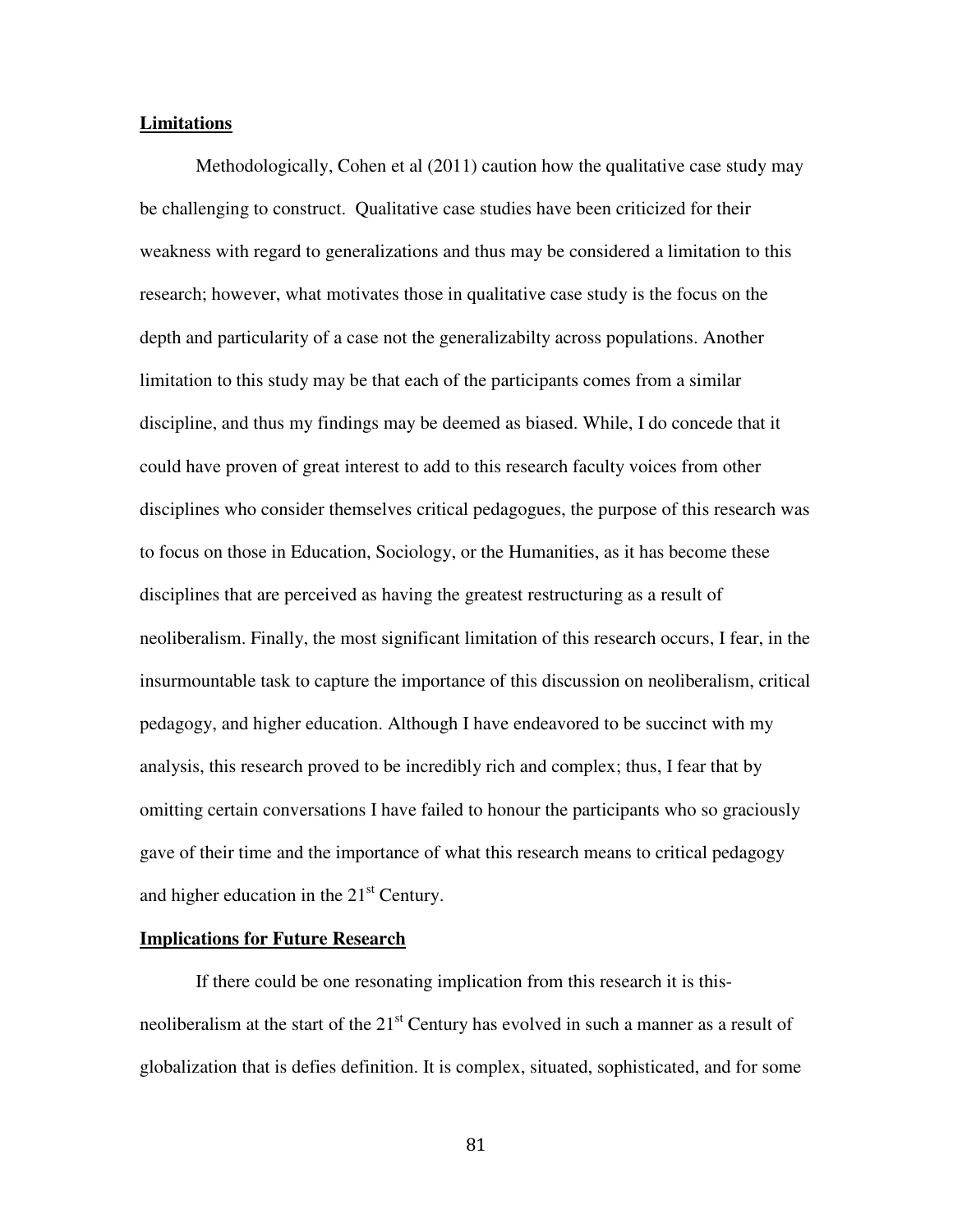carries the belief of possibility. However, from the literature consulted and the interviews conducted one other thing is apparent, neoliberal globalization has been extremely effective in restoring class power to a degree not experienced since the pre-Depression era and this carries with it many dangers with regard to increasing social inequality at a rate not experienced before. The other element that is astonishing is how little attention has been devoted to this in research (Harvey, 2007). Neoliberal globalization is transforming government to governance, citizen to consumer, while simultaneously creating a combination of people who are increasingly mobile, morally flexible, while being capable of communicating civic, corporate, and humanitarian worth (Ball, 2012). Thus, what becomes prevalent in this research is that while there exists a neoliberal mystique it is this mystique itself that perpetuates the ideology for the neoliberal imaginary. Therefore, in order to critically engage with how society defines neoliberalism a broader discourse is encouraged as to how we have come to think of neoliberalism by studying how it has evolved, its context, who it benefits, and who it leaves out.

 Further, highlighted in this research is that while teacher evaluations are an important aspect of higher education, the present form that is dependent on quantitative measures simply cannot capture the value of those who engage critically with their student, their curricula and curriculum. The present evaluation methods also run the risk of placing the student in the role of expert while systematically reducing what an instructor does from performative to performance. New methods of assessment are required, methods that are able to capture the value of what is being taught and who is teaching, without reducing a discipline or a person's worth to a number on a page. Global education, through the massification of higher education, is a new phenomenon and the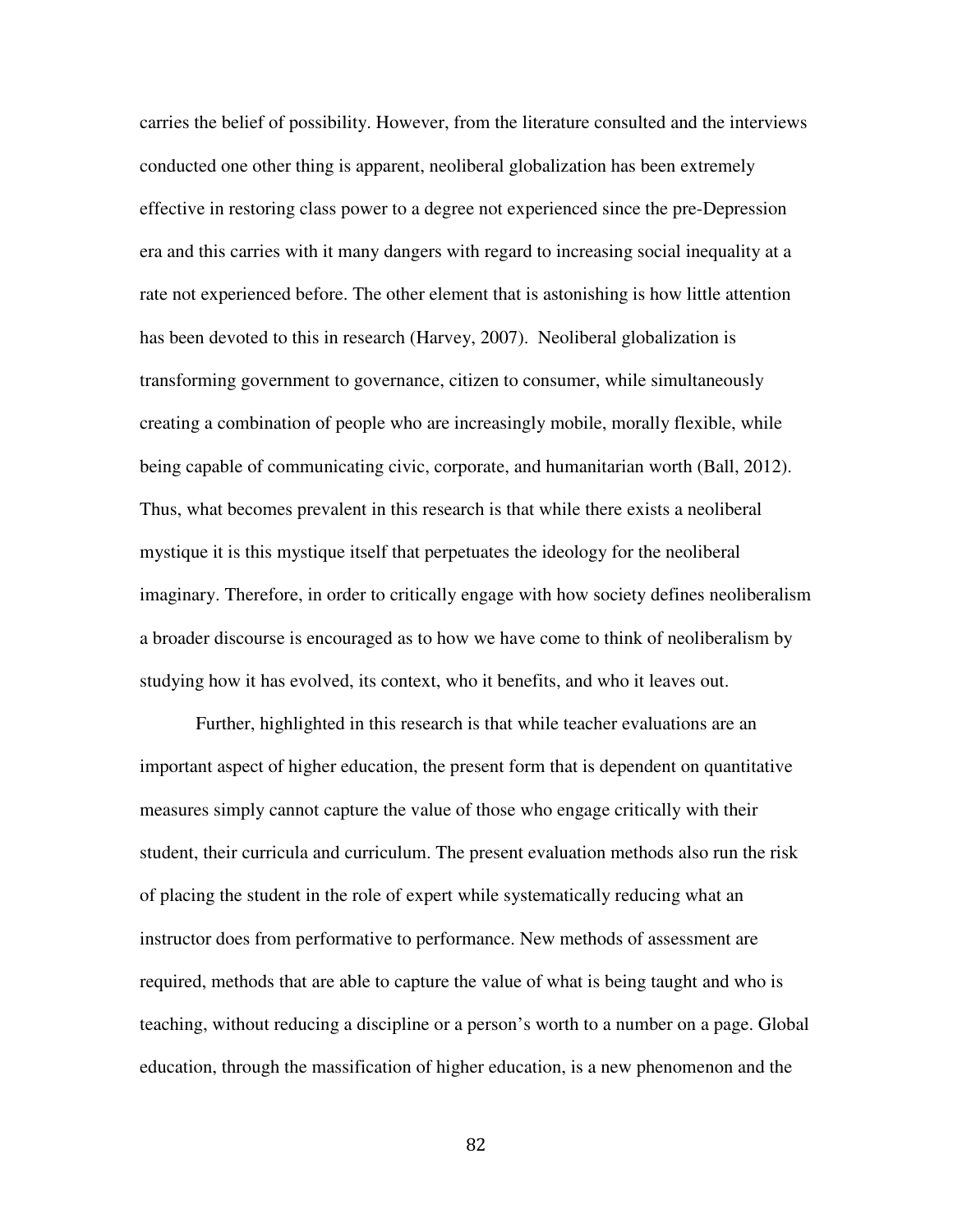implications are vast; thus, better methods for testing foreign students English proficiency that coincide with the ethos of global education and the expectations of those who will be learning and teaching are also required. Needed then are authentic mechanisms in place in higher education to assist *all* learners once they arrive that go beyond welcoming, token multi-cultural trope, and technical supports. Student, teacher, and community members are encouraged to understand that knowledge is diverse and that higher education is a journey for many students, who while they may struggle greatly at the beginning, when given the proper support and encouragement through patience, understanding, and the ability to actively engage will prosper in untold ways.

Thus, similar to Ball (2012), this research is not exhaustive in any form; many things are missing due to the scope of the subject, such as the students' perspective on neoliberalism and the immense pressures their teachers spoke of as a result of the competitive nature of undergraduate and graduate programs; the value that many graduate applications now place on cultural capital for those applying, how this excludes those who have not had the same opportunities due to socio-economic circumstance and the implications this holds; the pressure some students feel to choose a study path in higher education that will directly lead to employment; and, the possible consequences this holds for both the learner and society in time.

Immigration became another important aspect of these conversations. This concern was raised, in part, as a result of a CBC Report (Trementi, 2013), whereby two Nigerian students invited to study at the University of Regina, Victoria Ordua and Ihouma Amadi, faced deportation from Canada without any transferability of their university credits after three years of study. Misunderstanding Canadian eligibility for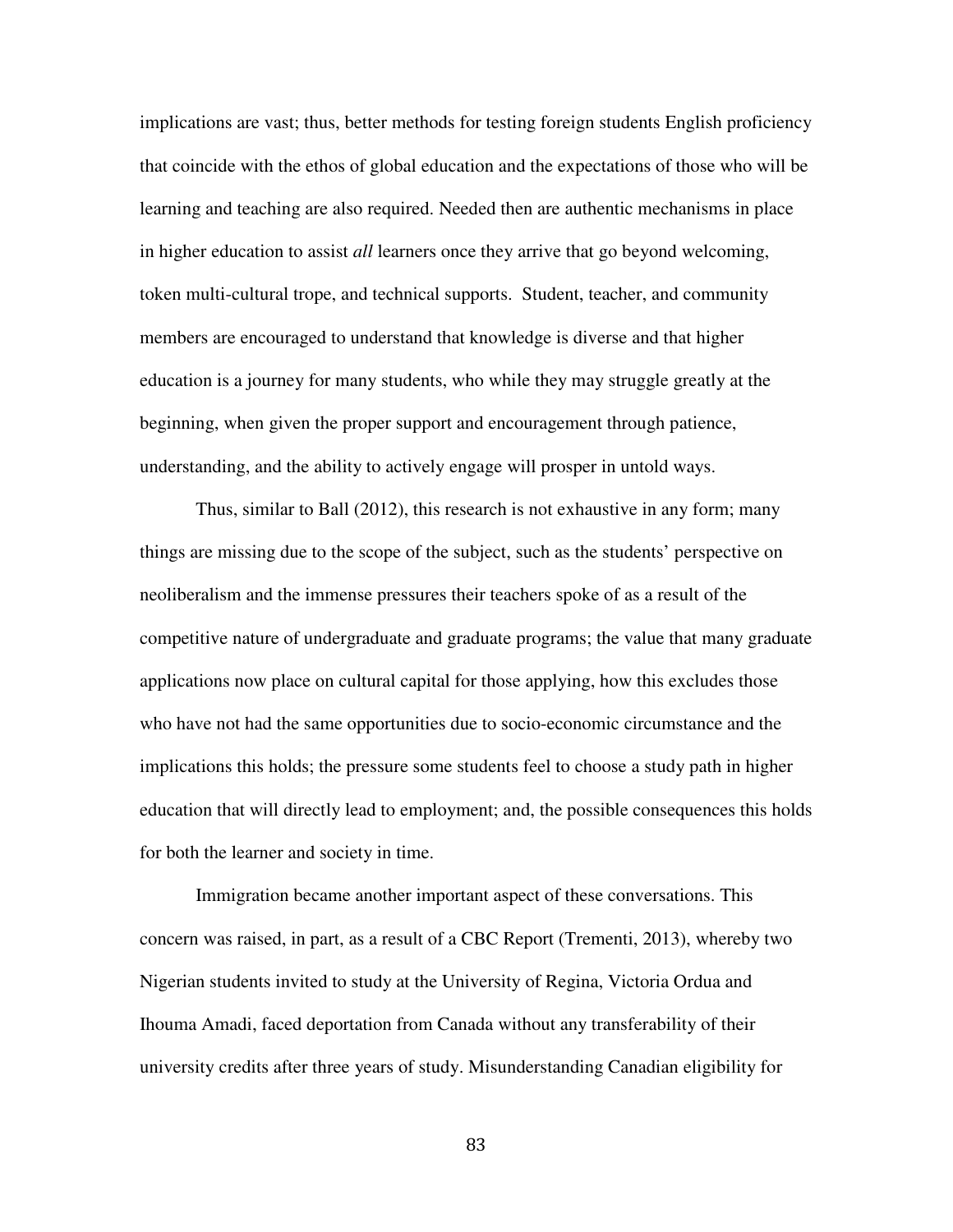work as foreign students they sought and gained part-time employment for a two-week period with Walmart, a large North American retailer. Although Immigration Canada has revised several policies for work-study permits effective June 2014 (Ontario Immigration-International Students, 2014), that future misunderstandings do not occur remains to be seen, and once again raises the question as to who is responsible for these policies to be clearly communicated and understood?

I have endeavored to make the most striking points in this research, to peel back the mystique society has come to place on how we think of neoliberalism and how this is affecting those who practice as critical pedagogues in higher education in the hope that this will inspire more to begin engaging with the *reflexivity of our privilege*. I hope to inspire and point out that which Hall (2009) terms not a *politics of guarantee*, but rather, a *politics of possibility*. To new ways in which to accomplish our goals and ideals, to other ways in which to think about what is going on *out there* and *in here*. This will be a challenging road, however, it is a challenge worth *our intellectual labour*.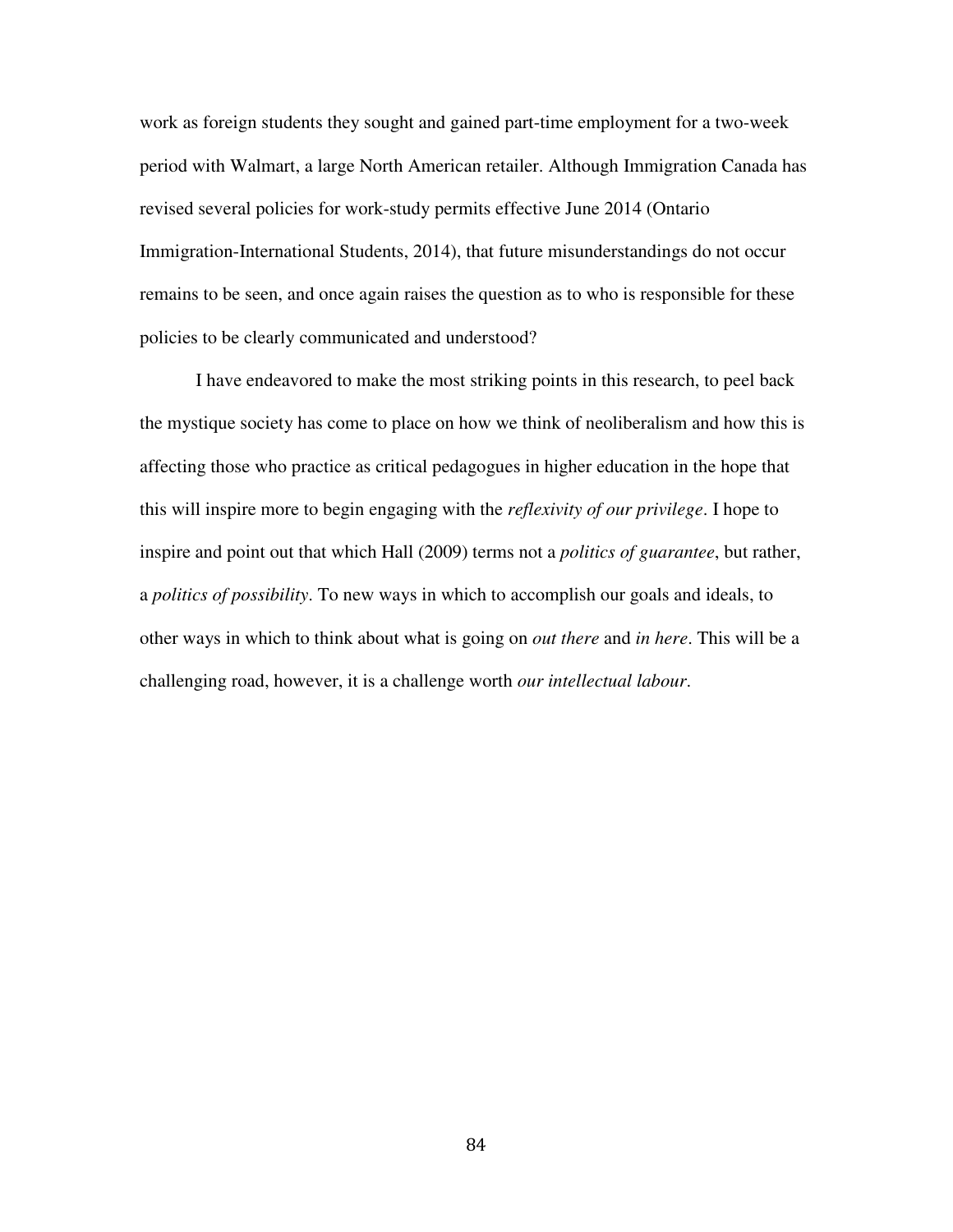#### **Summary**

 Giroux suggests, "Within this impoverished sense of politics and public life, the university is gradually being transformed into a training ground for the corporate workforce, rendering obsolete any notion of higher education as a crucial public sphere in which critical citizens and democratic agents are formed" (2005, p.225). Although the corporate presence in education cannot be denied, I suggest similar to an ant in nature when faced by an obstacle and must forge a new path, so too will humankind. Neoliberalism, I posit, is not *rendering obsolete any notion of higher education as a crucial public sphere*. Neoliberalism is causing higher education to rethink and reshape its space; a space where when neoliberalism is tempered can continue to critically question and accomplish its steadfast goals and ideals. Illustrating this is *Education and Struggle* (2012), a global project by critical pedagogues Michel Peters and Peter McLaren, who when writing on the "political production of meaning", suggest,

That as we struggle within the realm of educational politics based around a series of interrelated themes: Indigenous struggles; Western-Islamic conflicts; globalization and the clash of world views; [and] neoliberalism as the war within…Education and Struggle promises to be on the cutting edge of social, cultural, educational, and political transformation (Peters & McLaren, 2012).

Thus, while challenges remain, especially in light of the MOOC revolution, the significance of critical pedagogy must be nourished. Critical pedagogy continues to place discourses of contradictory experiences into the centre of educational activities. It is for this reason that I suggest to fully experience a just and equitable society it will be through the transformations within an education infused with problem-posing questions; an education which explores the many contradictions of our shared life experiences, and an education that not only seeks inclusion of all but *success in education for all*.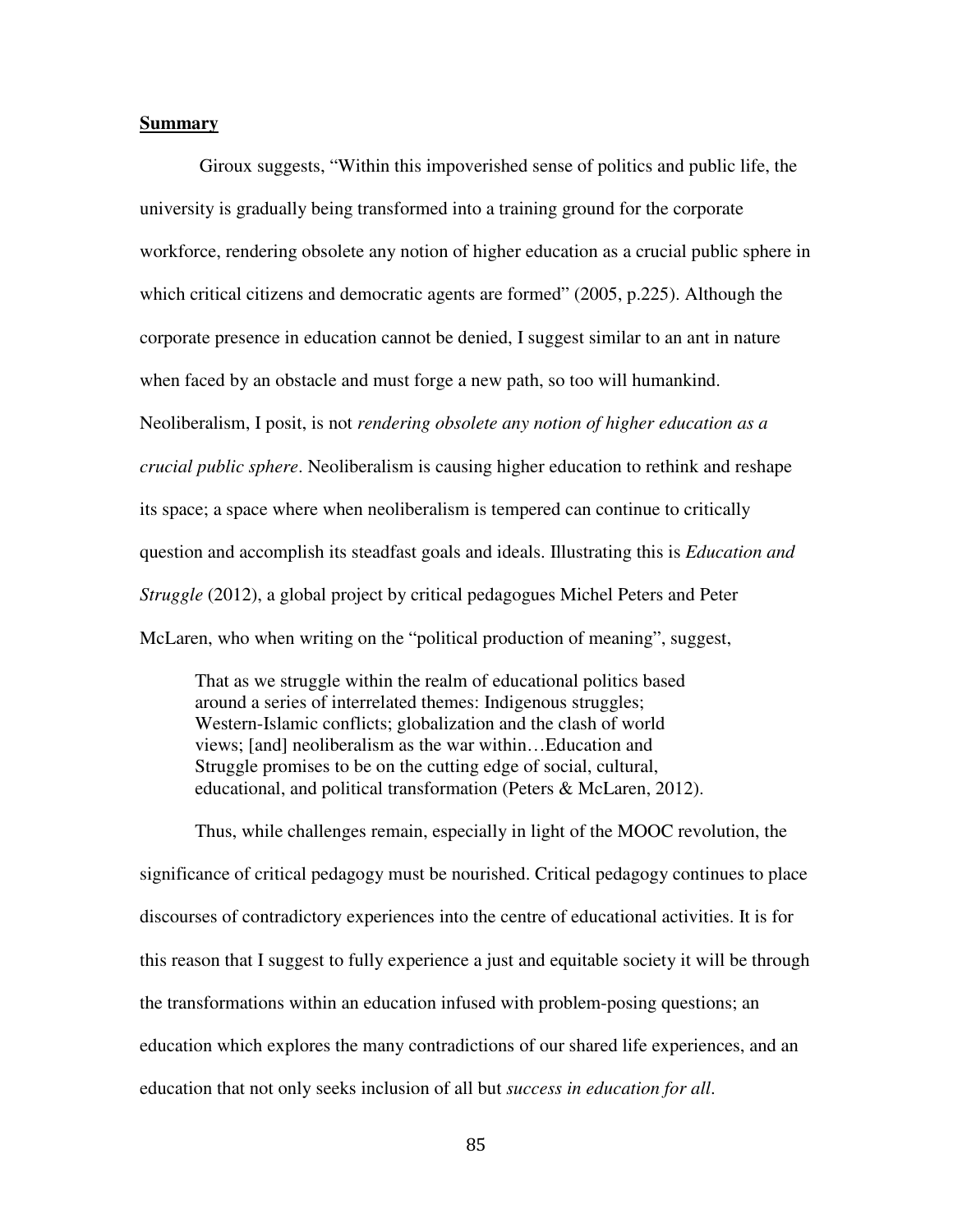There is an expression I have come to like, *A smooth sea never made a skilled sailor*. Thus, if we are to authentically embark on our goal of revolutionizing higher education so that it becomes a space where *Other*, in every sense of its meaning, inspires all levels of learning we must be prepared to critically engage with knowledge, to be reflexive, to value lived experience, to disrupt all that has made some comfortable, to challenge this erosion of conscience that has infected every level of society, remain open to all that is yet to occur; and above all, to be blissfully exhausted knowing that we are committed to this task. Whether we are up to this challenge for change is something Ulrich Beck (2007) once posited when enlisting the metaphor of the caterpillar and the butterfly.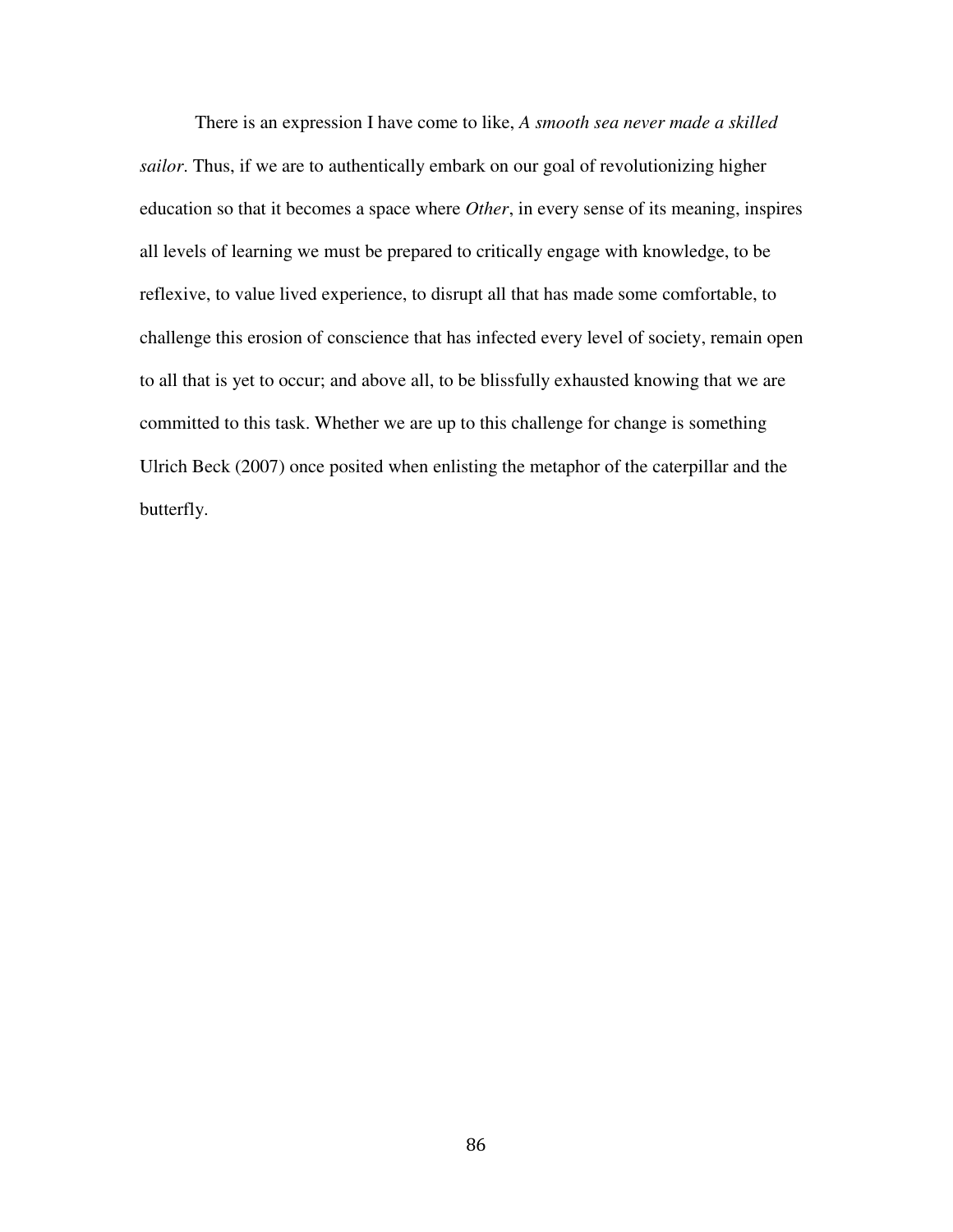#### **References**

Allman, P. (1994). Paulo Freire's contributions to radical adult education. *Studies in the Education of Adults* 26 (2), 144-162. Retrieved from http://web.a.ebscohost.com.proxy1.lib.uwo.ca/ehost/detail

Altbach, P., Reisberg, L., Rumbley, L. (2009). *Trends in higher education: Tracking an academic revolution*. UNESCO. Retrieved July 19<sup>th</sup>, 2013 from http://www.uis.unesco.org/Library/Documents/trends-global-higher-education-2009 world-conference-en.pdf

Apple, M. (1979/2004). The hidden curriculum and the nature of conflict. In *Ideology and curriculum 3rd ed*. 77-97. New York, NY: Routledge.

Apple, M.W. (2010). *Global crises, social justice, and education*. New York, NY: Routledge.

Apple, M.W. (2011). Democratic education in neoliberal and neoconservative times. *International Studies in Sociology of Education* 21(1), 21-31. doi: 10.1080/09620214.2011.543850

Association of Universities and Colleges of Canada, (2009*). The Bologna process and Implications for Canada's Universities, Report of the 2009 AUCC Symposium*. Retrieved February  $19^{th}$ , 2013 from http://www.aucc.ca/wp-content/uploads/2011/05/bolognareport-20091.pdf

Ball, S.J. (2012)*. Global education Inc.: New policy networks and the neo-liberal imaginary*. London and New York: Routledge.

Barton, A. (2001). Capitalism, critical pedagogy, and urban science education: An interview with Peter McLaren. *Journal of Research in Science Teaching* 38 (8), 847-859. Retrieved from

http://journals1.scholarsportal.info.proxy1.lib.uwo.ca/pdf/00224308/v38i0008/847\_ccpau seaiwpm.xml

Baxter, P., & Jack, S. (2008). Qualitative case study methodology: Study design and implementation for novice researchers. *The Qualitative Report*, 13(4), 544-559. Retrieved May 25<sup>th</sup>, 2013 from http://www.nova.edu/ssss/QR/QR13-4/baxter.pdf

Beck, U. (2002). The Cosmopolitan Society and its Enemies. *Theory, Culture & Society* 19 (1-2),17-44. doi: 10.1177/062632764020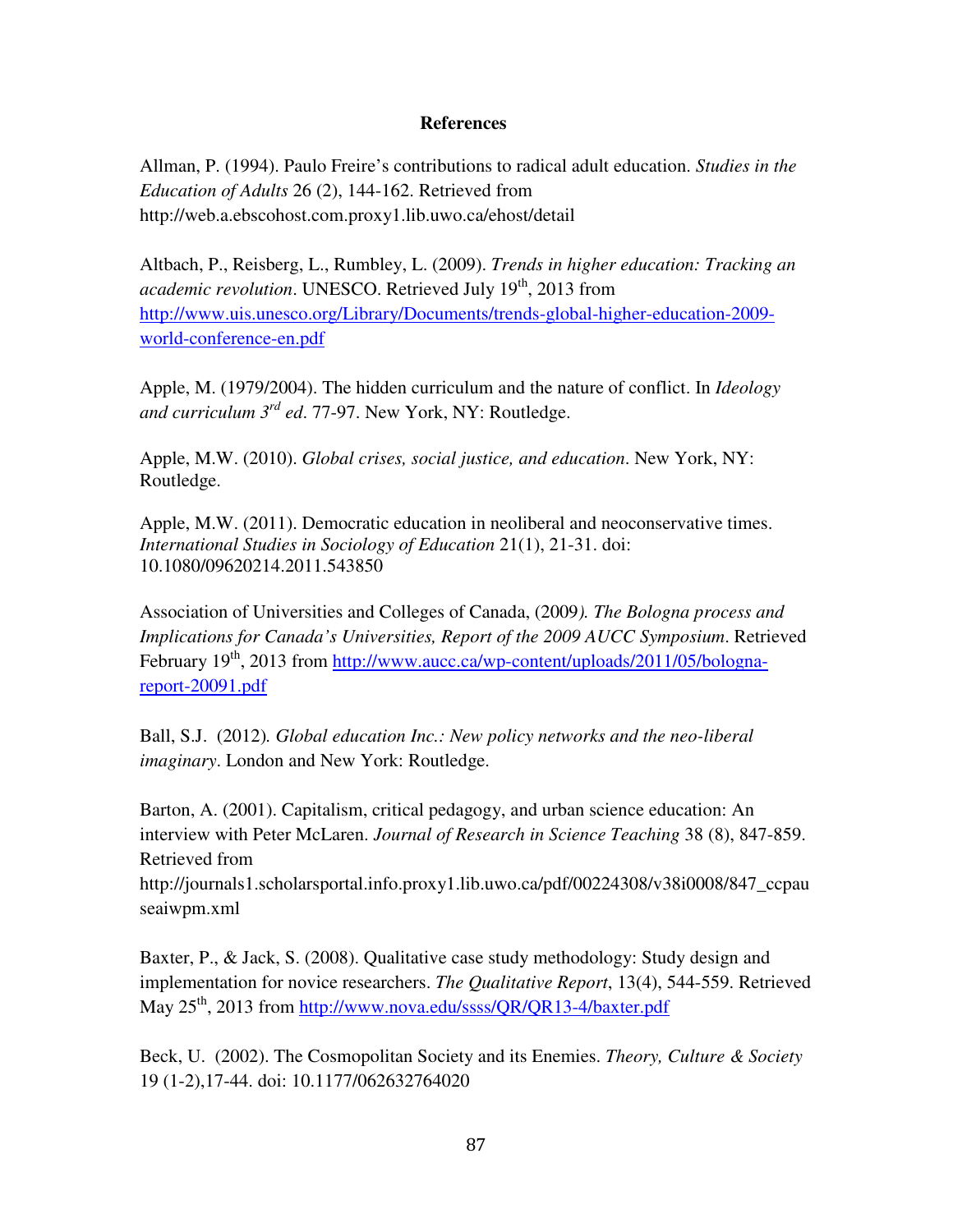Beck, U. (2007). "Ulrich Beck Online". Retrieved March 3<sup>rd</sup>, 2012 from http://www.ulrichbeck.net-build.net/index.php?page=cosmopolitan

Blackburn, J. (2000). Understanding Paulo Freire: Reflections on the origins, concepts, and possible pitfalls of his educational approach. *Community Development Journal*, 35 (1), 3-15. Retrieved from http://cdj.oxfordjournals.org.proxy1.lib.uwo.ca/content/35/1/3.full.pdf+html

Borg, C. and Mayo, P. (2000). *Learning and social difference. Challenges for public education and critical pedagogy*. Boulder: Paradigm.

Canadian Information Centre for International Credentials (2013). *Quality assurance practices for post secondary institutions in Canada*. Retrieved July 10th, 2013 from http://www.cicic.ca/510/fact-sheet-no-5.canada

Camicia, S. P. and B. M. Franklin (2011). "What type of global community and citizenship? Tangled discourses of neoliberalsim and critical democracy in curriculum and its reform" *Globalisation, Societies and Education* 9 (3-4), 311-322. doi: 10/1080/14767724

Cohen, L. Manion, L., & Morrison, K. (2011). *Research methods in education* ( $7<sup>th</sup>$  ed.). London and New York: Routledge.

Commission of the European Communities, (2009). Report from the commission to the council, the European Parliament, the European Economic and social committee and the committee of the regions: Report on progress in quality assurance in higher education. Retrieved July 17th, 2013 from http://ec.europa.eu/education/highereducation/doc/report09\_en.pdf

Connell, R. (2013, February 20). Neoliberalism and higher education: The Australian case. Retrieved on March 14, 2013 from http://www.isa-sociology.org/universities-in $crisis/?p=994$ 

Dale, J. (2003). Freire, Aristotle, Marx, and Sartre: A critique of the human condition. Retrieved June 19<sup>th</sup>, 2013 from https://scholarworks.iupui.edu/bitstream/handle/1805/310/Dale.pdf?sequence=1

Davies, S. and Guppy,N. (2010). *The schooled society*. Don Mills, ON: Oxford University Press.

de Beauvoir, S. (1949). *The second sex* in W. Kolmar/ F. Bartkowski (Eds). *Feminist Theory ,third edition* (pp.147-158). New York, New York: McGraw-Hill.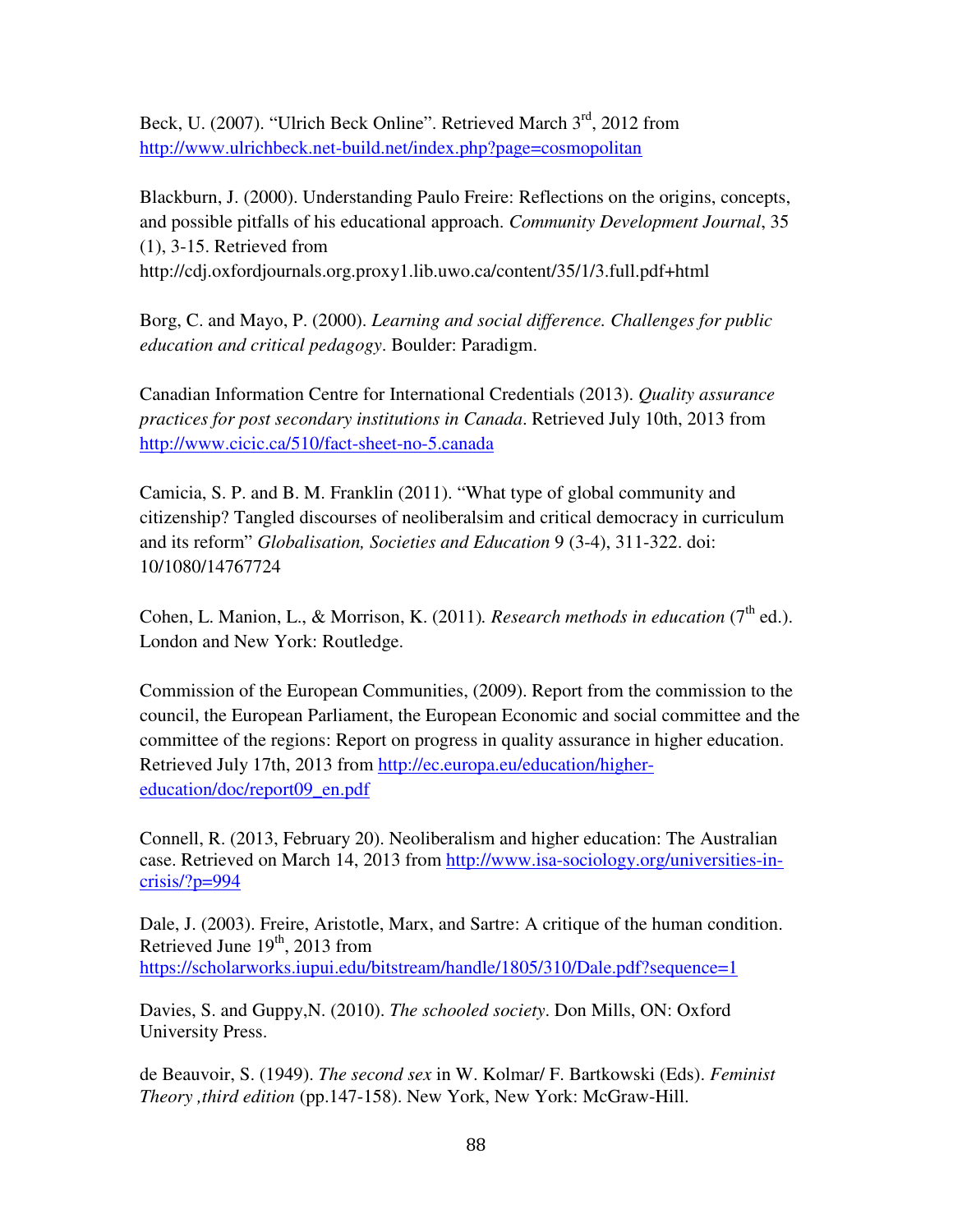Delors, J. et al. (1996). *Learning: The treasure within*. Paris: UNESCO Publishing. Retrieved March 3rd, 2012 from http://unesdoc.unesco.org/images/0010/001095/109590eo.pdf

El-Khawas, E., DePietro-Jurand, R., Holm-Nielsen, L. (1998). *Quality Assurance in*  higher education: Recent progress; Challenges ahead. World Bank. Retrieved July 17<sup>th</sup>, 2013 from

http://www.squ.edu.om/Portals/28/Quality%20Assurance/Quality\_assurance\_in\_higher\_e d\_EN98.pdf

Ellsworth, E. (1989). Why doesn't this feel empowering? Working through the repressive myths of critical pedagogy. *Harvard Educational Review* 59 (3), 297-324. Retrieved from

http://search.proquest.com.proxy1.lib.uwo.ca/docview/212326648/fulltextPDF/B5488AF ADE00492APQ/3?accountid=15115

Elshtain, J.B. (1993). *Democracy on trial*. Canada: House of Anansi Press Inc.

European University Association (2004). *What is the Bologna process*. Retrieved February 19<sup>th</sup>, 2013 from http://www.eua.be/eua-work-and-policy-area/building-theeuropean-higher-education-area/bologna-basics.aspx

Freire, P. (1970/2011). *Pedagogy of the oppressed.* New York, London: Continuum International Publishing Group.

Freire, P. (1998). *Pedagogy of freedom*. New York: Continuum.

Freire, P. (1998). *Pedagogy of the heart*. New York; London: Continuum publishing company.

Friedan, B. (1963/2011). *The feminine mystique*. New York, NY: W.W. Norton & Company Ltd.

Gale, T. (2011) Expansion and equity in Australian higher education: three positions for new relations. *Discourse: Studies in the Cultural Politics of Education* 32(5), 669-685. doi: 10: 1080/01596306.2011.620751

Gandin, L.A. and Apple, M.W. (2002). Thin versus thick democracy in education: Porto Alegre and the creation of alternatives to neo-liberalism. *International Studies in Sociology of Education*, 12(2), 99-115. Retrieved from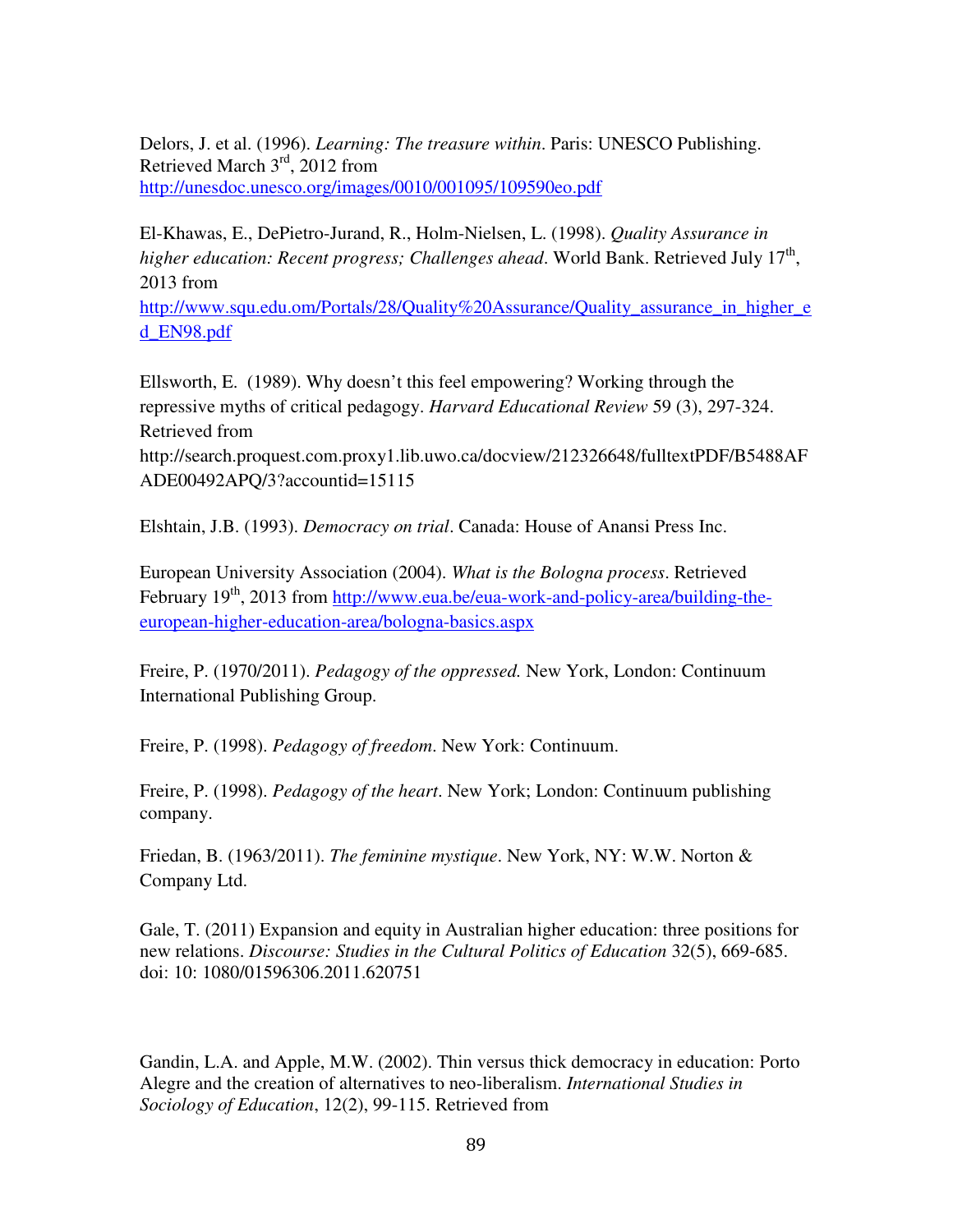http://journals1.scholarsportal.info.proxy1.lib.uwo.ca/pdf/09620214/v12i0002/99\_tvtdiet coatn.xml

Gandin, L.A. and Apple, M.W. (2012). Can critical democracy last? Porto Alegre and the struggle over 'thick' democracy in education. *Journal of Education Policy*, 27(5), 621- 639. doi: 10:1080/02680939.2012.710017

Gerhardt, H.P. (1993/2000). Paulo Freire (1921-97). *Prospects: The Quarterly Review of Comparative Education* (Paris, UNESCO: International Bureau of Education)/UNESCO: International Bureau of Education. Retrieved June 18<sup>th</sup>, 2013 from http://www.ibe.unesco.org/fileadmin/user\_upload/archive/publications/ThinkersPdf/freire e.PDF

Giroux, H. and S. Giroux (2004). *Take Back Higher Education*. United States of America: Palgrave MacMillan.

Giroux, H. (2010). "*Rethinking education as the practice of freedom: Paulo Freire and the promise of critical pedagogy*". Retrieved on October 2nd, 2013 from http://www.truth-out.org/archive/item/87456:rethinking-education-as-the-practice-offreedom-paulo-freire-and-the-promise-of-critical-pedagogy

Giroux, H. (2012). *Public speaker series*. Western University of Canada, London, Ontario, Canada.

Giroux, H. (2013a, January 22). The new extremism of politics and distraction in the age of austerity. Retrieved on February 1, 2013 from http://truth-out.org/opinion/item/13998 the-new-extremism-and-politics-of-distraction-in-the-age-of-austerity

Giroux, H. (2013b, March 26). Neoliberalism and the politics of higher education: An interview with Henry A. Giroux. Retrieved on April 5, 2013 from http://truthout.org/news/item/15237-predatory-capitalism-and-the-attack-on-higher-education-aninterview-with-henry-a-giroux

Giroux, H. (2013c). The fruit of Freire's roots. In *Paulo Freire's Intellectual Roots*, ed,'s, R. Lake & T. Kress (pp.x-xxi). New York, NY: Bloomsbury Academic.

Habermas, J. (1996). Three normative models of democracy. In *Democracy and Difference: Contesting boundaries of the political*, ed. S. Benhabib, 21-30. Princeton, NJ: Princeton University Press.

Hall, S. (2009). Race the floating signifier. Retrieved June  $19<sup>th</sup>$ , 2013 from http://www.youtube.com/watch?v=bMo2uiRAf30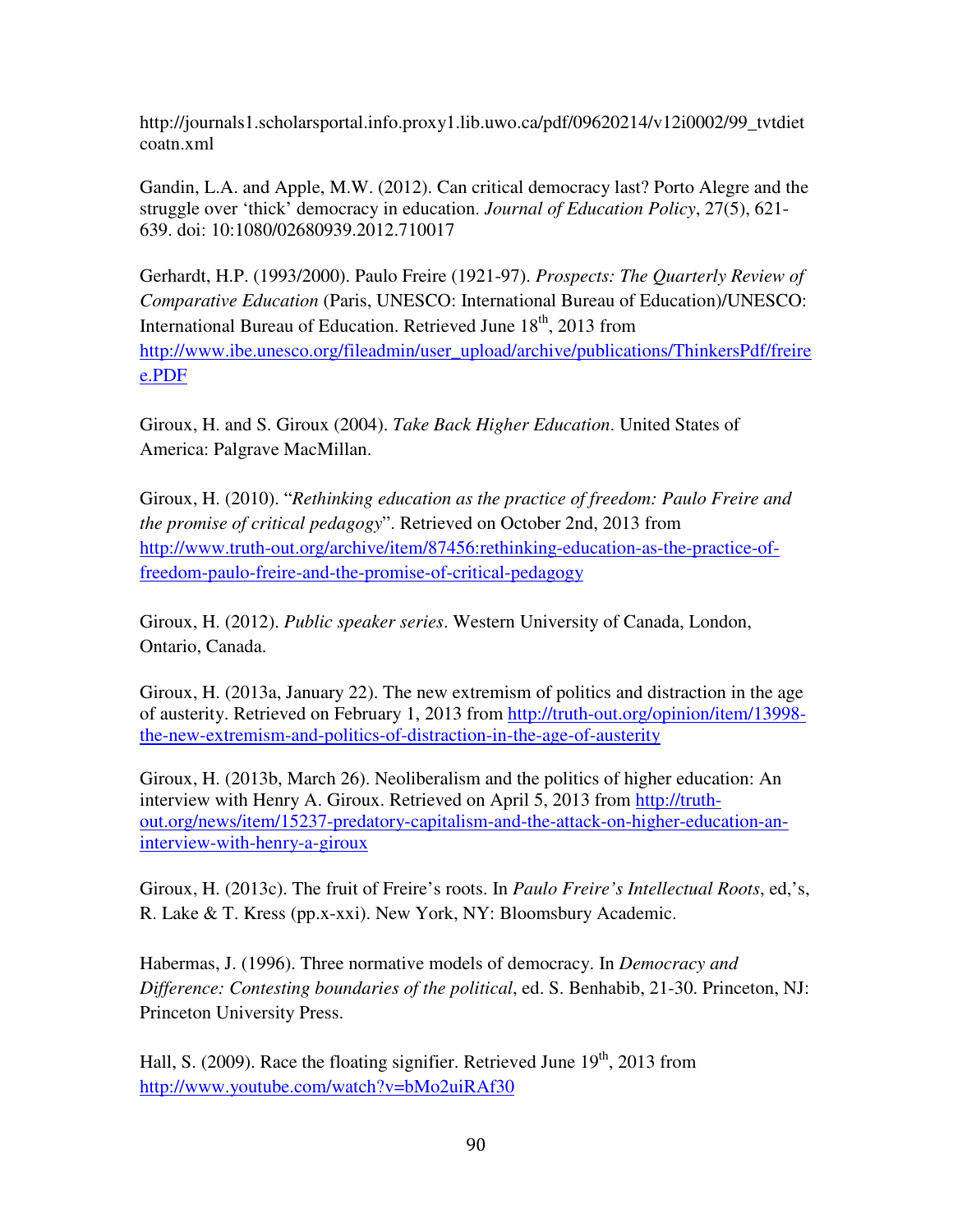Harvey, D. (2009). *Cosmopolitanism and the geographies of freedom*. United States of America: Columbia University Press.

Hall, S., Massey, D., Rustin, M. (2011). "*After neoliberalism: analysing the present*". Retrieved on February 12, 2014, from http://www.lwbooks.co.uk/journals/soundings/pdfs/s53hallmasseyrustin.pdf

Hall, S. and O'Shea, A. (2011). Common-sense neoliberalism. *Soundings: A Journal of Politics and Culture*. Retrieved on February 12, 2014, from http://www.lwbooks.co.uk/journals/soundings/manifesto.html

Harvey, D. (2005/2007). *A brief history of neoliberalism*. Oxford, New York: Oxford University Press.

Hesse-Biber, S.N. and Leavy, P. (2006). *The practice of qualitative research*. Thousand Oaks, London, New Delhi: Sage Publications.

Hoffman, S.G. (2011). The new tools of the science trade: contested knowledge production and the conceptual vocabularies of academic capitalism. *Social Anthropology* 19 (4), 439-462. doi: 10.1111/j1469-8676.2011.00180.x

Holston, J. and Arju Appadurai (1996). "Cities and Citizenship" *Public Culture* (8),187- 204.

hooks, b. (1994). *Teaching to transgress: Education as the practice of freedom*. New York, NY: Routledge.

Horne, H. H. (1903). *The philosophy of education*. London: The MacMillan Company.

Hursh, D. & Henderson, J. (2011). Contesting global neoliberalism and creating alternative futures. *Discourse: Studies in the cultural Politics of Education*. 32(2), 171- 185.

International Institute for Educational Planning, (2007). News Letter, UNESCO. Retrieved October  $27<sup>th</sup>$ , 2012 from www.unesco.org/ieep

Jünger, E. (1939) in Hutchins, R. M. (1953). *The University of Utopia*. Chicago and London: The University of Chicago Press.

Kemp, P. (2011). *Citizen of the world: The cosmopolitaniIdeal for the Twenty-First Century*. United States: Humanity Books.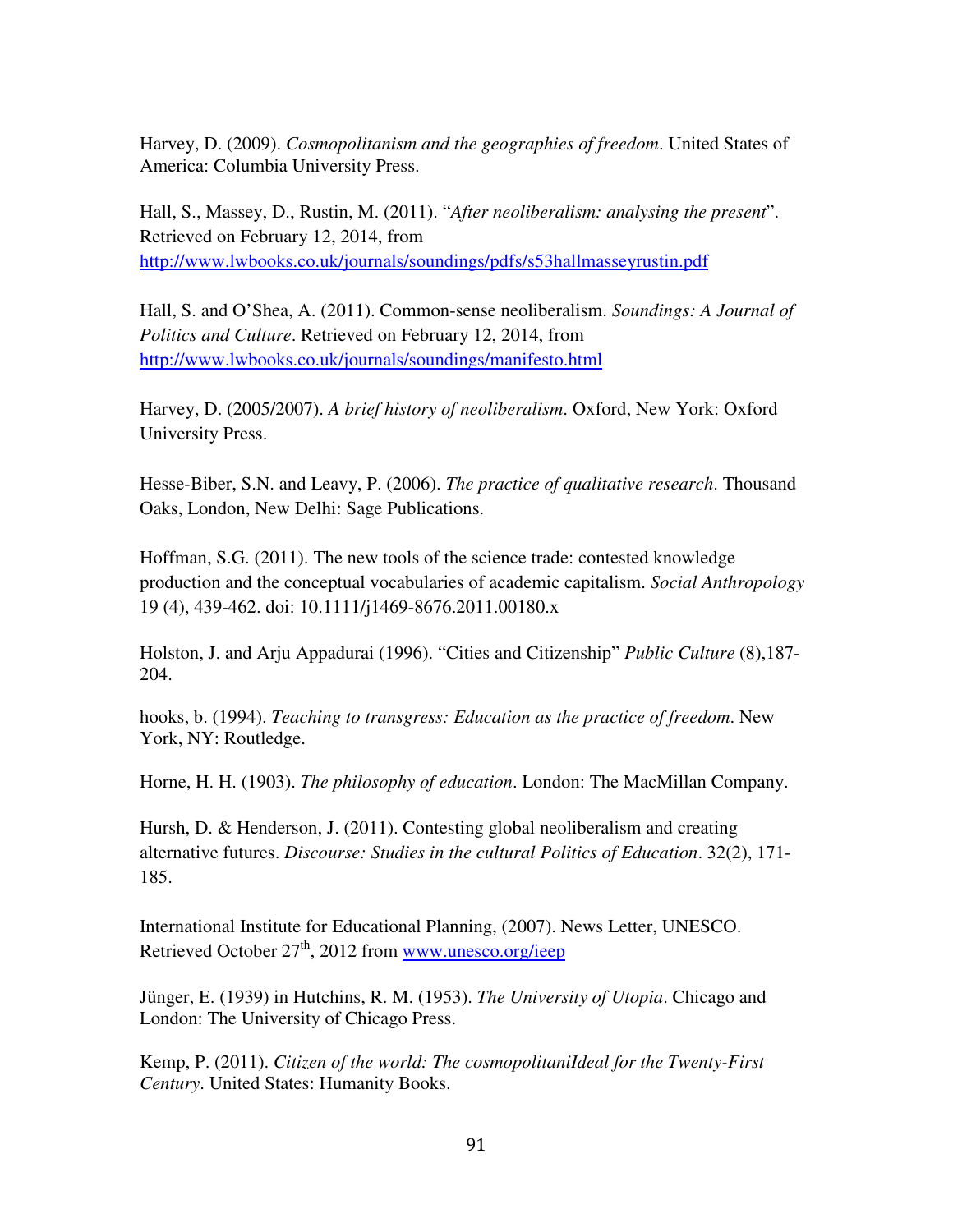Kincheloe, J. (2004). *Critical pedagogy primer*. New York, N.Y.: Peter Lang Publishing.

Klees, S.J. (2008). A quarter century of neoliberal thinking in education: misleading analyses and failed policies. *Globalisation, Societies, and Education*, 6 (4), 311-348. doi: 10.1080/14767720802506672

Lim, L. (2011). Beyond logic and argument analysis: Critical thinking, everyday problems and democratic deliberation in Cambridge International Examinations' thinking skills curriculum*. Journal of Curriculum Studies*, 43 (6), 783-807. doi: 10.1080/00220272.20111.590231

Lindsay, J.M. (2012). "Will MOOC's revolutionize higher education?" *The water's edge*. Retrieved January 16<sup>th</sup>, 2013 from http://blogs.cfr.org/lindsay/2012/09/20/will-moocsrevolutionize-higher-education/

Lockley, P. (2013). Of machine guns and MOOCs:  $21<sup>st</sup>$  Century engineering disasters. Retrieved May 23rd, 2013 from www.hybridpedagogy.com/Journal/files/Of\_Machine\_Guns\_and\_MOOCs.html.

Lyotard, J.F. (1984). *The post-modern condition: A report on Knowledge* (Vol.10). Manchester: Manchester University Press.

Macedo, D. (2011) in Freire, P. (1970/2011) *Pedagogy of the oppressed*. New York, London: Continuum International Publishing.

Macpherson, C.B. (1964). *The real world of democracy (CBC Massey lecture series)*. House of Anansi Press.

Marginson, S. (2006). Engaging democratic education in the neoliberal age. *Educational Theory*, 56 (2), 205-219. doi: 10:1111/j.1741-5446.2006.00012.x

Martel, L. (2008). Global inequality, human rights and power: A critique of Ulrich Beck's cosmopolitanism. Retrieved March  $3<sup>rd</sup>$ , 2012 from http://www.scribd.com/janeyjones/d/44607453-Global-Inequality-Human-Rights-and-Power-a-critique-of-Ulrich-Beck-s-cosmopolitanism

Mayo, P. (2009). Competitiveness, diversification and the international higher education cash flow: the EU's higher education discourse amidst the challenges of globalisation. *International Studies in Sociology of Education*, 19:3, pp. 87-103. doi: 10.1080/09620210903257174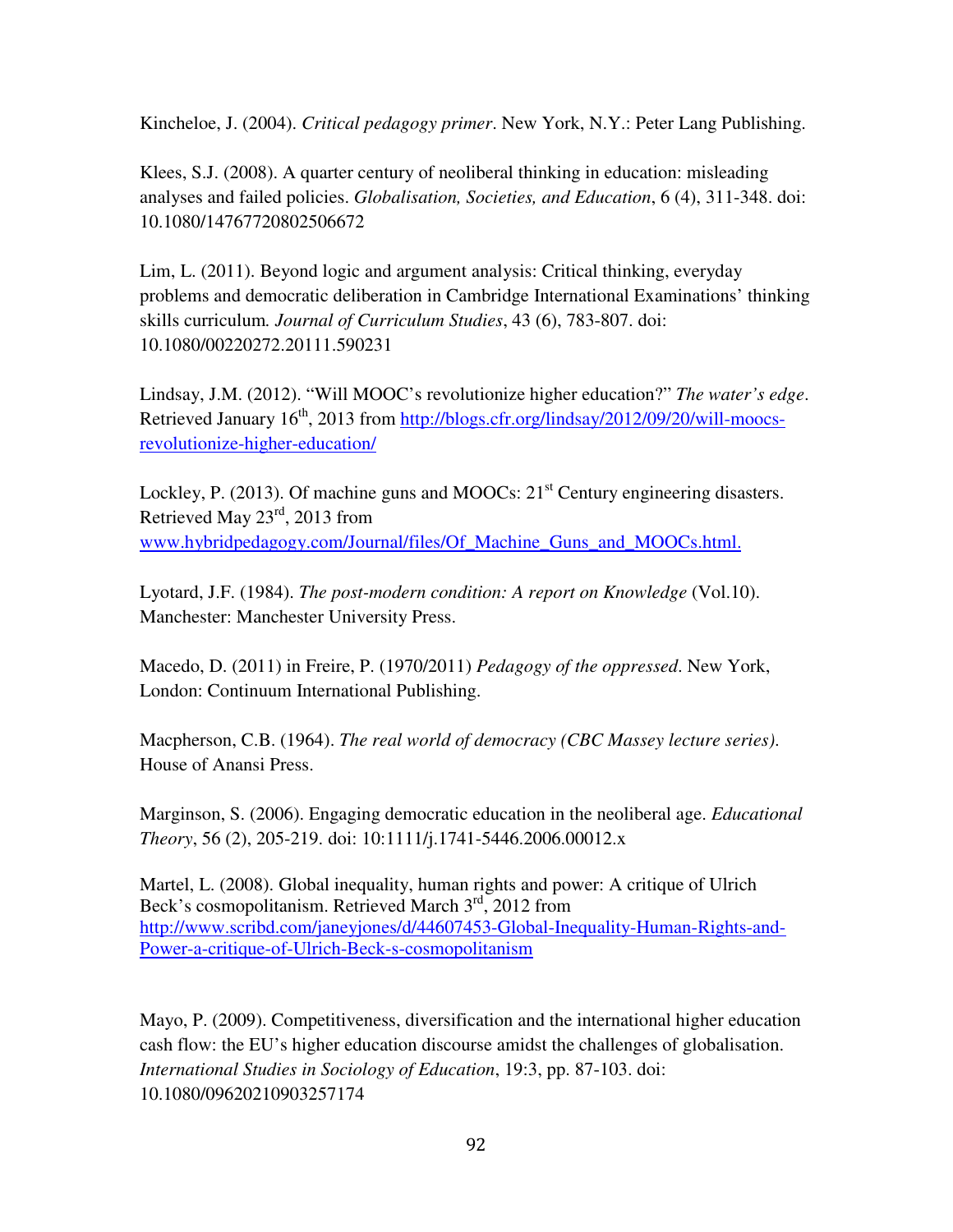McLaren, P. (1989). *Life in Schools: An introduction to critical pedagogy in the foundations of education*. White Plains, NY: Longman Inc.

McLaren, P. and Leonard, P. (1993). *Paulo Freire: A critical encounter*. London, USA, Canada: Routledge.

McLaren, P. (1995). *Critical Pedagogy and Predatory Culture, Oppositional politics in a postmodern era*. New York: Routledge.

McLaren, P. and Kincheloe, J. (2007). *Critical Pedagogy: Where are we now?* New York: Peter Lang.

Mertens, D. M. (2010). Research and evaluation in education and psychology: Integrating diversity with quantitative, qualitative, and mixed methods, (Third edition). Sage Publications. Retrieved online May 5, 2013 from http://www.sagepub.com/upmdata/29986\_Chapter3.pdf

Myerson, G. (2001). Rethinking black Marxism: Reflections on Cederic Robinson and others. *Cultural Logic*, 3(2) in Smith, Ryoo, and McLaren (2009) "A revolutionary critical pedagogy for the Twenty-First Century".

OECD, (2007)*. Review of tertiary education country background report: Australia*. Department of education Canberra. Retrieved July  $10^{th}$ , 2013 from http://www.oecd.org/education/skills-beyond-school/38759740.pdf

Ontario immigration-International students (2014). *Studying in Ontario*. Ontarioimmigartion.ca. Retrieved from http://www.ontarioimmigration.ca/en/study/OI\_HOW\_STUDY\_INTL.html

Patton, M. Q. (2002). *Qualitative Research & Evaluation Methods, Third edition*. Thousand Oaks, California: Sage Publications Inc.

Peters, M. and McLaren, P. (2012, December 8). *Education and Struggle*. Retrieved from Facebook

Postiglione, G.A. (2013, August 29). China weighs the value of American liberal arts. *The Chronicle of Higher Education*. Retrieved September 4<sup>th</sup>, 2013 from http://chronicle.com/blogs/worldwise/china-weighs-the-value-of-american-liberalarts/32943.

Ritzer, G. (2008). *Sociological theory, seventh edition*. New York, NY: McGraw-Hill Higher Education.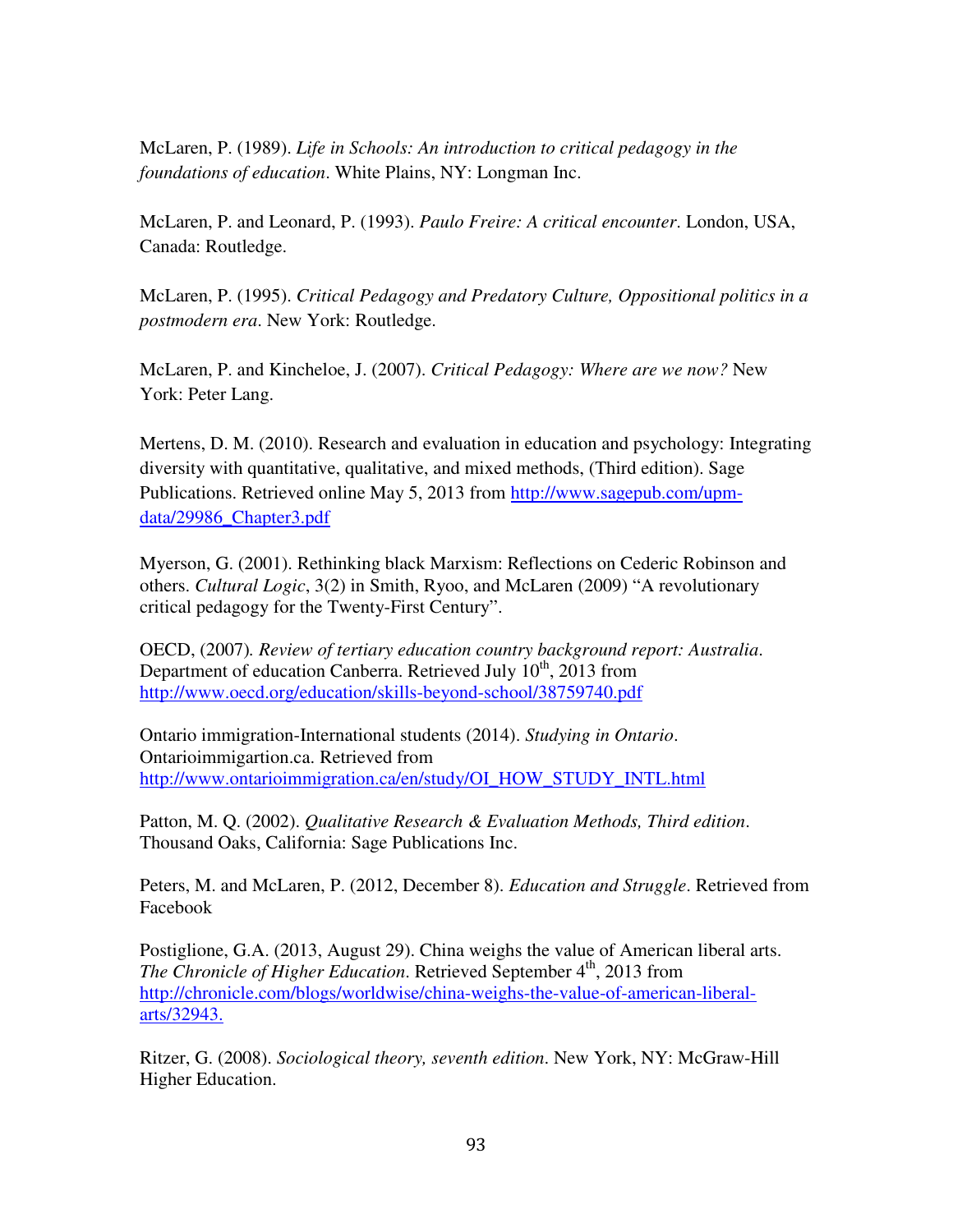Rizvi, F. and Lingard, B. (2000). Globalization and education: Complexities and contingencies. *Educational theory* 50 (4), 419-427. Retrieved from rch.proquest.com.proxy1.lib.uwo.ca/docview/214136886/fulltextPDF/47EAA644F5CA4 967PQ/3?accountid=15115

Rizvi, F. and Lingard, B. (2010). *Globalizing education policy*. New York, NY: Routledge.

Roberts, P. (2003). Pedagogy, neoliberalism and postmodernity: Reflections on Freire's later work. *Educational philosophy and theory*, 35(4), 452-465. Retrieved from http://web.b.ebscohost.com.proxy1.lib.uwo.ca/ehost/pdfviewer/pdfviewer?vid=3&sid=f7 6dff22-0ba5-445a-9000-53f32a0a2dc5%40sessionmgr114&hid=127

Roman, L. G. (2007). This earthly world: Edward Said, the praxis of secular humanisms and situated cosmopolitanisms. *Discourse: Studies in the Cultural Politics of Education* 27(3), 357-368. doi: 10.1080/01596300600838827

Rorabaugh, P. (2012). Hybridity, pt. 1: Virtuality & empiricism. *Hybrid Pedagogy, a journal of learning, teaching, & technology*. Retrieved May 23rd,from http://www.hybridpedagogy.com/Journal/files/Hybridity\_1.html

Sartre, J.P. (1995). *Essays in existentialism*. New York: Citadel Press Book.

Schugurensky, D. (2006). The political economy of higher education in the time of global markets: Whither the social responsibility of the university? In *The University, State, and Market: The political economy of globalization in the Americas*, eds. R. Rhoads & C. Torres. Palo Alto: Stanford University Press, Pp. 301-320.

Silva, L.H. (Ed.) (1999)*. Escola Cidadã: Teoria e Prática*.Petropolis: Vozes.

Singleton, R. and Straits, B. (2010). *Approaches to social research, third edition*. New York, Oxford: Oxford University Press.

Simburger, E. (2013). Moving through the city: Visual discourses of upward social mobility in higher education advertisements on public transport in Santiago de Chile. *Visual Studies* 28(1),67-77. doi: 10.1080147258X.2013. 765219

Smith, M., Ryoo, J. and McLaren, P. (2009). A revolutionary critical pedagogy manifesto for the twenty-first century. *Education and Society*, 27, 59-76.

Soudien, C. (2011). Interrogating the nature of the 'universal' in South Africa's new educational order *Globalisation, Society and Education* 9 (3-4), 323-336. doi: 10/1080/14767724 Spring, J. (2009). *Globalization of education*. New York: Routledge.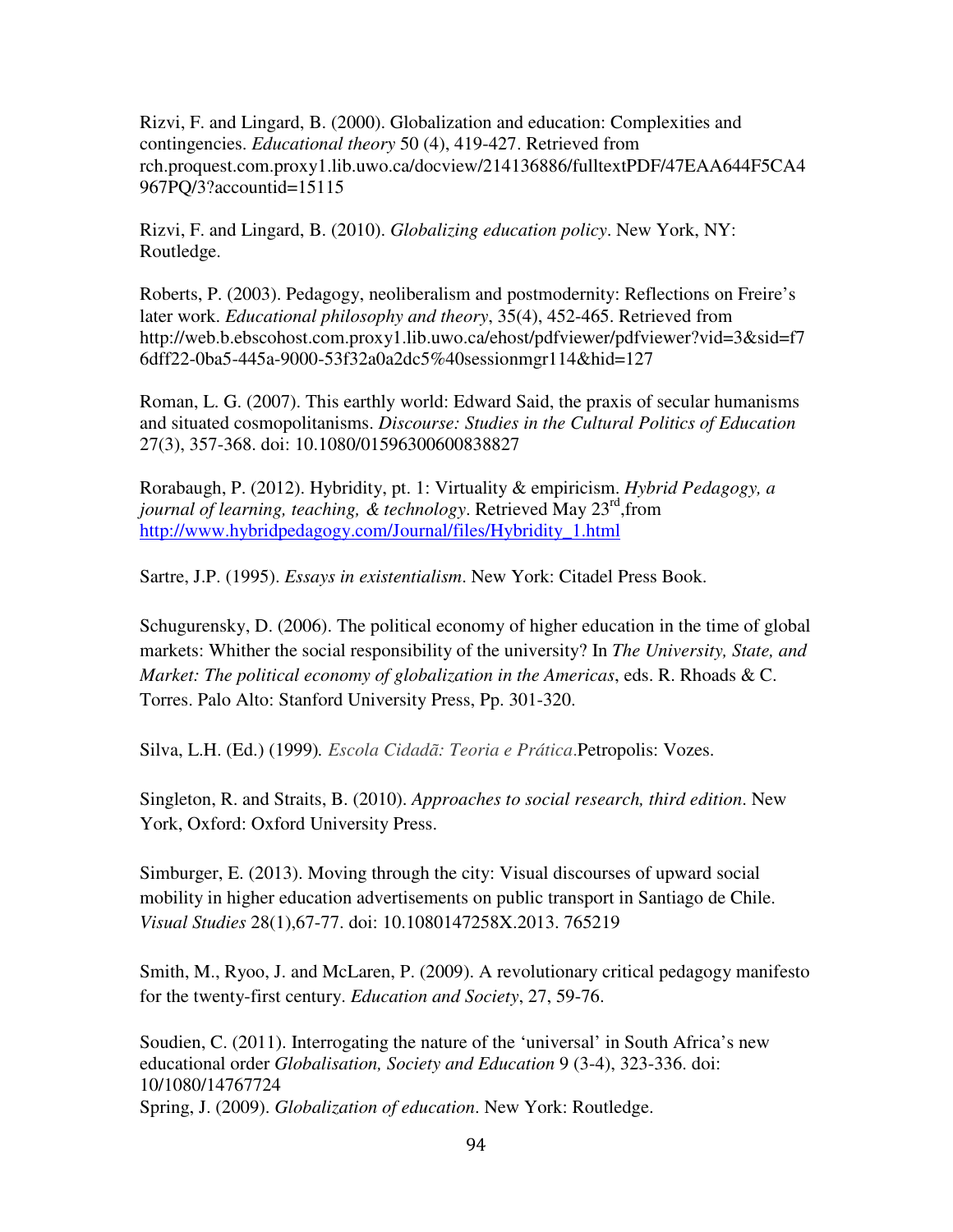Stake, R. (1995). *The art of case study research*. Thousand Oaks, California: Sage Publications Ltd.

Stewart, W. (2013, July 19). Pisa rankings are 'utterly wrong'. Tse.co.uk. Retrieved from http://www.tes.co.uk/article.aspx?storycode=6343921

Stromquist, N.P. (2002). *Education in a globalized world: the connectivity of economic power, technology, and knowledge*. United States: Rowman & Littlefield Publishers LTD.

Stromquist, N.P. and Sanyal, A. (2013). Student resistance to neoliberalism in Chile. *International Studies in Sociology of Education*, 23:13 Pp. 152-178. doi: 10.1080/09620214.2013.790662

Trementi, A.M. (September 12, 2013). *Nigerian students Victoria Ordu & Ilhouma Amadi face deportation to Nigeria*. CBC.ca. Retrieved from http://www.cbc.ca/thecurrent/episode/2013/09/12/nigerian-students-victoria-orduihouma-amadi-face-deportation-to-nigeria/

UNESCO, (2009). *World Conference on Higher Education 2009: Final Repor*t. Retrieved October 4th, 2013 from http://unesdoc.unesco.org/images/0018/001892/189242e.pdf

UNESCO, (2010). *Regional Overview: Sub-Saharan Africa*, Education for All Global Monitoring Report 2010, UNESCO Library Home Database. Retrieved October 4<sup>th</sup>, 2013 from http://unesdoc.unesco.org/images/0018/001865/186526e.pdf Welch, A. (2012). "Opportunistic entrepreneurialism and internationalisation of higher education: lessons from antipodes?" *Globalisation, Societies and Education* 10:3, 295- 315, DOI: 1080/ 14767724.2012.710119

West, C. (1993) in McLaren, P. and Leonard, P. (1993). *Paulo Freire: A critical encounter*. London, USA, Canada: Routledge.

Wright, E.O. (2010). *Envisioning real utopias.* New York, NY: Verso. Zizek! 2005. Documentary. Zeitgeist Films.

Yin, R.K. (2003). *Case study research: Design and methods, Third edition*. Thousand Oaks, California: Sage Publications.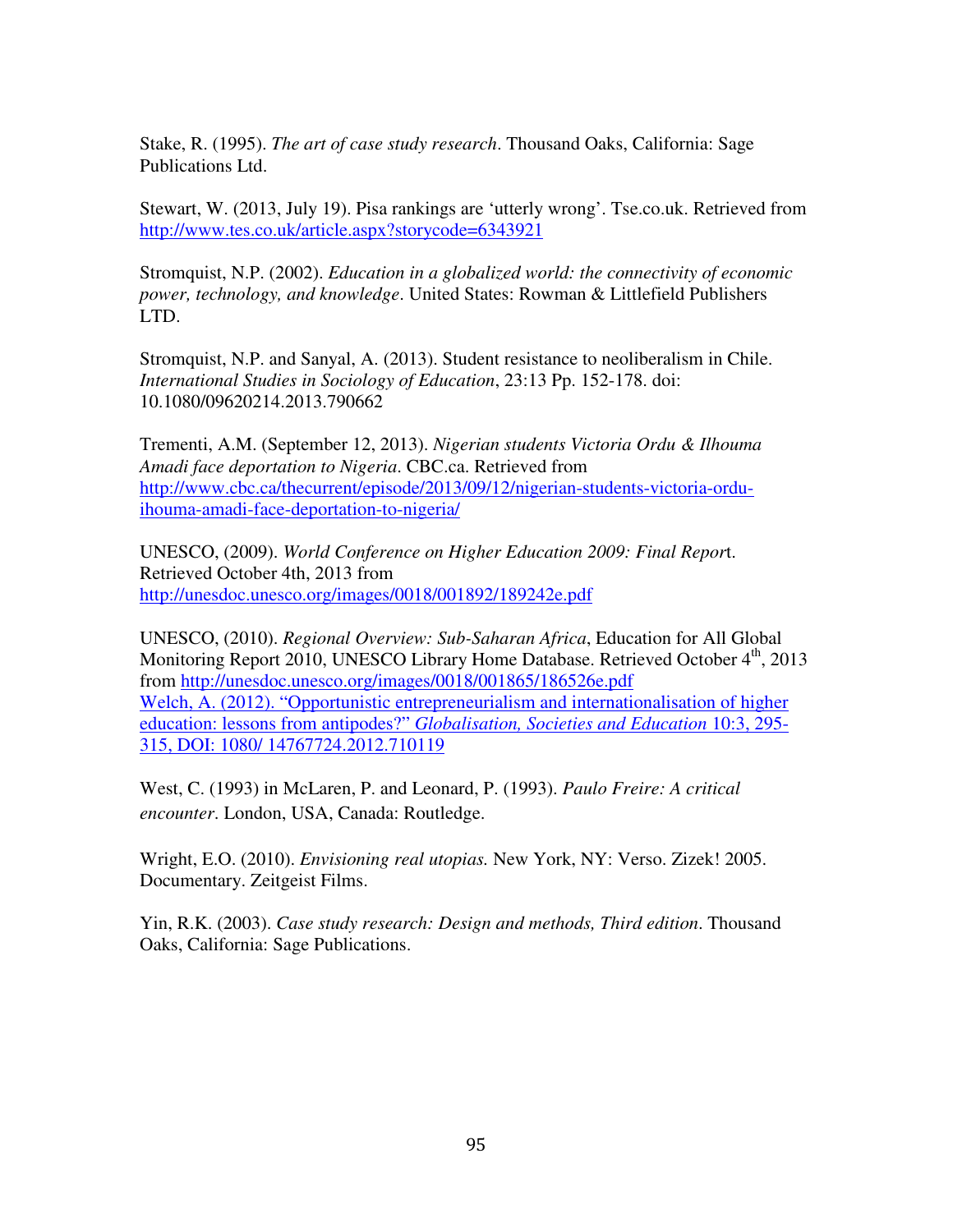

## Appendix A

*The neoliberal imaginary: Investigating the role of critical pedagogy in higher education* 

### LETTER OF INFORMATION

### **Project Title:**

Beyond the neoliberal imaginary: Investigating the role of critical pedagogy in higher education

#### **Principal Investigator:**

Dr. Goli Rezai-Rashti, Faculty Education, Western University of Canada

### **Letter of Information**

### **1. Invitation to Participate**

You are being invited to participate in this research study about higher education and the significance of critical pedagogy in your teaching. You are being asked to participate as you are a practicing faculty member in an institution of higher education, and for your critical perspective, teaching experience and research in higher education.

### **2. Purpose of the Letter**

The purpose of this letter is to provide you with information required for you to make an informed decision regarding participation in this research.

### **3. Purpose of this Study**

The purpose of this study is to investigate the possibilities for enacting critical pedagogies within a neoliberal climate of educational restructuring in higher education. I will investigate this while seeking the experience of three faculty members in higher education, who are sympathetic to the principles of critical pedagogy and practice dialogical teaching and learning in higher education. The research will focus on how they reconcile neoliberal efficiencies with the importance of critical pedagogy and critical thinking.

#### **4. Inclusion Criteria**

Faculty members who use critical pedagogy as their teaching philosophy will be those eligible to participate in this study and will be required to be a faculty member of Education, Social Science, or Humanities; and, to identify as a critical pedagogue. I will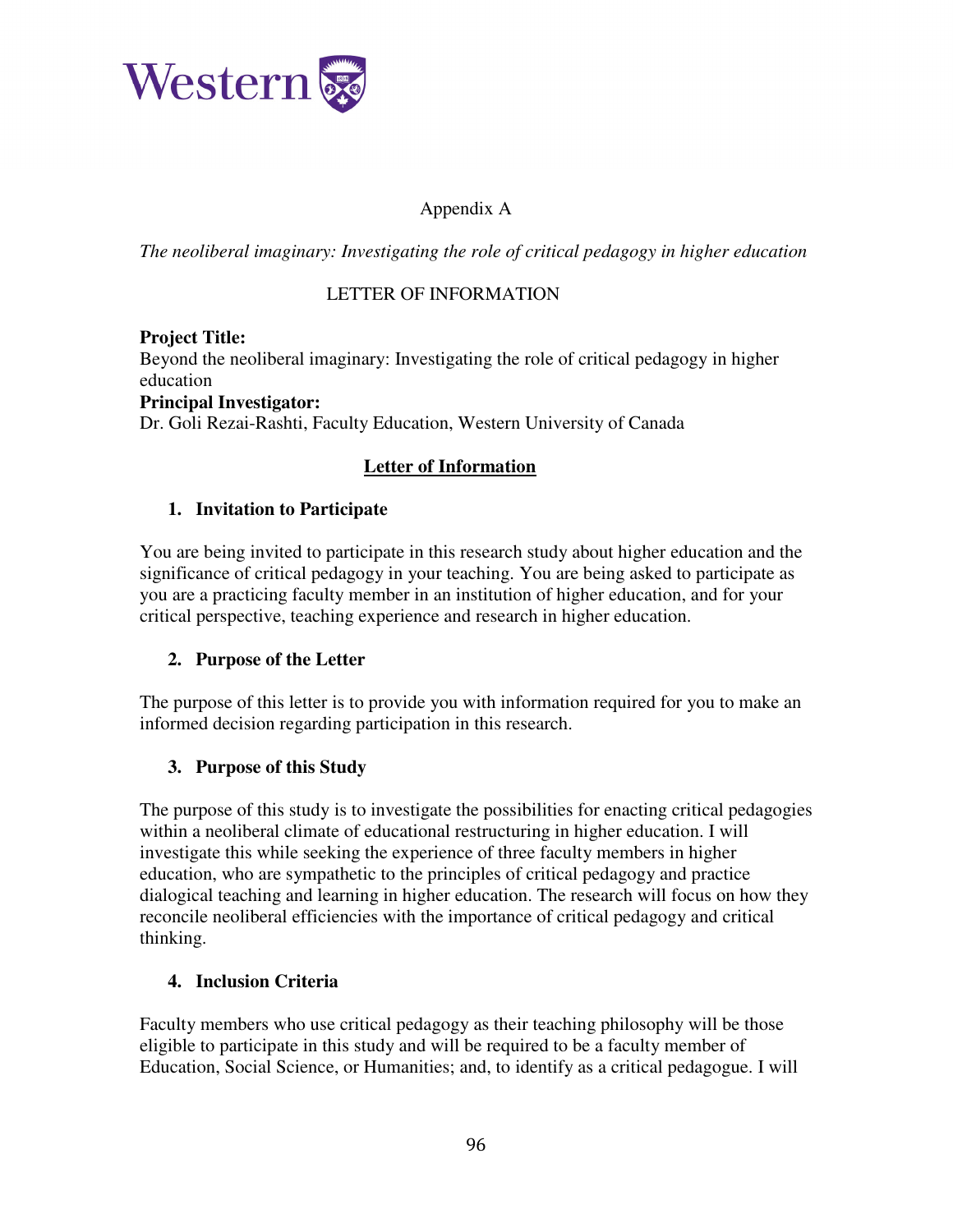approach each participant for their critical perspective, teaching experience and research in higher education.

## **5. Exclusion Criteria**

Individuals who are not eligible to participate in this study will be those who are not a faculty member in higher education, do not possess a critical perspective in their teaching and research in higher education, and are not from the faculty of Education, Social Sciences, or Humanities.

# **6. Study Procedures**

If you agree to be a part of this study, you will be asked to participate in an hour long semi-structured, digitally recorded interview. The task(s) will be conducted in a mutually agreed upon location.

# **7. Possible Risks and Harms**

There are no known or anticipated risks or discomforts associated with participating in this study.

# **8. Possible Benefits**

You may not directly benefit from participating in this study, but information gathered might provide benefits to society, as the intention of this research is to explore critical pedagogies that challenge the present reform and restructuring of higher education.

## **9. Compensation**

You will not be compensated for your participation in this research.

## **10. Voluntary Participation**

Participation in this study is voluntary. You may refuse to participate, refuse to answer any questions or withdraw from the study at any time with no effect on your future academic status.

# **11. Confidentiality**

All data collected will remain confidential and accessible only to the investigators of this study. If the results are published, your name will not be used. \*If you choose to withdraw from this study, your data will be removed and destroyed from our database. \*While we will do our best to protect your information there is no guarantee that we will be able to do so. There will be no inclusion of your initials or your date of birth, which may have allowed some to link the data and identify you. \* Representatives of The University of Western Ontario Health Sciences Research Ethics Board may contact you or require access to your study-related records to monitor the conduct of the research.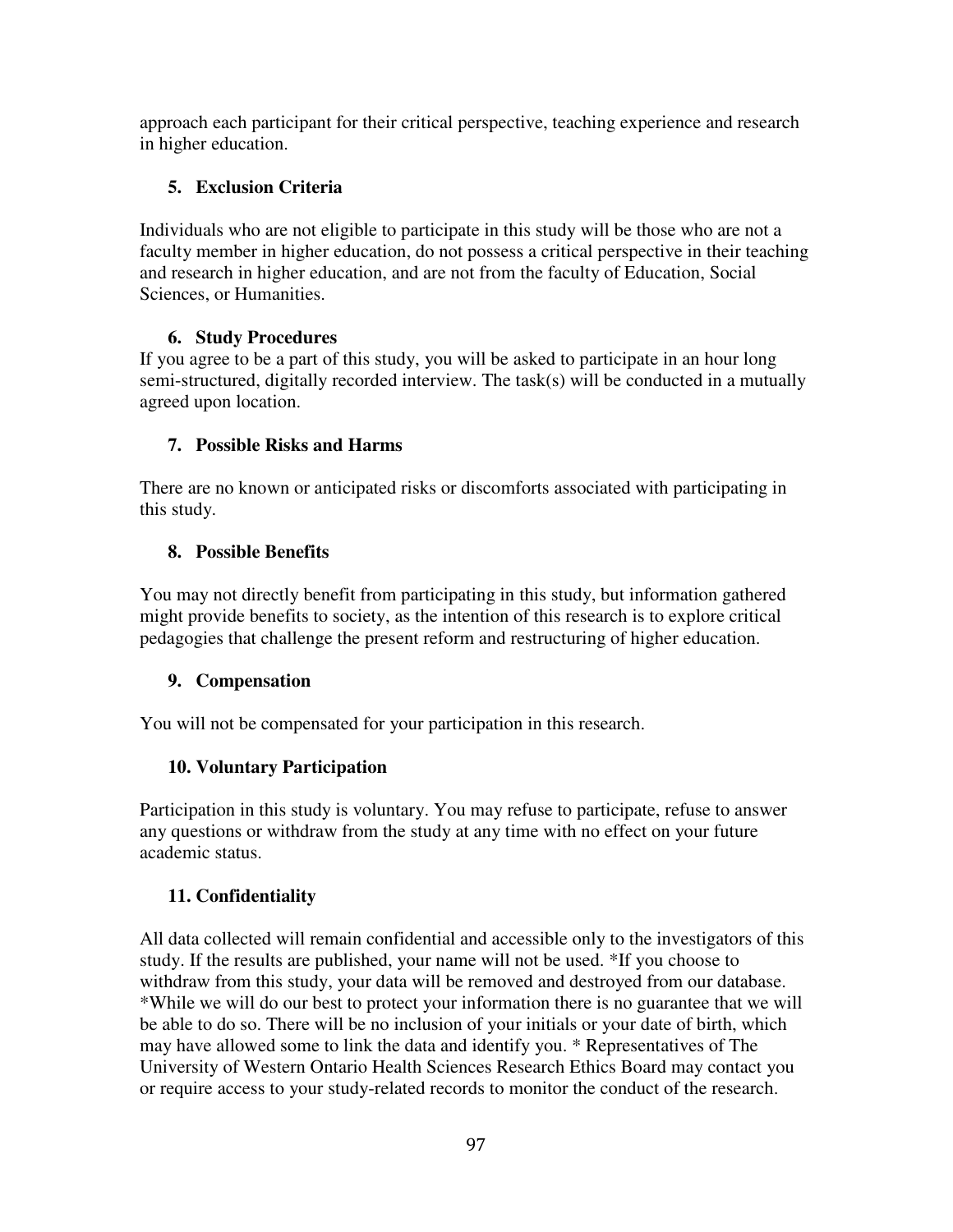#### **12. Contacts for Further Information**

If you require any further information regarding this research project or your participation in the study you may contact Dr. Goli Rezai-Rashti, Principle Investigator. Dr. Rezai-Rashti can be contacted via email at \_\_\_\_\_\_, or alternatively

Goli Rezai-Rashti, Ph.D Professor Faculty of Education XXX XXX XXX You may also contact Melanie Lawrence-Mazier, student researcher, at \_\_\_\_\_\_\_\_\_\_\_\_

If you have any questions about your rights as a research participant or the conduct of this study, you may contact The Office of Research Ethics xxx-xxx-xxxx, email: \_\_\_\_\_\_\_\_\_\_\_\_\_

### **13. Publication**

If the results of the study are published, your name will not be used. If you would like to receive a copy of any potential study results, please contact Melanie Lawrence-Mazier, at

#### **14. Consent**

 $\overline{\phantom{a}}$  . The set of the set of the set of the set of the set of the set of the set of the set of the set of the set of the set of the set of the set of the set of the set of the set of the set of the set of the set o

Written Consent Include a Consent Form with this letter that the participant will sign.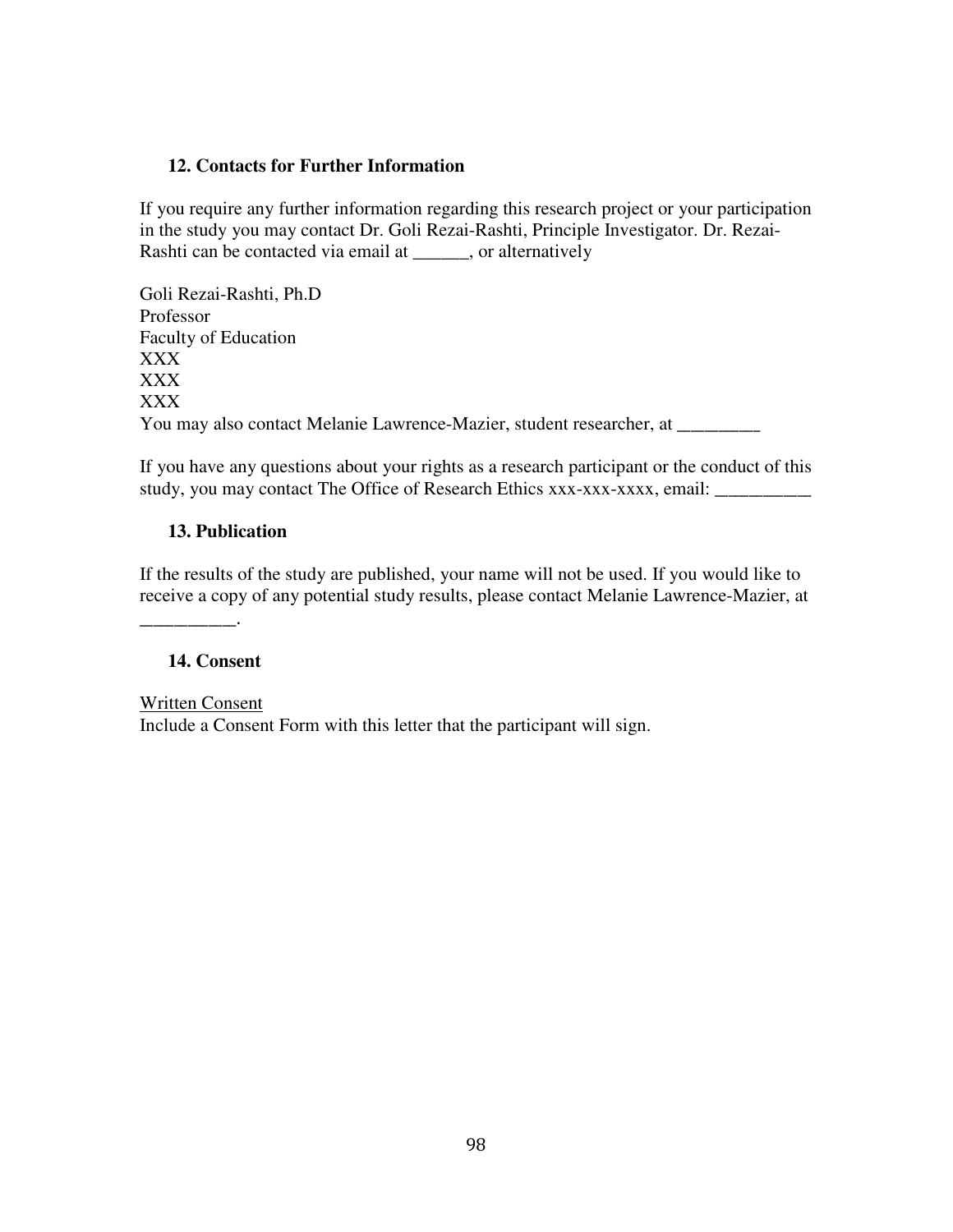### Appendix B

*Beyond the neoliberal imaginary: Investigating the role of critical pedagogy in higher education* 

*Melanie Lawrence- Mazier* 

### **Consent Form**

**Project Title:** Beyond the neoliberal imaginary: Investigating the role of critical pedagogy in higher education.

**Study Investigator's Name:** Dr. Goli Rezai-Rashti

I have read the Letter of Information, have had the nature of the study explained to me and I agree to participate. All questions have been answered to my satisfaction.

Participants Name (please print): \_\_\_\_\_\_\_\_\_\_\_\_\_\_\_\_\_\_\_\_\_\_\_\_\_\_\_\_\_\_\_\_\_\_\_

Participants' Signature: \_\_\_\_\_\_\_\_\_\_\_\_\_\_\_\_\_\_\_\_\_\_\_\_\_\_\_\_\_\_\_\_\_\_\_

Date: \_\_\_\_\_\_\_\_\_\_\_\_\_\_\_\_\_\_\_\_\_\_\_\_\_\_\_\_\_\_\_\_\_\_\_

Person obtaining Informed Consent (please print): Melanie Lawrence-Mazier

Signature:

Date: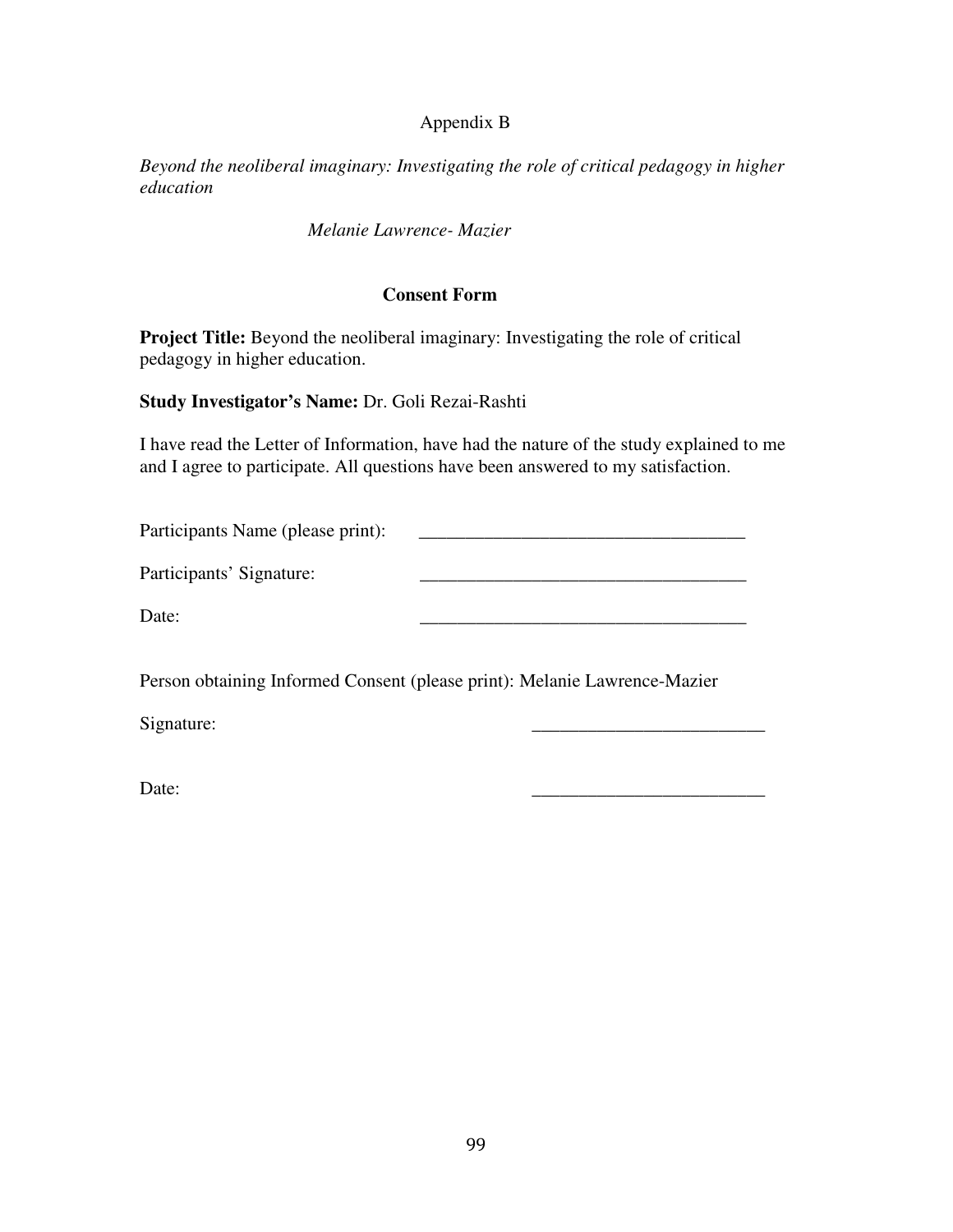## Appendix C

# **Interview Protocol**

### **Research Questions:**

- **1.** Tell me about yourself: years of teaching, discipline, and Undergraduate/Graduate teaching experience.
- **2.** What is your teaching philosophy?
- **3.** How did you become interested in your discipline?
- **4.** How did you become interested in your pedagogic philosophy?
- **5.** What do you think of neoliberalism?
- **6.** Do you think that neoliberalism has had an impact on Universities? Please explain and provide some examples.
- **7.** Have neoliberal policies impacted your teaching? If so how? Such as?
- **8.** There has been an increasing focus on global education. What role does neoliberalism hold within this based on your experience as Professor?
- **9.** Why would critical pedagogy be of importance in higher education? Please explain.
- **10.** Why is a critical pedagogic philosophy of importance in higher education? Please explain.
- **11.** Do you have any comments or questions? Is there anything that you would like to tell me in addition to the questions asked?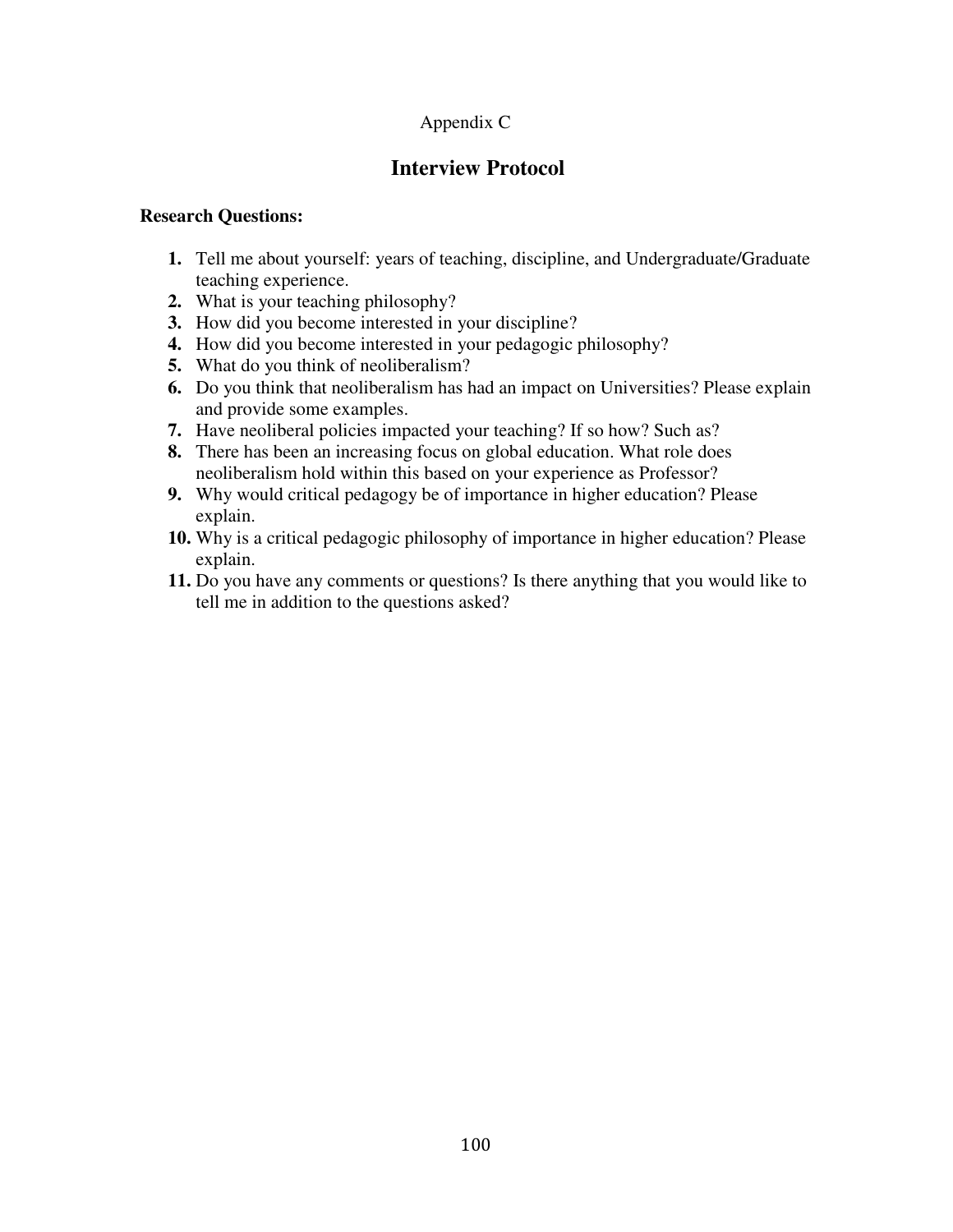## Appendix D

## EHTICS APPROVAL

Western<br>Research

Use of Human Participants - Initial Ethics Approval Notice

**Research Ethics** 

Principal Investigator: Prof. Goli Rezai-Rashti<br>File Number:104658<br>Review Level: Delegated<br>Protocol Title: Beyond the neoliberal Imaginary: Investigating the role of critical pedagogy in higher education<br>Department & Insti Sponsor:<br>Sponsor:<br>Ethics Approval Date: December 13, 2013 Expiry Date: February 03, 2014

Documents Reviewed & Approved & Documents Received for Information:

| Document Name                           | Comments   Version Date |
|-----------------------------------------|-------------------------|
| Instruments                             | 2013/11/08              |
| Western University Protocol             |                         |
| Revised Letter of Information & Consent | 2013/12/02              |
| <b>Recruitment Items</b>                | 2013/12/02              |
| Letter of Information & Consent         | 2013/12/01              |

This is to notify you that The University of Western Ontario Research Ethics Board for Non-Medical Research Involving<br>Human Subjects (NMREB) which is organized and operates according to the Tri-Council Policy Statement: Et

This approval shall remain valid until the expiry date noted above assuming timely and acceptable responses to the<br>NMREB's periodic requests for surveillance and monitoring information.

Members of the NMREB who are named as investigators in research studies, or declare a conflict of interest, do not<br>participate in discussions related to, nor vote on, such studies when they are presented to the NMREB.

The Chair of the NMREB is Dr. Riley Hinson. The NMREB is registered with the U.S. Department of Health & Human Services under the IRB registration number IRB 00000941.

Western University, Research, Support Services Bldg., Rm. 5150<br>London, ON, Canada N6A 3K7 t. 519.661.3036 f. 519.850.2466 www.uwo.ca/research/services/ethics